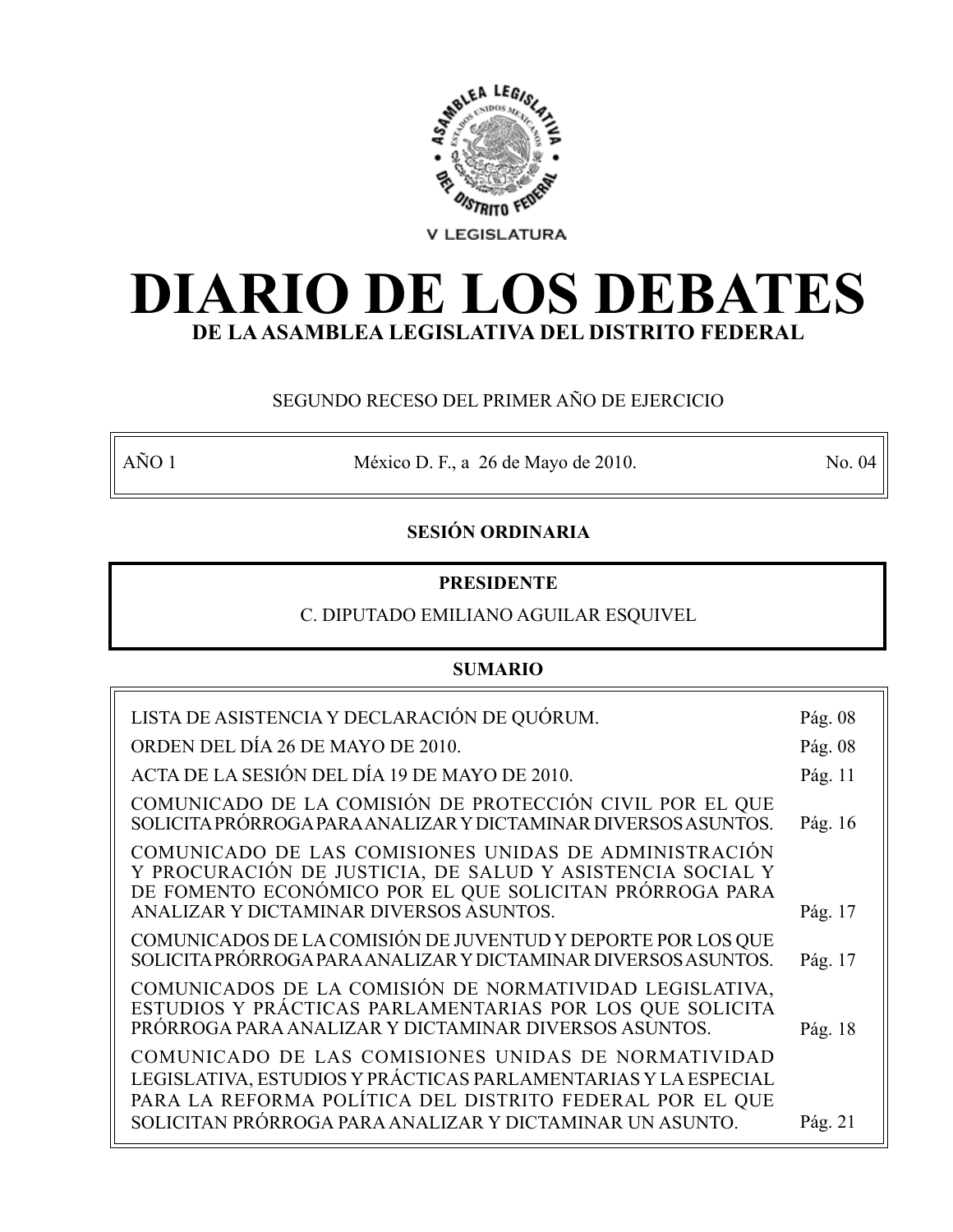| COMUNICADOS DE LAS COMISIONES UNIDAS DE PRESUPUESTO Y CUENTA<br>PÚBLICA Y DE NORMATIVIDAD LEGISLATIVA, ESTUDIOS Y PRÁCTICAS<br>PARLAMENTARIAS POR EL QUE SOLICITAN PRÓRROGA PARA ANALIZAR<br>Y DICTAMINAR UN ASUNTO.                                                                                                                                                                                                                                                                                                                                                                   | Pág. 21 |
|----------------------------------------------------------------------------------------------------------------------------------------------------------------------------------------------------------------------------------------------------------------------------------------------------------------------------------------------------------------------------------------------------------------------------------------------------------------------------------------------------------------------------------------------------------------------------------------|---------|
| COMUNICADO DE LAS COMISIONES UNIDAS DE NORMATIVIDAD<br>LEGISLATIVA, ESTUDIOS Y PRÁCTICAS PARLAMENTARIAS Y DE<br>CULTURA POR EL QUE SOLICITAN PRÓRROGA PARA ANALIZAR Y<br>DICTAMINAR UN ASUNTO.                                                                                                                                                                                                                                                                                                                                                                                         | Pág. 22 |
| COMUNICADO DE LA COMISIÓN DE CIENCIA Y TECNOLOGÍA POR EL QUE<br>SOLICITA LA AMPLIACIÓN DE TURNO DE DOS ASUNTOS.                                                                                                                                                                                                                                                                                                                                                                                                                                                                        | Pág. 23 |
| COMUNICADO DE LA COMISIÓN DE ACCESIBILIDAD DE LA ASAMBLEA<br>LEGISLATIVA DEL DISTRITO FEDERAL POR EL QUE EMITE UNA<br>RESPUESTA A UN ASUNTO.                                                                                                                                                                                                                                                                                                                                                                                                                                           | Pág. 24 |
| COMUNICADOS DE LA SECRETARÍA DE GOBIERNO DEL DISTRITO FEDERAL,<br>MEDIANTE LOS CUALES REMITE RESPUESTAS A DIVERSOS ASUNTOS.                                                                                                                                                                                                                                                                                                                                                                                                                                                            | Pág. 24 |
| COMUNICADO DE LA SUBSECRETARÍA DE ENLACE LEGISLATIVO<br>DE LA SECRETARÍA DE GOBERNACIÓN POR EL QUE REMITE UNA<br>RESPUESTA A UN ASUNTO.                                                                                                                                                                                                                                                                                                                                                                                                                                                | Pág. 32 |
| COMUNICADO DE LA SECRETARÍA DE FINANZAS DEL GOBIERNO DEL<br>DISTRITO FEDERAL, POR EL QUE REMITE DIVERSA INFORMACIÓN.                                                                                                                                                                                                                                                                                                                                                                                                                                                                   | Pág. 32 |
| COMUNICADO DE LA SECRETARÍA DE SEGURIDAD PÚBLICA DEL GOBIERNO<br>DEL DISTRITO FEDERAL, POR EL QUE REMITE DIVERSA INFORMACIÓN.                                                                                                                                                                                                                                                                                                                                                                                                                                                          | Pág. 33 |
| PROPOSICIÓN CON PUNTO DE ACUERDO "RELATIVO AL SISMO DE 1985",<br>QUE PRESENTA LA DIPUTADA ALICIA VIRGINIA TÉLLEZ SÁNCHEZ, POR<br>CONDUCTO DEL DIPUTADO EMILIANO AGUILAR ESQUIVEL, AMBOS DEL<br>GRUPO PARLAMENTARIO DEL PARTIDO REVOLUCIONARIO INSTITUCIONAL.                                                                                                                                                                                                                                                                                                                           | Pág. 33 |
| PROPOSICIÓN CON PUNTO DE ACUERDO "SOLICITUD PARA REALIZAR<br>MESAS DE TRABAJO Y ANÁLISIS RESPECTO DE LA INICIATIVA DE LEY DE<br>CREACIÓN DEL INSTITUTO DE SEGURIDAD DE LAS CONSTRUCCIONES<br>EN EL DISTRITO FEDERAL", QUE PRESENTA LA DIPUTADA ALICIA<br>VIRGINIA TÉLLEZ SÁNCHEZ, POR CONDUCTO DEL DIPUTADO EMILIANO<br>AGUILAR ESQUIVEL, AMBOS DEL GRUPO PARLAMENTARIO DEL PARTIDO                                                                                                                                                                                                    |         |
| REVOLUCIONARIO INSTITUCIONAL.<br>PROPOSICIÓN CON PUNTO DE ACUERDO DE URGENTE Y OBVIA<br>RESOLUCIÓN POR LA QUE SE EXHORTA DE MANERA RESPETUOSA A LA<br>COMISIÓN DE VIGILANCIA DE LA CONTADURÍA MAYOR DE HACIENDA<br>DE LA ASAMBLEA LEGISLATIVA DEL DISTRITO FEDERAL, DE ESTA V<br>LEGISLATURA A QUE SE INCLUYA EN EL PROGRAMA GENERAL DE<br>AUDITORÍAS EL PROCEDIMIENTO CORRESPONDIENTE AL ÁREA DE<br>GRÚAS DE LA SECRETARÍA DE SEGURIDAD PÚBLICA DEL DISTRITO<br>FEDERAL, DIPUTADA LIZBETH EUGENIA ROSAS MONTERO, DEL GRUPO<br>PARLAMENTARIO DEL PARTIDO DE LA REVOLUCIÓN DEMOCRÁTICA. | Pág. 35 |
|                                                                                                                                                                                                                                                                                                                                                                                                                                                                                                                                                                                        | Pág. 37 |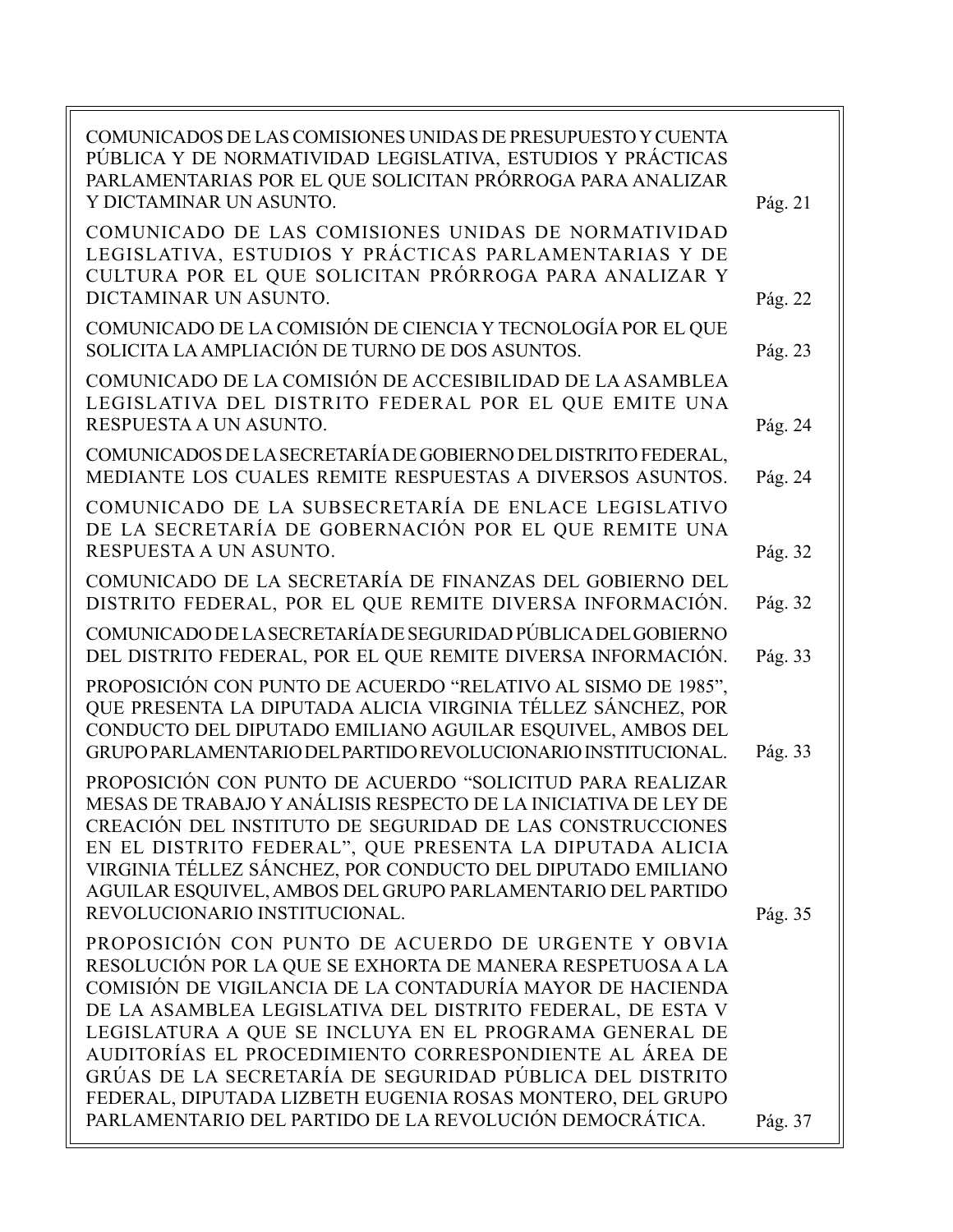PROPOSICIÓN CON PUNTO DE ACUERDO PARA EXHORTAR RESPETUO-SAMENTE AL SECRETARIO DE SEGURIDAD PÚBLICA DEL DISTRITO FEDERAL, DOCTOR MANUEL MONDRAGÓN Y KALB, ASÍ COMO AL INGENIERO FRANCISCO BOJORQUEZ HERNÁNDEZ, DIRECTOR DEL SISTEMA DE TRANSPORTE COLECTIVO METRO, PARA QUE DE MANERA CONJUNTA IMPLEMENTEN EL PROGRAMA DE CÉLULAS DE POLICÍA "PIE A TIERRA" EN LOS CENTROS DE TRANSFERENCIA MODAL (PARADEROS) QUE TIENEN CONEXIÓN CON EL SISTEMA DE TRANSPORTE COLECTIVO METRO, PARA DISMINUIR LOS ROBOS Y ASALTOS QUE SE HAN INCREMENTADO EN ÚLTIMAS FECHAS, QUE PRESENTA LAS DIPUTADAS LIZBETH EUGENIA ROSAS MONTERO Y CLAUDIA ELENA ÁGUILA TORRES, DEL GRUPO PARLAMENTARIO DEL PARTIDO DE LA REVOLUCIÓN DEMOCRÁTICA. Pág. 39

PROPOSICIÓN CON PUNTO DE ACUERDO POR EL QUE SE EXHORTA A LOS 16 JEFES DELEGACIONALES A EJERCER EN SU TOTALIDAD Y DE MANERA ADECUADA Y OPORTUNA LA ASIGNACIÓN DE LOS RECURSOS PRESUPUESTALES EN MATERIA DE GÉNERO, EN TÉRMINOS DE LO ESTABLECIDO EN EL PRESUPUESTO DE EGRESOS DEL DISTRITO FEDERAL PARA EL EJERCICIO FISCAL 2010 DE SUS RESPECTIVAS DEMARCACIONES, QUE PRESENTAN LOS DIPUTADOS DAVID RAZÚ AZNAR Y BEATRIZ ROJAS MARTÍNEZ, DEL GRUPO PARLAMENTARIO DEL PARTIDO DE LA REVOLUCIÓN DEMOCRÁTICA.

PROPOSICIÓN CON PUNTO DE ACUERDO POR EL QUE SE EXHORTA AL JEFE DE GOBIERNO DEL DISTRITO FEDERAL A QUE ELIMINE EL COBRO DE LA TENENCIA VEHICULAR, EN EL EJERCICIO FISCAL 2011, DEBIDO A QUE ESTE IMPUESTO SE SUBROGA CON EL COBRO DE LA NUEVA TARJETA DE CIRCULACIÓN, QUE PRESENTAN LOS DIPUTADOS CARLOS ALBERTO FLORES GUTIÉRREZ Y RAFAEL MIGUEL MEDINA PEDERZINI, DEL GRUPO PARLAMENTARIO DEL PARTIDO ACCIÓN NACIONAL.

PROPOSICIÓN CON PUNTO DE ACUERDO PARA EXHORTAR AL JEFE DE GOBIERNO DEL DISTRITO FEDERAL, MARCELO LUIS EBRARD CASAUBON Y AL SECRETARIO DE TRANSPORTES Y VIALIDAD, ARMANDO QUINTERO MARTÍNEZ, A ABROGAR EL ACUERDO POR EL QUE SE ESTABLECE EL PROGRAMA DE RENOVACIÓN DE LA TARJETA DE CIRCULACIÓN CON CHIP PARA VEHÍCULOS AUTOMOTORES DE USO PARTICULAR Y DEROGAR LA REFORMA A LA FRACCIÓN XV DEL ARTÍCULO 8 DEL REGLAMENTO PARA EL CONTROL VEHICULAR Y DE LICENCIAS Y PERMISOS PARA CONDUCIR EN EL DISTRITO FEDERAL, QUE PRESENTAN LOS DIPUTADOS FEDERICO MANZO SARQUIS Y MAURICIO TABE ECHARTEA, DEL GRUPO PARLAMENTARIO DEL PARTIDO ACCIÓN NACIONAL.

PROPOSICIÓN CON PUNTO DE ACUERDO DONDE SE CITA A COMPARECER AL C. FRANCISCO GARCÍA TORRES, JEFE DELEGACIONAL DE MILPA ALTA PARA QUE INFORME Y COMPAREZCA EN ESTA HONORABLE ASAMBLEA LEGISLATIVA DEL DISTRITO FEDERAL ANTE LA COMISIÓN DE DESARROLLO RURAL SOBRE EL PROCEDIMIENTO Y ESTADO DEL PROGRAMA INTEGRAL DE APOYO A LOS PRODUCTORES DE NOPAL 2010, QUE PRESENTA EL DIPUTADO EMILIANO AGUILAR ESQUIVEL, DEL GRUPO PARLAMENTARIO DEL PARTIDO REVOLUCIONARIO INSTITUCIONAL.

Pág. 41

Pág. 43

Pág. 47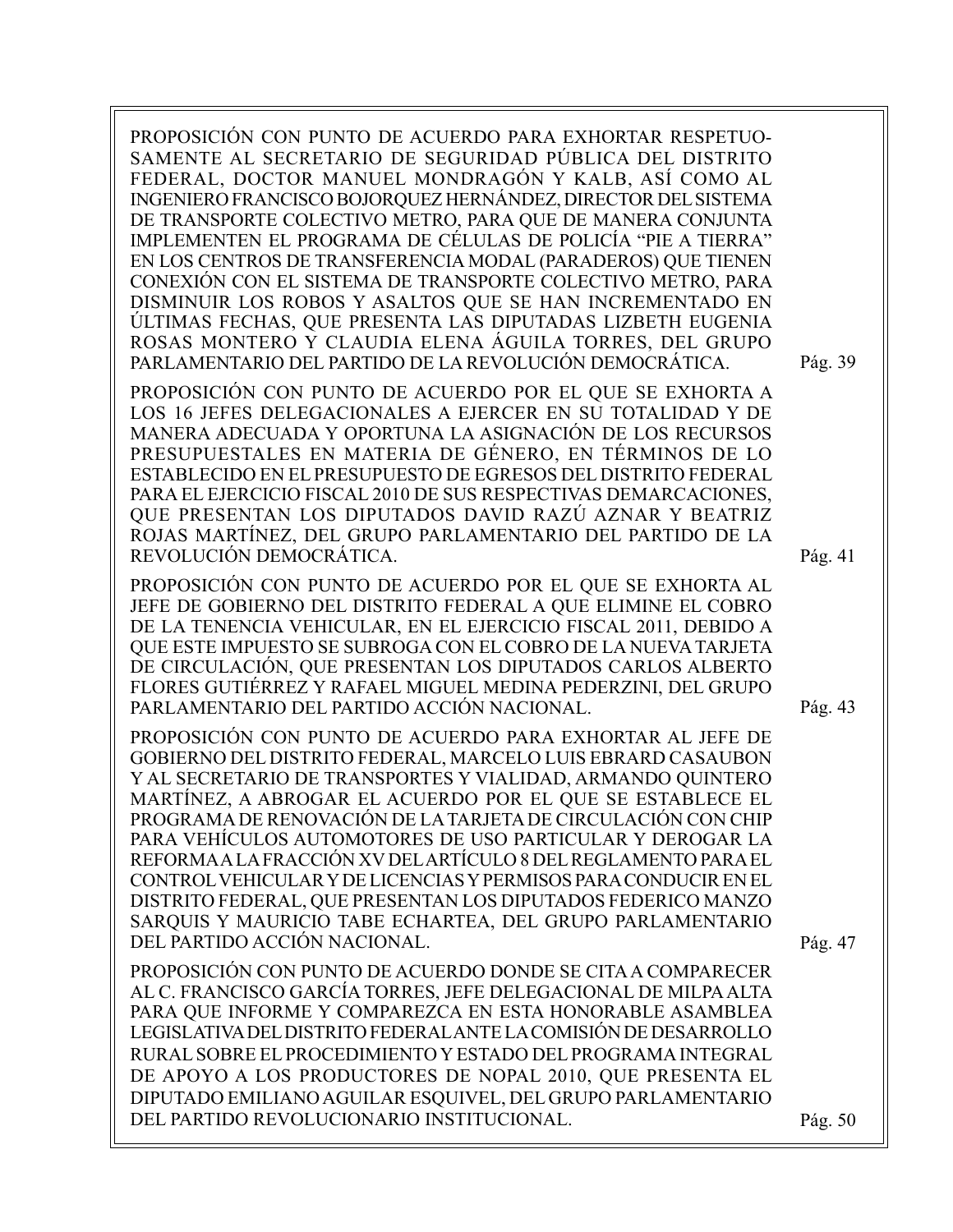PROPOSICIÓN CON PUNTO DE ACUERDO DE URGENTE Y OBVIA RESOLUCIÓN POR LA QUE SE EXHORTA AL SECRETARIO DE SEGURIDAD PÚBLICA DEL DISTRITO FEDERAL, DR. MANUEL MONDRAGÓN Y KALB, A QUE EN EL AMBITO DE SUS FACULTADES Y OBLIGACIONES, INTENSIFIQUE LOS OPERATIVOS DE SEGURIDAD PÚBLICA Y PREVENCIÓN AL DELITO Y A QUE REALICE EVALUACIONES Y RELEVOS NECESARIOS TANTO EN PROGRAMAS COMO EN EL PERSONAL, EN LA DELEGACIÓN GUSTAVO A. MADERO EN GENERAL Y EN EL IV DISTRITO LOCAL ELECTORAL EN PARTICULAR, QUE PRESENTA LA DIPUTADA LIZBETH EUGENIA ROSAS MONTERO, DEL GRUPO PARLAMENTARIO DEL PARTIDO DE LA REVOLUCIÓN DEMOCRÁTICA. PROPOSICIÓN CON PUNTO DE ACUERDO POR LA QUE SE EXHORTA RESPETUOSAMENTE AL TITULAR DE GOBIERNO FEDERAL PARA QUE IMPLEMENTE MEDIDAS URGENTES, PARA RECIBIR A LOS CONNACIONALES QUE SEAN DEPORTADOS, UNA VEZ QUE ENTRE EN VIGOR LA LEY SB 1070 (3 MESES) PROMULGADA POR LA GOBERNADORA DEL ESTADO NORTEAMERICANO DE ARIZONA, JAN BREWER, QUE PRESENTAN LAS DIPUTADAS PATRICIA RAZO VÁZQUEZ Y EDITH RUIZ MENDICUTI, DEL GRUPO PARLAMENTARIO DEL PARTIDO DE LA REVOLUCIÓN DEMOCRÁTICA. PROPOSICIÓN CON PUNTO DE ACUERDO PARA EXHORTAR RESPETUO-SAMENTE A LA ASAMBLEA LEGISLATIVA DEL DISTRITO FEDERAL, A EFECTO DE QUE SOLAMENTE SE IMPRIMA LA SÍNTESIS INFORMATIVA DE LUNES A VIERNES Y LOS DÍAS SÁBADOS Y DOMINGOS, SEA ÚNICAMENTE CONSULTADA A TRAVÉS DE LA PÁGINA DE INTERNET DE LA PROPIA ASAMBLEA LEGISLATIVA, QUE PRESENTAN LAS DIPUTADAS LIZBETH EUGENIA ROSAS MONTERO Y CLAUDIA ELENA ÁGUILA TORRES, DEL GRUPO PARLAMENTARIO DEL PARTIDO DE LA REVOLUCIÓN DEMOCRÁTICA. PROPOSICIÓN CON PUNTO DE ACUERDO POR EL QUE SE SOLICITA AL SECRETARIO DE SEGURIDAD PÚBLICA DEL DISTRITO FEDERAL, DIVERSA INFORMACIÓN CON RELACIÓN A LAS DIRECCIONES GENERALES DE LA PROPIA SECRETARÍA, QUE PRESENTA EL DIPUTADO CARLOS ALBERTO FLORES GUTIÉRREZ, DEL GRUPO PARLAMENTARIO DEL PARTIDO ACCIÓN NACIONAL. PROPUESTA CON PUNTO DE ACUERDO PARA QUE SE SOLICITE AL TITULAR DEL PODER EJECUTIVO FEDERAL PRIVILEGIE EL DIÁLOGO, ASÍ COMO EXHORTAR A LA H. CÁMARA DE DIPUTADOS Y SENADORES A EFECTO DE QUE SE INTEGRE UNA COMISIÓN PLURAL DE TODAS LAS FRACCIONES PARLAMENTARIAS CON LA FINALIDAD DE ENCONTRAR UNA SOLUCIÓN JURÍDICA Y PACÍFICA AL CONFLICTO LABORAL CON EL SINDICATO MEXICANO DE ELECTRICISTAS, Y SE DEROGUE EL DECRETO DEL 11 OCTUBRE DEL 2009 EN EL QUE SE EL ORGANISMO DESCENTRALIZADO LUZ Y FUERZA DEL CENTRO, QUE PRESENTA LA DIPUTADA KAREN QUIROGA ANGUIANO, DEL GRUPO PARLAMENTARIO DEL PARTIDO DE LA REVOLUCIÓN DEMOCRÁTICA. Pág. 54 Pág. 55 Pág. 57 Pág. 60 Pág. 51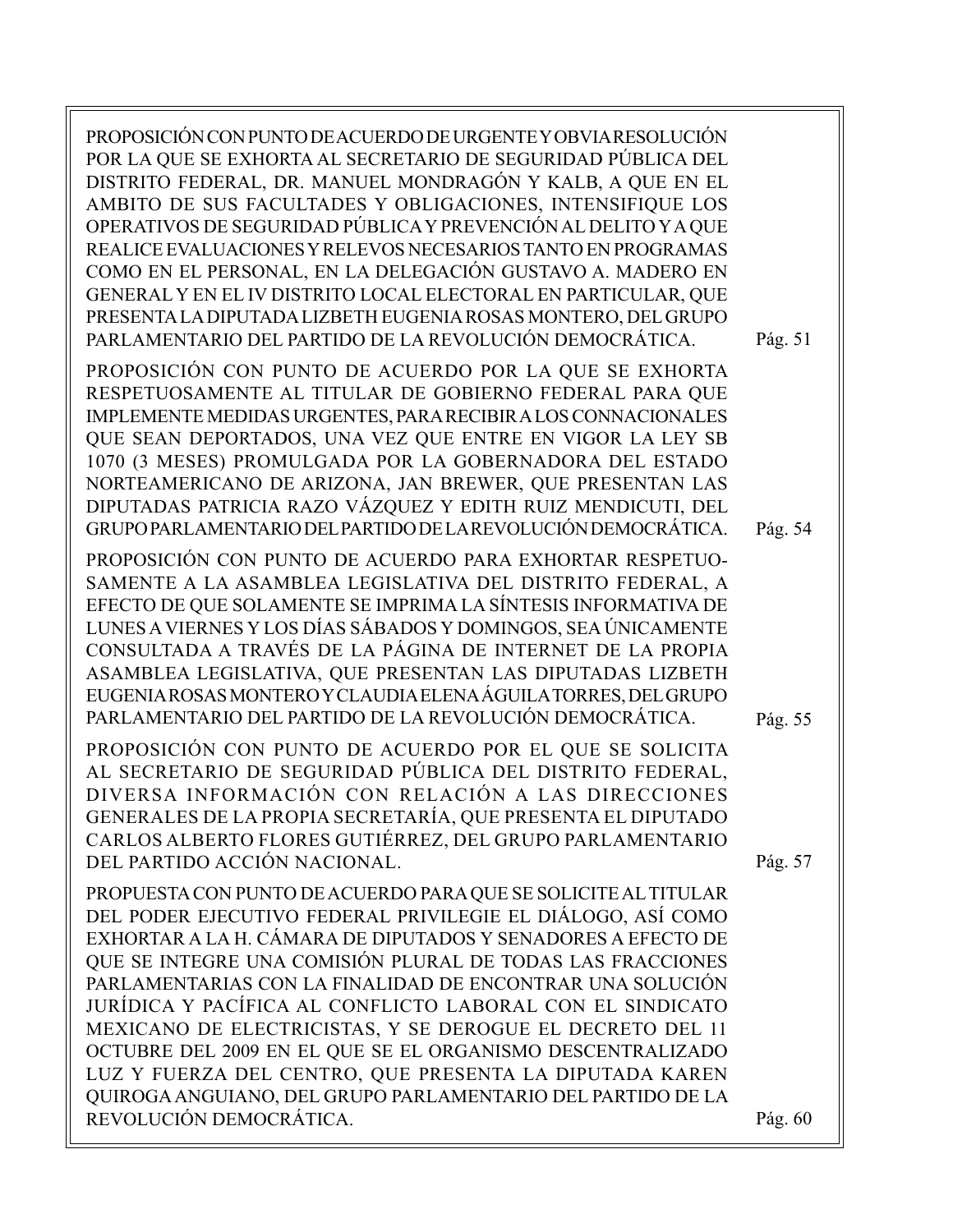PROPUESTA CON PUNTO DE ACUERDO POR EL QUE SE SOLICITA A LA SECRETARÍA DE DESARROLLO SOCIAL DEL DISTRITO FEDERAL, INFORMACIÓN RELATIVA AL FUNCIONAMIENTO Y ESTRUCTURA DE LOS DISTINTOS COMEDORES COMUNITARIOS INSTALADOS EN EL DISTRITO FEDERAL, QUE PRESENTAN LOS DIPUTADOS FEDERICO MANZO SARQUIS Y LÍA LIMÓN GARCÍA, DEL GRUPO PARLAMENTARIO DEL PARTIDO ACCIÓN NACIONAL. PROPOSICIÓN CON PUNTO DE ACUERDO SOBRE EL PROGRAMA CONDUCE SIN ALCOHOL, QUE PRESENTA EL DIPUTADO CARLOS ALBERTO FLORE GUTIÉRREZ, DEL GRUPO PARLAMENTARIO DEL PARTIDO ACCIÓN NACIONAL. PROPOSICIÓN CON PUNTO DE ACUERDO PARA EXHORTAR AL ARQUITECTO FELIPE LEAL FERNÁNDEZ, SECRETARIO DE DESARROLLO URBANO Y VIVIENDA, PARA QUE EN COLABORACIÓN CON EL LICENCIADO ENRIQUE VARGAS ANAYA, JEFE DELEGACIONAL EN AZCAPOTZALCO, EMITAN UN INFORME RELACIONADO AL PROYECTO DE CONSTRUCCIÓN SUJETO DE EVALUACIÓN DE IMPACTO URBANO, UBICADO EN AV. DE LAS CULTURAS, NÚMERO 33, DELEGACIÓN AZCAPOTZALCO, C. P. 2100; ASÍ COMO CONSTATAR SI SE CUENTA A CON LOS PERMISOS NECESARIOS (MANIFESTACIÓN DE IMPACTO AMBIENTAL, USO DE SUELO, PERMISO DE CONSTRUCCIÓN) PARA LLEVAR A CABO EL PROYECTO DE CONSTRUCCIÓN REFERIDO, QUE PRESENTA EL DIPUTADO JORGE PALACIOS ARROYO, DEL GRUPO PARLAMENTARIO DEL PARTIDO ACCIÓN NACIONAL. PROPOSICIÓN CON PUNTO DE ACUERDO PARA EXHORTAR AL JEFE DELEGACIONAL EN AZCAPOTZALCO, LICENCIADO ENRIQUE VARGAS ANAYA; GIRE SUS APRECIABLES INSTRUCCIONES, PARA QUE SE REALICE EL RETIRO DE TOCONES DE LOS ÁRBOLES QUE SE HAN DERRIBADO EN EL PARQUE TEZOZOMOC, ASÍ COMO IMPLEMENTAR UN PROGRAMA DE REFORESTACIÓN PARA RESTITUIR LOS ÁRBOLES DERRIBADOS, QUE PRESENTA EL DIPUTADO JORGE PALACIOS ARROYO, DEL GRUPO PARLAMENTARIO DEL PARTIDO ACCIÓN NACIONAL. PROPOSICIÓN CON PUNTO DE ACUERDO POR EL QUE SE EXHORTA RESPETUOSAMENTE AL JEFE DE GOBIERNO DEL DISTRITO FEDERAL LICENCIADO MARCELO EBRARD CASAUBON, AL TITULAR DE LA SECRETARÍA DE DESARROLLO SOCIAL DEL DISTRITO FEDERAL LICENCIADO MARTÍ BATRES GUADARRAMA Y JEFE DELEGACIONAL EN COYOACÁN, LICENCIADO RAÚL ANTONIO FLORES GARCÍA, PARA QUE COMPAREZCAN ANTE ESTA HONORABLE ASAMBLEA LEGISLATIVA DEL DISTRITO FEDERAL, A EFECTO DE QUE EXPLIQUEN LA INTERVENCIÓN DEL DIPUTADO FEDERAL MAURICIO TOLEDO GUTIÉRREZ, EN LA APLICACIÓN DEL PROGRAMA COMUNITARIO DE MEJORAMIENTO BARRIAL Y SU USO INDEBIDO PARA SU BENEFICIO PERSONAL, QUE PRESENTA EL DIPUTADO FEDERICO MANZO SARQUIS, DEL GRUPO PARLAMENTARIO DEL PARTIDO ACCIÓN NACIONAL. Pág. 65 Pág. 63 Pág. 67 Pág. 69 Pág. 61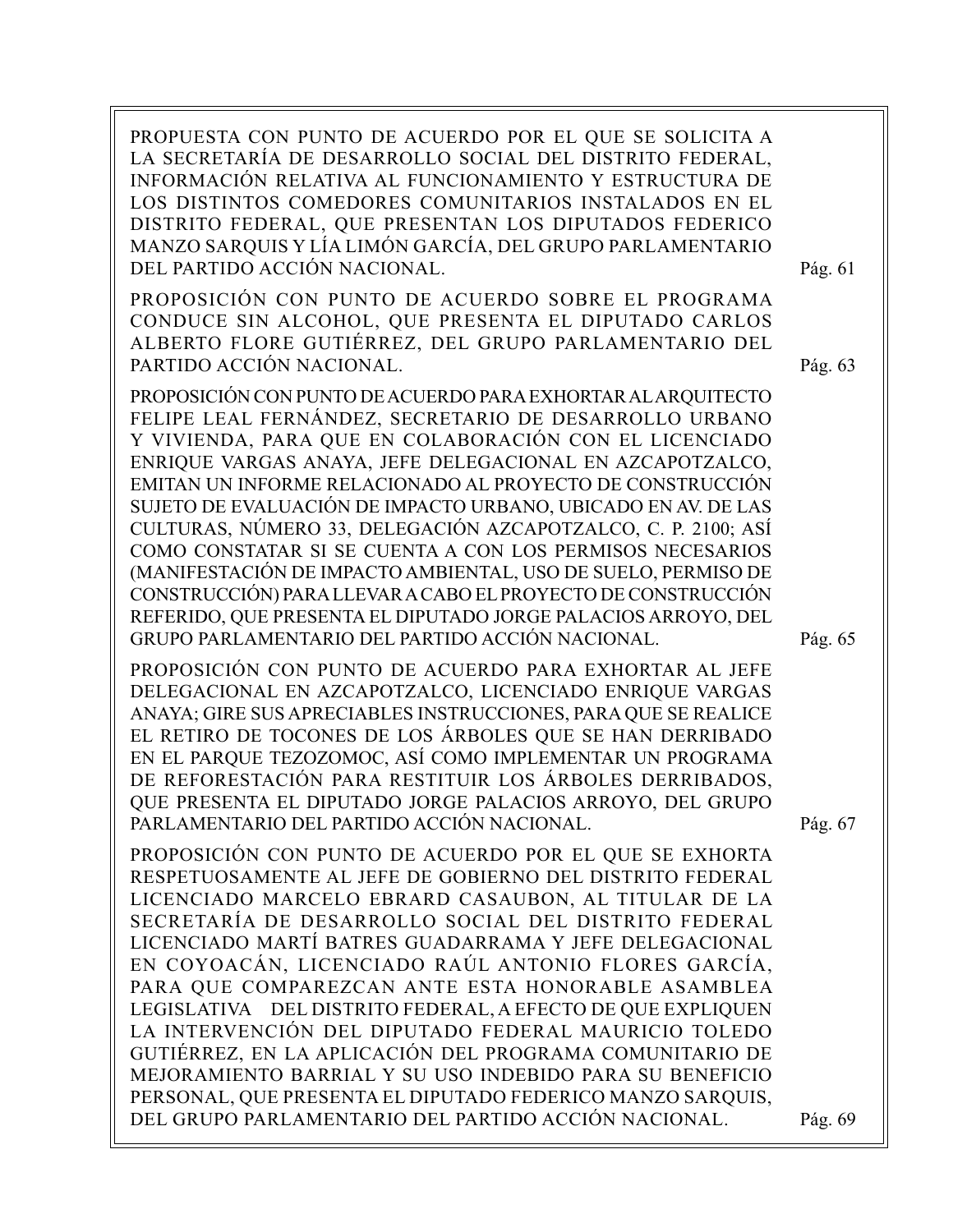PROPOSICIÓN CON PUNTO DE ACUERDO PARA EXHORTAR AL SENADO DE LA REPÚBLICA PARA QUE RATIFIQUE A LA BREVEDAD LA CONVENCIÓN IBEROAMERICANA DE LOS DERECHOS DE LA JUVENTUD, SIGNADA POR NUESTRO PAÍS EL 11 DE OCTUBRE DEL 2005 EN LA CIUDAD DE BADAJOZ, ESPAÑA, QUE PRESENTAN LOS DIPUTADOS DAVID RAZÚ AZNAR, GUILLERMO OROZCO LORETO, MAXIMILIANO REYES ZÚÑIGA Y RAFAEL MIGUEL MEDINA PEDERZINI, DE LOS GRUPOS PARLAMENTARIOS DEL PARTIDO DE LA REVOLUCIÓN DEMOCRÁTICA Y DEL PARTIDO ACCIÓN NACIONAL, RESPECTIVAMENTE.

PROPOSICIÓN CON PUNTO DE ACUERDO PARA EXHORTAR DE MANERA RESPETUOSA A LA REALIZACIÓN DE UNA FORO CONFORMADO POR LAS DIPUTADAS Y LOS DIPUTADOS INTEGRANTES DE LA COMISIÓN DE DERECHOS HUMANOS Y DE SEGURIDAD PÚBLICA; CON LAS Y LOS DIPUTADOS QUE DESEEN INCORPORARSE DE ESTA ASAMBLEA LEGISLATIVA, ASÍ COMO CON ESPECIALISTAS EN EL TEMA A FIN DE ANALIZAR Y DISCUTIR LA INICIATIVA CON PROYECTO DE DECRETO QUE SE PRESENTÓ ANTE EL PLENO EL 27 DE ABRIL DE 2010, POR EL QUE SE REFORMAN DIVERSOS ARTÍCULOS DEL CÓDIGO PENAL Y DE PROCEDIMIENTOS PENALES, AMBOS PARA EL DISTRITO FEDERAL, QUE PRESENTAN LOS DIPUTADOS DAVID RAZÚ AZNAR, GUILLERMO OROZCO LORETO Y MAXIMILIANO REYES ZÚÑIGA, DEL GRUPO PARLAMENTARIO DEL PARTIDO DE LA REVOLUCIÓN DEMOCRÁTICA.

PROPOSICIÓN CON PUNTO DE ACUERDO POR EL QUE SE SOLICITA INFORMACIÓN A LA DELEGACIÓN MIGUEL, QUE PRESENTA EL DIPUTADO VÍCTOR HUGO ROMO GUERRA, DEL GRUPO PARLAMENTARIO DEL PARTIDO DE LA REVOLUCIÓN DEMOCRÁTICA.

PROPOSICIÓN CON PUNTO DE ACUERDO POR EL QUE SE SOLICITA A LA COMISIÓN DE NORMATIVIDAD LEGISLATIVA, ESTUDIOS Y PRÁCTICAS PARLAMENTARIAS QUE ELABORE UN ESTUDIO SOBRE EL DERECHO DE LOS DIPUTADOS INTEGRANTES DE LA LEGISLATURA, A PRESENTAR Y EXPONER INICIATIVAS ANTE EL PLENO DE LA DIPUTACIÓN PERMANENTE PARA SU TURNO A LA COMISIÓN COMPETENTE, QUE PRESENTA DIPUTADO OCTAVIO GUILLERMO WEST SILVA, DEL GRUPO PARLAMENTARIO DEL PARTIDO REVOLUCIONARIO INSTITUCIONAL.

PROPOSICIÓN CON PUNTO DE ACUERDO POR EL QUE SE SOLICITA AL JEFE DE GOBIERNO DEL DISTRITO FEDERAL, MARCELO LUÍS EBRARD CASAUBON, QUE INSTRUYA A LAS SECRETARÍAS DE OBRAS Y SERVICIOS, ASÍ COMO DE FINANZAS, AMBAS DEL GOBIERNO DEL DISTRITO FEDERAL, PARA QUE EN INFORMEN A LOS 66 DIPUTADOS INTEGRANTES DE ESTA LEGISLATURA, EN FORMA PORMENORIZADA SOBRE DIVERSOS ASPECTOS RELACIONADOS CON LOS PROYECTOS VIALES DENOMINADOS "SISTEMA VIAL DE PUENTES, TÚNELES Y DISTRIBUIDORES SURPONIENTE", "VIALIDAD ELEVADA ANILLO PERIFÉRICO NORTE, TRAMO SAN ANTONIO-CUATRO CAMINOS", Y "VIALIDAD ELEVADA ANILLO PERIFÉRICO SUR, Pág. 71

Pág. 74

Pág. 77

Pág. 78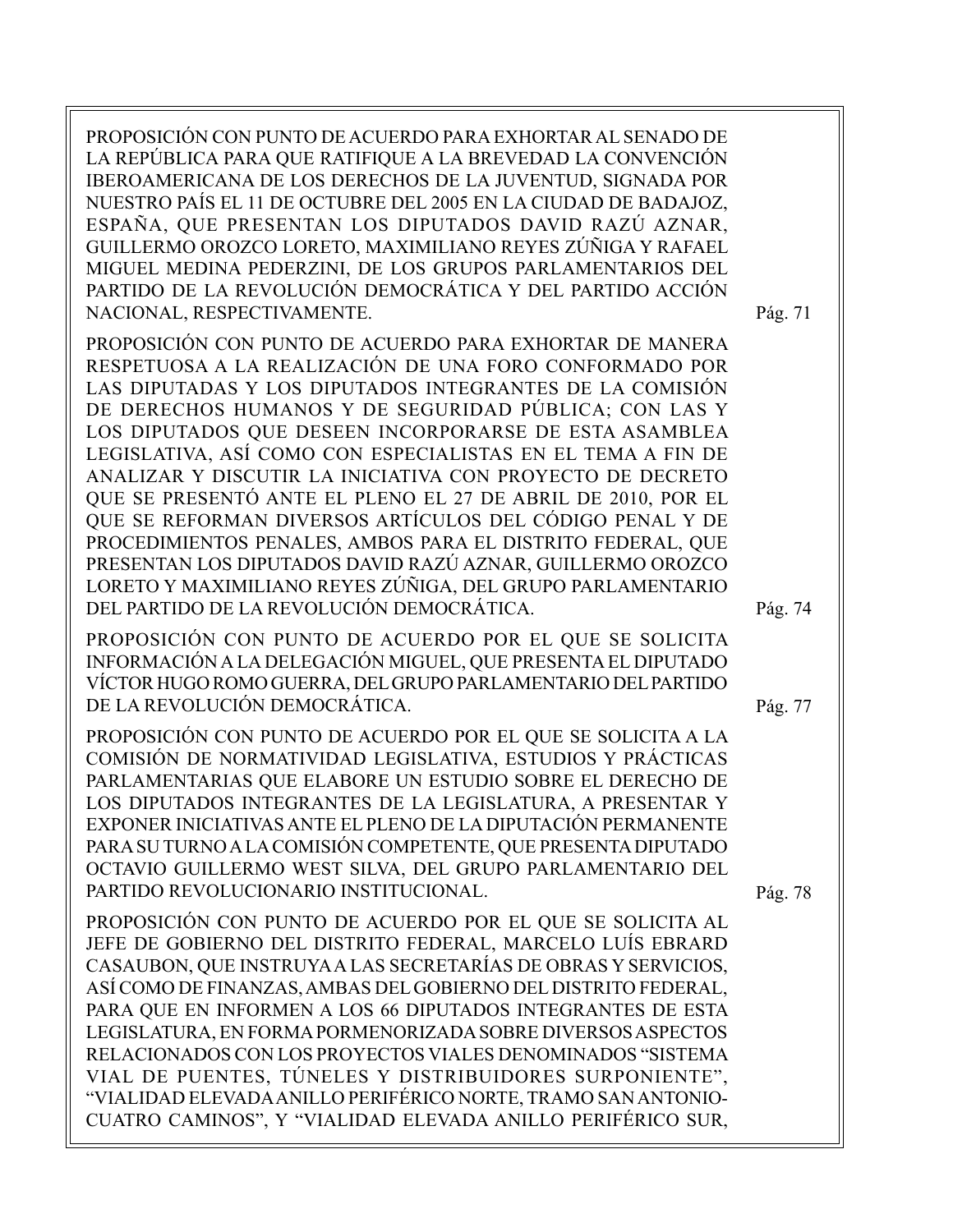| TRAMO SAN JERÓNIMO - CANAL NACIONAL - VIADUCTO TLALPAN", QUE<br>PRESENTA EL DIPUTADO OCTAVIO GUILLERMO WEST SILVA, DEL GRUPO<br>PARLAMENTARIO DEL PARTIDO REVOLUCIONARIO INSTITUCIONAL.                                                                                                                                                                                               | Pág. 80 |
|---------------------------------------------------------------------------------------------------------------------------------------------------------------------------------------------------------------------------------------------------------------------------------------------------------------------------------------------------------------------------------------|---------|
| PROPOSICIÓN CON PUNTO DE ACUERDO POR EL QUE SE SOLICITA A LAS<br>SECRETARÍAS DE OBRAS Y SERVICIOS, DE PROTECCIÓN CIVIL Y A LOS<br>GOBIERNOS DELEGACIONALES, SOBRE LAS OBRAS EN MATERIA DE<br>MITIGACION DE RIESGOS, QUE SE HAN REALIZADO Y QUE SE TIENEN<br>PROGRAMADAS PARA EL PRESENTE AÑO, QUE PRESENTA EL DIPUTADO<br>LEONEL LUNA ESTRADA, DEL GRUPO PARLAMENTARIO DEL PARTIDO DE |         |
| LA REVOLUCIÓN DEMOCRÁTICA.                                                                                                                                                                                                                                                                                                                                                            | Pág. 83 |
| EFEMÉRIDES SOBRE EL DÍA 5 DE JUNIO EN CONMEMORACIÓN DEL DÍA<br>MUNDIAL DEL MEDIO AMBIENTE, QUE PRESENTAN LOS DIPUTADOS<br>LEONEL LUNA ESTRADA Y CLAUDIA ELENA ÁGUILA TORRES, DEL GRUPO<br>PARLAMENTARIO DEL PARTIDO DE LA REVOLUCIÓN DEMOCRÁTICA.                                                                                                                                     | Pág. 84 |
|                                                                                                                                                                                                                                                                                                                                                                                       |         |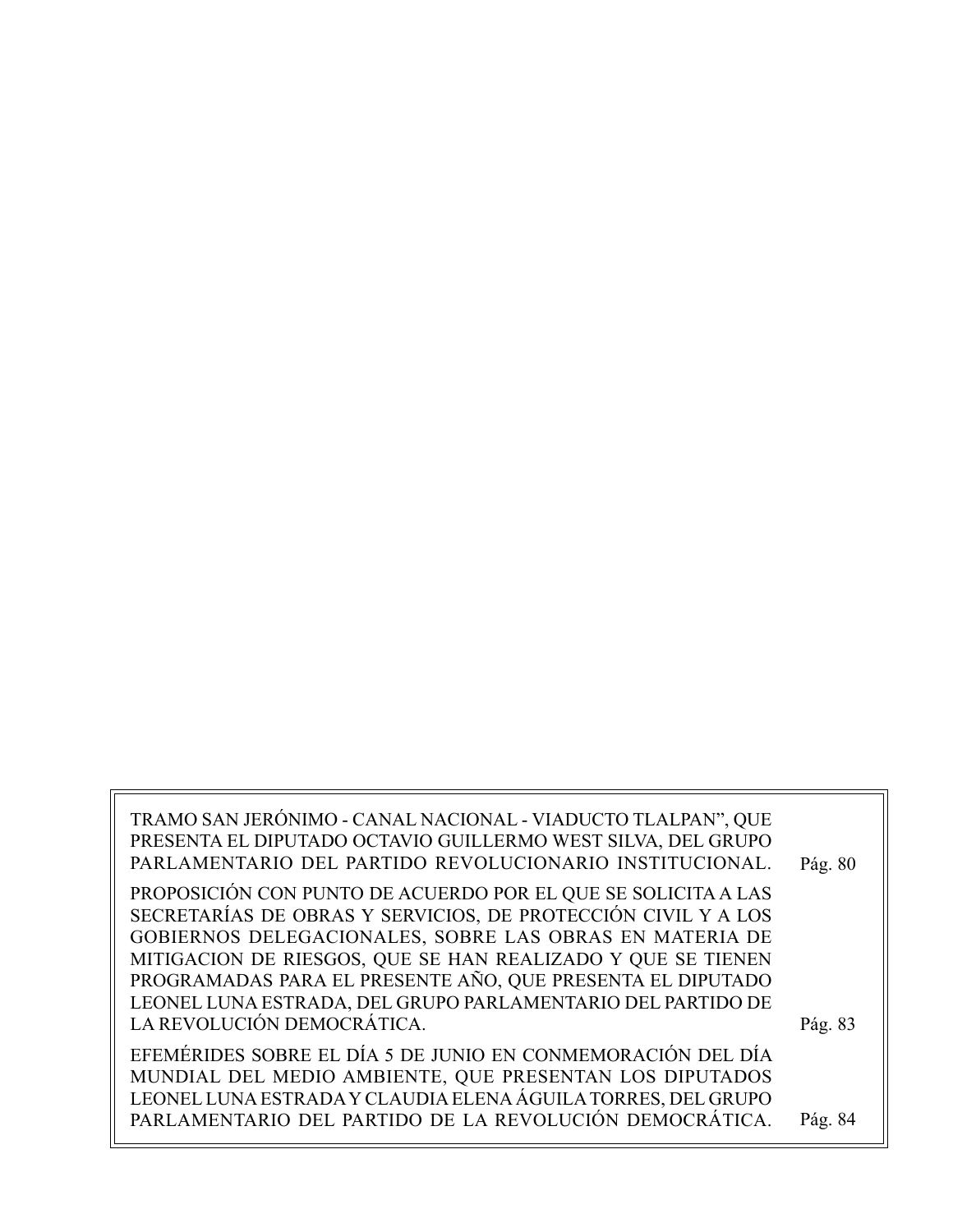### **A las 11:30 horas.**

**EL C. PRESIDENTE DIPUTADO EMILIANO AGUILAR ESQUIVEL.-** Muy buenos días. Proceda la Secretaría a pasar lista de asistencia a las Diputadas y Diputados.

#### **EL C. SECRETARIO DIPUTADO CARLOS ALBERTO FLORES GUTIÉRREZ.-** Por instrucciones de la

Presidencia, se va a proceder a pasar lista de asistencia de los Diputados y Diputadas.

*(Lista de asistencia)*

**EL C. SECRETARIO.-** ¿Algún Diputado va a participar de los suplentes en esta Sesión?

El Diputado Jorge Palacios, la Diputada María Natividad Patricia Razo.

Diputado Presidente, hay una asistencia de 11 Diputados. Hay quórum.

**EL C. PRESIDENTE.-** Se abre la Sesión.

Proceda la Secretaría a preguntar a la Diputación Permanente en votación económica si es de dispensarse la lectura del Orden del Día, toda vez que éste se encuentra en las pantallas táctiles de cada Diputado en el apartado de Gaceta Parlamentaria.

**EL C. SECRETARIO.-** Por instrucciones de la Presidencia, se pregunta a la Diputación Permanente si es de dispensarse la lectura del Orden del Día.

Los que estén por la afirmativa, sírvanse manifestarlo levantando la mano.

Los que estén por la negativa, sírvanse manifestarlo levantando la mano.

Dispensada la lectura, Diputado Presidente.

### **ORDEN DEL DÍA**

Diputación Permanente. 26 de mayo de 2010.

1.- Lista de asistencia.

2.- Lectura del Orden del Día.

3.- Lectura y en su caso aprobación del Acta de la Sesión anterior.

#### *Comunicados*

4.- Uno de la Comisión de Protección Civil por el que solicita prórroga para analizar y dictaminar diversos asuntos.

5.- Uno de las Comisiones Unidas de Administración y Procuración de Justicia, de Salud y Asistencia Social y de Fomento Económico por el que solicitan prórroga para analizar y dictaminar diversos asuntos.

6.- Dos de la Comisión de Juventud y Deporte por los que solicita prórroga para analizar y dictaminar diversos asuntos.

7.- Siete de la Comisión de Normatividad Legislativa, Estudios y Prácticas Parlamentarias por los que solicita prórroga para analizar y dictaminar diversos asuntos.

8.- Uno de las Comisiones Unidas de Normatividad Legislativa, Estudios y Prácticas Parlamentarias y la Especial para la Reforma Política del Distrito Federal por el que solicitan prórroga para analizar y dictaminar un asunto.

9.- Dos de las Comisiones Unidas de Presupuesto y Cuenta Pública y de Normatividad Legislativa, Estudios y Prácticas Parlamentarias por el que solicitan prórroga para analizar y dictaminar un asunto.

10.- Uno de las Comisiones Unidas de Normatividad Legislativa, Estudios y Prácticas Parlamentarias y de Cultura por el que solicitan prórroga para analizar y dictaminar un asunto.

11.- Uno de la Comisión de Ciencia y Tecnología por el que solicita la ampliación de turno de dos asuntos.

12.- Uno de la Comisión de Accesibilidad de la Asamblea Legislativa del Distrito Federal por el que emite una respuesta a un asunto.

13.- Veinticuatro de la Secretaría de Gobierno del Distrito Federal, mediante los cuales remite respuestas a diversos asuntos.

14.- Uno de la Secretaría de Finanzas del Gobierno del Distrito Federal, por el que remite diversa información.

15.- Uno de la Secretaría de Seguridad Pública del Gobierno del Distrito Federal, por el que remite diversa información.

16.- Uno de la Subsecretaría de Enlace Legislativo de la Secretaría de Gobernación por el que remite una respuesta a un asunto.

#### *Proposiciones*

17.- Con Punto de Acuerdo para citar a comparecer ante el pleno de la Asamblea Legislativa del Distrito Federal al ciudadano Secretario de Finanzas del Distrito Federal, Maestro Mario Delgado Carrillo, que presenta el Diputado Israel Betanzos Cortes, del Grupo Parlamentario del Partido Revolucionario Institucional.

18.- Con Punto de Acuerdo para exhortar a la Comisión de Gobierno de la Asamblea Legislativa del Distrito Federal a discutir y en su caso a aprobar un nuevo esquema de encuentro metropolitano denominado Primer Parlamento Metropolitano, que presenta el Diputado Israel Betanzos Cortes, del Grupo Parlamentario del Partido Revolucionario Institucional.

19.- Con Punto de Acuerdo por el que se solicita a las Secretarías de Obras y Servicios y de Protección Civil del Distrito Federal, informen conjuntamente sobre las obras en materia de mitigación de riesgos, programadas para este año, que presenta el Diputado Leonel Luna Estrada, del Grupo Parlamentario del Partido de la Revolución Democrática.

20.- Con Punto de Acuerdo relativo a los sismos de 1985, que presenta el Grupo Parlamentario del Partido Revolucionario Institucional.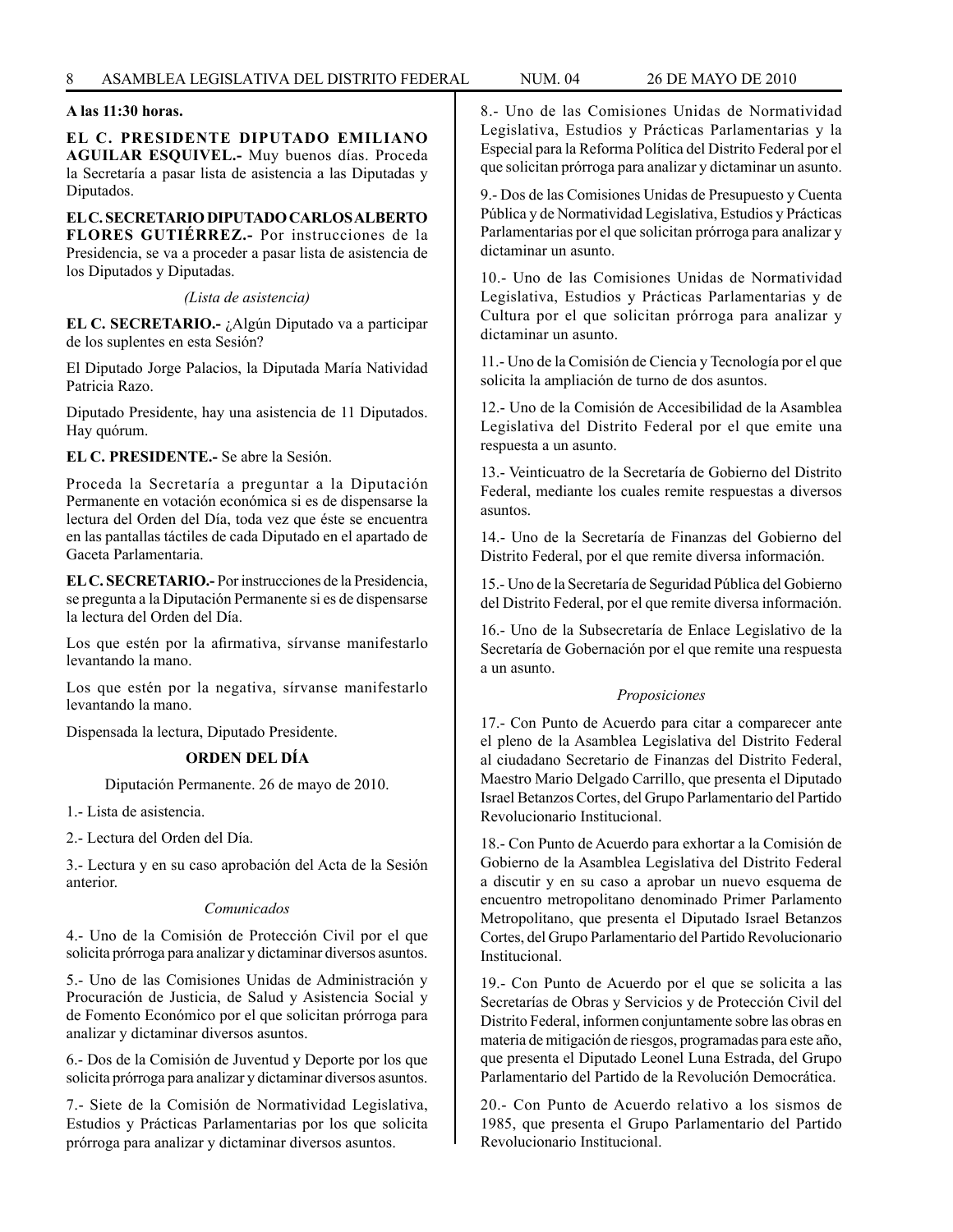21.- Con Punto de Acuerdo para solicitar a las Comisiones de Desarrollo e Infraestructura Urbana y Protección Civil ambas de esta V Legislatura de la Asamblea Legislativa, realicen mesas de trabajo con especialistas, colegios, asociaciones y sociedades de ingenieros y arquitectos para conocer su punto de vista sobre la Iniciativa de ley que crea el Instituto de Seguridad de las Construcciones en el Distrito Federal, misma que será estudiada, analizada y dictaminada en el seno de Comisiones Unidas, que presenta el Grupo Parlamentario del Partido Revolucionario Institucional.

22.- Con Punto de Acuerdo por la que se exhorta de manera respetuosa a la Comisión de Vigilancia de la Contaduría Mayor de Hacienda de la Asamblea Legislativa del Distrito Federal, de esta V Legislatura a que se incluya en el programa general de auditorías el procedimiento correspondiente al área de grúas de la Secretaría de Seguridad Pública del Distrito Federal, que presenta la Diputada Lizbeth Eugenia Rosas Montero, del Grupo Parlamentario del Partido de la Revolución Democrática.

23.- Con Punto de Acuerdo para exhortar respetuosamente al Secretario de Seguridad Pública del Distrito Federal, Doctor Manuel Mondragón y Kalb, así como al Ingeniero Francisco Bojórquez Hernández, Director del Sistema de Transporte Colectivo Metro, para que de manera conjunta implementen el Programa de *Células* de Policía *Pie a Tierra* en los Centros de Transferencia Modal (Paraderos) que tienen conexión con el Sistema de Transporte Colectivo Metro para disminuir los robos y asaltos que se han incrementado en las últimas fechas, que presenta la Diputada Lizbeth Eugenia Rosas Montero a nombre propio y de la Diputada Claudia Elena Águila Torres, del Grupo Parlamentario del Partido de la Revolución Democrática.

24.- Con Punto de Acuerdo por el que se exhorta a los 16 Jefes Delegacionales a ejercer en su totalidad y de manera adecuada y oportuna la asignación de los recursos presupuestales en materia de género, en términos de lo establecido en el Presupuesto de Egresos del Distrito Federal para el ejercicio fiscal 2010, de sus respectivas demarcaciones, que presenta la Diputada Lizbeth Eugenia Rosas Montero a nombre propio y de la Diputada Beatriz Rojas Martínez, del Grupo Parlamentario del Partido de la Revolución Democrática.

25.- Con Punto de Acuerdo por el que se exhorta al Jefe de Gobierno del Distrito Federal a que elimine el cobro de la tenencia vehicular, en el ejercicio fiscal 2011, debido a que este impuesto se subroga con el cobro de la nueva tarjeta de circulación, que presenta el Diputado Carlos Alberto Flores Gutiérrez a nombre propio y del Diputado Rafael Miguel Medina Pederzini, del Grupo Parlamentario del Partido Acción Nacional.

26.- Con Punto de Acuerdo para exhortar al Jefe de Gobierno del Distrito Federal, Marcelo Luis Ebrard Casaubón y al Secretario de Transportes y Vialidad, Armando Quintero Martínez, a abrogar el acuerdo por el que se establece el programa de renovación de la tarjeta de circulación con chip para vehículo automotores de uso particular y derogar la reforma a la fracción XV del Artículo 8 del Reglamento para el Control Vehicular y de Licencias y Permisos para Conducir en el Distrito Federal, que presenta el Diputado Federico Manzo Sarquis a nombre propio y del Diputado Mauricio Tabe Echartea, del Grupo Parlamentario del Partido Acción Nacional.

27.- Con Punto de Acuerdo por el que se exhorta al Jefe Delegacional de Milpa Alta, Francisco García Flores, para que rinda informe a esta Soberanía, sobre el estado que guarda el Programa Integral de Apoyo a los Productores de Nopal 2010, que presenta el Diputado Emiliano Aguilar Esquivel, del Grupo Parlamentario del Partido Revolucionario Institucional.

28.- Con Punto de Acuerdo por la que respetuosamente se exhorta al ciudadano Jefe de Gobierno del Distrito Federal, Licenciado Marcelo Luis Ebrard Casaubón, a que en el ámbito de sus facultades y obligaciones, publique en la Gaceta Oficial del Distrito Federal, el decreto de reformas a la Ley de Participación Ciudadana del Distrito Federal, que la Asamblea Legislativa del Distrito Federal aprobó por unanimidad el pasado 27 de abril de 2010, que presenta la Diputada Lizbeth Eugenia Rosas Montero, del Grupo Parlamentario del Partido de la Revolución Democrática.

29.- Con Punto de Acuerdo por la que se exhorta al Secretario de Seguridad Pública del Distrito Federal, Doctor Manuel Mondragón y Kalb, a que en el ámbito de sus facultades y obligaciones, intensifique los operativos de seguridad pública y prevención al delito y a que realice evaluaciones y relevos necesarios tanto en programas como en el personal, en la Delegación Gustavo A. Madero en general y en el IV Distrito Local Electoral en particular, que presenta la Diputada Lizbeth Eugenia Rosas Montero, del Grupo Parlamentario del Partido de la Revolución Democrática.

30.- Con Punto de Acuerdo por el que se exhorta respetuosamente al Titular del Gobierno Federal para que implemente medidas urgentes, para recibir a los conacionales que sean deportados, una vez que entre en vigor la Ley SB1070 (3 meses), promulgada por la Gobernadora del Estado norteamericano de Arizona, Jan Brewer, que presenta el Diputado Fernando Cuéllar Reyes a nombre propio y de la Diputada Edith Ruiz Mendicuti, del Grupo Parlamentario del Partido de la Revolución Democrática.

31.- Con Punto de Acuerdo para exhortar respetuosamente a la Asamblea Legislativa del Distrito Federal, a efecto de que solamente se imprima la síntesis informativa de lunes a viernes y los días sábados y domingos sea únicamente consultada a través de la página de Internet de la propia Asamblea Legislativa, que presenta la Diputada Lizbeth Eugenia Rosas Montero a nombre propio y de la Diputada Claudia Elena Águila Torres, del Grupo Parlamentario del Partido de la Revolución Democrática.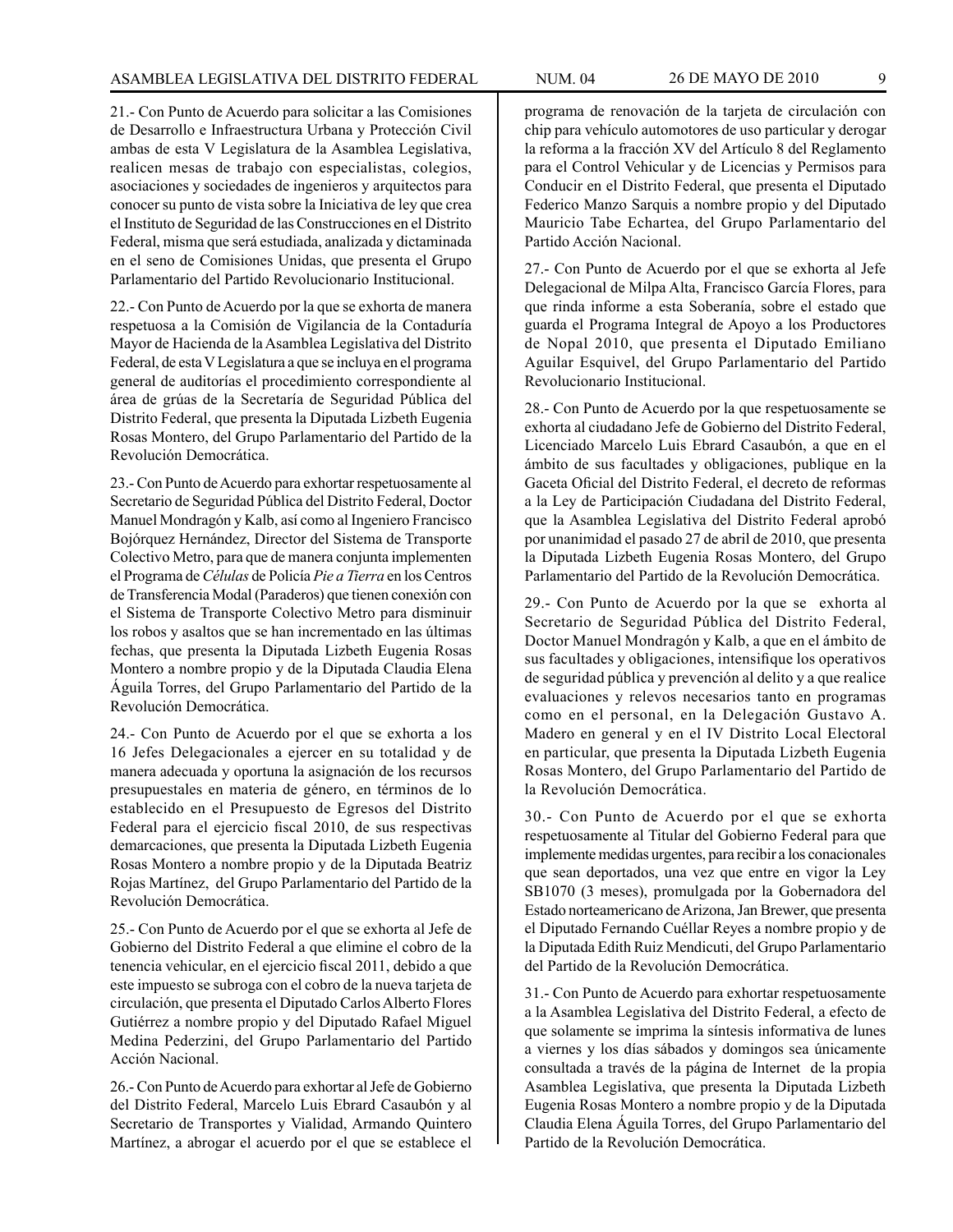32.- Con Punto de Acuerdo por el que se solicita al Secretario de Seguridad Pública del Distrito Federal, diversa información con relación a las direcciones generales de la propia Secretaría, que presenta el Diputado Carlos Alberto Flores Gutiérrez, del Grupo Parlamentario del Partido Acción Nacional.

33.- Con Punto de Acuerdo para que se solicite al Titular del Poder Ejecutivo Federal privilegie el diálogo, así como exhortar a la Honorable Cámara de Diputados y Senadores a efecto de que se integre una Comisión plural de todas las fracciones parlamentarias con la finalidad de encontrar una solución jurídica y pacífica al conflicto laboral con el Sindicato Mexicano de Electricistas, y se derogue el decreto del 11 octubre del 2009 en el que se extinguió el organismo descentralizado Luz y Fuerza del Centro, que presenta la Diputada Karen Quiroga Anguiano, del Grupo Parlamentario del Partido de la Revolución Democrática.

34.- Con Punto de Acuerdo por el que se solicita a la Secretaría de Desarrollo Social del Distrito Federal, información relativa al funcionamiento y estructura de los distintos comedores comunitarios instalados en el Distrito Federal, que presenta el Diputado Federico Manzo Sarquis a nombre de la Diputada Lía Limón García, del Grupo Parlamentario del Partido Acción Nacional.

35.- Con Punto de Acuerdo sobre el programa conduce sin alcohol, que presenta el Diputado Carlos Alberto Flores Gutiérrez, del Grupo Parlamentario del Partido Acción Nacional.

36.- Con Punto de Acuerdo a través del cual la Asamblea Legislativa del Distrito Federal exhorta al Gobierno del Distrito Federal a la redacción de un *manifiesto del Distrito Federal* en donde se pronuncie la postura contraria a la Ley SB 1070, del Estado de Arizona, cuya entrada en vigor significaría legalizar la discriminación y segregación racial de miles de conacionales radicados en Arizona e inauguraría una escalada de violencia irrefrenable contra la comunidad latina en Estados Unidos. Este documento sería signado por los tres poderes de gobierno local, toda institución como unidad u organización radicada en el Distrito Federal, que presenta el Diputado José Arturo López Cándido, del Grupo Parlamentario del Partido del Trabajo.

37.- Con Punto de Acuerdo a través del cual la Asamblea Legislativa del Distrito Federal exhorta una vez más, a la Consejería Jurídica del Distrito Federal a publicar el reglamento de la Ley de Fomento al Cine Mexicano del Distrito Federal, aprobada en diciembre de 2008, ya que acciones de la propia Secretaría de Cultura de la Ciudad de México está incurriendo en irregularidades que desvirtúan la legislación pertinente, que presenta el Diputado José Arturo López Cándido, del Grupo Parlamentario del Partido del Trabajo.

38.- Con Punto de Acuerdo para exhortar al arquitecto Felipe Leal Fernández, Secretario de Desarrollo Urbano y Vivienda, para que en colaboración con el Licenciado Enrique Vargas Anaya, Jefe Delegacional en Azcapotzalco,

emitan un informe relacionado al proyecto de construcción sujeto de evaluación de impacto urbano, ubicado en Avenida de las Culturas número 33 Delegación Azcapotzalco, CP 2100, así como constatar si se cuenta con los permisos necesarios (manifestación de impacto ambiental, uso de suelo, permiso de construcción) para llevar a cabo el proyecto de construcción referido, que presenta el Diputado Jorge Palacios Arroyo, del Grupo Parlamentario del Partido Acción Nacional.

39.- Con Punto de Acuerdo para exhortar al Jefe Delegacional en Azcapotzalco, Licenciado Enrique Vargas Anaya, gire sus apreciables instrucciones para que se realice el retiro de tocones de los árboles que se han derribado en el parque Tezozómoc, así como implementar un Programa de Reforestación para restituir los Árboles derribados, que presenta el Diputado Jorge Palacios Arroyo, del Grupo Parlamentario del Partido Acción Nacional.

40.- Con Punto de Acuerdo por el que se exhorta respetuosamente al Jefe de Gobierno del Distrito Federal, Licenciado Marcelo Ebrard Casaubon, al Titular de la Secretaría de Desarrollo Social del Distrito Federal, Licenciado Martí Batres Guadarrama y Jefe Delegacional en Coyoacán, Licenciado Raúl Antonio Flores García, para que comparezcan ante esta Honorable Asamblea Legislativa del Distrito Federal, a efecto de que expliquen la intervención del Diputado federal Mauricio Toledo Gutiérrez, en la aplicación del Programa Comunitario de Mejoramiento Barrial y su uso indebido para su beneficio personal, que presenta el Diputado Federico Manzo Sarquis, del Grupo Parlamentario del Partido Acción Nacional.

41.- Con Punto de Acuerdo para exhortar al Senado de la República para que ratifique a la brevedad la Convención Iberoamericana de los Derechos de la Juventud, signada por nuestro país el 11 de octubre del 2005 en la Ciudad de Badajoz, España, que presenta el Diputado David Razú Aznar a nombre propio y de los Diputados Guillermo Orozco Loreto, Maximiliano Reyes Zúñiga y Rafael Miguel Medina Pederzini, de los Grupos Parlamentarios del Partido de la Revolución Democrática y del Partido Acción Nacional, respectivamente.

42.- Con Punto de Acuerdo para exhortar de manera respetuosa a la realización de una foro conformado por las Diputadas y los Diputados integrantes de la Comisión de Derechos Humanos y de Seguridad Pública, con las y los Diputados que deseen incorporarse de esta Asamblea Legislativa, así como con especialistas en el tema a fin de analizar y discutir la Iniciativa con Proyecto de Decreto que se presentó ante el Pleno el 27 de abril de 2010, por el que se reforman diversos Artículos del Código Penal y de Procedimientos Penales, ambos para el Distrito Federal, que presenta el Diputado David Razú Aznar, a nombre propio y de los Diputados Guillermo Orozco Loreto y Maximiliano Reyes Zúñiga, del Grupo Parlamentario del Partido de la Revolución Democrática.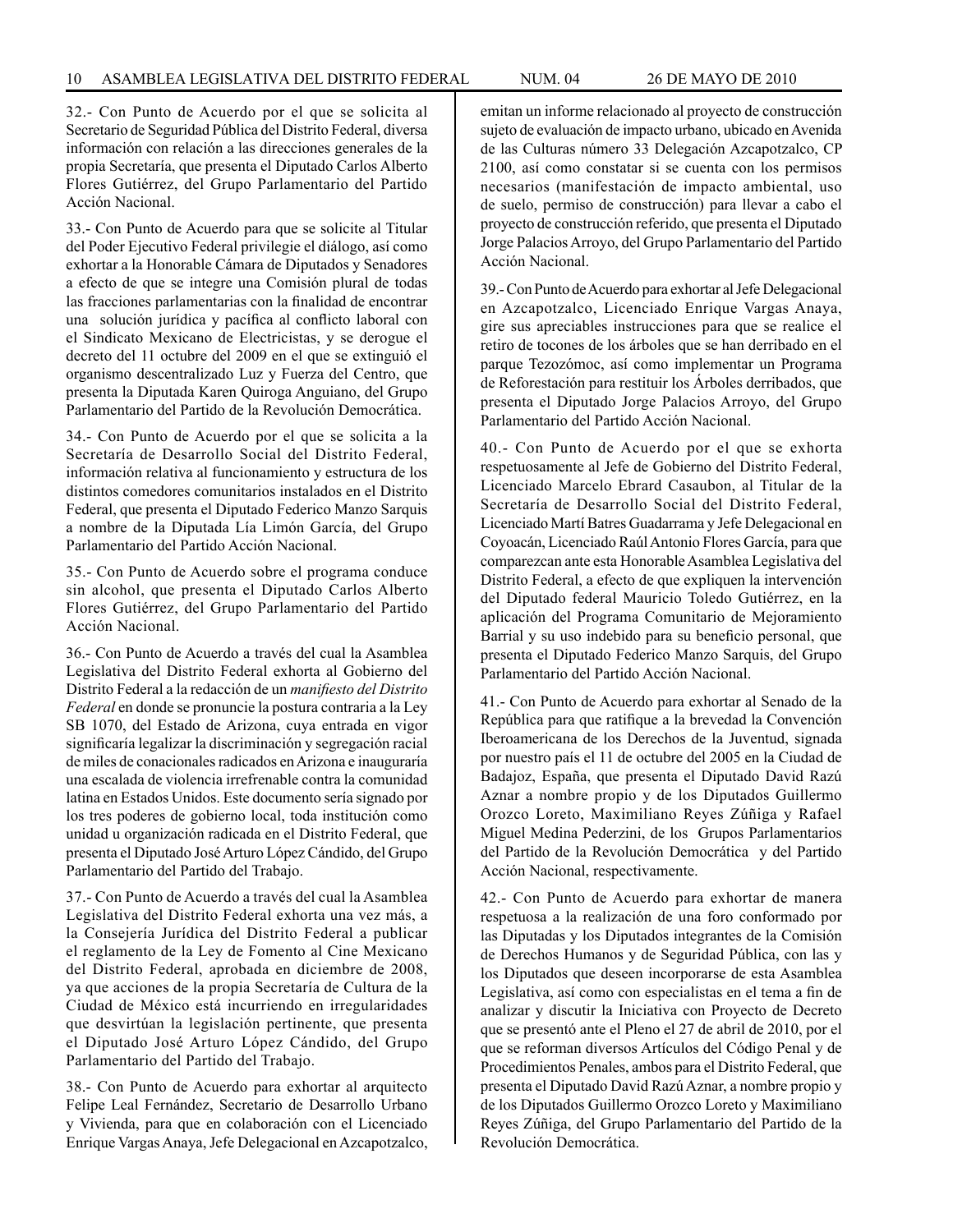43.- Con Punto de Acuerdo por el que se solicita información a la delegación Miguel Hidalgo sobre las obras del Distribuidor Vial Bosques-Reforma-Palmas, que presenta el Diputado Víctor Hugo Romo Guerra, del Grupo Parlamentario del Partido de la Revolución Democrática.

44.- Con Punto de Acuerdo por el que se solicita a la Secretaría de Telecomunicaciones y Transportes a revisar la solicitud del Gobierno del Distrito Federal para obtener un permiso de transmisión de un canal analógico de televisión, que presenta el Diputado Víctor Hugo Romo Guerra, del Grupo Parlamentario del Partido de la Revolución Democrática.

45.- Con Punto de Acuerdo por el que se solicita a la Comisión de Normatividad Legislativa, Estudios y Prácticas Parlamentarias que elabore un estudio sobre el derecho de los Diputados integrantes de la Legislatura, a presentar y exponer Iniciativas ante el pleno de la Diputación Permanente para su turno a la Comisión competente, que presenta el Diputado Octavio Guillermo West Silva, del Grupo Parlamentario del Partido Revolucionario Institucional.

46.- Con Punto de Acuerdo por el que se solicita al Jefe de Gobierno del Distrito Federal, Marcelo Luis Ebrard Casaubon, que instruya a las Secretarías de Obras y Servicios, así como de Finanzas, ambas del Gobierno del Distrito Federal, para que informen a los 66 Diputados integrantes de esta Legislatura en forma pormenorizada sobre diversos aspectos relacionados con los proyectos viales denominados *sistema vial de puentes, tuneles y distribuidores-poniente, vialidad elevada Anillo Periférico Norte, tramo San Antonio – Cuatro Caminos*, y *vialidad elevada Anillo Periférico Sur tramo San Jerónimo – Canal Nacional - Viaducto Tlalpan*, que presenta el Diputado Octavio Guillermo West Silva, del Grupo Parlamentario del Partido Revolucionario Institucional.

47.- Con Punto de Acuerdo por el que se solicita al Comité de Administración de esta Asamblea Legislativa que investigue respecto de hechos relacionados con manejo de información y en su caso deslinde responsabilidades, que presenta el Diputado Octavio Guillermo West Silva, del Grupo Parlamentario del Partido Revolucionario Institucional.

### *Efemérides*

48.- Efeméride sobre el día 5 de junio en conmemoración del Día Mundial del Medio Ambiente, que presenta el Diputado Leonel Luna a nombre propio y de la Diputada Claudia Elena Águila Torres del Grupo Parlamentario del Partido de la Revolución Democrática.

**EL C. PRESIDENTE.-** Gracias, Diputado Secretario. En consecuencia esta Presidencia deja constancia que el Orden del Día cuenta con 48 puntos.

Se solicita a la Secretaría dar cuenta a la Diputación Permanente con el Acta de la Sesión Anterior.

**EL C. SECRETARIO.-** Diputado Presidente, esta Secretaría le informa que ha sido distribuida el Acta de la Sesión anterior a los integrantes de la Mesa Directiva, por lo que se solicita su autorización para preguntar a la Diputación Permanente si es de dispensarse la lectura de la misma.

**EL C. PRESIDENTE.-** Adelante, señor Secretario.

**EL C. SECRETARIO.-** Está a consideración el Acta. ¿Algún Diputado desea hacer alguna consideración al respecto?

No habiendo quien haga uso de la palabra, en votación económica se pregunta a la Diputación Permanente si es de aprobarse el Acta de referencia.

Los que estén por la afirmativa, sírvanse manifestarlo levantando la mano.

Los que estén por la negativa, sírvanse manifestarlo levantando la mano.

Aprobada el Acta, Diputado Presidente.

### *ACTA DE LA SESIÓN DEL 19 DE MAYO DEL 2010*

### *PRESIDENCIA DEL DIPUTADO EMILIANO AGUILAR ESQUIVEL*

*En la Ciudad de México Distrito Federal, siendo las once horas con treinta y cinco minutos, del día miércoles diecinueve de mayo de dos mil diez, con una asistencia de 7 Diputadas y Diputados la Presidencia declaró abierta la Sesión; en votación económica se dispensó la lectura del Orden del Día, toda vez que se encontraba en las pantallas táctiles de los Diputados, en el apartado de la Gaceta Parlamentaria; dejando constancia que estuvo compuesto por 61 puntos, asimismo se aprobó el Acta de la Sesión anterior.* 

*Acto seguido la Presidencia hizo del conocimiento de la Diputación Permanente, que se recibieron los siguientes comunicados: 3 de la Comisión de Juventud y Deporte, 1 de la Comisión de Hacienda y 3 de la Comisión de Seguridad Pública, 1 de las Comisiones Unidas de Vivienda y de Pueblos y Barrios Originarios , 1 de las Comisiones Unidas de Administración y Procuración de Justicia y de Pueblos y Barrios Originarios, y 1 de las Comisiones Unidas de Administración y Procuración de Justicia y de Seguridad Pública, 2 de la Comisión de Transparencia de la Gestión, 1 de la Comisión de la Comisión de Uso y Aprovechamiento de Bienes y Servicios Públicos y 1 Administración Publica Local, 2 de la Comisión de Asuntos Laborales y Previsión Social, 1 de las Comisiones Unidas de Asuntos Laborales y Previsión Social y de Derechos Humanos, 1 de la Comisión de Participación Ciudadana, 1 de las Comisiones Unidas de Hacienda y de Preservación del Medio Ambiente y Protección Ecológica, 1 de las Comisiones Unidas de Hacienda y Gestión Integral del Agua, y 1 de la Comisión de Ciencia y Tecnología, 1 de la Comisión de Presupuesto y Cuenta Pública, por medio de la los cuales solicitaron prórroga para analizar y dictaminar diversos asuntos respectivamente; en votación económica se autorizaron las prórrogas y se instruyó hacerlo del conocimiento de las presidencias de las comisiones solicitantes.*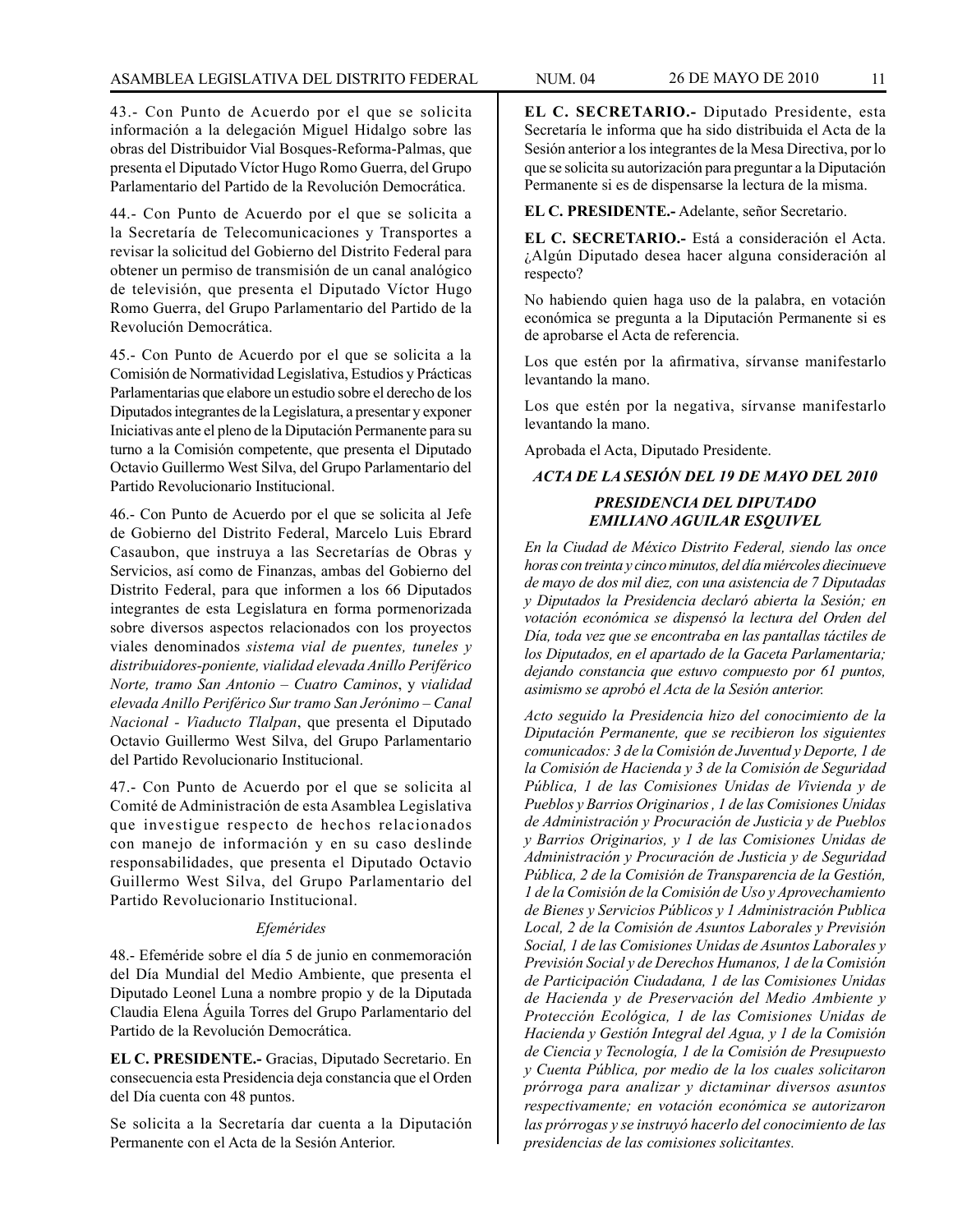*Enseguida, la Presidencia hizo del conocimiento de la Diputación Permanente, que se recibieron los siguientes comunicados: 25 de la Secretaría de Gobierno, 1 del Instituto del Deporte del Distrito Federal, 1 de la Comisión de Derechos Humanos del Distrito Federal, y 1 de la Subsecretaría de Enlace Legislativo de la Secretaría de Gobernación; toda vez que los comunicados a los que se había hecho referencia, contenían respuestas relativas a asuntos aprobados por el Pleno de la Asamblea Legislativa, por economía procesal parlamentaria la Presidencia determinó se hiciera del conocimiento de los Diputados promoventes y tomar nota a la Secretaría.*

*Posteriormente para presentar una Propuesta con Punto de Acuerdo, por medio del cual se hace un exhorto a diversas autoridades con relación a los asesinatos ocurridos el pasado 27 de abril en el Municipio de Copala, Estado de Oaxaca, se concedió el uso de la tribuna al Diputado David Razú Aznar, del Grupo Parlamentario del Partido de la Revolución Democrática; en votación económica se consideró de urgente y obvia resolución; asimismo se aprobó y se ordenó remitirla a las autoridades correspondientes para los efectos legales a que hubiese lugar.* 

*A fin de presentar una Propuesta con Punto de Acuerdo, por el que se exhorta a la Rectora de la Universidad Autónoma de la Ciudad de México, Doctora Esther Orozco Orozco, tenga a bien acordar con las Comisiones de Educación y de Presupuesto y Cuenta Pública la instalación de una mesa de trabajo con la finalidad de analizar las acciones necesarias para consolidar y fortalecer el desarrollo estratégico de la Institución que representa, se concedió el uso de la tribuna al Diputado Fernando Cuéllar Reyes, a nombre propio y de los Diputados Erasto Ensástiga Santiago y Víctor Hugo Romo Guerra, del Grupo Parlamentario del Partido de la Revolución Democrática; en votación económica se consideró de urgente y obvia resolución; asimismo se aprobó y se ordenó remitirla a las autoridades correspondientes para los efectos legales a que hubiese lugar.* 

*Inmediatamente después, para presentar una Propuesta con Punto de Acuerdo, por el que se declara el 25 de mayo del año 2010 como el Día del Bicentenario de la Revolución de la República de Argentina en el Distrito Federal, se concedió el uso de la tribuna al Diputado David Razú Aznar, a nombre propio y del Diputado Maximiliano Reyes Zúñiga, del Grupo Parlamentario del Partido de la Revolución Democrática; en votación económica se consideró de urgente y obvia resolución; asimismo se aprobó y se ordenó remitirla a las autoridades correspondientes para los efectos legales a que hubiese lugar.* 

*Acto continuo a fin de presentar una Propuesta con Punto de Acuerdo, para exhortar al Jefe de Gobierno del Distrito Federal, licenciado Marcelo Ebrard Casaubón, a crear el Museo Latinoamericano de la Ciudad de México como un espacio para el fomento artístico y cultural, se concedió el uso de la tribuna al Diputado Emiliano Aguilar Esquivel, a nombre del Diputado Israel Betanzos Cortes, del Grupo* 

*Parlamentario del Partido Revolucionario Institucional; en votación económica se consideró de urgente y obvia resolución; asimismo se aprobó y se ordenó remitirla a las autoridades correspondientes para los efectos legales a que hubiese lugar.* 

*Posteriormente a fin de presentar una Propuesta con Punto de Acuerdo, para exhortar respetuosamente a la Secretaría de Salud del Gobierno del Distrito Federal, a efecto de que se lleven a cabo los estudios necesarios para determinar el riesgo para la salud de las denominadas bebidas energizantes, se concedió el uso de la tribuna a la Diputada Lizbeth Eugenia Rosas Montero a nombre propio y de la Diputada Claudia Elena Águila Torres, del Grupo Parlamentario del Partido de la Revolución Democrática; en votación económica se consideró de urgente y obvia resolución; asimismo se aprobó y se ordenó remitirla a las autoridades correspondientes para los efectos legales a que hubiese lugar.* 

*Enseguida a fin de presentar una Propuesta con Punto de Acuerdo, por el que se solicita al Director General de la Comisión Federal de Electricidad y a la Secretaría de Energía del Gobierno Federal que en uso de sus responsabilidades y atribuciones brinden un suministro eléctrico de calidad a la población de la Ciudad de México, se concedió el uso de la tribuna a la Diputada Lizbeth Eugenia Rosas Montero, del Grupo Parlamentario del Partido de la Revolución Democrática; en votación económica se consideró de urgente y obvia resolución; para hablar en contra de la propuesta, la Presidencia concedió el uso de la tribuna hasta por diez minutos al Diputado Carlos Alberto Flores Gutiérrez, del Grupo Parlamentario del Partido Acción Nacional y para hablar a favor de la misma, se concedió el uso de la tribuna hasta por diez minutos a la Diputada Lizbeth Eugenia Rosas Montero; asimismo se concedió el uso de la palabra desde su curul al Diputado Carlos Alberto Flores Gutiérrez para formularle una pregunta a la oradora, misma que fue aceptada y respondida; nuevamente se concedió el uso de la tribuna al Diputado Carlos Alberto Flores Gutiérrez para intervenir en contra; en votación económica se aprobó la propuesta y se ordenó remitirla a las autoridades correspondientes para los efectos legales a que hubiese lugar.* 

*De la misma manera para presentar una Propuesta con Punto de Acuerdo, por la que se solicita al Procurador General de Justicia del Distrito Federal, doctor Miguel Ángel Mancera, que informe de manera detallada a esta Soberanía de todos los casos en que se aplicó la dispensa a que se refieren los Artículos 24 fracción XI y 47 de la Ley Orgánica de la Procuraduría General de Justicia del Distrito Federal de diciembre del 2006 a la fecha, se concedió el uso de la tribuna a la Diputada Lizbeth Eugenia Rosas Montero, del Grupo Parlamentario del Partido de la Revolución Democrática; en votación económica se consideró de urgente y obvia resolución; asimismo se aprobó y se ordenó remitirla a las autoridades correspondientes para los efectos legales a que hubiese lugar.*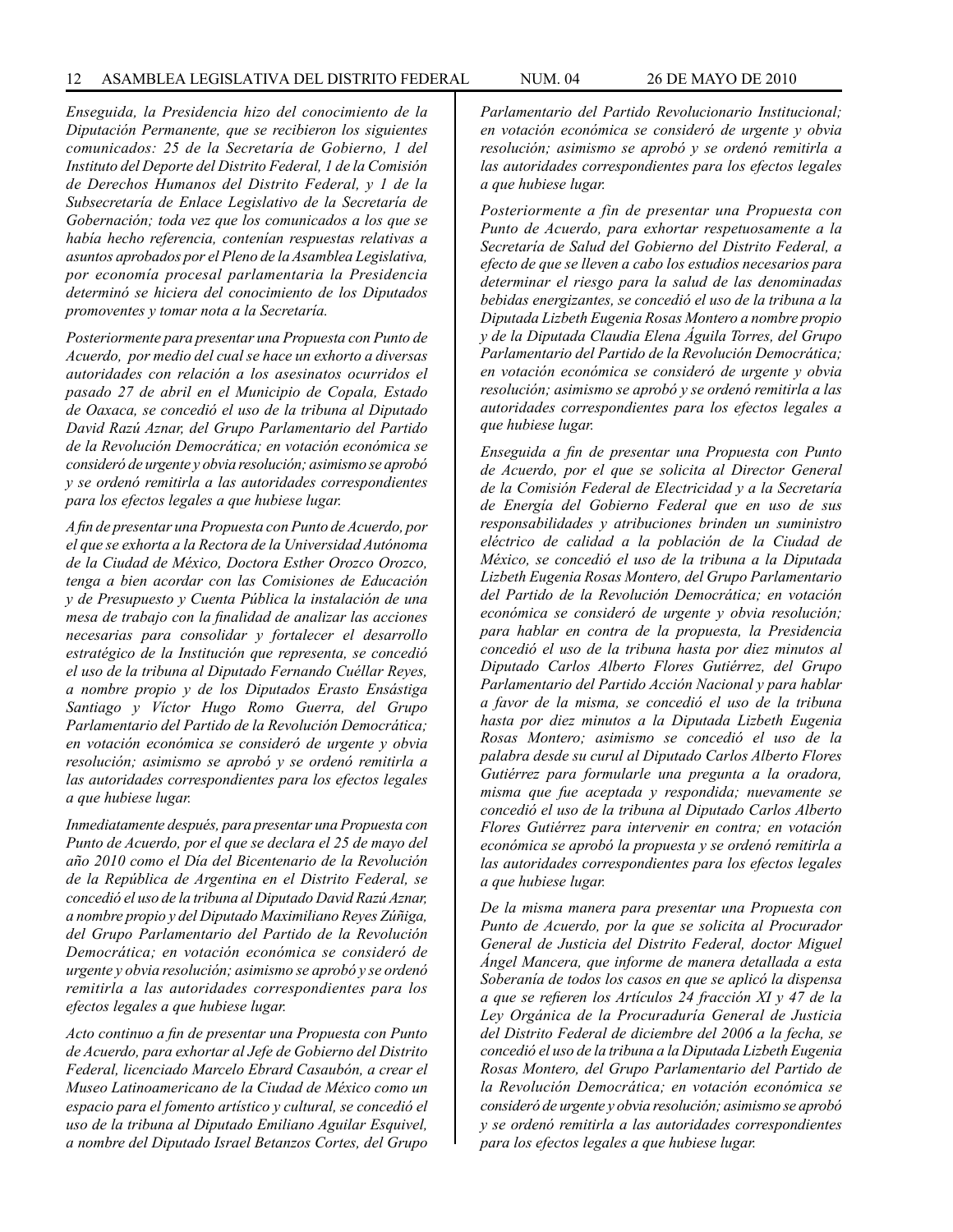*Posteriormente para presentar una Propuesta con Punto de Acuerdo, por la que se exhorta respetuosamente a la Secretaría de Gobernación para que en el ámbito de su respectiva competencia aplique la ley en la materia a efecto de sancionar y regular la emisión de programas de televisión cuyo contenido haga apología de la violencia y el crimen, se concedió el uso de la tribuna al Diputado Fernando Cuéllar Reyes, a nombre propio y de la Diputada Edith Ruiz Mendicuti, del Grupo Parlamentario del Partido de la Revolución Democrática; en votación económica se consideró de urgente y obvia resolución; asimismo el Diputado Emiliano Aguilar Esquivel, del Grupo Parlamentario del Partido Revolucionario Institucional, solicitó al orador fuera incluido en la propuesta, lo cual fue aceptado por el Diputado promovente; en votación económica se aprobó la propuesta y se ordenó remitirla a las autoridades correspondientes para los efectos legales a que hubiese lugar.* 

*De igual forma para presentar una Propuesta con Punto de Acuerdo, por el que se exhorta a la Secretaría de Finanzas del Distrito Federal y al Sistema de Aguas de la Ciudad de México, a que amplíe su estructura administrativa y de servicios a usuarios correspondientes, con el fin de proporcionar un servicio más ágil y más eficiente en los centros de atención al público, se concedió el uso de la tribuna a la Diputada Lizbeth Eugenia Rosas Montero, a nombre propio y de la Diputada Claudia Elena Águila Torres, del Grupo Parlamentario del Partido de la Revolución Democrática; en votación económica se aprobó la propuesta y se ordenó remitirla a las autoridades correspondientes para los efectos legales a que hubiese lugar.* 

*Inmediatamente después la Presidencia informó que recibió una Propuesta con Punto de Acuerdo, para que esta Honorable Asamblea Legislativa exhorte respetuosamente a los Jefes Delegacionales para que el 50 por ciento del recurso autogenerado de los centros y módulos deportivos sean utilizados para el mantenimiento y mejora de las instalaciones, suscrita por las Diputadas Lizbeth Eugenia Rosas Montero y Claudia Elena Águila Torres, del Grupo Parlamentario del Partido de la Revolución Democrática; se turnó para su análisis y dictamen a la Comisión de Presupuesto y Cuenta Pública.* 

*Acto seguido para presentar una Propuesta con Punto de Acuerdo, por medio del cual se convoca a una mesa de trabajo ante la Comisión de Desarrollo e Infraestructura Urbana al Secretario de Protección Civil y al Secretario de Desarrollo Urbano y Vivienda, ambos del Distrito Federal, para tratar la problemática de la publicidad exterior en la ciudad, se concedió el uso de la tribuna al Diputado Leonel Luna Estrada, del Grupo Parlamentario del Partido de la Revolución Democrática; en votación económica se consideró de urgente y obvia resolución; asimismo se aprobó la propuesta y se ordenó remitirla a las autoridades correspondientes para los efectos legales a que hubiese lugar.* 

*Asimismo para presentar una Propuesta con Punto de Acuerdo, por el se exhorta a la Subsecretaría del Sistema Penitenciario del Distríto Federal, maestra Celina Oceguera Parra, a brindar de acuerdo a las denuncias presentadas protección integral, a las reclusas que denunciaron actos que posiblemente sean constitutivos del delito de prostitución y lenocinio al interior de los centros penitenciarios del Distrito Federal, se concedió el uso de la tribuna al Diputado Federico Manzo Sarquis, a nombre propio y de la Diputada Lía Limón García, del Grupo Parlamentario del Partido Acción Nacional; se concedió el uso de la palabra desde su curul al Diputado David Razú Aznar, del Grupo Parlamentario del Partido de la Revolución Democrática para solicitarle al orador sumarse a la propuesta, lo cual fue aceptado por el Diputado promavente; en votación económica se consideró de urgente y obvia resolución; asimismo se aprobó y se ordenó remitirla a las autoridades correspondientes para los efectos legales a que hubiese lugar.* 

*De la misma manera para presentar una Propuesta con Punto de Acuerdo, a través del cual esta Asamblea Legislativa del Distrito Federal exhorte: 1.- A los directivos de la Procuraduria Federal del Consumidor a presentar su renuncia inmediata, a fin de permitir una reestructuración general de la Institución para asegurar el cumplimiento de la responsabilidad de proteger efectivamente al consumidor contra alimentos flagrantemente nocivos a la salud, que han contribuido al deterioro de la salud pública. 2.- Al Gobierno Federal, para que nombre un cuerpo directivo en la Procuraduría Federal del Consumidor que posea la capacidad y el carácter de procurar la defensa del consumidor y no permita la oferta pública de alimentos que son ajenos a una nutrición saludable, se concedió el uso de la tribuna al Diputado José Arturo López Cándido, del Grupo Parlamentario del Partido del Trabajo; asimismo se concedió el uso de la palabra desde sus curules a los Diputados Carla Fabián Pizano Salinas del Grupo Parlamentario del Partido Acción Nacional y Octavio Guillermo West Silva, del Grupo Parlamentario del Partido Revolucionario Institucional, para hacer diversas manifestaciones; se turnó para su análisis y dictamen a la Comisión de Salud y Asistencia Social.* 

*Enseguida para presentar una Propuesta con Punto de Acuerdo, a través del cual esta Asamblea Legislativa del Distrito Federal exhorta a la Secretaría de Comunicaciones y Transportes del Gobierno Federal a mostrar una actitud de respeto, de consideración y de coadyuvancia ante el Gobierno del Distrito Federal ante los usuarios del Sistema del Tren Suburbano y ante los compromisos por ellos adquiridos y sufragar sus pagos contraídos y atrasos con la Secretaría de Transportes y Vialidad del Gobierno del Distrito Federal, se concedió el uso de la tribuna al Diputado José Arturo López Cándido, del Grupo Parlamentario del Partido del Trabajo; en votación económica no se consideró de urgente y obvia resolución, por lo que se turnó para su análisis y dictamen a la Comisión de Transporte y Vialidad.*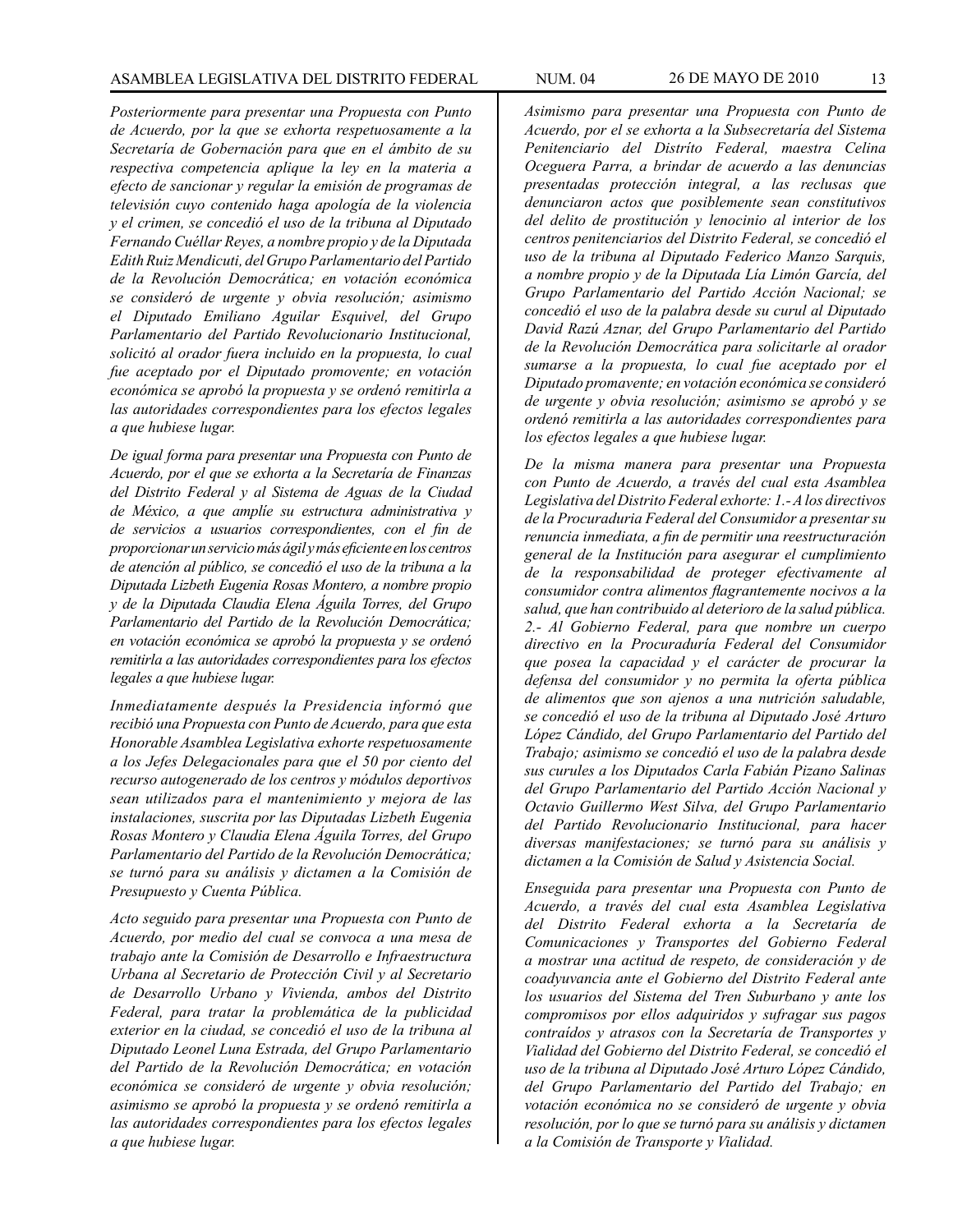*La Presidencia hizo del conocimiento de la Asamblea que los puntos enlistados en los numerales 41 y 42 habían sido retirados del Orden del Día.* 

*Acto continuo para presentar una Propuesta con Punto de Acuerdo, para solicitar al Jefe de Gobierno del Distrito Federal que a través de la Secretaría de Desarrollo Económico se realicen mesas de trabajo con comerciantes de tianguis y mercados sobrerruedas, se concedió el uso de la tribuna al Diputado Emiliano Aguilar Esquivel, a nombre del Diputado Israel Betanzos Cortes, del Grupo Parlamentario del Partido Revolucionario Institucional; se turnó para su análisis y dictamen a la Comisión de Abasto y Distribución de Alimentos.* 

*Inmediatamente después para presentar una Propuesta con Punto de Acuerdo, para exhortar al Jefe Delegacional en Azcapotzalco, Licenciado Enrique Vargas Anaya, gire sus apreciables instrucciones a quien corresponda, a fin de que se implemente el programa de desazolve en las diferentes colonias de la Delegación Azcapotzalco donde se registraron inundaciones en la última temporada de lluvias, se concedió el uso de la tribuna al Diputado Cario Fabián Pizano Salinas, a nombre propio y del Diputado Jorge Palacios Arroyo, del Grupo Parlamentario del Partido Acción Nacional; se concedió el uso de la palabra al Diputado Fernando Cuellar Reyes, del Grupo Parlamentario del Partido de la Revolución Democrática quien solicitó al orador sumarse a la propuesta, lo cual fue aceptado por el Diputado promovente; se turnó para su análisis y dictamen a la Comisión de Uso y Aprovechamiento de Bienes y Servicios Públicos.* 

*Acto seguido para presentar una Propuesta con Punto de Acuerdo, para realizar una cordial invitación al Titular del Sistema de Aguas de la Ciudad de México para que participe en una mesa de trabajo que se conformará con la Comisión de Protección Civil, la Comisión de Gestión Integral del Agua, así como con las y los Diputados que deseen incorporarse a fin de que conocer, estudiar y trabajar conjuntamente los planes y programas metropolitanos del Distrito Federal, de esa Dirección, referentes a la próxima temporada de lluvias, se concedió el uso de la tribuna al Diputado David Razú Aznar, a nombre propio y de los Diputados Guillermo Orozco Loreto, Maximiliano Reyes Zúñiga, Víctor Hugo Romo Guerra y Víctor Gabriel Varela López, del Grupo Parlamentario del Partido de la Revolución Democrática; en votación económica se consideró de urgente y obvia resolución; asimismo se aprobó y se ordenó remitirla a las autoridades correspondientes para los efectos legales a que hubiese lugar.* 

*De igual forma para presentar una Propuesta con Punto de Acuerdo, para exhortar al ciudadano Presidente de los Estados Unidos Mexicanos, Felipe Calderón Hinojosa, para que declare el 17 de mayo de manera específica y textual como Día Nacional en Contra de la Homofobia y Transfobia, se concedió el uso de la tribuna al Diputado*  *David Razú Aznar, a nombre propio y de los Diputados Guillermo Orozco Loreto, Maximiliano Reyes Zúñiga, Víctor Hugo Romo Guerra y Víctor Gabriel Varela López, del Grupo Parlamentario del Partido de la Revolución Democrática; en votación económica se consideró de urgente y obvia resolución; para hablar en contra de la propuesta, la Presidencia concedió el uso de la tribuna hasta por diez minutos al Diputado Carlo Fabián Pizano Salinas, del Grupo Parlamentario del Partido Acción Nacional y para hablar a favor de la misma, se concedió el uso de la tribuna hasta por diez minutos a al Diputado David Razú Aznar; se concedió el uso de la palabra al Diputado Carlo Fabián Pizano Salinas para formularle una pregunta al orador, misma que fue aceptada y respondida; asimismo para hablar en contra se concedió el uso de la tribuna hasta por diez minutos al Diputado Octavio Guillermo West Silva, del Grupo Parlamentario del Partido Revolucionario Institucional; en votación económica se aprobó la propuesta y se ordenó remitirla a las autoridades correspondientes para los efectos legales a que hubiese lugar.* 

*Asimismo para presentar una Propuesta con Punto de Acuerdo, por el que se solicita a la Secretaría de Transportes y Vialidad del Distrito Federal remita un informe mensual detallado sobre la actualización del Padrón Vehicular y al Secretario de Finanzas del Distrito Federal un informe de los ingresos mensuales por concepto de pago de derechos correspondientes a la nueva Tarjeta de Circulación, así como el destino de lo recaudado por ese concepto, se concedió el uso de la tribuna al Diputado Federico Manzo Sarquis, del Grupo Parlamentario del Partido Acción Nacional; en votación económica se consideró de urgente y obvia resolución; asimismo se aprobó y se ordenó remitirla a las autoridades correspondientes para los efectos legales a que hubiese lugar.* 

*Enseguida para presentar una Propuesta con Punto de Acuerdo, para que la Asamblea Legislativa del Distrito Federal envíe ayuda humanitaria a la comunidad de San Juan Copala, Oaxaca, se concedió el uso de la tribuna a la Diputada Lizbeth Eugenia Rosas Montero, a nombre propio y de las Diputadas Maricela Contreras Julián y Aleida Alavez Ruiz, del Grupo Parlamentario del Partido de la Revolución Democrática; en votación económica se consideró de urgente y obvia resolución; asimismo se aprobó y se ordenó remitirla a las autoridades correspondientes para los efectos legales a que hubiese lugar.* 

*Acto seguido para presentar una Propuesta con Punto de Acuerdo, relacionado al Programa Social para Unidades Habitacionales de Interés Social en la Delegación Coyoacán ejercicio 2010, se concedió el uso de la tribuna al Diputado Carlo Fabián Pizano Salinas, a nombre propio y del Diputado Sergio Israel Eguren Cornejo, del Grupo Parlamentario del Partido Acción Nacional; en votación económica se consideró de urgente y obvia resolución; asimismo se aprobó y se ordenó remitirla a las autoridades correspondientes para los efectos legales a que hubiese lugar.*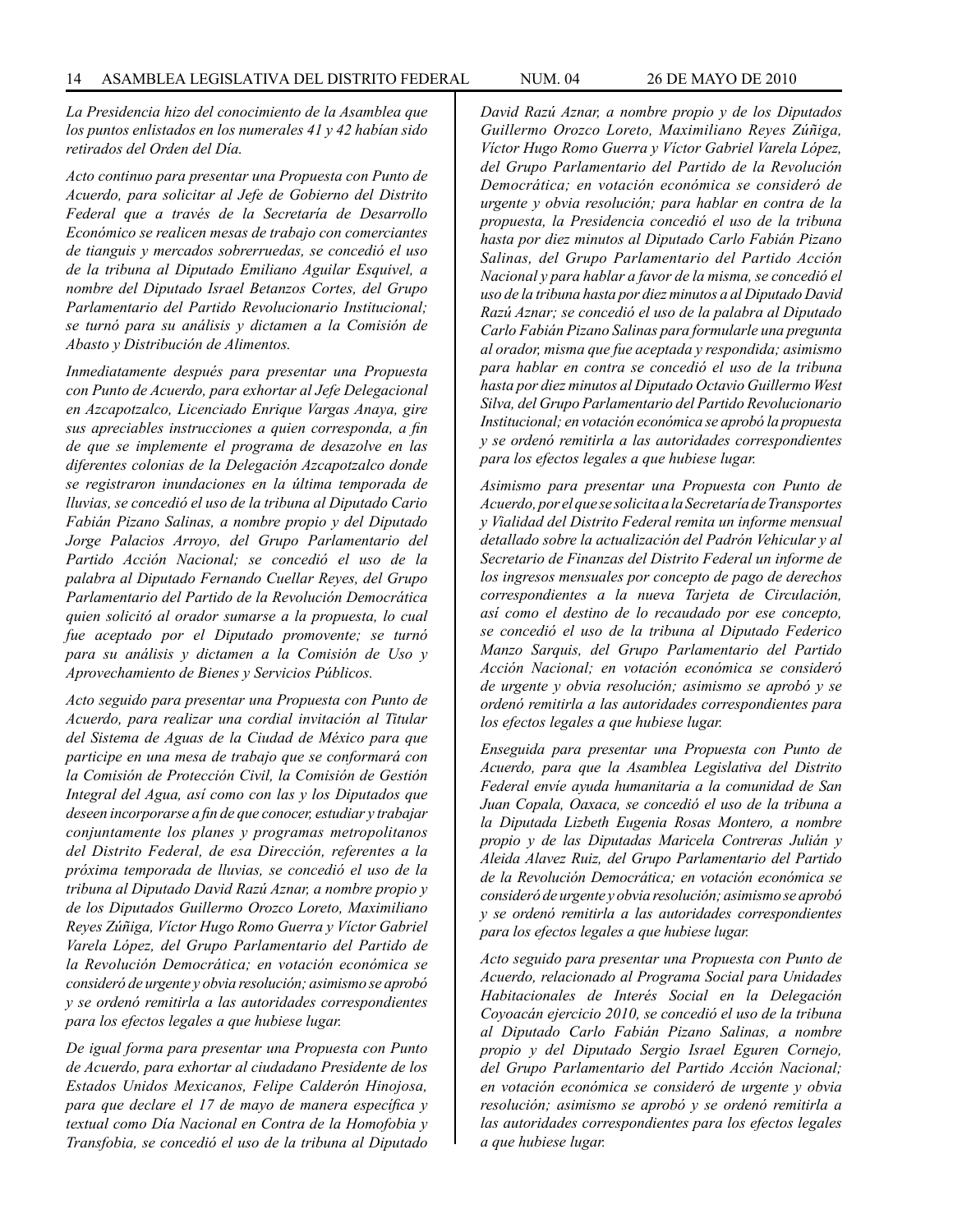*Posteriormente para presentar una Propuesta con Punto de Acuerdo, por el que se solicita a la Secretaría de Protección Civil del Distrito Federal informe a la brevedad sobre el Programa Preventivo que tiene establecido ante las contingencias que pudieran presentarse en la temporada de lluvias, se concedió el uso de la tribuna al Diputado Leonel Luna Estrada, del Grupo Parlamentario del Partido de la Revolución Democrática; en votación económica se consideró de urgente y obvia resolución; asimismo se aprobó y se ordenó remitirla a las autoridades correspondientes para los efectos legales a que hubiese lugar.* 

*La Presidencia hizo del conocimiento de la Asamblea que el punto enlistado en el numeral 52 había sido retirado del Orden del Día.* 

*De igual forma para presentar una Propuesta con Punto de Acuerdo, por la que se solicita información al Jefe Delegacional de Miguel Hidalgo respecto a las actividades que realiza para la atención estructural de las minas que se encuentran en su demarcación, se concedió el uso de la tribuna al Diputado Víctor Hugo Romo Guerra, del Grupo Parlamentario del Partido de la Revolución Democrática; en votación económica se consideró de urgente y obvia resolución; asimismo se aprobó y se ordenó remitirla a las autoridades correspondientes para los efectos legales a que hubiese lugar.* 

*Acto continuo para presentar una Propuesta con Punto de Acuerdo, sobre concentraciones, se concedió el uso de la tribuna a la Diputada Lizbeth Eugenia Rosas Montero, a nombre propio y de la Diputada Aleida Alavez Ruiz, del Grupo Parlamentario del Partido de la Revolución Democrática; en votación económica se consideró de urgente y obvia resolución; asimismo se aprobó la propuesta y se ordenó remitirla a las autoridades correspondientes para los efectos legales a que hubiese lugar.* 

*Posteriormente a fin de presentar una Propuesta con Punto de Acuerdo, para hacer una atenta invitación al Comité de Administración de esta Soberanía, para que realice las acciones, así como las gestiones necesarias ante las autoridades respectivas a fin de dar cabal cumplimiento a la recomendación 5/2009, de la Comisión de Derechos Humanos del Distrito Federal, relativa a la problemática de accesibilidad en los inmuebles de la Asamblea Legislativa del Distrito Federal, se concedió el uso de la tribuna al Diputado David Razú Aznar, a nombre propio y del Diputado Víctor Hugo Romo Guerra, del Grupo Parlamentario del Partido de la Revolución Democrática; en votación económica se consideró de urgente y obvia resolución; asimismo se aprobó y se ordenó remitirla a las autoridades correspondientes para los efectos legales a que hubiese lugar.* 

*Enseguida a fin de presentar una Propuesta con Punto de Acuerdo, para exhortar al Jefe de Gobierno para que en el ámbito de sus facultades instruya a la Secretaría* 

*por internos penitenciarios en el Zócalo de la Ciudad y en las explanadas delegacionales, se concedió el uso de la tribuna al Diputado Adolfo Uriel González Monzón, del Grupo Parlamentario del Partido de la Revolución Democrática; se turnó para su análisis y dictamen a la Comisión de Cultura.* 

*De igual forma para presentar una Propuesta con Punto de Acuerdo, para que la Comisión de Gobierno de la Asamblea Legislativa del Distrito Federal, en cumplimiento a lo dispuesto en el Artículo 142 del Reglamento de los Centros de Reclusión del Distrito Federal, designen dos los representantes que están en esta V Legislatura e integrarán el órgano de visita general, así como para pedir a ese órgano de visita general informe los resultados de las acciones que han llevado a cabo en cumplimiento de sus atribuciones, se concedió el uso de la tribuna al Diputado Fernando Cuéllar Reyes, a nombre propio y de la Diputada Abril Yannette Trujillo Vázquez, del Grupo Parlamentario del Partido de la Revolución Democrática; en votación económica se consideró de urgente y obvia resolución; asimismo se aprobó y se ordenó remitirla a las autoridades correspondientes para los efectos legales a que hubiese lugar.* 

*Asimismo para presentar una Propuesta con Punto de Acuerdo, para que de manera respetuosa la Secretaría de Seguridad Pública del Distrito Federal proporcione información sobre los operativos realizados, alcances y beneficios que se han tenido mediante el Programa de Ordenamiento Vial en las calles del Centro Histórico de la Ciudad de México por medio de la inmovilización de vehículos estacionados en lugares prohibidos, se concedió el uso de la tribuna al Diputado Fernando Cuéllar Reyes, a nombre propio y de la Diputada Abril Yannette Trujillo Vázquez, del Grupo Parlamentario del Partido de la Revolución Democrática; en votación económica se consideró de urgente y obvia resolución; asimismo se aprobó y se ordenó remitirla a las autoridades correspondientes para los efectos legales a que hubiese lugar.* 

*De la misma manera para presentar una Propuesta con Punto de Acuerdo, por el que se exhorta a distintas autoridades locales a dar cumplimiento a la resolución de fecha 21 de octubre, emitida por la Procuraduría Ambiental y del Ordenamiento Territorial del Distrito Federal, se concedió el uso de la tribuna al Diputado Federico Manzo Sarquis, a nombre del Diputado Juan Carlos Zárraga Sarmiento, del Grupo Parlamentario del Partido de Acción Nacional; se turnó para su análisis y dictamen a la Comisión Preservación del Medio Ambiente y Protección Ecológica.*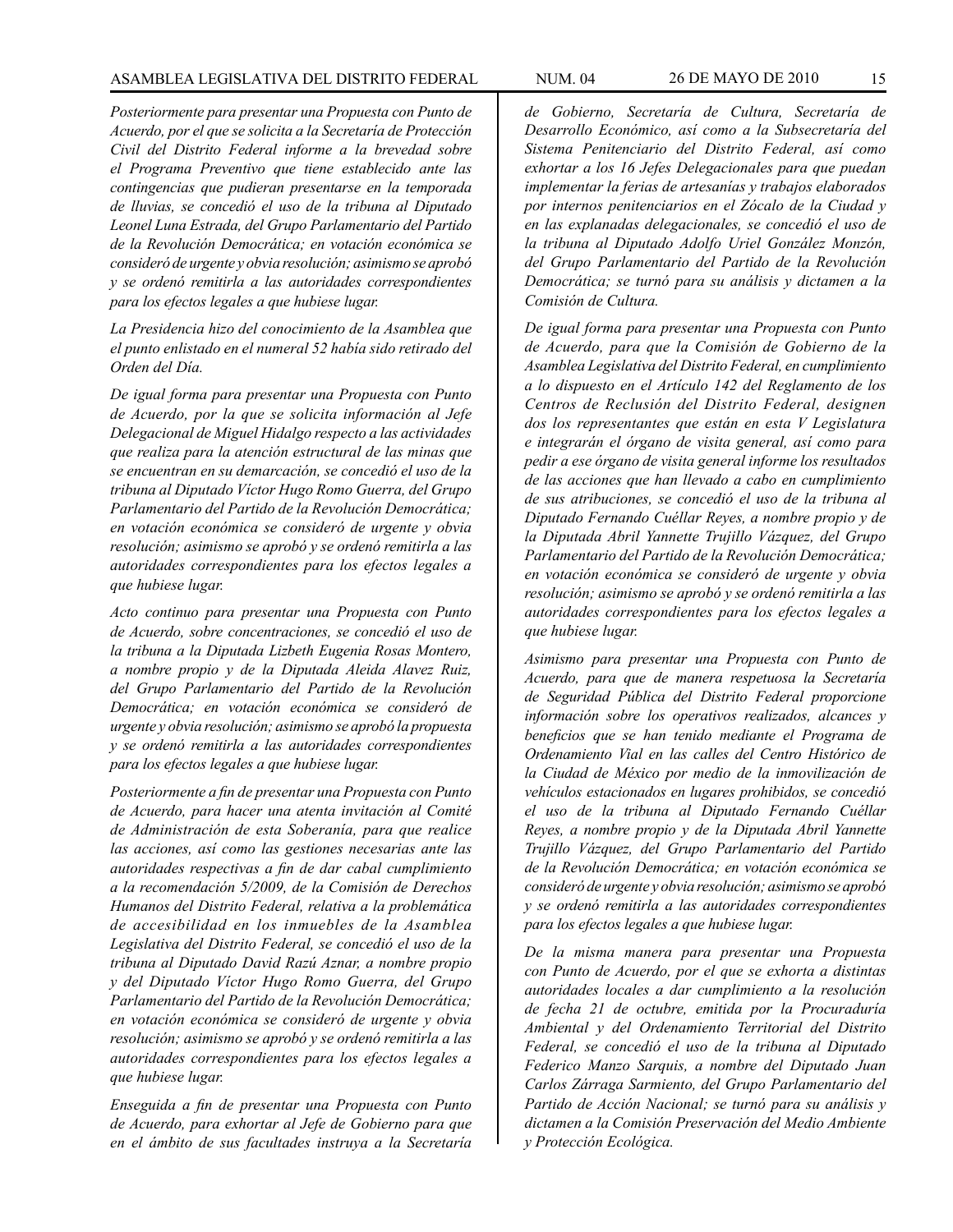*Inmediatamente después para presentar un Pronunciamiento a nombre de la Asamblea Legislativa del Distrito Federal, por el que se condena enérgicamente la desaparición del Licenciado Diego Fernández de Cevallos, se concedió el uso de la tribuna al Diputado Carlo Alberto Flores Gutiérrez, del Grupo Parlamentario del Partido de Acción Nacional.* 

*Posteriormente para presentar un pronunciamiento en contra de los criterios con base en los cuales se negó la inclusión en el orden del día de la Sesión anterior de esta Diputación Permanente de un asunto, se concedió el uso de la tribuna al Diputado Octavio Guillermo West Silva, del Grupo Parlamentario del Partido Revolucionario Institucional.* 

*Acto seguido para presentar un pronunciamiento respecto a la Unión Nacional de Técnicos y Profesionistas Petroleros, se concedió el uso de la tribuna al Diputado Uriel González Monzón, a nombre propio y de la Diputada Karen Quiroga Anguiano, del Grupo Parlamentario del Partido de la Revolución Democrática; asimismo se concedió el uso de la palabra desde su curul al Diputado Octavio Guillermo West Silva, del Grupo Parlamentario del Partido Revolucionario Institucional, para hacer una solicitud relacionada con el pronunciamiento que presentó, por lo que la Presidencia instruyó hacerlo del conocimiento de la Comisión de Gobierno.* 

*Habiéndose agotado los asuntos en cartera y siendo las quince horas con cincuenta minutos, se levantó la Sesión y se citó para la que tendría lugar el día miércoles 26 de mayo del 2010 a las 11 :00 horas, rogando a todos su puntual asistencia.*

**EL C. PRESIDENTE.-** Esta Presidencia hace del conocimiento de la Diputación Permanente que se recibieron los siguientes comunicados:

Uno de la Comisión de Protección Civil; uno de las Comisiones Unidas de Administración y Procuración de Justicia, de Salud y Asistencia Social y de Fomento Económico; dos de la Comisión de Juventud y Deporte; ocho de la Comisión de Normatividad Legislativa, Estudios y Prácticas Parlamentarias; uno de las Comisiones Unidas de Normatividad Legislativa, Estudios y Prácticas Parlamentarias y la Especial para la Reforma Política del Distrito Federal; dos de las Comisiones Unidas de Presupuesto y Cuenta Pública y de Normatividad Legislativa, Estudios y Prácticas Parlamentarias, y una de las Comisiones Unidas de Normatividad Legislativa, Estudios y Prácticas Parlamentarias y de Cultura, por medio de las cuales solicitan prórroga para analizar y dictaminar diversos asuntos, respectivamente.

Esta Presidencia, después de revisar las solicitudes recibidas considera que se actualiza la hipótesis establecida por los párrafos segundo y tercero del Artículo 32 del Reglamento para el Gobierno Interior de la Asamblea Legislativa del Distrito Federal. En tal virtud proceda la Secretaría a consultar a la Diputación Permanente en votación económica si son de autorizarse las solicitudes presentadas por las Comisiones señaladas.

### *COMISIÓN DE PROTECCIÓN CIVIL*

*México, D. F., a 13 de mayo de 2010 Oficio No. CPC/GOHL/10/2010*

*ASUNTO: Prórroga para dictaminar diversos turnos*

*DIP. EMILIANO AGUILAR ESQUIVEL PRESIDENTE DE LA MESA DIRECTIVA DE LA DIPUTACIÓN PERMANENTE ASAMBLEA LEGISLATIVA DEL DISTRITO FEDERAL V LEGISLATIVA PRESENTE*

*Por este medio, con fundamento en los Artículos 28 y 32 del Reglamento para el Gobierno Interior de la Asamblea Legislativa del Distrito Federal, esta Comisión solicita a la Diputación Permanente de la Asamblea Legislativa, la ampliación del plazo para el dictamen de los siguientes asuntos:* 

*Propuesta con Punto de Acuerdo por el que se exhorta al Jefe de Gobierno del Distrito Federal, Lic. Marcelo Luis Ebrard Casaubón, a que con motivo del fin del periodo vacacional, coordine las acciones que el gobierno a su cargo realiza con las implementadas por el Gobierno Federal para intensificar las medidas preventivas que se aplican en las carreteras que conectan a diferentes Entidades federativas con el Distrito Federal.* 

*Propuesta con Punto de Acuerdo por el que se cita a comparecer al Secretario de Obras, Fernando Aboitiz Saro, y al Secretario de Protección Civil, Dr. Elías Miguel Moreno Brizuela ante las Comisiones Unidas de Desarrollo e Infraestructura Urbana y de Protección Civil, para que informen el estado del concreto hidráulico del circuito interior y las medidas de protección civil para las familias de la colonia Malinche.* 

*Proposición con Punto de Acuerdo para exhortar al Dr. Elías Miguel Moreno Brizuela, Secretario de Protección Civil y al Lic. Enrique Vargas Anaya, Jefe Delegacional en Azcapotzalco, realice un programa de evacuación en caso de sismo.*

*Lo anterior, con la finalidad de profundizar en el estudio de los puntos de acuerdo en comento.*

*Sin otro particular por el momento, reciba un cordial saludo.*

#### *ATENTAMENTE*

*Dip. Guillermo Octavio Huerta Ling Presidente*

*\_\_\_\_\_ O \_\_\_\_\_*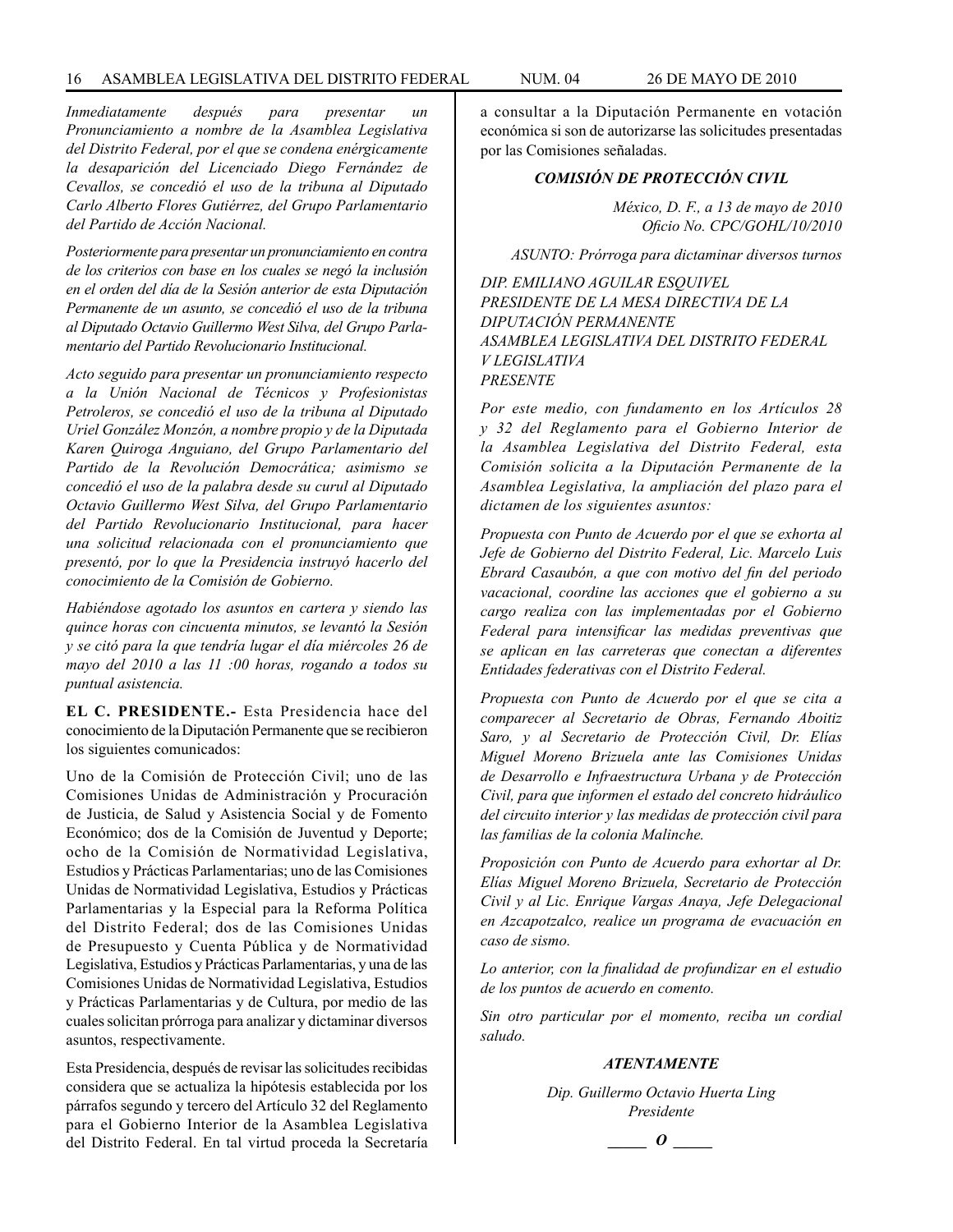### *COMISIÓN DE ADMINISTRACIÓN Y PROCURACIÓN DE JUSTICIA*

*México, Distrito Federal, a 4 de mayo del 2010. ALDF /VL/CAPJ/134/2010.*

*DIP. EMILIANO AGUILAR ESQUIVEL PRESIDENTE DE LA MESA DIRECTIVA DE LA DIPUTACIÓN PERMANENTE ASAMBLEA LEGISLATIVA DEL DISTRITO FEDERAL V LEGISLATIVA PRESENTE*

*Con fundamento en el Artículo 32 segundo párrafo del Reglamento para el Gobierno Interior de la Asamblea Legislativa del Distrito Federal, solicitamos se someta a consideración del Pleno, la prórroga del término para la presentación de los dictámenes correspondientes a las siguientes propuestas:*

*1.- Iniciativa de decreto que reforma la Ley de Establecimientos Mercantiles del Distrito Federal y el Código fiscal del Distrito Federal, que presento el Diputado Carlos Augusto Morales López, del Grupo Parlamentario del Partido de la Revolución Democrática, turnada el 8 de abril del 2010, mediante oficio número MDSPPA/CSP/473/2010, a las Comisiones Unidas de fomento Económico, de Salud y Asistencia Social y Administración y Procuración de Justicia, para su análisis y dictamen, ante el Pleno de la Asamblea Legislativa.*

*2.- Iniciativa con Proyecto de Decreto por el que se reforma el Artículo 327, se adiciona la Fracción IV; del Código Penal para el Distrito Federal, que presentó el Diputado José Arturo López Candido, del Grupo Parlamentario del Partido del Trabajo, turnada el de abril del 2010, mediante oficio número MDSPPA/CSP/751/2010, a las Comisiones Unidas de Administración y Procuración de Justicia y de Salud y Asistencia Social, para su análisis y dictamen, ante el Pleno de la Asamblea Legislativa.*

*Sin otro particular por el momento, aprovecho la ocasión para reiterarle las seguridades de mi más alta y distinguida consideración.*

### *ATENTAMENTE*

*Dip. Julio César Moreno Rivera Presidente de la Comisión de Administración y Procuración de Justicia.*

*Dip. Maricela Contreras Julián Presidenta de la Comisión de Salud y Asistencia Social.*

*Dip. José Alberto Benavides Castañeda Presidente de la Comisión de Fomento Económico.*

*\_\_\_\_\_ O \_\_\_\_\_*

### *COMISIÓN DE JUVENTUD Y DEPORTE*

*México, D.F., a 19 de mayo 2010. Oficio No.: ALDF/CJD/VL/P/72/10.*

*DIP. EMILIANO AGUILAR ESQUIVEL PRESIDENTE DE LA MESA DIRECTIVA DE LA DIPUTACIÓN PERMANENTE ASAMBLEA LEGISLATIVA DEL DISTRITO FEDERAL V LEGISLATIVA PRESENTE*

*Con fundamento en los Artículos 32 párrafo segundo, 86 y 87 párrafo primero del Reglamento para el Gobierno Interior de la Asamblea Legislativa del Distrito Federal, y en atención a los turnos remitidos a esta Comisión al rubro citada, mucho agradeceré tenga a bien someter ante el Pleno de la Diputación Permanente la solicitud de prórroga del plazo correspondiente para análisis y dictamen del siguiente asunto:*

*Iniciativa con Proyecto de Decreto por el que se expida la Ley que Establece el Derecho de Contar con una Beca para las y los Jóvenes que Estudien en Escuelas Públicas de Educación media superior en el Distrito Federal.*

*Lo anterior, en virtud de que actualmente esta Comisión se encuentra en el proceso de análisis de todos los elementos que concurren a los asuntos mencionados, tendientes a la elaboración del dictamen correspondiente.*

*Sin otro particular, quedo de usted a sus órdenes.*

#### *ATENTAMENTE*

*Dip. Rafael Medina Pederzini*

*\_\_\_\_\_ O \_\_\_\_\_*

### *COMISIÓN DE JUVENTUD Y DEPORTE*

*México, D.F., a 19 de mayo 2010. Oficio No.: ALDF/CJD/VL/P/73/10.*

*DIP. EMILIANO AGUILAR ESQUIVEL PRESIDENTE DE LA MESA DIRECTIVA DE LA DIPUTACIÓN PERMANENTE ASAMBLEA LEGISLATIVA DEL DISTRITO FEDERAL V LEGISLATIVA PRESENTE*

*Con fundamento en los Artículos 32 párrafo segundo, 86 y 87 párrafo primero del Reglamento para el Gobierno Interior de la Asamblea Legislativa del Distrito Federal, y en atención a los turnos remitidos a esta Comisión al rubro citada mucho agradeceré tenga a bien someter ante el Pleno de la Diputación Permanente la solicitud de prórroga del plazo correspondiente para análisis y dictamen del siguiente asunto:*

*Iniciativa que reforma la fracción II y se adiciona una fracción del Artículo 76 de la Ley de las y los Jóvenes del Distrito Federal.*

*Lo anterior, en virtud de que actualmente esta Comisión se encuentra en el proceso de análisis de todos los elementos*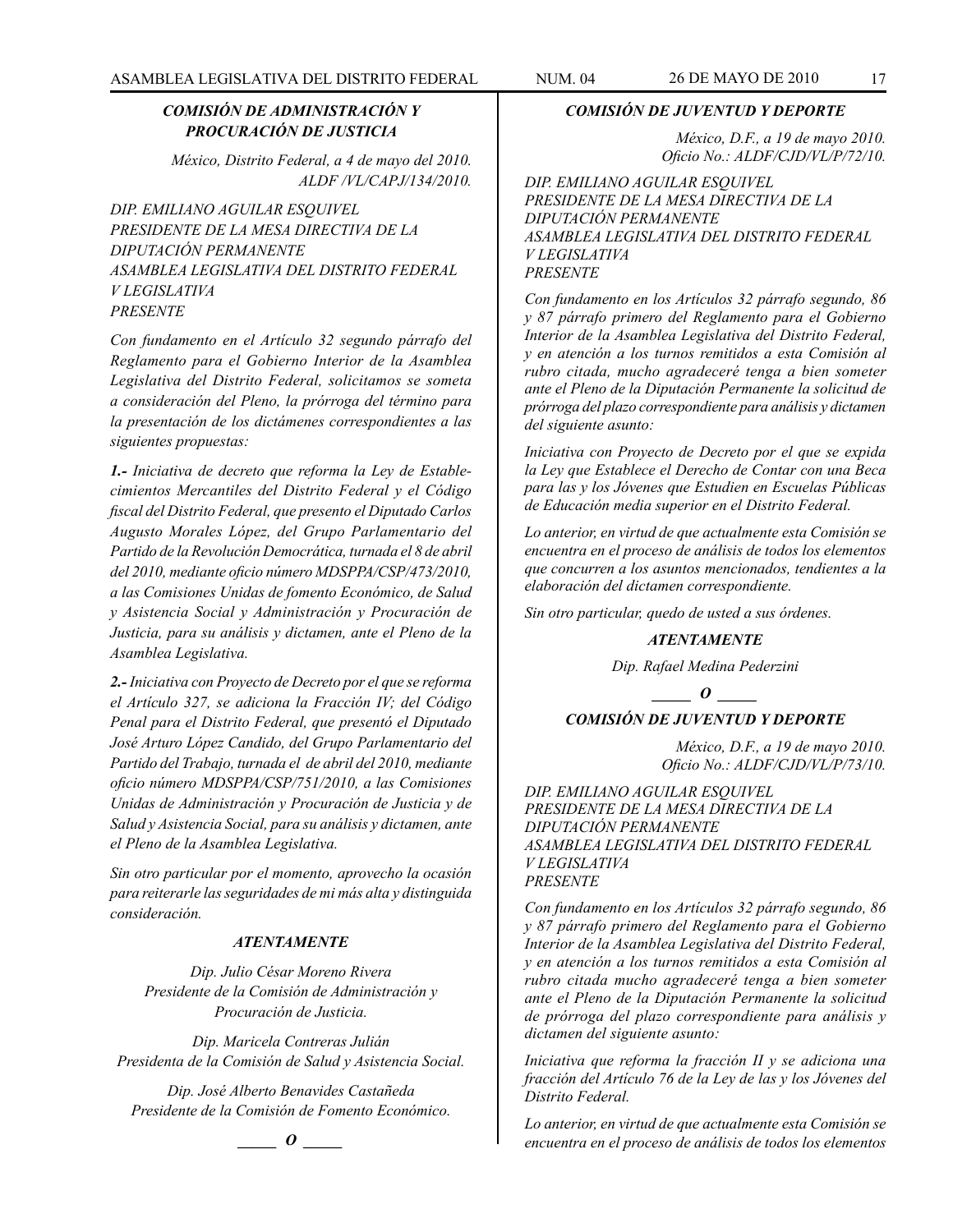*que concurren a los asuntos mencionados, tendientes a la elaboración del dictamen correspondiente.*

*Sin otro particular, quedo de usted a sus órdenes.*

#### *ATENTAMENTE*

*Dip. Rafael Medina Pederzini*

### *\_\_\_\_\_ O \_\_\_\_\_*

### *COMISIÓN DE NORMATIVIDAD LEGISLATIVA, ESTUDIOS Y PRÁCTICAS PARLAMENTARIAS*

*Asunto: Se solicita prórroga para dictaminar.*

*Oficio No. ALDF/VL/CNLEPP/ST/00057/010 México, D. F., a 17 de mayo del 2010.*

*DIP. EMILIANO AGUILAR ESQUIVEL PRESIDENTE DE LA MESA DIRECTIVA DE LA ASAMBLEA LEGISLATIVA DEL DISTRITO FEDERAL V LEGISLATURA PRESENTE*

*En la Sesión Ordinaria de la Asamblea Legislativa del Distrito Federal, correspondiente al Segundo Período Ordinario, del Primer Año de Ejercicio de esta H. Asamblea Legislativa del Distrito Federal, V Legislatura, celebrada el día 20 de Abril del año en curso, el C. Dip. Víctor Hugo Romo Guerra, integrante del Grupo Parlamentario del Partido de la Revolución Democrática, presento una Iniciativa con Proyecto de Decreto, por el que se Crea el Observatorio Ciudadano que Vigilara la Productividad y Eficiencia Parlamentarias de la Asamblea Legislativa del Distrito Federal.*

*Con fecha 20 de Abril del 2010, mediante oficio número MDPPPA/CSP/0954/2010, el Dip. Julio Cesar Moreno Rivera, entonces Presidente de la Mesa Directiva, de este Órgano Legislativo remitió a la Comisión de Normatividad Legislativa Estudios y Prácticas Parlamentarias, la Iniciativa con Proyecto de Decreto, antes referida.*

*Que en virtud de tener diversas Iniciativas con Proyecto de Decreto, por dictaminar, se hace necesario realizar un estudio cuidadoso de la Iniciativa que crea el observatorio ciudadano, en su conjunto, para evitar faltas a la interpretación armónica y sistemática de las leyes que rigen la vida interior de la Asamblea Legislativa del Distrito Federal.*

*Por lo anterior, y con fundamento en lo dispuesto por los Artículos 32 y 87 del Reglamento para el Gobierno Interior de la Asamblea Legislativa del Distrito Federal, se solicita atentamente poner a consideración del Pie no la prórroga para dictaminar la Iniciativa antes referida.*

*Sin más por el momento, reciba un cordial saludo.*

#### *ATENTAMENTE*

*Dip. Guillermo Orozco Loreto Presidente*

*\_\_\_\_\_ O \_\_\_\_\_*

### *COMISIÓN DE NORMATIVIDAD LEGISLATIVA, ESTUDIOS Y PRÁCTICAS PARLAMENTARIAS*

*Asunto: Se solicita prórroga para dictaminar.*

*Oficio N. ALDF/VL/CNLEPP/ST/00054/010 México, D. F., a 17 de mayo del 2010. DIP. EMILIANO AGUILAR ESQUIVEL PRESIDENTE DE LA MESA DIRECTIVA DE LA ASAMBLEA LEGISLATIVA DEL DISTRITO FEDERAL V LEGISLATURA PRESENTE*

*En la Sesión Ordinaria de la Asamblea Legislativa del Distrito Federal, correspondiente al Segundo Periodo Ordinario, del Primer Año de Ejercicio de esta H. Asamblea Legislativa del Distrito Federal, V Legislatura, celebrada el día 6 de Abril del año en curso, el C. Dip. Norberto Ascencio Solís Cruz, integrante del Grupo Parlamentario del Partido Verde Ecologista de México, presentó un Punto de Acuerdo, por el que se exhorta al Jefe de Gobierno del Distrito Federal, y a esta Soberanía para que publiquen en sus sitios de Internet los Reglamentos y Bandos del Distrito Federal.*

*Con fecha 6 de Abril del 2010, mediante oficio número MDPPPA/CSP/0429/2010, el Dip. Julio Cesar Moreno Rivera, entonces Presidente de la Mesa Directiva, de este Órgano Legislativo remitió a esta Comisión el Punto de Acuerdo, antes referido.*

*Que con fundamento en lo dispuesto por el Artículo 61, de la Ley Orgánica, Artículos 32 y 87 del Reglamento para el Gobierno Interior, ambos de la Asamblea Legislativa del Distrito Federal, se hace necesario realizar un estudio cuidadoso del Punto de Acuerdo en su conjunto.*

*Por lo anterior, se solicita atentamente poner a consideración del Pleno la prórroga para dictaminar, Punto de Acuerdo antes referido.*

*Sin más por el momento, reciba un cordial saludo.*

#### *ATENTAMENTE*

*Dip. Guillermo Orozco Loreto Presidente*

### *\_\_\_\_\_ O \_\_\_\_\_*

### *COMISIÓN DE NORMATIVIDAD LEGISLATIVA, ESTUDIOS Y PRÁCTICAS PARLAMENTARIAS*

*Asunto: Se solicita prórroga para dictaminar.*

*Oficio N. ALDF/CVL/CNLEPP/ST/00065/010* 

*México, D. F., a 17 de mayo del 2010.*

*DIP. EMILIANO AGUILAR ESQUIVEL PRESIDENTE DE LA MESA DIRECTIVA DE LA ASAMBLEA LEGISLATIVA DEL DISTRITO FEDERAL V LEGISLATURA PRESENTE*

*En la Sesión Ordinaria de la Asamblea Legislativa del Distrito Federal, correspondiente al Segundo Periodo Ordinario, del Primer Año de Ejercicio de esta H. Asamblea*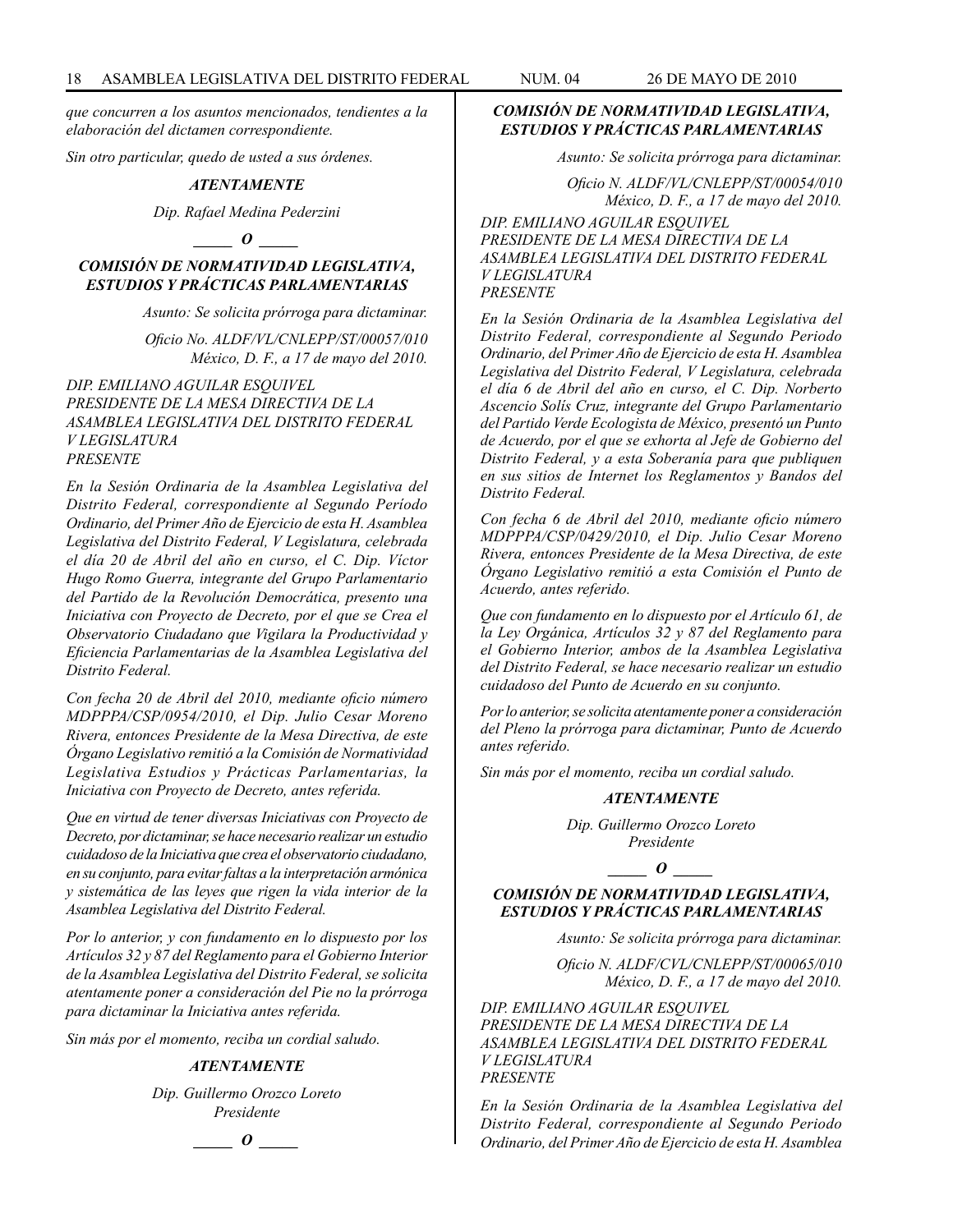### ASAMBLEA LEGISLATIVA DEL DISTRITO FEDERAL NUM. 04 26 de mayo DE 2010 19

*Legislativa del Distrito Federal, V Legislatura, celebrada el día 29 de Abril del año en curso, el C. Dip. Alan Cristian Vargas Sánchez, integrante del Grupo Parlamentario del Partido Revolucionario Institucional, presentó una Iniciativa con Proyecto de Decreto, por la que se propone se inscriba con letras de oro en el muro de Honor del Salón de Sesiones del Recinto Legislativo de Donceles de la Asamblea Legislativa del Distrito Federal, el nombre del General "Plutarco Elías Calles",*

*Con fecha 29 de Abril del 2010, mediante oficio número MDPPPA/CSP/1320/2010, el Dip. Julio Cesar Moreno Rivera, entonces Presidente de la Mesa Directiva, de este Órgano Legislativo remitió a la Comisión de Normatividad Legislativa Estudios y Prácticas Parlamentarias, la Iniciativa con Proyecto de Decreto, antes referida.*

*Que en virtud de tener diversas Iniciativas con Proyecto de Decreto, por dictaminar, se hace necesario realizar un estudio cuidadoso de la Iniciativa con Proyecto de Decreto, que propone se inscriba con letras de oro en el muro de Honor del Salón de Sesiones del Recinto Legislativo de Donceles de la Asamblea Legislativa de! Distrito Federal, el nombre del General "Plutarco Elías Calles",*

*Por lo anterior, y con fundamento en lo dispuesto por los Artículos 32 y 87 del Reglamento para el Gobierno Interior de la Asamblea Legislativa del Distrito Federal, se solicita atentamente poner a consideración del Pleno la prórroga para dictaminar la Iniciativa antes referida.*

*Sin más por el momento, reciba un cordial saludo.*

#### *ATENTAMENTE*

*Dip. Guillermo Orozco Loreto Presidente*

*\_\_\_\_\_ O \_\_\_\_\_*

### *COMISIÓN DE NORMATIVIDAD LEGISLATIVA, ESTUDIOS Y PRÁCTICAS PARLAMENTARIAS*

*Asunto: Se solicita prórroga para dictaminar.*

*Oficio No. ALDF/VL/CNLEPP/ST/00060/010 México, D. F., a 17 de mayo del 2010.*

*DIP. EMILIANO AGUILAR ESQUIVEL PRESIDENTE DE LA MESA DIRECTIVA DE LA ASAMBLEA LEGISLATIVA DEL DISTRITO FEDERAL V LEGISLATURA PRESENTE*

*En la Sesión Ordinaria de la Asamblea Legislativa del Distrito Federal, correspondiente al segundo periodo ordinario, del primer ana de ejercicio de esta H. Asamblea Legislativa del Distrito Federal, V Legislatura, celebrada el día 22 de Abril del ana en curso, el C. Dip. Fidel Leonardo Suárez Vivanco, integrante del Grupo Parlamentario del Partido Revolucionario Institucional, presento una Iniciativa con Proyecto de Decreto, por el que se crea la Ley para la promoción de la cultura de la Legalidad del Distrito Federal.*

*Con fecha 22 de Abril del 2010, mediante oficio número MDPPPA/CSP/1118/2010, el Dip. Julio Cesar Moreno Rivera, entonces Presidente de la Mesa Directiva, de este Órgano Legislativo remitió a la Comisión de Normatividad Legislativa Estudios y Prácticas Parlamentarias, la Iniciativa con Proyecto de Decreto, antes referida.*

*Que en virtud de tener diversas Iniciativas con Proyecto de Decreto, por dictaminar, se hace necesario realizar un estudio cuidadoso de la Iniciativa que crea la Ley para la Promoción de la Cultura de la Legalidad del Distrito Federal.*

*Por lo anterior, y con fundamento en lo dispuesto por los Artículos 32 y 87 del Reglamento para el Gobierno Interior de la Asamblea Legislativa del Distrito Federal, se solicita atentamente poner a consideración del Pleno la prórroga para dictaminar la Iniciativa antes referida.*

*Sin más por el momento, reciba un cordial saludo.*

### *ATENTAMENTE*

*Dip. Guillermo Orozco Loreto Presidente*

*\_\_\_\_\_ O \_\_\_\_\_*

### *COMISIÓN DE NORMATIVIDAD LEGISLATIVA, ESTUDIOS Y PRÁCTICAS PARLAMENTARIAS*

*Asunto: Se solicita prórroga para dictaminar.*

*Oficio No. ALDF/VL/CNLEPP/ST/00061/010 México, D. F., a 17 de mayo del 2010.*

*DIP. EMILIANO AGUILAR ESQUIVEL PRESIDENTE DE LA MESA DIRECTIVA DE LA ASAMBLEA LEGISLATIVA DEL DISTRITO FEDERAL V LEGISLATURA PRESENTE*

*En la Sesión Ordinaria de la Asamblea Legislativa del Distrito Federal, correspondiente al segundo periodo ordinario, del Primer Año de Ejercicio de esta H. Asamblea Legislativa del Distrito Federal, V Legislatura, celebrada el día 27 de Abril del ana en curso, el C. Dip. Juan Pablo Pérez Mejía, integrante del Grupo Parlamentario del Partido del Trabajo, presentó una Iniciativa con Proyecto de Decreto, a través del cual se modifica el primer párrafo de la fracción XVI del Artículo 107 de la Constitución Política de los Estados Unidos Mexicanos.*

*Con fecha 27 de Abril del 2010, mediante oficio número MDPPPA/CSP/1262/2010, el Dip. Guillermo Octavio Huerta Ling, entonces Vicepresidente de la Mesa Directiva, de este Órgano Legislativo remitió a la Comisión de Normatividad Legislativa Estudios y Prácticas Parlamentarias, la Iniciativa con Proyecto de Decreto antes referida.*

*Que en virtud de tener diversas Iniciativas con Proyecto de Decreto, por dictaminar, se hace necesario realizar un estudio cuidadoso de la Iniciativa con Proyecto de Decreto, que modifica el primer párrafo de la fracción XVI del Artículo 107 de la Constitución Política de los Estados Unidos Mexicanos.*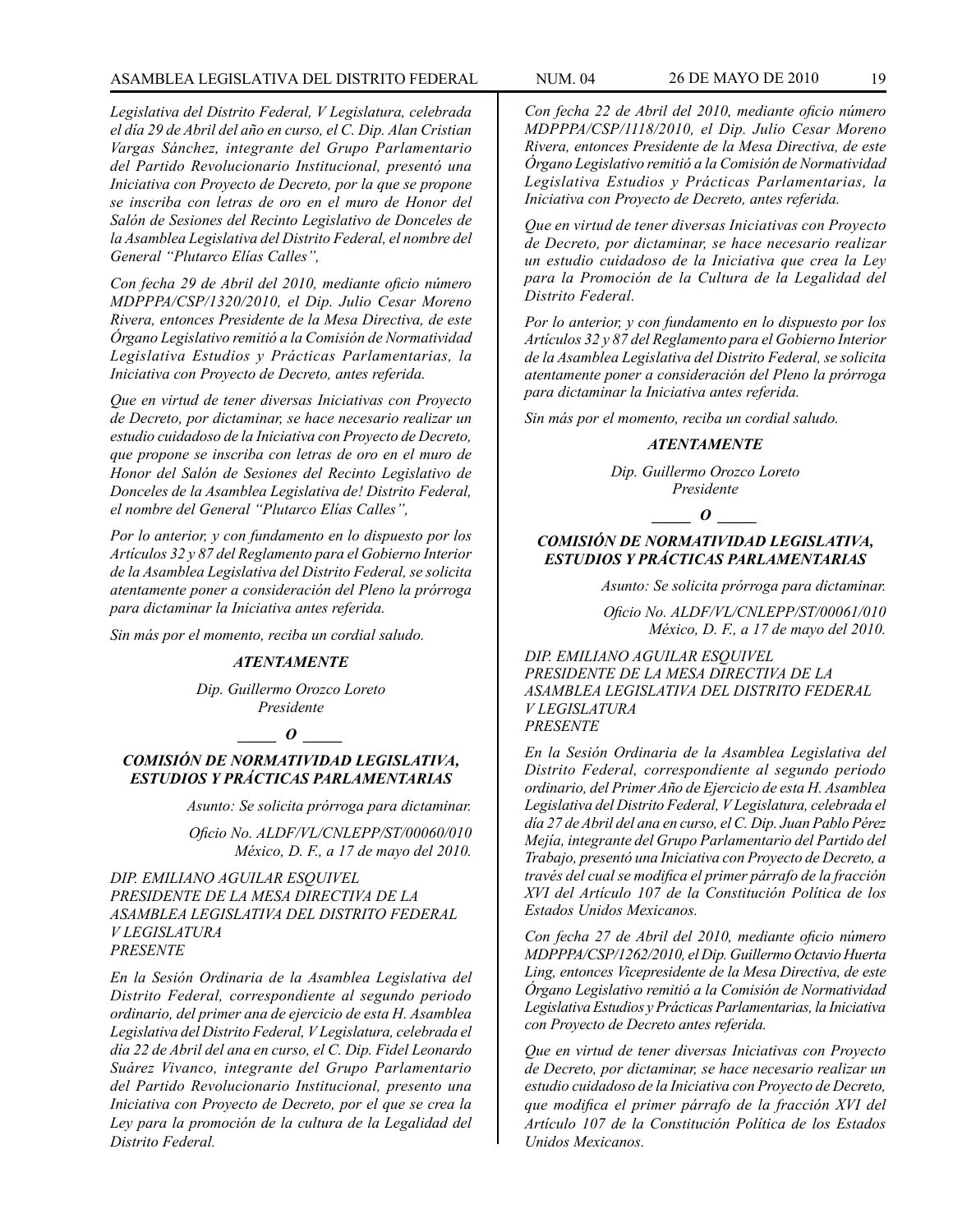*Por lo anterior, y con fundamento en lo dispuesto por los Artículos 32 y 87 del Reglamento para el Gobierno Interior de la Asamblea Legislativa del Distrito Federal, se solicita atentamente poner a consideración del Pleno la prórroga para dictaminar la Iniciativa antes referida.*

*Sin más por el momento, reciba un cordial saludo.*

#### *ATENTAMENTE*

*Dip. Guillermo Orozco Loreto Presidente*

### *\_\_\_\_\_ O \_\_\_\_\_*

### *COMISIÓN DE NORMATIVIDAD LEGISLATIVA, ESTUDIOS Y PRÁCTICAS PARLAMENTARIAS*

*Asunto: Se solicita prórroga para dictaminar.*

*Oficio No. ALDF/VL/CNLEPP/ST/00062/010 México, D. F., a 17 de mayo del 2010.*

*DIP. EMILIANO AGUILAR ESQUIVEL PRESIDENTE DE LA MESA DIRECTIVA DE LA ASAMBLEA LEGISLATIVA DEL DISTRITO FEDERAL V LEGISLATURA PRESENTE*

*En la Sesión Ordinaria de la Asamblea Legislativa del Distrito Federal, correspondiente al Segundo Periodo Ordinario, del Primer Año de Ejercicio de esta H. Asamblea Legislativa del Distrito Federal, V Legislatura, celebrada el día 27 de Abril del año en curso, el C. Dip. Juan Pablo Pérez Mejía, integrante del Grupo Parlamentario del Partido del Trabajo, presentó una Iniciativa con Proyecto de Decreto, por la que se adiciona una fracción XXVI al Artículo 10 de la Ley Orgánica de la Asamblea Legislativa del Distrito Federal.*

*Con fecha 27 de Abril del 2010, mediante oficio número MDPPPNCSP/1263/2010, el Dip. Guillermo Octavio Hurta Ling, entonces Vicepresidente de la Mesa Directiva, de esta Órgano Legislativo remitió a la Comisión de Normatividad Legislativa Estudios y Prácticas Parlamentarias, la Iniciativa con Proyecto de Decreto, antes referida.*

*Que en virtud de tener diversas Iniciativas con Proyecto de Decreto, por dictaminar, se hace necesario realizar un estudio cuidadoso de la Iniciativa con Proyecto de Decreto, que adiciona una fracción XXVI al Artículo 10 de la Ley Orgánica de la Asamblea Legislativa del Distrito Federal.*

*Por lo anterior, y con fundamento en lo dispuesto por los Artículos 32 y 87 del Reglamento para el Gobierno Interior de la Asamblea Legislativa del Distrito Federal, se solicita atentamente poner a consideración del Pleno la prórroga para dictaminar la Iniciativa antes referida.*

*Sin más por el momento, reciba un cordial saludo.*

#### *ATENTAMENTE*

*Dip. Guillermo Orozco Loreto Presidente*

*\_\_\_\_\_ O \_\_\_\_\_*

# *COMISIÓN DE NORMATIVIDAD LEGISLATIVA, ESTUDIOS Y PRÁCTICAS PARLAMENTARIAS*

*Asunto: Se solicita prórroga para dictaminar.*

*Oficio No. ALDF/VL/CNLEPP/ST/00063/010 México, D. F., a 17 de mayo del 2010.*

*DIP. EMILIANO AGUILAR ESQUIVEL PRESIDENTE DE LA MESA DIRECTIVA DE LA ASAMBLEA LEGISLATIVA DEL DISTRITO FEDERAL V LEGISLATURA PRESENTE*

*En la Sesión Ordinaria de la Asamblea Legislativa del Distrito Federal, correspondiente al Segundo Periodo Ordinario, del Primer Año de Ejercicio de esta H. Asamblea Legislativa del Distrito Federal, V Legislatura, celebrada el día 28 de Abril del ana en curso, el C. Dip. Héctor Guijosa Mora, integrante del Grupo Parlamentario del Partido de la Revolución Democrática, presentó una Iniciativa con Proyecto de Decreto, por la que se adiciona una fracción al Artículo 62 de la Ley Orgánica de la Asamblea Legislativa del Distrito Federal.*

*Con fecha 28 de Abril del 2010, mediante oficio número MDPPPA/CSP/1275/2010, el Dip. Guillermo Octavio Huerta Ling, entonces Vicepresidente de la Mesa Directiva, de este Órgano Legislativo remitió a la Comisión de Normatividad Legislativa Estudios y Prácticas Parlamentarias, la Iniciativa con Proyecto de Decreto, antes referida.*

*Que en virtud de tener diversas Iniciativas con Proyecto de Decreto, por dictaminar, se hace necesario realizar un estudio cuidadoso de la Iniciativa con Proyecto de Decreto, que adiciona una fracción Artículo 62 de la Ley Orgánica de la Asamblea Legislativa del Distrito Federal.*

*Por lo anterior, y con fundamento en lo dispuesto por los Artículos 32 y 87 del Reglamento para el Gobierno Interior de la Asamblea Legislativa del Distrito Federal, se solicita atentamente poner a consideración del Pleno la prórroga para dictaminar la Iniciativa antes referida.*

*Sin más por el momento, reciba un cordial saludo.*

#### *ATENTAMENTE*

*Dip. Guillermo Orozco Loreto Presidente*

*\_\_\_\_\_ O \_\_\_\_\_*

*COMISIÓN DE NORMATIVIDAD LEGISLATIVA, ESTUDIOS Y PRÁCTICAS PARLAMENTARIAS*

*Asunto: Se solicita prórroga para dictaminar.*

*Oficio No. ALDF/VL/CNLEPP/ST/00064/010 México, D. F., a 17 de mayo del 2010.*

*DIP. EMILIANO AGUILAR ESQUIVEL PRESIDENTE DE LA MESA DIRECTIVA DE LA ASAMBLEA LEGISLATIVA DEL DISTRITO FEDERAL V LEGISLATURA PRESENTE*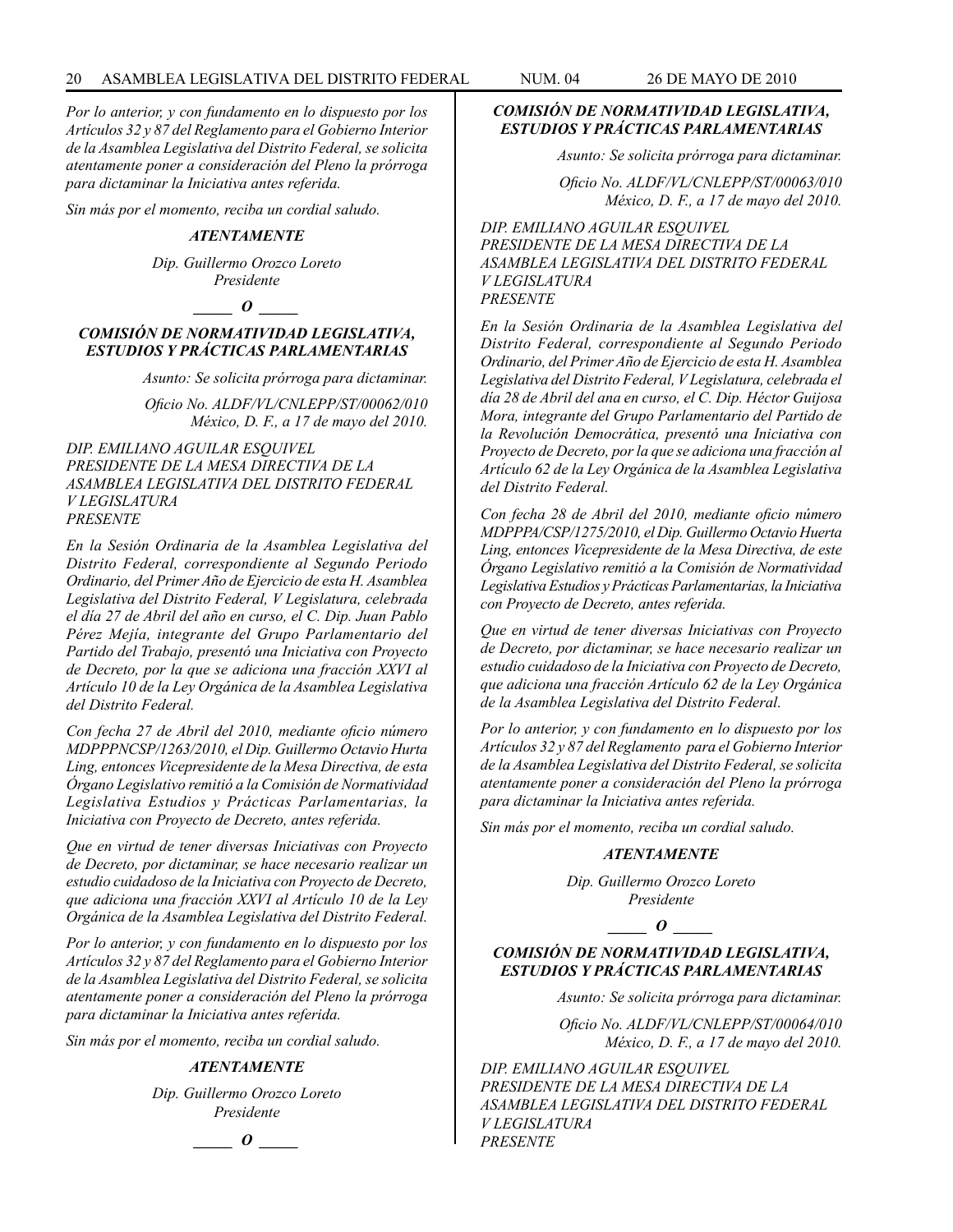### ASAMBLEA LEGISLATIVA DEL DISTRITO FEDERAL NUM. 04 26 de mayo DE 2010 21

*En la Sesión Ordinaria de la Asamblea Legislativa del Distrito Federal, correspondiente al Segundo Periodo Ordinario, del Primer Año de Ejercicio de esta H. Asamblea Legislativa del Distrito Federal, V Legislatura, celebrada el día 28 de Abril del año en curso, el C. Dip. Guillermo Octavio Huerta Ling, integrante del Grupo Parlamentario del Partido Acción Nacional, presentó una Iniciativa con Proyecto de Decreto, por la que se reforma al Artículo 70 de la Ley Orgánica de la Asamblea Legislativa del Distrito Federal.*

*Con fecha 28 de Abril del 2010, mediante oficio número MDPPPA/CSP/1276/2010, el Dip. Guillermo Octavio Huerta Ling, entonces Vicepresidente de la Mesa Directiva, de este órgano Legislativo remitió a la Comisión de Normatividad Legislativa Estudios y Prácticas Parlamentarias, la Iniciativa con Proyecto de Decreto, antes referida.*

*Que en virtud de tener diversas Iniciativas con Proyecto de Decreto, por dicta minar, se hace necesario realizar un estudio cuidadoso de la Iniciativa con Proyecto de Decreto, que reforma el Artículo 70 de la Ley Orgánica de la Asamblea Legislativa del Distrito Federal.*

*Por lo anterior, y con fundamento en lo dispuesto por los Artículos 32 y 87 del Reglamento para el Gobierno Interior de la Asamblea Legislativa del Distrito Federal, se solicita atentamente poner a consideración del Pleno la prórroga para dictaminar la Iniciativa antes referida.*

*Sin más par el momento, reciba un cordial saludo.*

#### *ATENTAMENTE*

*Dip. Guillermo Orozco Loreto Presidente*

#### *\_\_\_\_\_ O \_\_\_\_\_*

### *COMISIÓN DE NORMATIVIDAD LEGISLATIVA, ESTUDIOS Y PRÁCTICAS PARLAMENTARIAS*

*Asunto: Se solicita prórroga para dictaminar.*

*Oficio No.: ALDF/VL/CNLEPP/ST/00058/010 México, D.F. a 17 de mayo del 2010.*

*DIP. EMILIANO AGUILAR ESQUIVEL PRESIDENTE DE LA MESA DIRECTIVA DE LA ASAMBLEA LEGISLATIVA DEL DISTRITO FEDERAL V LEGISLATURA PRESENTE*

*En la Sesión Ordinaria de la Asamblea Legislativa del Distrito Federal, correspondiente al Segundo Período Ordinario, del Primer Año de Ejercicio de esta H. Asamblea Legislativa del Distrito Federal, V Legislatura, celebrada el día 22 de Abril del año en curso. El C. Diputado Fernando Rodríguez Doval, integrante del Grupo Parlamentario del Partido Acción Nacional, presentó una Iniciativa con Proyecto de Decreto por el que se reforman y adicionan los Artículos 73 fracción VIII, 76 fracción IX, 89 fracción XIV, 108, 109, 110, 111, 115 fracción VI y 122 de la Constitución Política de los Estados Unidos Mexicanos.*

*Con fecha 22 de abril del 2010, mediante oficio número MDPPPA/CSP/1093/2010, el Dip. Julio César Moreno Rivera, entonces Presidente de la Mesa Directiva, de este Órgano Legislativo remitió a las Comisiones Unidas de Normatividad Legislativa, Estudios y Prácticas Parlamentarias y la Especial para la Reforma Política del Distrito Federal, la Iniciativa con Proyecto de Decreto, antes referida.*

*Que en virtud de tener diversas Iniciativas con Proyecto de Decreto por dictaminar, se hace necesario realizar un estudio cuidadoso de la Iniciativa de reforma en su conjunto, para evitar faltas a la interpretación armónica y sistemática de las leyes que rigen la vida de nuestro país.*

*Por lo anterior, y con fundamento en lo dispuesto por los Artículos 32 y 87 del Reglamento para el Gobierno Interior de la Asamblea Legislativa del Distrito Federal, se solicita atentamente poner a consideración del Pleno la prórroga para dictaminar la Iniciativa antes referida.*

*Sin más por el momento, reciba un cordial saludo.*

#### *ATENTAMENTE*

*Dip. Guillermo Orozco Loreto Presidente*

*\_\_\_\_\_ O \_\_\_\_\_*

### *COMISIÓN DE NORMATIVIDAD LEGISLATIVA, ESTUDIOS Y PRÁCTICAS PARLAMENTARIAS*

*Asunto: Se solicita prórroga para dictaminar.*

*Oficio No.: ALDF/VL/CNLEPP/ST/00055/010 México, D.F. a 17 de mayo del 2010.*

*DIP. EMILIANO AGUILAR ESQUIVEL PRESIDENTE DE LA MESA DIRECTIVA DE LA ASAMBLEA LEGISLATIVA DEL DISTRITO FEDERAL V LEGISLATURA PRESENTE*

*En la Sesión Ordinaria de la Asamblea Legislativa del Distrito Federal, correspondiente al Segundo Período Ordinario, del Primer Año de Ejercicio de esta H. Asamblea Legislativa del Distrito Federal, V Legislatura, celebrada el día 15 de Abril del año en curso. El C. Diputado Octavio Guillermo West Silva, integrante del Grupo Parlamentario del Partido Revolucionario Institucional, presentó una Iniciativa con Proyecto de Decreto por el que se reforman y adicionan los Artículos 18 Bis de la Ley de Presupuesto y Gasto Eficiente del Distrito Federal, así como un párrafo tercero al Artículo 89 de la Ley Orgánica de la Asamblea Legislativa del Distrito Federal.*

*Con fecha 15 de abril del 2010, mediante oficio número MDPPPA/CSP/0743/2010, el Dip. Julio César Moreno Rivera, entonces Presidente de la Mesa Directiva, de éste Órgano Legislativo remitió a las Comisiones Unidas de Presupuesto y Cuenta Pública y de Normatividad Legislativa, Estudios y Prácticas Parlamentarias, la Iniciativa con Proyecto de Decreto, antes referida.*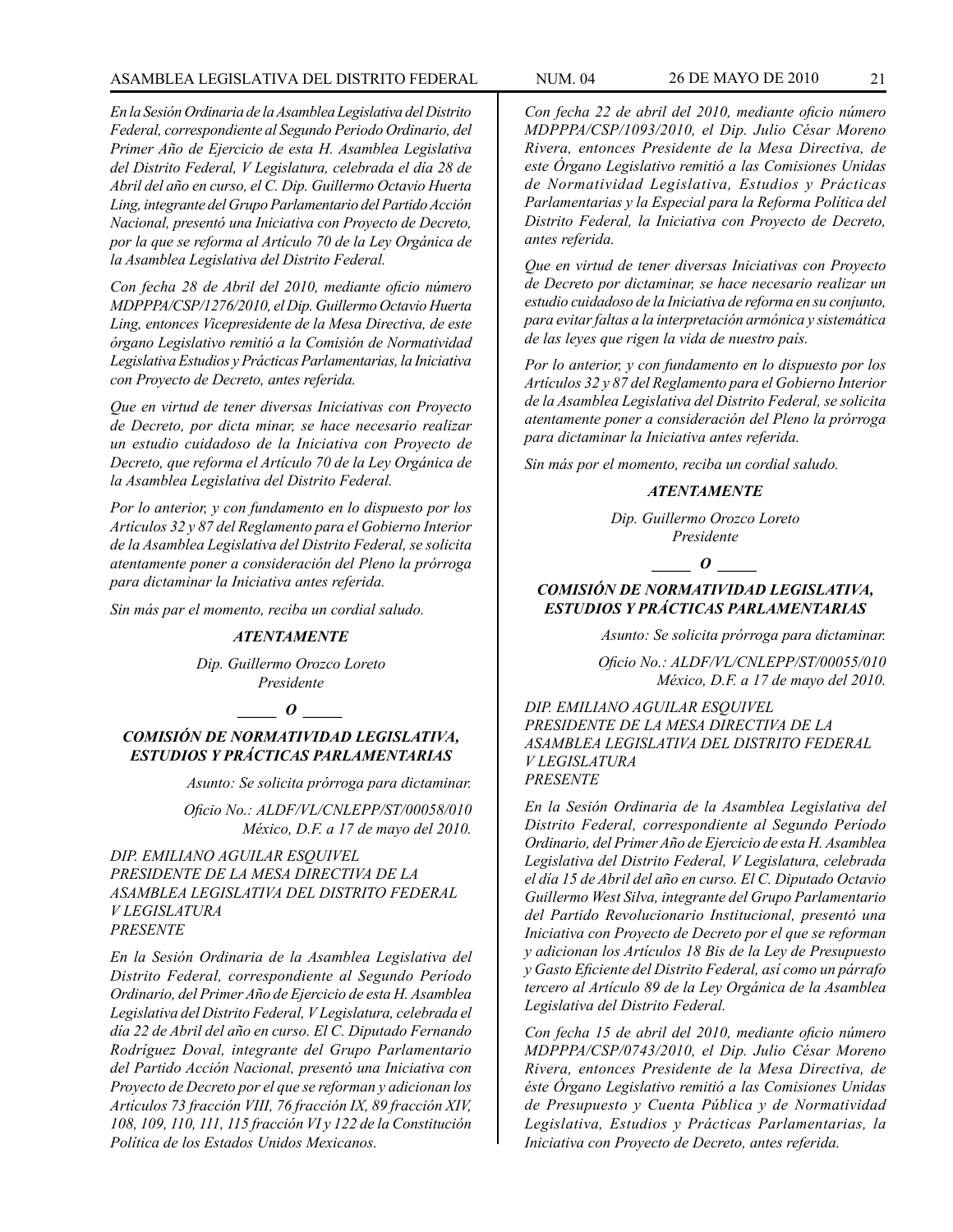*Que en virtud de tener diversas Iniciativas con Proyecto de Decreto en las que se propone reformar y adicionar a la Ley Orgánica de la Asamblea Legislativa del Distrito Federal, se hace necesario realizar un estudio cuidadoso de la Iniciativa de reforma en su conjunto, para evitar faltas a la interpretación armónica y sistemática de las leyes que rigen la vida interior de la Asamblea Legislativa del Distrito Federal.*

*Por lo anterior, y con fundamento en lo dispuesto por los Artículos 32 y 87 del Reglamento para el Gobierno Interior de la Asamblea Legislativa del Distrito Federal, se solicita atentamente poner a consideración del Pleno la prórroga para dictaminar la Iniciativa antes referida.*

*Sin más por el momento, reciba un cordial saludo.*

#### *ATENTAMENTE*

*Dip. Guillermo Orozco Loreto Presidente*

#### *\_\_\_\_\_ O \_\_\_\_\_*

*COMISIÓN DE NORMATIVIDAD LEGISLATIVA, ESTUDIOS Y PRÁCTICAS PARLAMENTARIAS*

*Asunto: Se solicita prórroga para dictaminar.*

*Oficio No.: ALDF/VL/CNLEPP/ST/00059/010 México, D.F. a 17 de mayo del 2010.*

*DIP. EMILIANO AGUILAR ESQUIVEL PRESIDENTE DE LA MESA DIRECTIVA DE LA ASAMBLEA LEGISLATIVA DEL DISTRITO FEDERAL V LEGISLATURA PRESENTE*

*En la Sesión Ordinaria de la Asamblea Legislativa del Distrito Federal, correspondiente al Segundo Período Ordinario, del Primer Año de Ejercicio de esta H. Asamblea Legislativa del Distrito Federal, V Legislatura, celebrada el día 22 de Abril del año en curso. El C. Diputado Octavio Guillermo West Silva Doval, integrante del Grupo Parlamentario del Partido Revolucionario Institucional, presentó una Iniciativa con Proyecto de Decreto por el que se reforman y adicionan los Artículos 18 fracción XIV, de la Ley Orgánica, 64 y 65 del Reglamento para el Gobierno Interior de la Asamblea Legislativa del Distrito Federal, 18 de la Ley Orgánica de la Contaduría Mayor de Hacienda de la Asamblea Legislativa del Distrito Federal.*

*Con fecha 22 de abril del 2010, mediante oficio número MDPPPA/CSP/1098/2010, el Dip. Julio César Moreno Rivera, entonces Presidente de la Mesa Directiva, de este Órgano Legislativo remitió a las Comisiones Unidas de Presupuesto y Cuenta Pública y de Normatividad Legislativa, Estudios y Prácticas Parlamentarias, la Iniciativa con Proyecto de Decreto, antes referida.*

*Que en virtud de tener diversas Iniciativas con Proyecto de Decreto en las que se propone reformar y adicionar a la Ley Orgánica de la Asamblea Legislativa del Distrito Federal, se hace necesario realizar un estudio cuidadoso* 

*de la Iniciativa de reforma en su conjunto, para evitar faltas a la interpretación armónica y sistemática de las leyes que rigen la vida interior de la Asamblea Legislativa del Distrito Federal.*

*Por lo anterior, y con fundamento en lo dispuesto por los Artículos 32 y 87 del Reglamento para el Gobierno Interior de la Asamblea Legislativa del Distrito Federal, se solicita atentamente poner a consideración del Pleno la prórroga para dictaminar la Iniciativa antes referida.*

*Sin más por el momento, reciba un cordial saludo.*

#### *ATENTAMENTE*

*Dip. Guillermo Orozco Loreto Presidente*

*\_\_\_\_\_ O \_\_\_\_\_*

### *COMISIÓN DE NORMATIVIDAD LEGISLATIVA, ESTUDIOS Y PRÁCTICAS PARLAMENTARIAS*

*Asunto: Se solicita prórroga para dictaminar.*

*Oficio No.: ALDF/VL/CNLEPP/ST/00056/010 México, D.F. a 17 de mayo del 2010.*

#### *DIP. EMILIANO AGUILAR ESQUIVEL PRESIDENTE DE LA MESA DIRECTIVA DE LA ASAMBLEA LEGISLATIVA DEL DISTRITO FEDERAL V LEGISLATURA PRESENTE*

*En la Sesión Ordinaria de la Asamblea Legislativa del Distrito Federal, correspondiente al Segundo Período Ordinario, del Primer Año de Ejercicio de esta H. Asamblea Legislativa del Distrito Federal, V Legislatura, celebrada el día 20 de Abril del año en curso, la C. Diputada Edith Ruiz Mendicuti, integrante del Grupo Parlamentario del Partido de la Revolución Democrática, presentó una Iniciativa con Proyecto de Decreto por el que se reforman y adicionan los Artículos 10 fracción XXII, de la ley Orgánica, los Artículos 170 fracción II, 172 fracciones I, II, inciso c), 175 inciso c), 178 fracción III, 188 al 197 del Reglamento para el Gobierno Interior de la Asamblea Legislativa del Distrito Federal.*

*Con fecha 20 de abril del 2010, mediante oficio número MDPPPA/CSP/0933/2010, el Dip. Julio César Moreno Rivera, entonces Presidente de la Mesa Directiva, de éste Órgano Legislativo remitió a las Comisiones Unidas de Normatividad Legislativa, Estudios y Prácticas Parlamentarias, y de Cultura la Iniciativa con Proyecto de Decreto, antes referida.*

*Que en virtud de tener diversas Iniciativas con Proyecto de Decreto en las que se propone reformar y adicionar a la Ley Orgánica de la Asamblea Legislativa del Distrito Federal, se hace necesario realizar un estudio cuidadoso de la Iniciativa de reforma en su conjunto, para evitar faltas a la interpretación armónica y sistemática de las leyes que rigen la vida interior de la Asamblea Legislativa del Distrito Federal.*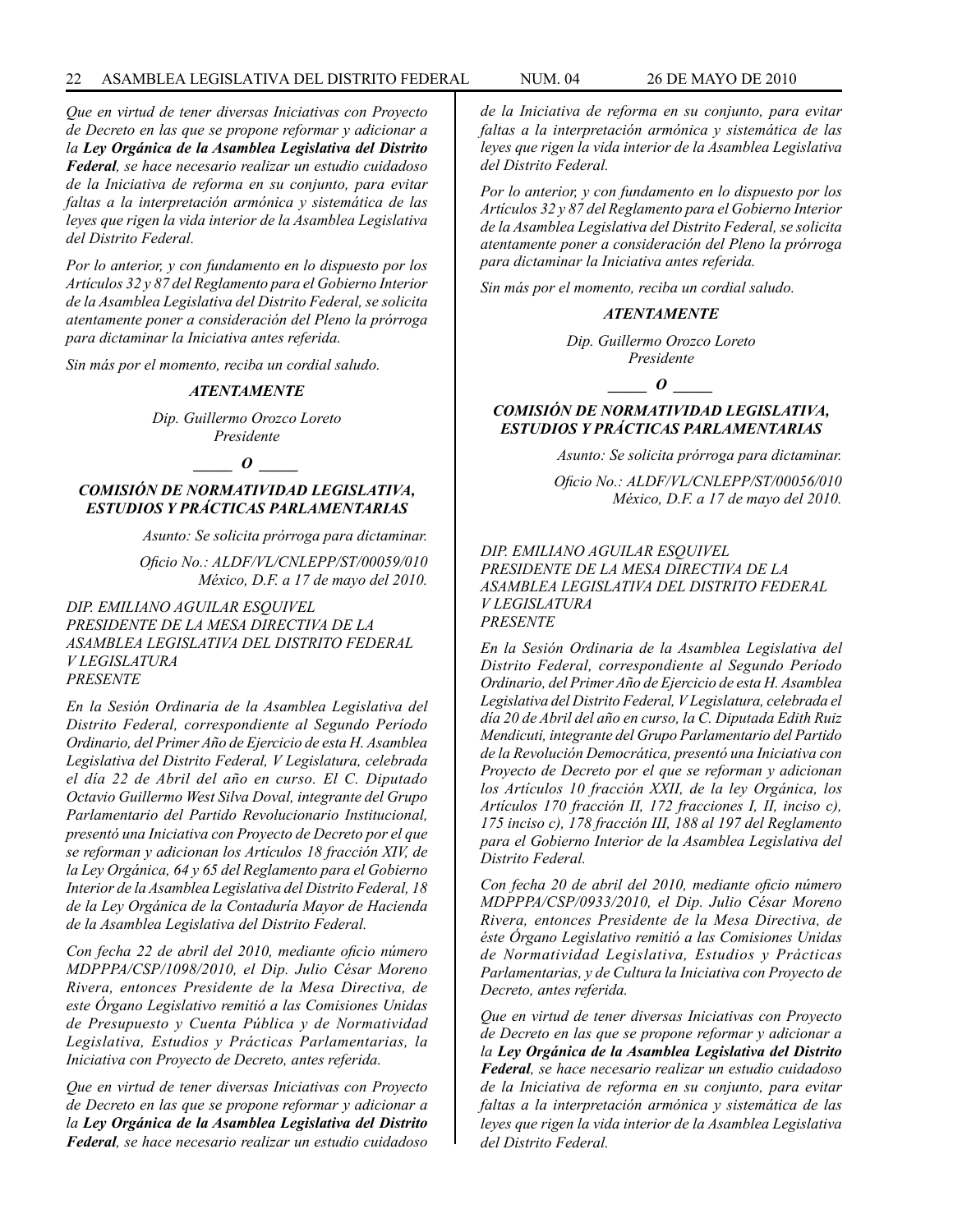### ASAMBLEA LEGISLATIVA DEL DISTRITO FEDERAL NUM. 04 26 de mayo DE 2010 23

*Por lo anterior, y con fundamento en lo dispuesto por los Artículos 32 y 87 del Reglamento para el Gobierno Interior de la Asamblea Legislativa del Distrito Federal, se solicita atentamente poner a consideración del Pleno la prórroga para dictaminar la Iniciativa antes referida.*

*Sin más por el momento, reciba un cordial saludo.*

#### *ATENTAMENTE*

*Dip. Guillermo Orozco Loreto Presidente*

**EL C. SECRETARIO.-** Por instrucciones de la Presidencia y en votación económica se pregunta a la Diputación Permanente si son de autorizarse las solicitudes de prórroga de las Comisiones de referencia.

Los que estén por la afirmativa, sírvanse manifestarlo levantando la mano.

Los que estén por la negativa, sírvanse manifestarlo levantando la mano.

Se autoriza, Diputado Presidente.

**EL C. PRESIDENTE.-** Hágase del conocimiento de las Presidencias de las Comisiones solicitantes para los efectos correspondientes.

Esta Presidencia hace del conocimiento de la Diputación Permanente que se recibió un comunicado de la Comisión de Ciencia y Tecnología mediante el cual solicita la ampliación del turno relativo a las siguientes Iniciativas, con Proyecto de decreto por el que se reforma y adiciona la fracción XVIII Bis del Artículo 11, la fracción IX Bis del Artículo 25; se crea un capítulo segundo al Artículo 3 y se recorren en su orden los capitulados, reformando el Artículo 26 Bis se adiciona un Artículo 26 Bis Tercero, se adiciona un Artículo 26 Bis Cuarto, se reforma la fracción IV del Artículo 69, todos de la Ley de Residuos Sólidos del Distrito Federal, que presentó el Diputado José Alberto Couttolenc Güemez, presentada el 25 de marzo del año en curso y de la Iniciativa de decreto por el que se reforman las leyes de Establecimientos Mercantiles del Distrito Federal y la Ley de Residuos Sólidos del Distrito Federal, presentada por el Diputado Israel Betanzos Cortes, el 15 de abril del año en curso.

En atención a lo expresado por la Presidencia de la Comisión de Ciencia y Tecnología y en virtud a que dichas Iniciativas contienen disposiciones que se refieren y afectan la materia de lo que conoce la misma, con fundamento en los Artículos 58 fracción XVI y 64 de la Ley Orgánica y Artículo 26 del Reglamento para el Gobierno Interior ambos de la Asamblea Legislativa del Distrito Federal, se autoriza la ampliación del turno a la Comisión solicitante.

Tome nota la Secretaría y se instruye a la Coordinación de Servicios Parlamentarios para que se elaboren las comunicaciones correspondientes.

### *COMISIÓN DE CIENCIA Y TECNOLOGÍA*

*México D.F. a 21 de mayo de 2010 Oficio ALDF/V/CCT/038/10*

*DIP. EMILIANO AGUILAR ESQUIVEL PRESIDENTE DE LA MESA DIRECTIVA DE LA ASAMBLEA LEGISLATIVA DEL DISTRITO FEDERAL V LEGISLATURA PRESENTE*

*Por este conducto y con fundamento en los Artículos 36 fracción VII, 58 fracción II; 62 fracción II, 89, de la Ley Orgánica, 28 del Reglamento para el Gobierno Interior, ambos de la Asamblea Legislativa del Distrito Federal, así como los demás relativos y aplicables de dichos ordenamientos, solicito tenga a bien acordar la ampliación de turno a la Comisión de Ciencia y Tecnología de las Iniciativas siguientes:*

*INICIATIVA CON PROVECTO DE DECRETO POR EL QUE SE REFORMAN Y ADICIONAN LA FRACCIÓN XVIII BIS DEL ARTÍCULO 11; LA FRACCIÓN XI BIS DEL ARTÍCULO 25; SE CREA UN CAPÍTULO II AL TITULO III Y SE RECORREN EN SU ORDEN LOS CAPÍTULOS, REFORMANDO El ARTÍCULO 26 BIS; SE ADICIONA UN ARTÍCULO 26 BIS III; SE ADICIONA UN ARTÍCULO 26 BIS IV; SE REFORMA LA FRACCIÓN IV DEL ARTÍCULO 69, TODOS DE LA LEY DE RESIDUOS SÓLIDOS DEL DISTRITO FEDERAL, presentada por el Diputado José Alberto Couttolenc Guemez.*

*INICIATIVA DE DECRETO POR El QUE SE REFORMA LA LEY DE ESTABLECIMIENTOS MERCANTILES DEL DISTRITO FEDERAL Y LA LEY DE RESIDUOS SÓLIDOS DEL DISTRITO FEDERAL, presentada por el Diputado Israel Betanzos Cortes.*

*Lo anterior, en razón de que ambas Iniciativas buscan abordar el manejo de plásticos y poliestireno, a partir de procesos científicos y tecnológicos, aspecto que también se propone la Iniciativa con Proyecto de Decreto por el que se reforman diversas disposiciones de la Ley de Residuos Sólidos del Distrito Federal, presentada por el Diputado Juan Carlos Zárraga Sarmiento y que ya fue turnada a esta comisión para su respectivo análisis y dictamen.*

*Agradezco la atención que se sirva brindar al presente y mi más atenta y distinguida consideración.*

#### *ATENTAMENTE*

*Dip. Sergio Israel Eguren Cornejo Presidente*

**EL C. PRESIDENTE.-** Esta Presidencia da la más cordial bienvenida a los vecinos de la Delegación Milpa Alta y al Colegio de Ingenieros y de Arquitectos que hoy nos acompañan, a nombre de esta Asamblea Legislativa del Distrito Federal.

Sean todos bienvenidos.

Esta Presidencia hace del conocimiento de la Diputación Permanente que se recibieron los siguientes comunicados: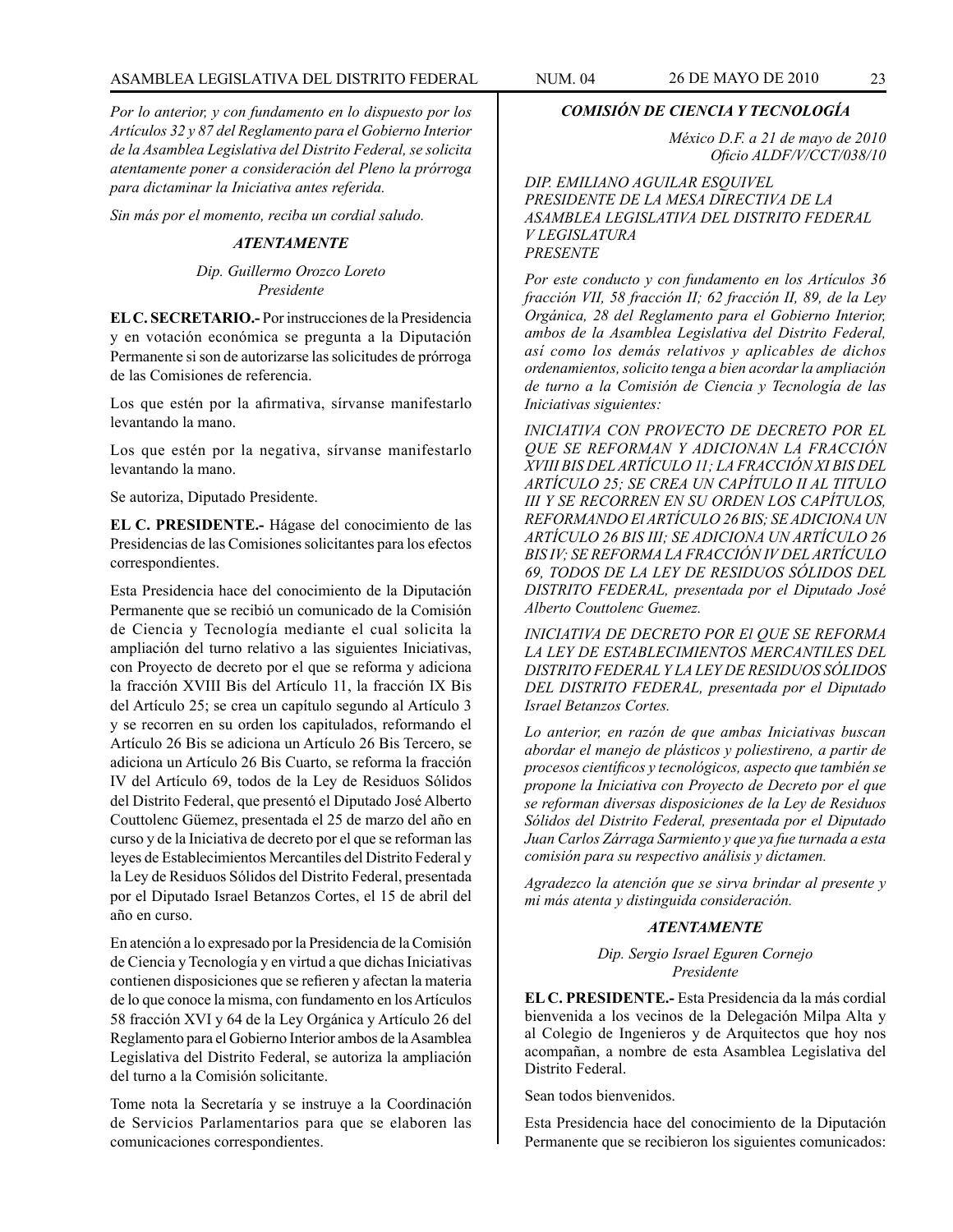Uno de la Comisión de Accesibilidad; 24 de la Secretaría de Gobierno y uno de la Subsecretaría de Enlace Legislativo de la Secretaría de Gobernación. Asimismo se informa a esta Diputación Permanente que toda vez que los comunicados a los que se ha hecho referencia contienen respuestas relativas a los asuntos aprobados por este Órgano Legislativo, por economía procesal parlamentaria se toma la siguiente determinación:

Hágase del conocimiento de los Diputados promoventes y tome nota la Secretaría.

### *OFICIALÍA MAYOR*

*México, D. F., a 21 de mayo de 2010.*

*OM/IVL/03104/10 Asunto: Comunicado.*

### *DIP. EMILIANO AGUILAR ESQUIVEL PRESIDENTE DE LA MESA DIRECTIVA DE LA ASAMBLEA LEGISLATIVA DEL DISTRITO FEDERAL V LEGISLATURA PRESENTE*

*Me refiero, a su oficio MDDPSRPA/CSP/314/2010, mediante el cual remite a la suscrita como Presidenta de la Comisión de Accesibilidad de esta Asamblea, el Punto de Acuerdo aprobado en la Sesión de fecha 19 de mayo de 2010, que señala:*

*ÚNICO.- La Asamblea Legislativa del Distrito Federal hace una atenta invitación al Comité de Administración y a la Comisión de Accesibilidad de esta Soberanía para que realice las acciones, así como las gestiones necesarias ante las autoridades respectivas a fin de dar cabal cumplimiento a la recomendación 512009 de la Comisión de Derechos Humanos del Distrito Federal, relativa a la problemática de accesibilidad en los inmuebles de la Asamblea Legislativa del Distrito Federal.*

*Sobre el particular me permito informarle lo siguiente:*

*El 9 de febrero de 2010, se llevó a cabo una reunión de trabajo de la Comisión de Accesibilidad en la Asamblea Legislativa del Distrito Federal, conformada por representantes de diferentes organismos como son el INAH, el INBA, la Autoridad del Centro Histórico, la Delegación Cuáuhtemoc, por supuesto la propia Comisión de Derechos Humanos del Distrito Federal, Asociaciones Civiles y representantes de las Comisiones, Unidades y Áreas de esa Asamblea, en donde se expresó por consenso que se podría estar un avance sustancial en el cumplimiento de los puntos 1 a 4 de la recomendación.5/2009.*

*En la misma Sesión, la asociación invitada "Libre Acceso, A. C.", solicitó que se le permitiera efectuar una revisión y diagnóstico en el Recinto Legislativo, para mejorar la accesibilidad acordando la Comisión favorablemente sin petición y una vez que se lleve a cabo lo anterior, se volvería a convocar a Sesión.*

*Conforme a lo anterior, se ha definido de común acuerdo con la asociación peticionaria y la Comisión de Derechos Humanos del Distrito Federal, que la visita para efectuar la revisión y diagnóstico del Recinto Legislativo, tendrá verificativo el próximo VEINTIOCHO DE MAYO DE DOS MIL DIEZ a las DIEZ HORAS, con la participación de personal de esta Oficialía Mayor.*

*Lo anterior se hace de su conocimiento, con la finalidad, de que se de lectura a este comunicado, para que se tenga a la suscrita informando el seguimiento al Punto de Acuerdo que fue emitido por dicha instancia.*

*Le reitero la seguridad de mi consideración distinguida.*

#### *ATENTAMENTE*

*C. P. María de Lourdes Cedillo Rivas Oficialía Mayor*

*\_\_\_\_\_ O \_\_\_\_\_*

### *SECRETARÍA DE GOBIERNO COORDINACIÓN DE ENLACE DELEGACIONAL*

*"2008-2010. Bicentenario de la Independencia y Centenario de la Revolución en la Ciudad de México"*

> *México, D.F., 18 de mayo de 2010 SG/CED/0810/2010*

*DIP. EMILIANO AGUILAR ESQUIVEL PRESIDENTE DE LA MESA DIRECTIVA DIPUTACIÓN PERMANENTE ASAMBLEA LEGISLATIVA DEL DISTRITO FEDERAL V LEGISLATURA PRESENTE*

*Distinguido Presidente de la Mesa Directiva:*

*En atención al oficio MDSPPA/CSP/1161/2010 enviado al Lic. José Ángel Ávila Pérez, Secretario de Gobierno del Distrito Federal, me permito remitir copia del oficio sin número, de fecha 13 de mayo de 2010, suscrito por el Lic. Jorge Rivera Olivos, Director General de Desarrollo Social en la Delegación Milpa Alta, por el que informa que los gimnasios, centros y módulos deportivos ubicados en esa demarcación son gratuitos. Asimismo remite directorio de instalaciones deportivas.*

*Lo anterior, para dar cumplimiento al Punto de Acuerdo aprobado por el Pleno de la Asamblea Legislativa del Distrito Federal, en Sesión celebrada el pasado 22 de abril, relativo a la utilización de instalaciones deportivas para el uso del público en general de manera gratuita.*

*Sin otro particular, reciba un cordial saludo.*

#### *ATENTAMENTE*

*Lic. Eliseo Moyao Morales Coordinador*

*\_\_\_\_\_ O \_\_\_\_\_*

$$
f_{\rm{max}}
$$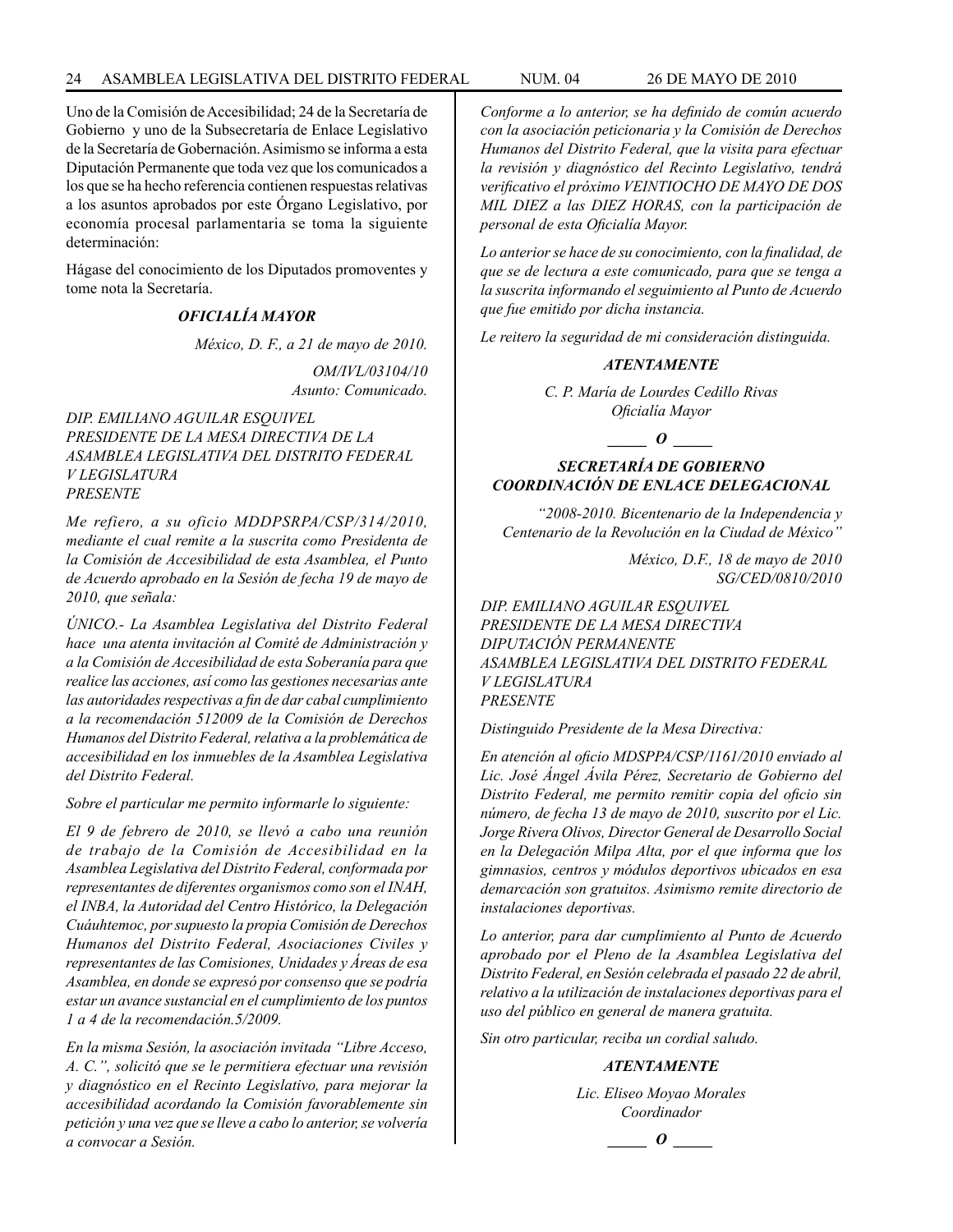*"2008-2010. Bicentenario de la Independencia y Centenario de la Revolución en la Ciudad de México"*

> *México, D.F., 18 de mayo de 2010 SG/CED/0811/2010*

*DIP. EMILIANO AGUILAR ESQUIVEL PRESIDENTE DE LA MESA DIRECTIVA DIPUTACIÓN PERMANENTE ASAMBLEA LEGISLATIVA DEL DISTRITO FEDERAL V LEGISLATURA PRESENTE*

*Distinguido Presidente de la Mesa Directiva:*

*En atención al oficio MDSPPA/CSP/891/2010 enviado al Lic. José Ángel Ávila Pérez, Secretario de Gobierno del Distrito Federal, me permito remitir copia del oficio número DGJG/319/2010, suscrito por Oscar Rogelio León Rodríguez, Director General Jurídico y de Gobierno en la Delegación Venustiano Carranza, por el que informa cuando se llevo a cabo la Jornada Notarial 2010 en esa demarcación así como el número de beneficiados durante la misma.*

*Lo anterior en referencia al Punto de Acuerdo aprobado por el Pleno de la Asamblea Legislativa del Distrito Federal, en Sesión celebrada el pasado 15 de abril, relativo a la "Jornada Notarial 2010".*

*Sin otro particular, reciba un cordial saludo.*

#### *ATENTAMENTE*

*Lic. Eliseo Moyao Morales Coordinador*

*\_\_\_\_\_ O \_\_\_\_\_*

### *SECRETARÍA DE GOBIERNO COORDINACIÓN DE ENLACE DELEGACIONAL*

*"2008-2010. Bicentenario de la Independencia y Centenario de la Revolución en la Ciudad de México"*

> *México, D.F., 18 de mayo de 2010 SG/CED/0812/2010*

*DIP. EMILIANO AGUILAR ESQUIVEL PRESIDENTE DE LA MESA DIRECTIVA DIPUTACIÓN PERMANENTE ASAMBLEA LEGISLATIVA DEL DISTRITO FEDERAL V LEGISLATURA PRESENTE*

*Distinguido Presidente de la Mesa Directiva:*

*En atención a los oficios MDSPPA/CSP/712/2010 y MDSPPA/CSP/728/2010 dirigidos al Lic. José Ángel Ávila Pérez, Secretario de Gobierno del Distrito Federal, me permito entregar copia del oficio número DGODU/2010/541, suscrito por el Ing. Alejandro Zepeda Rodríguez, Director General de Obras y Desarrollo Urbano en la Delegación Tlalpan, por el que remite información solicitada en el* 

*Punto de Acuerdo aprobado por el Pleno de la Asamblea Legislativa del Distrito Federal, el 15 de abril del presente año, relativo a la entrega de un informe pormenorizado y por escrito, en un termino de 15 días, sobre recursos asignados para el mantenimiento de mercados públicos en cada demarcación territorial.*

*Asimismo informa que hasta la fecha no se ha iniciado el proceso licitatorio para la contratación de obra pública. Lo anterior en referencia al Punto de Acuerdo aprobado por el Pleno de la Asamblea Legislativa del Distrito Federal, el 15 de abril del presente año, relativo al informe preciso y detallado del presupuesto ejercido en los mercados públicos, durante el primer trimestre.*

*Sin otro particular, reciba un cordial saludo.*

#### *ATENTAMENTE*

*Lic. Eliseo Moyao Morales Coordinador*

*\_\_\_\_\_ O \_\_\_\_\_*

#### *SECRETARÍA DE GOBIERNO COORDINACIÓN DE ENLACE DELEGACIONAL*

*"2008-2010. Bicentenario de la Independencia y Centenario de la Revolución en la Ciudad de México"*

> *México, D.F., 18 de mayo de 2010 SG/CED/0813/2010*

*DIP. EMILIANO AGUILAR ESQUIVEL PRESIDENTE DE LA MESA DIRECTIVA DIPUTACIÓN PERMANENTE ASAMBLEA LEGISLATIVA DEL DISTRITO FEDERAL V LEGISLATURA PRESENTE*

*Distinguido Presidente de la Mesa Directiva:*

*En alcance a mi similar SG/CED/0742/2010 y en atención al oficio MDSPPA/CSP/250/2010 enviado al Lic. José Ángel Ávila Pérez, Secretario de Gobierno del Distrito Federal, me permito remitir copia del oficio número DGODU/1356/2010, suscrito por el Ing. Arq. Víctor Manuel Segura Mata, Director General de Obras y Desarrollo Urbano en la Delegación Tláhuac, por el que informa sobre las acciones aprobadas en la Cuarta Sesión Ordinaria del Subcomité Delegacional de Obras en esa demarcación, celebrada el pasado 30 de abril.*

*Lo anterior en referencia al Punto de Acuerdo aprobado por el Pleno de la Asamblea Legislativa del Distrito Federal, el 25 de marzo del presente, relativo a la implementación de un plan emergente que intensifique y mejore las labores de desazolve en las avenidas, ejes y calles de la Ciudad de México.*

*Sin otro particular, reciba un cordial saludo.*

#### *ATENTAMENTE*

*Lic. Eliseo Moyao Morales Coordinador*

*\_\_\_\_\_ O \_\_\_\_\_*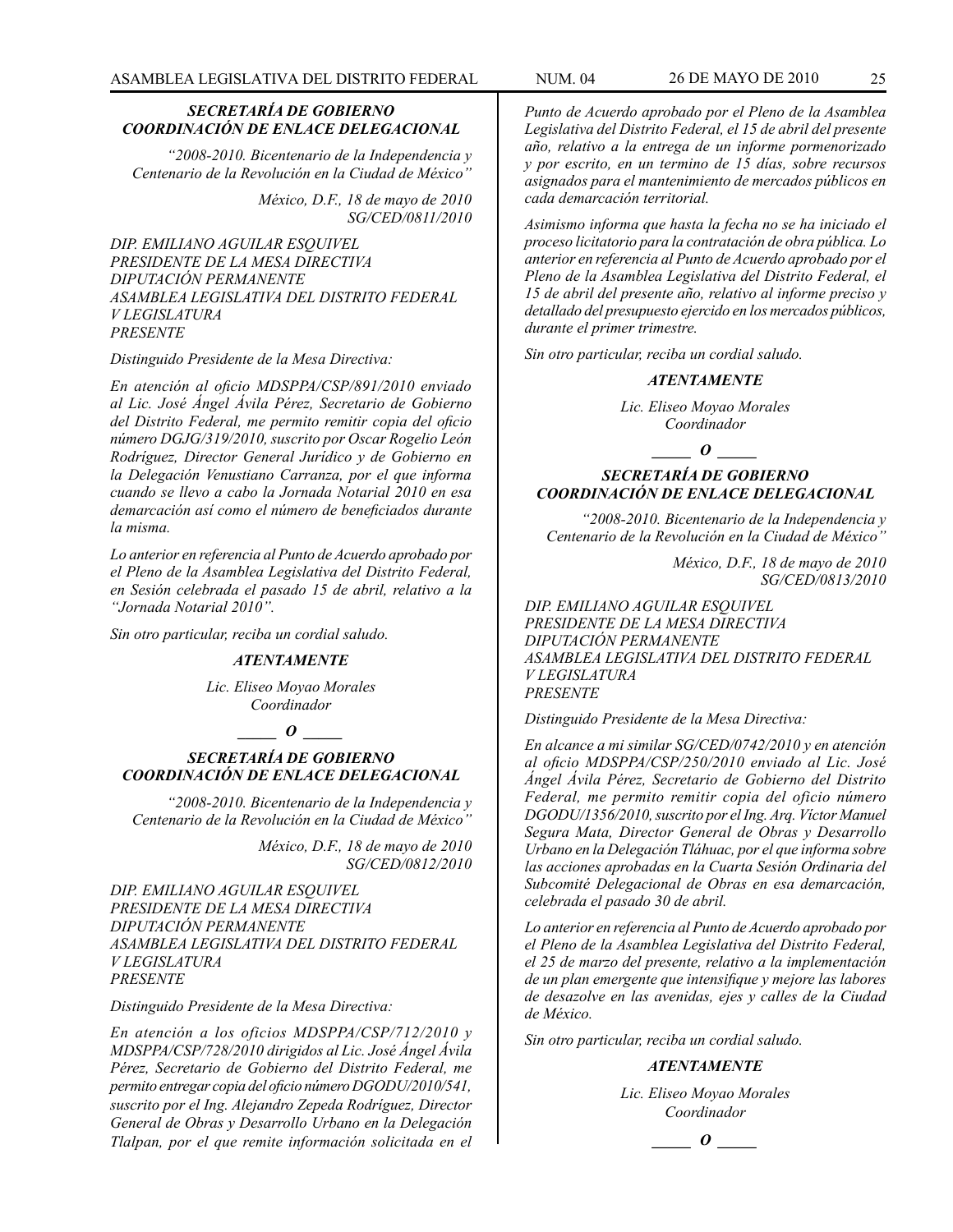*"2008-2010. Bicentenario de la Independencia y Centenario de la Revolución en la Ciudad de México"*

> *México, D.F., 18 de mayo de 2010 SG/CED/0814/2010*

*DIP. EMILIANO AGUILAR ESQUIVEL PRESIDENTE DE LA MESA DIRECTIVA DIPUTACIÓN PERMANENTE ASAMBLEA LEGISLATIVA DEL DISTRITO FEDERAL V LEGISLATURA PRESENTE*

*Distinguido Presidente de la Mesa Directiva:*

*En atención al oficio MDSPPA/CSP/302/2010 dirigido al Lic. José Ángel Ávila Pérez, Secretario de Gobierno del Distrito Federal, me permito entregar copia del oficio número DGDS/001719/2010, suscrito por Luis Alberto Meléndez Ortiz, Director General de Desarrollo Social en la Delegación Tláhuac, por el que informa las actividades que llevan a cabo en esa demarcación, a fin de dar cumplimiento al Punto de Acuerdo aprobado por el Pleno de la Asamblea Legislativa del Distrito Federal, en Sesión celebrada el día 25 de marzo del presente, relativo a la realización de campañas de esterilización a las pequeñas especies de mascotas domesticas o callejeras.* 

*Sin otro particular, reciba un cordial saludo.*

#### *ATENTAMENTE*

*Lic. Eliseo Moyao Morales Coordinador*

*\_\_\_\_\_ O \_\_\_\_\_*

### *SECRETARÍA DE GOBIERNO COORDINACIÓN DE ENLACE DELEGACIONAL*

*"2008-2010. Bicentenario de la Independencia y Centenario de la Revolución en la Ciudad de México"*

> *México, D.F., 18 de mayo de 2010 SG/CED/0815/2010*

*DIP. EMILIANO AGUILAR ESQUIVEL PRESIDENTE DE LA MESA DIRECTIVA DIPUTACIÓN PERMANENTE ASAMBLEA LEGISLATIVA DEL DISTRITO FEDERAL V LEGISLATURA PRESENTE*

*Distinguido Presidente de la Mesa Directiva:*

*En atención al oficio MDSPPA/CSP/798/2010 enviado al Lic. José Ángel Ávila Pérez, Secretario de Gobierno del Distrito Federal, me permito remitir copia del oficio número CA/137/2010, suscrito por el Lic. Marcial Meza Villanueva, Coordinador de Asesores en la Delegación* 

*Milpa Alta, por el que informa las acciones que se llevan a cabo en esa demarcación, para dar cumplimiento al Punto de Acuerdo aprobado por el Pleno de la Asamblea Legislativa del Distrito Federal, en Sesión celebrada el pasado 15 de abril, relativo a las medidas preventivas a fin de que la población no se vea afectada a consecuencia de la presente temporada de calor.*

*Anexo sírvase encontrar también, copia de los oficios SPC/329/10 y SPC/438/10 así como trípticos originales sobre el asunto en comento.* 

*Sin otro particular, reciba un cordial saludo.*

#### *ATENTAMENTE*

*Lic. Eliseo Moyao Morales Coordinador*

*\_\_\_\_\_ O \_\_\_\_\_*

### *SECRETARÍA DE GOBIERNO COORDINACIÓN DE ENLACE DELEGACIONAL*

*"2008-2010. Bicentenario de la Independencia y Centenario de la Revolución en la Ciudad de México"*

> *México, D.F., 18 de mayo de 2010 SG/CDE/0816/2010*

*DIP. EMILIANO AGUILAR ESQUIVEL PRESIDENTE DE LA MESA DIRECTIVA DIPUTACIÓN PERMANENTE ASAMBLEA LEGISLATIVA DEL DISTRITO FEDERAL V LEGISLATURA PRESENTE*

*Distinguido Presidente de /a Mesa Directiva:*

*En atención al oficio MDSPPA/CSP/969/2010 enviado al Lic. José Ángel Ávila Pérez, Secretario de Gobierno del Distrito Federal, me permito remitir copia del oficio número CA/136/2010, suscrito por el Lic. Marcial Meza Villanueva, Coordinador de Asesores en la Delegación Milpa Alta, por el que informa que en esa demarcación no existe registro de apertura o funcionamiento de establecimiento mercantil con el giro de discoteca, club, centro nocturno, bar o cantina.*

*Lo anterior en referencia al Punto de Acuerdo aprobado por el Pleno de la Asamblea Legislativa del Distrito Federal, en Sesión celebrada el pasado 20 de abril, relativo a la realización de verificaciones a fin de detectar y, en su caso, sancionar conforme a la Ley, actos de discriminación que se presenten en antros, discotecas, clubes, centros nocturnos, bares, cantinas, etc.*

*Sin otro particular, reciba un cordial saludo.*

#### *ATENTAMENTE*

*Lic. Eliseo Moyao Morales Coordinador*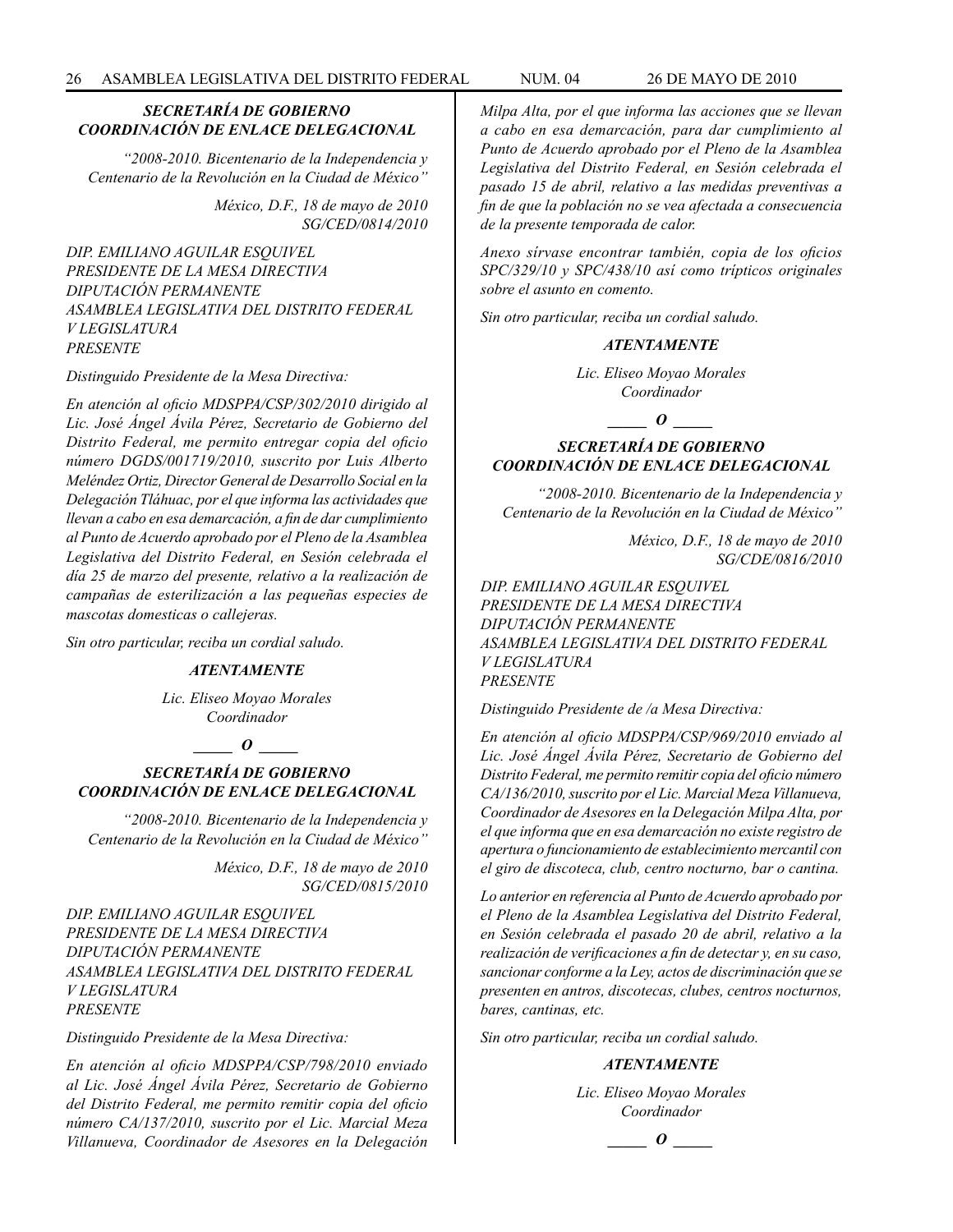*"2008-2010. Bicentenario de la Independencia y Centenario de la Revolución en la Ciudad de México"*

> *México. D. F., 18 de mayo de 2010 SG/CED/0817/2010*

*DIP. EMILIANO AGUILAR ESQUIVEL PRESIDENTE DE LA MESA DIRECTIVA DIPUTACIÓN PERMANENTE ASAMBLEA LEGISLATIVA DEL DISTRITO FEDERAL V LEGISLATURA PRESENTE*

*Distinguido Presidente de la Mesa Directiva:*

*En atención al oficio MDPPPA/CSP/879/2009 dirigido al Lic. José Ángel Ávila Pérez, Secretario de Gobierno del Distrito Federal, me permito entregar copia del oficio número DGDS/281/2010, suscrito por el Lic. Jorge Rivera Olivos, Director General de Desarrollo Social en la Delegación Milpa Alta, por el que informa que, pese a no contar con presupuesto etiquetado para esa materia, diariamente llevan a cabo acciones a fin de detectar el cáncer de mama.*

*Lo anterior en referencia al Punto de Acuerdo aprobado por el Pleno de la Asamblea Legislativa del Distrito Federal, el 10 de noviembre próximo pasado, sobre la incorporación en el proyecto de Presupuesto de Egresos 2010, recursos para implementar campañas de difusión de la detección oportuna de cáncer de mama.*

*Sin otro particular, reciba un cordial saludo.*

### *ATENTAMENTE*

*Lic. Eliseo Moyao Morales Coordinador*

*\_\_\_\_\_ O \_\_\_\_\_*

### *SECRETARÍA DE GOBIERNO COORDINACIÓN DE ENLACE DELEGACIONAL*

*"2008-2010. Bicentenario de la Independencia y Centenario de la Revolución en la Ciudad de México"*

> *México, D.F., 18 de mayo de 2010 SG/CED/0818/2010*

*DIP. EMILIANO AGUILAR ESQUIVEL PRESIDENTE DE LA MESA DIRECTIVA DIPUTACIÓN PERMANENTE ASAMBLEA LEGISLATIVA DEL DISTRITO FEDERAL V LEGISLATURA PRESENTE*

*Distinguido Presidente de la Mesa Directiva:*

*En atención al oficio MDPPPA/CSP/945/2009 enviado al Lic. José Ángel Ávila Pérez, Secretario de Gobierno del Distrito Federal, me permito remitir copia del oficio número DGDS/280/2010, suscrito por el Lic. Jorge Rivera Olivos, Director General de Desarrollo Social en la Delegación Milpa Alta, por el que informa que en esa demarcación* 

*no existen giros mercantiles que induzcan e incidan en la practica de la prostitución, lenocinio, trata de personas o explotación infantil.*

*Lo anterior para dar cumplimiento al Punto de Acuerdo aprobado por el Pleno de la Asamblea Legislativa del Distrito Federal, el 12 de noviembre próximo pasado, respecto a las visitas de verificación en establecimientos mercantiles a efecto de evitar prácticas como la prostitución, lenocidio, trata de personas o explotación sexual infantil.*

*Sin otro particular, reciba un cordial saludo.*

#### *ATENTAMENTE*

*Lic. Eliseo Moyao Morales Coordinador*

 $\bm{o}$ 

### *SECRETARÍA DE GOBIERNO COORDINACIÓN DE ENLACE DELEGACIONAL*

*"2008-2010. Bicentenario de la Independencia y Centenario de la Revolución en la Ciudad de México"*

> *México, D.F. 18 de mayo de 2010 SG/CED/0819/2010*

*DIP. EMILIANO AGUILAR ESQUIVEL PRESIDENTE DE LA MESA DIRECTIVA DIPUTACIÓN PERMANENTE ASAMBLEA LEGISLATIVA DEL DISTRITO FEDERAL V LEGISLATURA PRESENTE*

*Distinguido Presidente de la Mesa Directiva:*

*En atención al oficio MDSPPA/CSP/1144/2010 enviado al Lic. José Ángel Ávila Pérez, Secretario de Gobierno del Distrito Federal, me permito remitir copia de los oficios número DGDS/266/2010 Y CA/140/2010, suscritos por el Lic. Jorge Rivera Olivos, Director General de Desarrollo Social; y por el Lic. Marcial Meza Villanueva, Coordinador de Asesores, respectivamente; ambos de la Delegación Milpa Alta, mediante los cuales informan que se enviaron oficios a los sectores de educación básica, para hacer de su conocimiento el Punto de Acuerdo aprobado por el Pleno de la Asamblea Legislativa del Distrito Federal, en Sesión celebrada el pasado 22 de abril, relativo a la difusión de educación y prevención alimentarías para que los niños y niñas eviten consumir alimentos "chatarra".*

*Asimismo se anexa copia de los oficios SECR/109/10, suscritos por la Lic. Elba L. Granados Aldama, Subdirectora de Educación, Cultura y Recreación, y dirigidos a los profesores Ma. Mireya Torres Galicia y José Abraham Hernández Saucedo.*

*Sin otro particular, reciba un cordial saludo.*

#### *ATENTAMENTE*

*Lic. Eliseo Moyao Morales Coordinador*

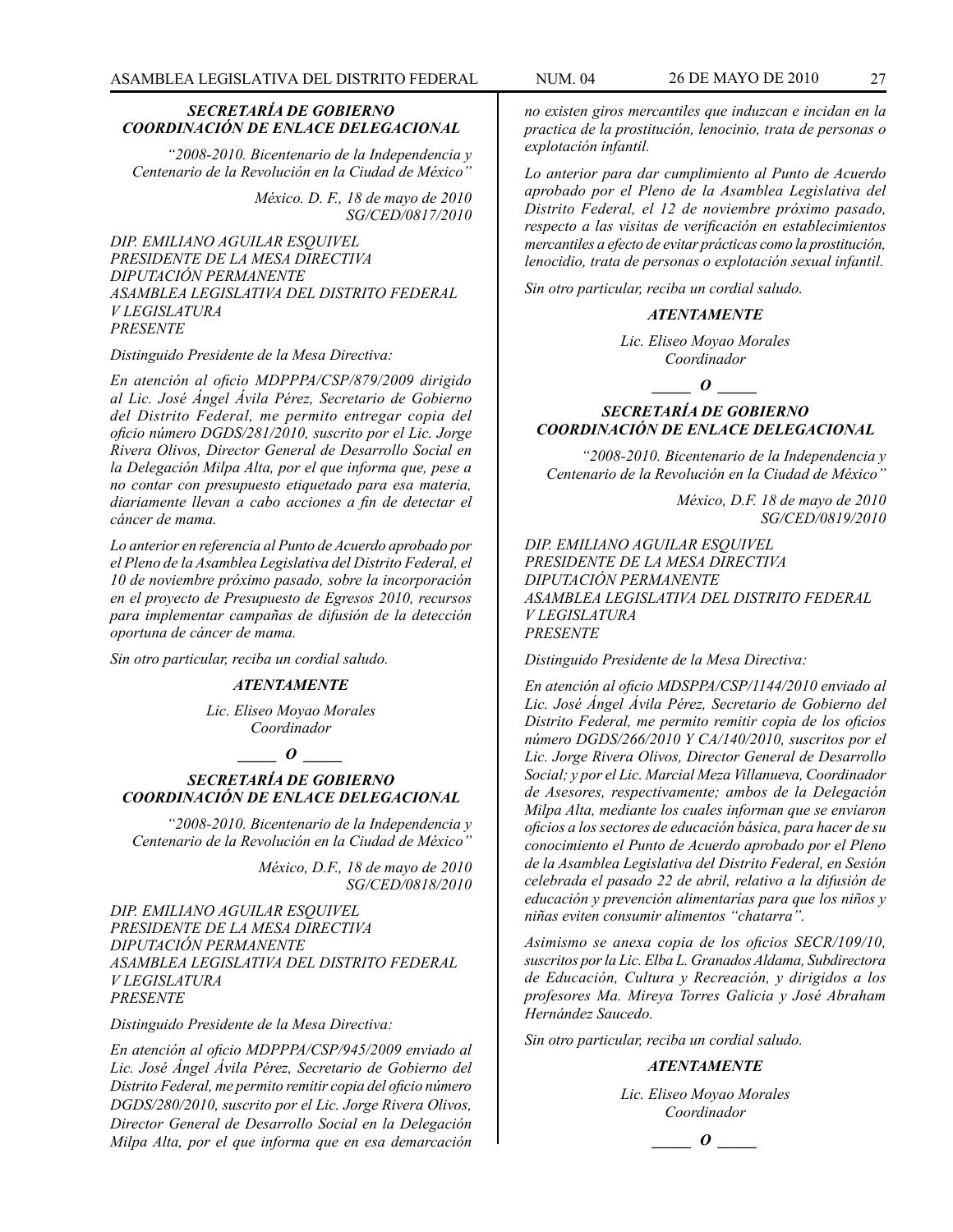*"2008-2010. Bicentenario de la Independencia y Centenario de la Revolución en la Ciudad de México"*

> *México, D.F. 18 de mayo de 2010 SG/CED/0820/2010*

*DIP. EMILIANO AGUILAR ESQUIVEL PRESIDENTE DE LA MESA DIRECTIVA DIPUTACIÓN PERMANENTE ASAMBLEA LEGISLATIVA DEL DISTRITO FEDERAL V LEGISLATURA PRESENTE*

*Distinguido Presidente de la Mesa Directiva:*

*En atención al oficio MDSPPA/CSP/785/2010 enviado al Lic. José Ángel Ávila Pérez, Secretario de Gobierno del Distrito Federal, me permito remitir copia del oficio número CA/135/2010, suscrito por el Lic. Marcial Meza Villanueva, Coordinador de Asesores en la Delegación Milpa Alta, por el que informa las acciones realizadas para dar cumplimiento al Punto de Acuerdo aprobado por el Pleno de la Asamblea Legislativa del Distrito Federal, en Sesión celebrada el pasado 15 de abril, relativo al cambio de uso de suelo del predio ubicado en el paraje conocido como "La Cebada".*

*Sin otro particular, reciba un cordial saludo.*

#### *ATENTAMENTE*

*Lic. Eliseo Moyao Morales Coordinador*

### $\bm{o}$

### *SECRETARÍA DE GOBIERNO COORDINACIÓN DE ENLACE DELEGACIONAL*

*"2008-2010. Bicentenario de la Independencia y Centenario de la Revolución en la Ciudad de México"*

> *México, D.F. 18 de mayo de 2010 SG/CED/0821/2010*

*DIP. EMILIANO AGUILAR ESQUIVEL PRESIDENTE DE LA MESA DIRECTIVA DIPUTACIÓN PERMANENTE ASAMBLEA LEGISLATIVA DEL DISTRITO FEDERAL V LEGISLATURA PRESENTE*

*Distinguido Presidente de la Mesa Directiva:*

*En atención al oficio MDSPPA/CSP/998/2010 enviado al Lic. José Ángel Ávila Pérez, Secretario de Gobierno del Distrito Federal, me permito remitir copia del oficio número DT/DGJG/DG/SSEPC/1149/PE/363/2010, suscrito por el C. Juan Carlos Pérez Ortega, Subdirector de Servicios de* 

*Emergencias y Protección Civil en la Delegación Tlalpan, por el que envía información solicitada en el Punto de Acuerdo aprobado por el Pleno de la Asamblea Legislativa del Distrito Federal, en Sesión celebrada el pasado 20 de abril, relativo la información sobre programación operativa y financiera en diversos rubros de protección civil.*

*Anexo sírvase encontrar oficio en comento así como los Informes Mensuales de Avance Programático 2010, correspondientes a los meses de enero, febrero, marzo y abril del presente.*

*Sin otro particular, reciba un cordial saludo.*

#### *ATENTAMENTE*

*Lic. Eliseo Moyao Morales Coordinador*

*\_\_\_\_\_ O \_\_\_\_\_*

### *SECRETARÍA DE GOBIERNO COORDINACIÓN DE ENLACE DELEGACIONAL*

*"2008-2010. Bicentenario de la Independencia y Centenario de la Revolución en la Ciudad de México"*

> *México, D.F. 18 de mayo de 2010 SG/CED/0823/2010*

*DIP. EMILIANO AGUILAR ESQUIVEL PRESIDENTE DE LA MESA DIRECTIVA DIPUTACIÓN PERMANENTE ASAMBLEA LEGISLATIVA DEL DISTRITO FEDERAL V LEGISLATURA PRESENTE*

*Distinguido Presidente de la Mesa Directiva:*

*En atención al oficio MDSPPA/CSP/794/2010 enviado al Lic. José Ángel Ávila Pérez, Secretario de Gobierno del Distrito Federal, me permito remitir copia del oficio número JDLl/0623/2010, suscrito par el Lic. Francisco Javier Sánchez Cervantes, Jefe Delegacional en Iztacalco, por el que envía Programa Operativo para la Temporada de Estiaje 2010 Protección Civil lztacalco.*

*La anterior, para dar cumplimiento al punta de acuerdo aprobado por el Pleno de la Asamblea Legislativa del Distrito Federal, en Sesión celebrada el pasado 15 de abril, relativo a las medidas preventivas a fin de que la población no se vea afectada a consecuencia de la presente temporada de calor.*

*Sin otro particular, reciba un cordial saludo.*

### *ATENTAMENTE*

*Lic. Eliseo Moyao Morales Coordinador*

 $\bm{o}$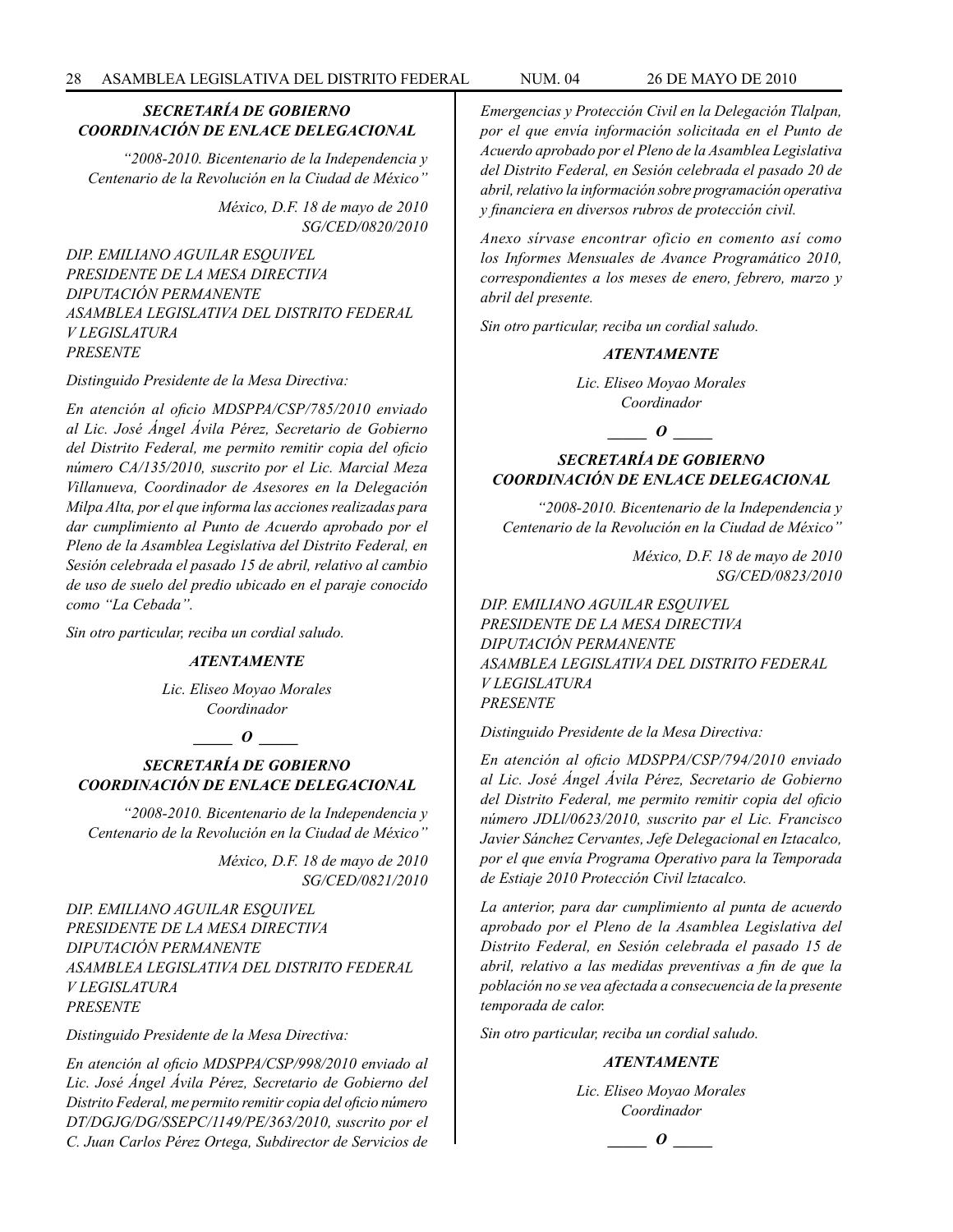*"2008-2010. Bicentenario de la Independencia y Centenario de la Revolución en la Ciudad de México"*

> *México, D.F. 18 de mayo de 2010 SG/CED/0824/2010*

*DIP. EMILIANO AGUILAR ESQUIVEL PRESIDENTE DE LA MESA DIRECTIVA DIPUTACIÓN PERMANENTE ASAMBLEA LEGISLATIVA DEL DISTRITO FEDERAL V LEGISLATURA PRESENTE*

#### *Distinguido Presidente de la Mesa Directiva:*

*En atención a los oficios MDSPPA/CSP/701/2010 Y MDSPPA/CSP/717/2010 dirigidos al Lic. José Ángel Ávila Pérez, Secretario de Gobierno del Distrito Federal, me permito entregar copia del oficio número DGODU/0344/2010, suscrito por el Ing. Arq. Rigoberto J. Carmona Roano, Director General de Obras y Desarrollo Urbano, y por el C.P. Francisco Héctor Benítez Montes, Director General de Administración, ambos de la Delegación Benito Juárez, por el que envían información solicitada en los puntos de acuerdo aprobados por el Pleno de la Asamblea Legislativa del. Distrito Federal, el 15 de abril del presente año, relativos a: la entrega de un informe pormenorizado y por escrito, en un término de 15 días, sobre recursos asignados para el mantenimiento de mercados públicos en cada demarcación territorial; así como a la entrega de un informe preciso y detallado del presupuesto ejercido en los mercados públicos, durante el primer trimestre.*

*Sin otro particular, reciba un cordial saludo.*

#### *ATENTAMENTE*

*Lic. Eliseo Moyao Morales Coordinador*

### *\_\_\_\_\_ O \_\_\_\_\_*

### *SECRETARÍA DE GOBIERNO COORDINACIÓN DE ENLACE DELEGACIONAL*

*"2008-2010. Bicentenario de la Independencia y Centenario de la Revolución en la Ciudad de México"*

> *México, D.F. 18 de mayo de 2010 SG/CED/0825/2010*

*DIP. EMILIANO AGUILAR ESQUIVEL PRESIDENTE DE LA MESA DIRECTIVA DIPUTACIÓN PERMANENTE ASAMBLEA LEGISLATIVA DEL DISTRITO FEDERAL V LEGISLATURA PRESENTE*

#### *Distinguido Presidente de la Mesa Directiva:*

*En atención al oficio MDSPPA/CSP/887/2010 enviado al Lic. José Ángel Ávila Pérez, Secretario de Gobierno del* 

*Distrito Federal, me permito remitir copia del oficio número DGJSL/DAAJ/0022/2010, suscrito par el Lic. Mauricio Pérez Grovas Ruiz Palacios, Director de Asistencia y Asesoría Jurídica en la Delegación Miguel Hidalgo, par el que informa las gestiones realizadas por ese Órgano Político Administrativo, para dar cumplimiento al Punto de Acuerdo aprobado par el Pleno de la Asamblea Legislativa del Distrito Federal, en Sesión celebrada el pasado 15 de abril, relativo a la "Jornada Notarial 2010".*

*Sin otro particular, reciba un cordial saludo.* 

#### *ATENTAMENTE*

*Lic. Eliseo Moyao Morales Coordinador*

 $\bm{o}$  *o* 

### *SECRETARÍA DE GOBIERNO COORDINACIÓN DE ENLACE DELEGACIONAL*

*"2008-2010. Bicentenario de la Independencia y Centenario de la Revolución en la Ciudad de México"*

> *México, D.F. 18 de mayo de 2010 SG/CED/0826/2010*

*DIP. EMILIANO AGUILAR ESQUIVEL PRESIDENTE DE LA MESA DIRECTIVA DIPUTACIÓN PERMANENTE ASAMBLEA LEGISLATIVA DEL DISTRITO FEDERAL V LEGISLATURA PRESENTE*

*Distinguido Presidente de la Mesa Directiva:*

*En alcance a mi similar SG/CED/0346/2010, de fecha 29 de marzo del presente, y en atención al oficio MDPPPA/ CSP/0481/2010 enviado al Lic. José Ángel Ávila Pérez, Secretario de Gobierno del Distrito Federal, me permito remitir copia del oficio número DGJG/SPCySE/0296/2010, suscrito por el Lic. Camilo Campos López, Director General Jurídico y de Gobierno en la Delegación Cuajimalpa, por el que envía Relación de Inmuebles que manejan sustancias peligrosas en esa demarcación.*

*Lo anterior, en referencia al Punto de Acuerdo aprobado por el Pleno de la Diputación Permanente de la Asamblea Legislativa del Distrito Federal, en Sesión celebrada el día 27 de enero del presente, relativo a las medidas con las que opera su Órgano Político Administrativo en materia de Protección Civil así como información sobre empresas establecidas en la demarcación que manejan residuos peligrosos.*

*Sin otro particular, reciba un cordial saludo.* 

#### *ATENTAMENTE*

*Lic. Eliseo Moyao Morales Coordinador*

$$
\boxed{\qquad \qquad }
$$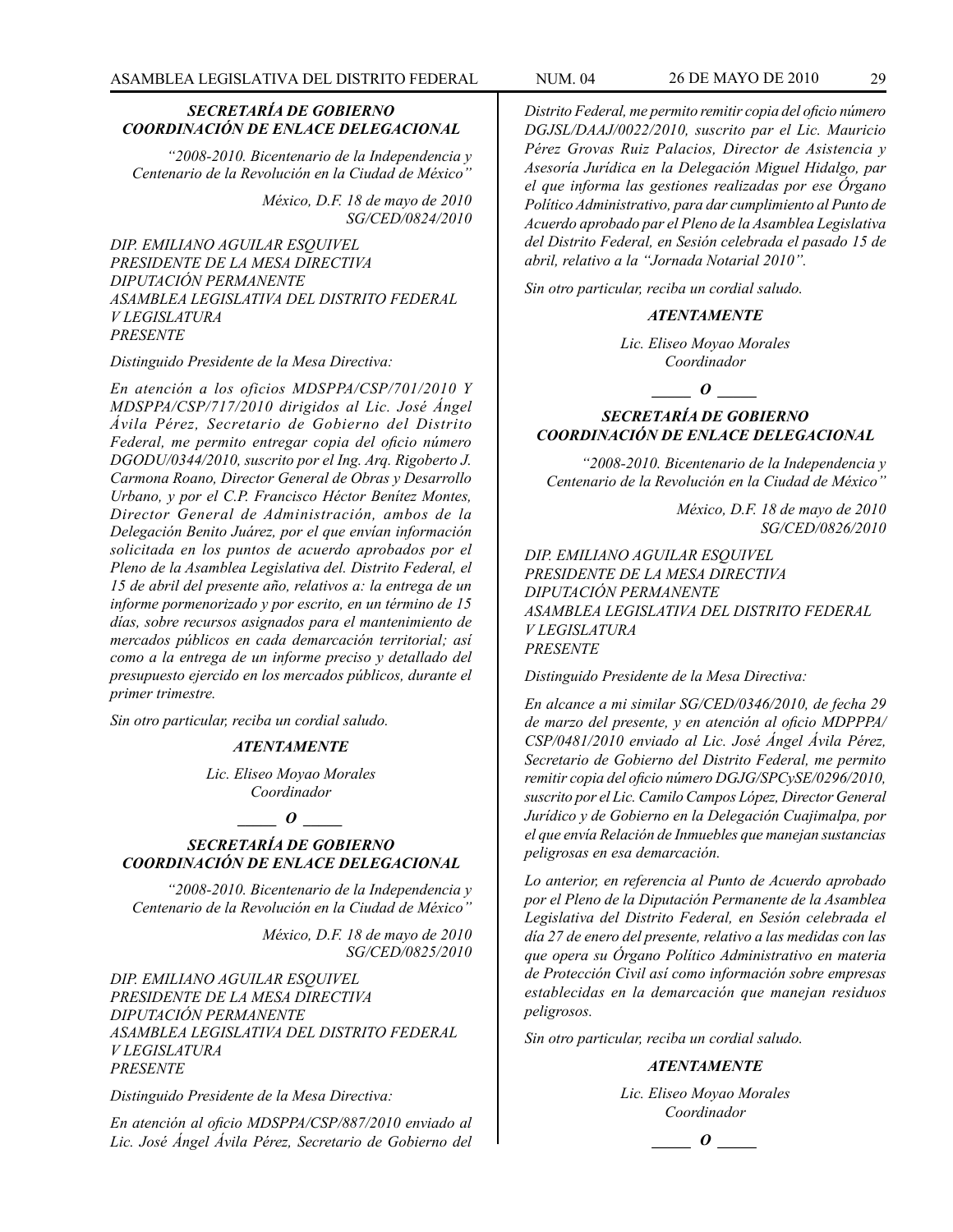*"2008-2010. Bicentenario de la Independencia y Centenario de la Revolución en la Ciudad de México"*

> *México, D.F. 18 de mayo de 2010 SG/CED/0827/2010*

*DIP. EMILIANO AGUILAR ESQUIVEL PRESIDENTE DE LA MESA DIRECTIVA DIPUTACIÓN PERMANENTE ASAMBLEA LEGISLATIVA DEL DISTRITO FEDERAL V LEGISLATURA PRESENTE*

*Distinguido Presidente de la Mesa Directiva:*

*En atención al oficio MDSPPA/CSP/1154/201 0 enviado al Lic. José Ángel Ávila Pérez, Secretario de Gobierno del Distrito Federal, me permito remitir copia del oficio número DGDS/423/2010, suscrito por Fernando Daniel Cravioto Padilla, Director General de Desarrollo Social en la Delegación Coyoacan, por el que informa las acciones que realizan en esa demarcación, para dar cumplimiento al Punto de Acuerdo aprobado por el Pleno de la Asamblea Legislativa del Distrito Federal, en Sesión celebrada el pasado 22 de abril, relativo a la utilización de instalaciones deportivas para el uso del público en general de manera gratuita.*

*Sin otro particular, reciba un cordial saludo.* 

#### *ATENTAMENTE*

*Lic. Eliseo Moyao Morales Coordinador*

 $\bm{o}$ 

### *SECRETARÍA DE GOBIERNO COORDINACIÓN DE ENLACE DELEGACIONAL*

*"2008-2010. Bicentenario de la Independencia y Centenario de la Revolución en la Ciudad de México"*

> *México, D.F. 18 de mayo de 2010 SG/CED/0828/2010*

*DIP. EMILIANO AGUILAR ESQUIVEL PRESIDENTE DE LA MESA DIRECTIVA DIPUTACIÓN PERMANENTE ASAMBLEA LEGISLATIVA DEL DISTRITO FEDERAL V LEGISLATURA PRESENTE*

*Distinguido Presidente de la Mesa Directiva:*

*En atención al oficio MDSPPA/CSP/719/2010 dirigido al Lic. José Ángel Ávila Pérez, Secretario de Gobierno del Distrito Federal, me permito entregar copia del oficio número DGA/591/2010, suscrito por el Lic. Ismael X. Alcalá Ortega, Director General de Administración en Cuajimalpa de Morelos, mediante el cual informa que a la fecha no cuentan con recursos presupuestales para el rubro de mercados en el presente ejercicio.*

*Lo anterior en referencia al Punto de Acuerdo aprobado por el Pleno de la Asamblea Legislativa del Distrito Federal, el 15 de abril del presente ano, sobre el envío de un informe preciso y detallado del presupuesto que se ha ejercido en los mercados públicos.*

*Sin otro particular, reciba un cordial saludo.* 

#### *ATENTAMENTE*

*Lic. Eliseo Moyao Morales Coordinador*

*\_\_\_\_\_ O \_\_\_\_\_*

### *SECRETARÍA DE GOBIERNO COORDINACIÓN DE ENLACE DELEGACIONAL*

*"2008-2010. Bicentenario de la Independencia y Centenario de la Revolución en la Ciudad de México"*

> *México, D.F. 18 de mayo de 2010 SG/CED/0829/2010*

*DIP. EMILIANO AGUILAR ESQUIVEL PRESIDENTE DE LA MESA DIRECTIVA DIPUTACIÓN PERMANENTE ASAMBLEA LEGISLATIVA DEL DISTRITO FEDERAL V LEGISLATURA PRESENTE*

*Distinguido Presidente de la Mesa Directiva:*

*En atención al oficio MDSPPA/CSP/992/2010 enviado al Lic. José Ángel Ávila Pérez, Secretario de Gobierno del Distrito Federal, me permito remitir copia del oficio número JDI/667/10, suscrito por el Lic. Francisco Javier Sánchez Cervantes, Jefe Delegacional en Iztacalco, por el que envía el Avance programático presupuestal del periodo enero-marzo 2010; e informa las acciones a realizar por ese Órgano Político Administrativo, para dar cumplimiento al punta de acuerdo aprobado por el Pleno de la Asamblea Legislativa del Distrito Federal, en Sesión celebrada el pasado 20 de abril, relativo la información sobre programación operativa y financiera en diversos rubros de protección civil.*

*Sin otro particular, reciba un cordial saludo.* 

### *ATENTAMENTE*

*Lic. Eliseo Moyao Morales Coordinador*

*\_\_\_\_\_ O \_\_\_\_\_*

### *SECRETARÍA DE GOBIERNO COORDINACIÓN DE ENLACE DELEGACIONAL*

*"2008-2010. Bicentenario de la Independencia y Centenario de la Revolución en la Ciudad de México"*

> *México, D.F. 18 de mayo de 2010 SG/CED/0830/2010*

*DIP. EMILIANO AGUILAR ESQUIVEL PRESIDENTE DE LA MESA DIRECTIVA DIPUTACIÓN PERMANENTE*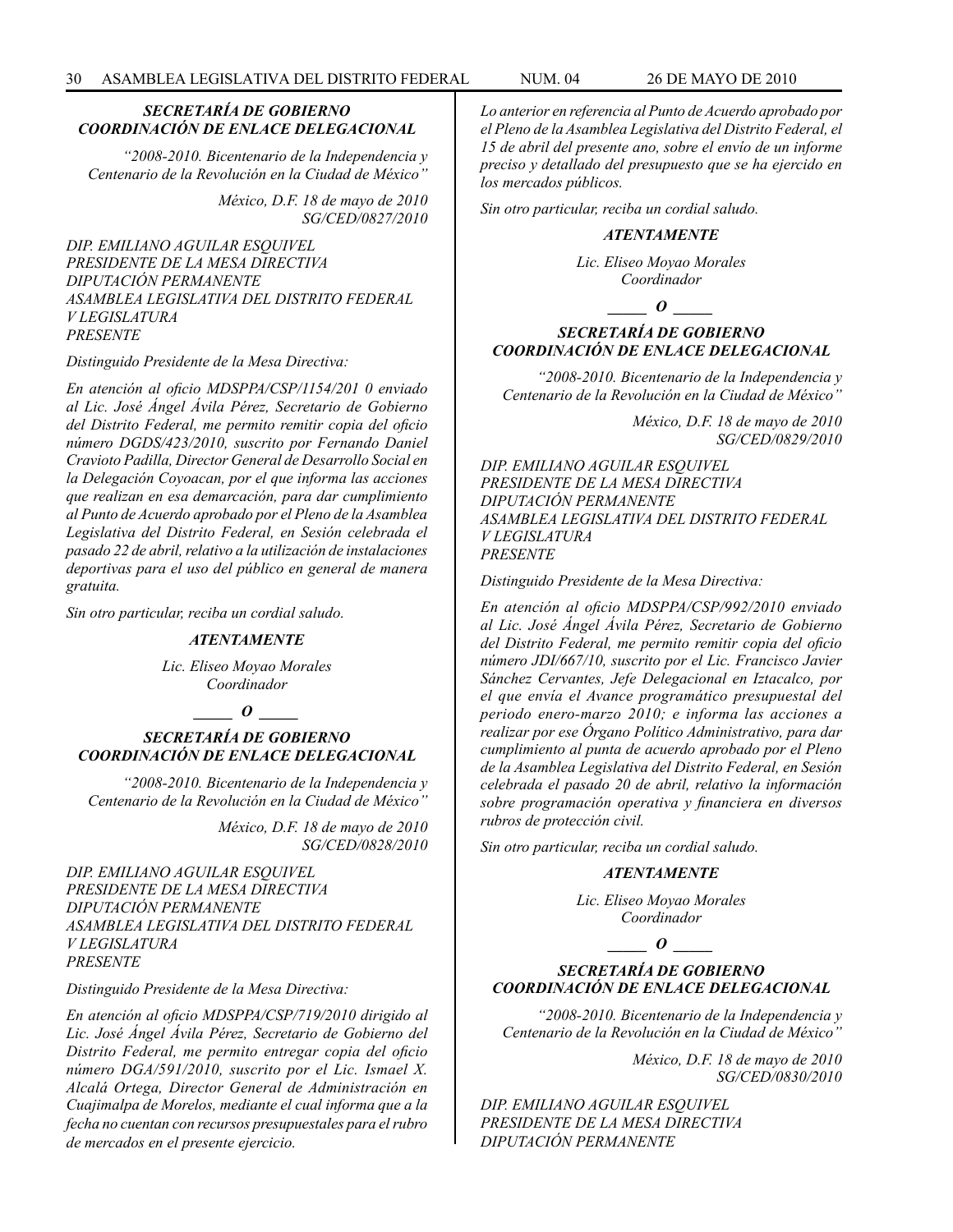*ASAMBLEA LEGISLATIVA DEL DISTRITO FEDERAL V LEGISLATURA PRESENTE*

#### *Distinguido Presidente de la Mesa Directiva:*

*En atención al oficio MDPPPA/CSP/0075/2009 enviado al Lic. José Ángel Ávila Pérez, Secretario de Gobierno del Distrito Federal, me permito remitir copia del oficio número DGODU/DOM/UDOV/1003/10, suscrito por el Arq. Ricardo Huarte Trujillo, Director General de Obras y Desarrollo Urbano en la Delegación Azcapotzalco, por el que informa las acciones realizadas en esa demarcación, para dar cumplimiento al Punto de Acuerdo aprobado por el Pleno de la Diputación Permanente de la Asamblea Legislativa del Distrito Federal, el 13 de enero del presente, en materia de desarrollo de infraestructura necesaria para garantizar el derecho de accesibilidad universal a espacios y entornos públicos del Distrito Federal.*

*Asimismo sírvase encontrar los Informes de Acciones de Gobierno del Gobierno en Materia de Discapacidad del año 2009, y de los meses de enero, febrero y marzo de 2010.*

*Sin otro particular, reciba un cordial saludo.* 

### *ATENTAMENTE*

*Lic. Eliseo Moyao Morales Coordinador*

#### *\_\_\_\_\_ O \_\_\_\_\_*

### *SECRETARÍA DE GOBIERNO COORDINACIÓN DE ENLACE DELEGACIONAL*

*"2008-2010. Bicentenario de la Independencia y Centenario de la Revolución en la Ciudad de México"*

> *México, D.F. 18 de mayo de 2010 SG/CED/0831/2010*

*DIP. EMILIANO AGUILAR ESQUIVEL PRESIDENTE DE LA MESA DIRECTIVA DIPUTACIÓN PERMANENTE ASAMBLEA LEGISLATIVA DEL DISTRITO FEDERAL V LEGISLATURA PRESENTE*

#### *Distinguido Presidente de la Mesa Directiva:*

*En atención al oficio MDSPPA/CSP/1153/2010 enviado al Lic. José Ángel Ávila Pérez, Secretario de Gobierno del Distrito Federal, me permito remitir copia del oficio número DD/636/2010, suscrito por Rafael González Herrera, Director del Deporte en la Delegación Benito Juárez, por el que informa sobre las acciones a realizar por ese Órgano Político Administrativo, a fin de dar cumplimiento al Punto de Acuerdo aprobado por el Pleno de la Asamblea Legislativa del Distrito Federal, en Sesión celebrada el pasado 22 de abril, relativo a la utilización de instalaciones deportivas para el uso del público en general de manera gratuita.*

*Sin otro particular, reciba un cordial saludo.*

#### *ATENTAMENTE*

*Lic. Eliseo Moyao Morales Coordinador*

 $\overline{\phantom{a}}$   $\overline{\phantom{a}}$ 

### *SECRETARÍA DE GOBIERNO COORDINACIÓN DE ENLACE DELEGACIONAL*

*"2008-2010. Bicentenario de la Independencia y Centenario de la Revolución en la Ciudad de México"*

> *México, D.F. 18 de mayo de 2010 SG/CED/0832/2010*

*DIP. EMILIANO AGUILAR ESQUIVEL PRESIDENTE DE LA MESA DIRECTIVA DIPUTACIÓN PERMANENTE ASAMBLEA LEGISLATIVA DEL DISTRITO FEDERAL V LEGISLATURA PRESENTE*

*Distinguido Presidente de la Mesa Directiva:*

*En atención al oficio MDSPPA/CSP/986/2010 enviado al Lic. José Ángel Ávila Pérez, Secretario de Gobierno del Distrito Federal, me permito enviar copia del oficio número DELAZC/DGJG/0001305/10, suscrito por el Lic. Sergio Palacios Trejo, Director General Jurídico y de Gobierno en Azcapotzalco, por el que remite información solicitada en el Punto de Acuerdo aprobado por el Pleno de la Asamblea Legislativa del Distrito Federal, en Sesión celebrada el pasado 20 de abril, relativo a información sobre programación operativa y financiera en diversos rubros de protección civil.*

*Sin otro particular, reciba un cordial saludo.*

#### *ATENTAMENTE*

*Lic. Eliseo Moyao Morales Coordinador*

### *SECRETARÍA DE GOBIERNO COORDINACIÓN DE ENLACE DELEGACIONAL*

*\_\_\_\_\_ O \_\_\_\_\_*

*"2008-2010. Bicentenario de la Independencia y Centenario de la Revolución en la Ciudad de México"*

> *México, D.F. 19 de mayo de 2010 SG/CED/0852/2010*

*DIP. EMILIANO AGUILAR ESQUIVEL PRESIDENTE DE LA MESA DIRECTIVA DIPUTACIÓN PERMANENTE ASAMBLEA LEGISLATIVA DEL DISTRITO FEDERAL V LEGISLATURA PRESENTE*

*Distinguido Presidente de /a Mesa Directiva:*

*En atención al oficio MDSPPA/CSP/994/2010 enviado al Lic. José Ángel Ávila Pérez, Secretario de Gobierno del*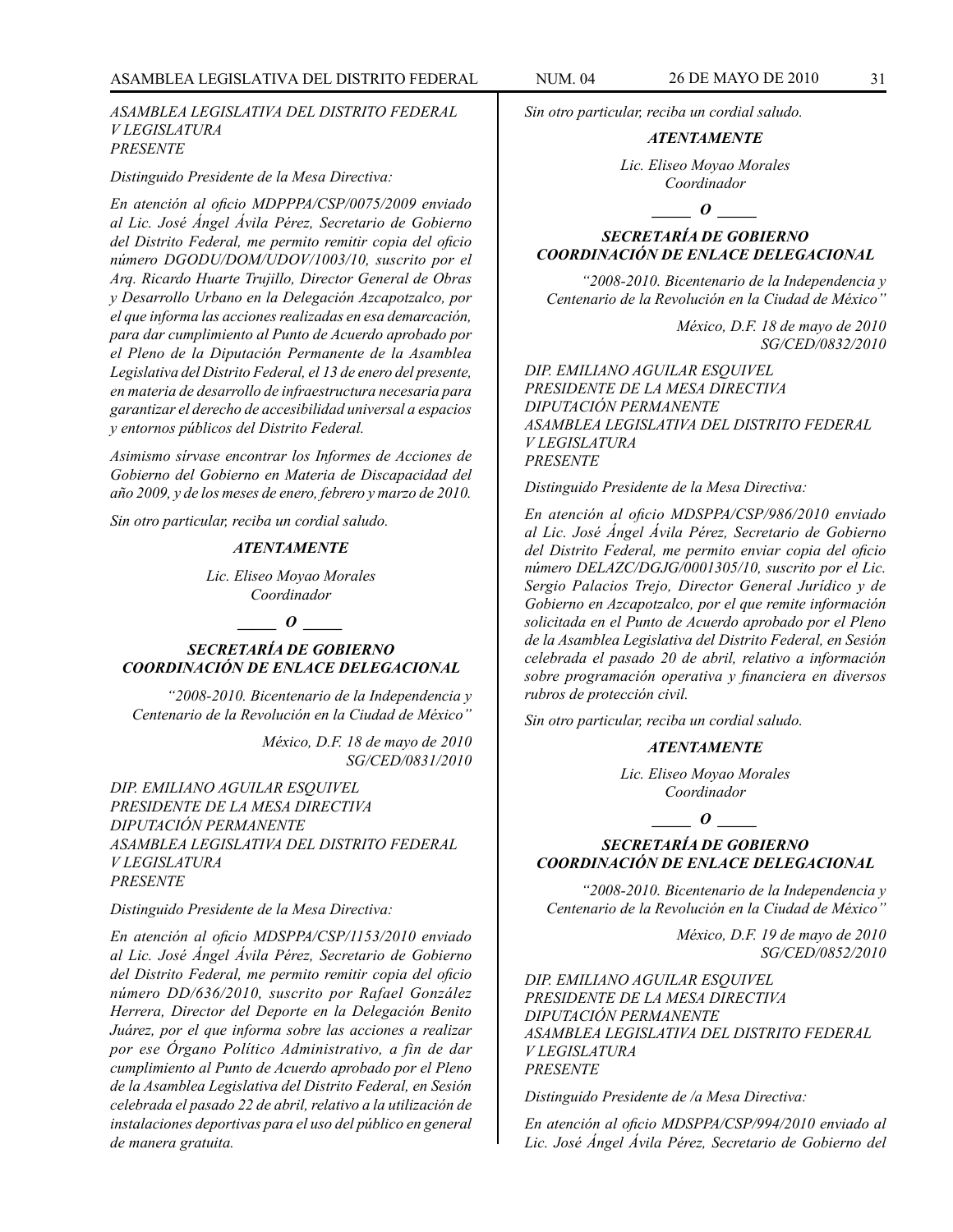*Distrito Federal, me permito enviar copia del oficio número BD10.1.1.3/1051/2010, suscrito por el Lic. Ignacio Germán Reyez Quiroz, Director General Jurídico y de Gobierno en la Delegación La Magdalena Contreras, por el que envía información solicitada en el Punto de Acuerdo aprobado por el Pleno de la Asamblea Legislativa del Distrito Federal, en Sesión celebrada el pasado 20 de abril, relativo a información sobre programación operativa y financiera en diversos rubros de ,protección civil.*

*Sin otro particular, reciba un cordial saludo.*

### *ATENTAMENTE*

*Lic. Eliseo Moyao Morales Coordinador*

*\_\_\_\_\_ O \_\_\_\_\_*

### *SECRETARÍA DE GOBIERNO COORDINACIÓN DE ENLACE DELEGACIONAL*

*"2008-2010. Bicentenario de la Independencia y Centenario de la Revolución en la Ciudad de México"*

> *México, D.F. 19 de mayo de 2010 SG/CED/0853/2010*

*DIP. EMILIANO AGUILAR ESQUIVEL PRESIDENTE DE LA MESA DIRECTIVA DIPUTACIÓN PERMANENTE ASAMBLEA LEGISLATIVA DEL DISTRITO FEDERAL V LEGISLATURA PRESENTE*

*Distinguido Presidente de la Mesa Directiva:*

*En atención al oficio MDSPPA/CSP/1144/2010 enviado al Lic. José Ángel Ávila Pérez, Secretario de Gobierno del Distrito Federal, me permito remitir copia del oficio número DGDS/DES/593/2010, suscrito por la Dra. Obdulia George Matlalcuatzi, Directora de Educación y Salud en la Delegación Tlalpan, por el que informa las acciones a realizar por ese Órgano Político Administrativo, a fin de dar cumplimiento al Punto de Acuerdo aprobado por el Pleno de la Asamblea Legislativa del Distrito Federal, en Sesión celebrada el pasado 22 de abril, relativo a la difusión de educación y prevención alimentarías para que los niños y niñas eviten consumir alimentos "chatarra".*

*Sin otro particular, reciba un cordial saludo.*

### *ATENTAMENTE*

*Lic. Eliseo Moyao Morales Coordinador*

#### $\bm{o}$

*SECRETARÍA DE ENLACE LEGISLATIVO UNIDAD DE ENLACE LEGISLATIVO*

> *Oficio no. SEL/ UEL/311/1540/10 México D.F. a 19 de mayo de 2010*

*SECRETARIOS DE LA HONORABLE ASAMBLEA LEGISLATIVA DEL DISTRITO FEDERAL PRESENTES*

*En respuesta al atento oficio MDPPPA/CSP/0832/2010 signado por el Diputado Rafael Miguel Medina Pederzini, Presidente de la Mesa Directiva de la Diputación Permanente de ese Cuerpo Colegiado, me permito remitir para los fines procedentes, copia del similar número DGPPCI/V/1246/10 suscrito por la C. Erika Santoyo Morales, Directora General de Políticas Públicas y Coordinación Interinstitucional de la Procuraduría General de la República, mediante el cual responde el Punto de Acuerdo relativo a los hechos ocurridos el pasado 30 de enero en Ciudad Juárez, Chihuahua.*

#### *ATENTAMENTE*

*Lic. Gonzalo Altamirano Dimas Titular de la Unidad*

**EL C. PRESIDENTE.-** Esta Presidencia hace del conocimiento del Pleno que se recibió un comunicado de la Secretaría de Finanzas del Gobierno del Distrito Federal. Asimismo se informa a la Diputación Permanente que toda vez que el comunicado al que se ha hecho referencia contiene información a que se refiere el párrafo quinto del Artículo 11 de la Ley de Extinción de Dominio para el Distrito Federal, se instruye su remisión a las Comisiones de Seguridad Pública y de administración y Procuración de Justicia. Para su conocimiento tome nota la Secretaría.

### *SECRETARÍA DE FINANZAS UNIDAD DE INTELIGENCIA FINANCIERA*

 *"2008-2010. Bicentenario de la Independencia y Centenario de la Revolución en la Ciudad de México"*

*Ciudad de México, a 18 de mayo de 2010*

*DIPUTADA ALEJANDRA BARRALES MAGDALENO PRESIDENTA DE LA COMISIÓN DE GOBIERNO DE LA ASAMBLEA LEGISLATIVA DEL DISTRITO FEDERAL PRESENTE* 

*Por medio del presente escrito y con fundamento en los Artículos 11, 13 Y 14 de la Ley de Extinción de Dominio para el Distrito Federal, concerniente a los autos de los juicios especiales de Extinción de Dominio, promovido por el Gobierno del Distrito Federal en contra de bienes relacionados con la probable comisión del delito de Trata de Personas, bajo expedientes números 488/2009 y 536/2009, ambos de la Secretaría "B", radicados en los Juzgados 1 Y 2 de lo Civil, del Tribunal Superior d Justicia del Distrito Federal, respectivamente, en nuestro carácter de depositarios judiciales de bienes muebles relativos a la cantidad de dinero de \$140,000.00 (CIENTO CUARENTA MIL PESOS 00/100 M.N.), \$40,180.00 (CUARENTA MIL CIENTO OCHENTA PESOS 00/100 M.N.), así como del vehículo BMW COLOR AZUL MARINO, NÚMERO DE PLACAS TVB 4276 tipo SEDAN 323, NÚMERO DE SERIE*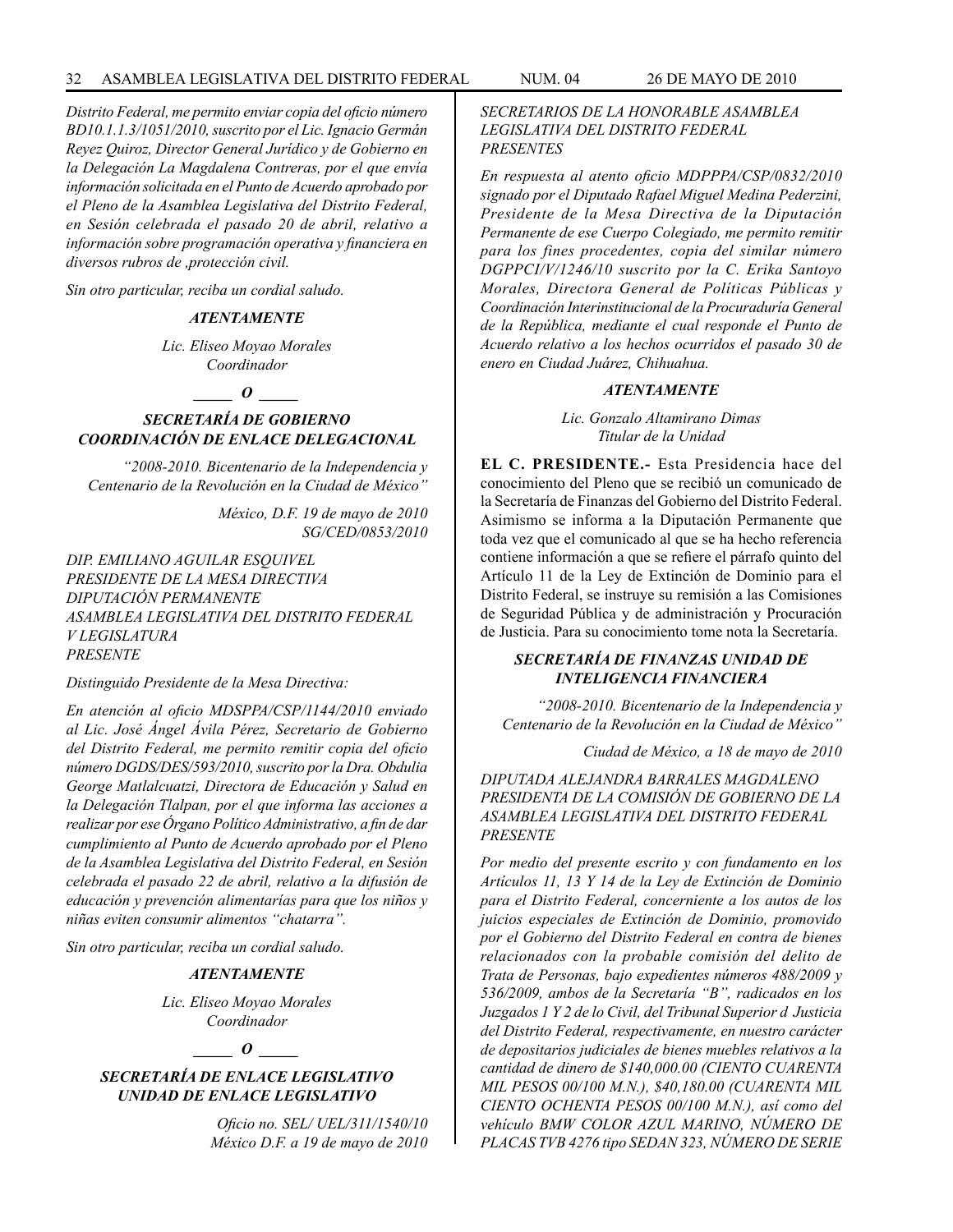*WBACT4108YAE50446, DEL ESTADO DE PUEBLA, que fueron retenidos por la Procuraduría General de Justicia del Distrito Federal.*

*Adjunto sírvase encontrar copia fotostática certificada respecto de los estados de cuenta, así como los rendimientos que a tasa comercial se han generado desde la apertura de las cuentas bancarias número: 136102508 y 136102540 respectivamente; dicha información fue remitida por Dirección de Concentración y Control de Fondos de la Secretaría de Finanzas del Distrito Federal, cuyos originales han sido exhibidos en los Juzgados 1 y 2 de lo Civil.*

*Así mismo, por lo que se refiere al vehículo asegurado, al mes de mayo de 2010, se encuentra en el mismo estado en que fue recibido, sirviendo como depósito el inmueble ubicado en la Calle de Oriente 233, Número 178, Colonia Agrícola Oriental, Delegación Iztacalco, C.P. 08500.*

*Lo anterior, a efecto de que se tenga por presentado el informe anual, que ordena la Ley de Extinción de Dominio para el Distrito Federal, y en su oportunidad sea integrado al expediente.*

*Por lo anteriormente expuesto y fundado a Usted, respetuosamente pedimos:*

*ÚNICO.- Tenemos por presentados en representación de la Secretaría de Finanzas y en nuestro carácter de depositarios judiciales, rindiendo el informe anual que señala la Ley de Extinción de Dominio para el Distrito Federal.*

### *PROTESTAMOS LO NECESARIO LOS DEPOSITARIOS JUDICIALES*

*Lic. Eduardo Rovelo Pico.- Lic. Jesús García Mejía.- Lic. Jorge Alberto Moctezuma Pineda*

**EL C. PRESIDENTE.-** Esta Presidencia hace del conocimiento del Pleno que se recibió un comunicado de la Secretaría de Seguridad Pública del Gobierno Distrito Federal. Asimismo, se informa a la Diputación Permanente que toda vez que el comunicado al que se ha hecho referencia contiene información en cumplimiento a lo que establece el Artículo 86 fracción III de la Ley de Presupuesto y Gasto Eficiente del Distrito Federal, se instruye su remisión a la Comisión de Seguridad Pública, de Presupuesto y Cuenta Pública y de Administración Pública Local para los efectos correspondientes. Tome nota la Secretaría

### *SECRETARÍA DE SEGURIDAD PÚBLICA, SUBSECRETARÍA DE INFORMACIÓN E INTELIGENCIA POLICIAL, DIRECCIÓN EJECUTIVA DE ANÁLISIS E INTELIGENCIA POLICIAL*

 *"2008-2010. Bicentenario de la Independencia y Centenario de la Revolución en la Ciudad de México"*

> *Oficio: SleIP/DEAeIP/091/2010 México D.F. a 27 de abril de 2010*

*DIPUTADA ALEJANDRA BARRALES MAGDALENO PRESIDENTA DE LA COMISIÓN DE GOBIERNO DE LA ASAMBLEA LEGISLATIVA DEL DISTRITO FEDERAL PRESENTE* 

*Con fundamento en la Ley de Presupuesto y Gasto Eficiente del Distrito Federal y en las Normas para la Autorización de Viáticos y Pasajes Nacionales e Internacionales, en Comisiones Oficiales para los Servidores Públicos de las Dependencias, Órganos Desconcentrados y Entidades de la Administración Pública del Distrito Federal, me permito enviar a Ud. el informe del objetivo y resultados del Foro Ejecutivo de Antiterrorismo realizado a la Ciudad de Washington DC. (anexo 1)*

*No omite hacer de su conocimiento que todos los gastos de transportación, hospedaje y viáticos fueron otorgados por el Gobierno de los Estados Unidos de Norteamérica, a través de su embajada en México con sede en el Distrito Federal.* 

*Sin más por el momento, aprovecho la ocasión para enviarle un cordial saludo,*

### *ATENTAMENTE*

*Raúl Espinosa Mendoza Director Ejecutivo*

**EL C. PRESIDENTE.-** Esta Presidencia informa que los puntos enlistados en los numerales 17 y 18 del Orden del Día han sido retirados.

**EL C. PRESIDENTE DIPUTADO VÍCTOR HUGO ROMO GUERRA.-** Para presentar una Propuesta con Punto de Acuerdo relativo a los sismos de 1985, se concede el uso de la Tribuna al Diputado Emiliano Aguilar Esquivel, a nombre de la Diputada Alicia Virginia Téllez Sánchez, del Grupo Parlamentario del Partido Revolucionario Institucional. Adelante, Diputado.

**EL C. DIPUTADO EMILIANO AGUILAR ESQUIVEL.-**  Con su venia, Diputado Presidente.

### *PROPOSICIÓN CON PUNTO DE ACUERDO "RELATIVO AL SISMO DE 1985".*

*DIP. EMILIANO AGUILAR ESQUIVEL PRESIDENTE DE LA MESA DIRECTIVA DIPUTACIÓN PERMANENTE ASAMBLEA LEGISLATIVA DEL DISTRITO FEDERAL V LEGISLATURA PRESENTE*

*El de la voz, a nombre de la suscrita Diputada Alicia Téllez Sánchez, ambos integrantes del Grupo Parlamentario del Partido Revolucionario Institucional, con fundamento en lo dispuesto por los Artículos 13 fracción II; 17 fracción VI; 46, 50 fracciones IV y VIII; 58 fracciones I, II, X Y XVII de la Ley Orgánica de la Asamblea Legislativa del Distrito Federal y 81, 82, 84 Y 133 del Reglamento para el Gobierno Interior de la Asamblea Legislativa del Distrito Federal, someto a la consideración de este Honorable Cuerpo Legislativo la siguiente Propuesta con Punto de Acuerdo, al tenor de los siguientes:*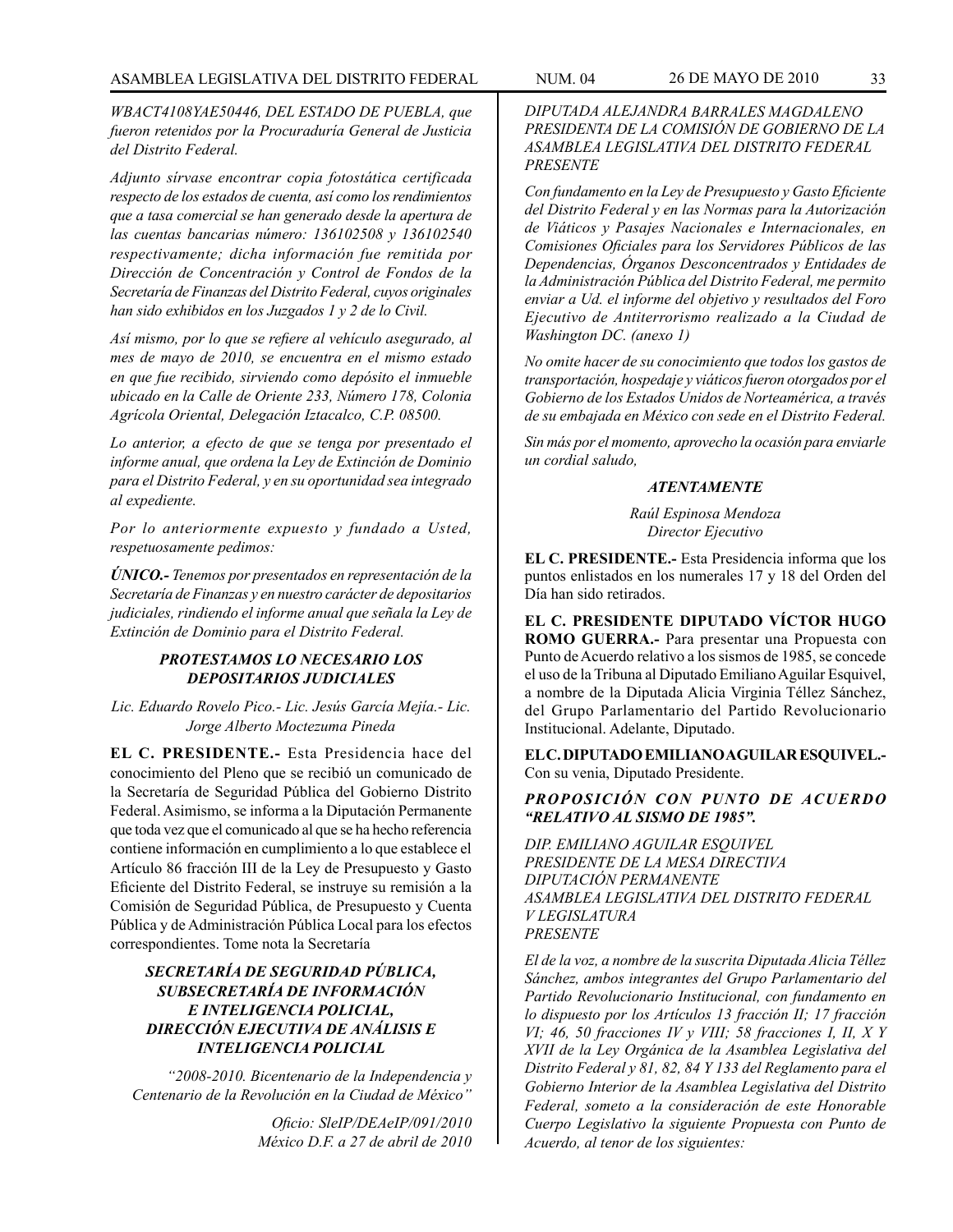#### *ANTECEDENTES*

*El 19 de septiembre de 1985, a las 7:19 horas se produjo un sismo con epicentro en el Océano Pacifico, con una magnitud de 8.1 grados en la escala de Richter, frente a las costas de Michoacán, mismo que causo destrucción, perdidas humanas y daños materiales de gran consideración.*

#### *CONSIDERACIONES*

*PRIMERO.- Que el próximo 19 de septiembre del presente año se cumplirán 25 años del terremoto que devastó a la Ciudad de México, mismo que dejó precedentes importantes en la historia de México y marco la memoria de millones de capitalinos.*

*SEGUNDO.- Que los daños causados por el terremoto citado fueron de enorme dimensión. Se estima que la perdida de vidas humanas alcanzo un orden de 30 mil personas en la Ciudad de México y de al menos una centena en los demás estados afectados.*

*TERCERO.- Que según datos bibliográficos referenciales se estima que en el Distrito Federal fueron afectadas cerca de 5,730 edificaciones, en su mayoría de uso habitacional (un 65.4%), así como una proporción considerable de instalaciones y oficinas del Gobierno local y federal resultaron afectadas en grado diverso, ocasionando un detrimento significativo de algunos servicios públicos, principalmente los relativos a las comunicaciones telefónicas, el abastecimiento de agua potable y el drenaje, así como a la educación, a los servicios hospitalarios y asistenciales.*

*CUARTO.- Que uno de los aspectos descollantes del sismo fue el surgimiento de una acción social sin precedentes en la historia del país. La población, de una manera espontánea, desplegó muestras diversas de solidaridad, apoyo y trabajo de rescate y auxilio que desbordo a la acción gubernamental; de inmediato contribuyó al traslado de las víctimas a los puestos de socorro; respondió en la medida de sus capacidades a la labor de rescate de personas atrapadas en los edificios derruidos; operó albergues y campamentos para atender a los damnificados; contribuyo con donación de sangre, de medicamentos, de materiales de curación, de ropa y alimentos; en última instancia, los grupos afectados dieron origen a modalidades de organización social para la defensa de sus intereses y para el reclamo de beneficios y ayudas.*

*QUINTO.- Que es importante destacar la solidaridad internacional y la ayuda de 59 países, organismos e instituciones internacionales que enviaron ayuda, entre otros recursos: cerca de mil personas altamente calificadas en labores de salvamento y rescate; dispositivos especiales para ubicar personas vivas y cadáveres entre los escombros; maquinaria pesada para remoción y demolición, instrumental y equipo médico, medicamentos, ropa, mantas y equipo para campamento, alimentos. En particular, la acción de salvamento produjo cerca de 4 000 rescates de personas con vida.*

*SEXTO.- Que un aspecto muy importante y destacable, es el hecho de aquellos acontecimientos y vivencias que ocurrieron después del sismo, relativas a las acciones emergentes de rescate, salvamento y evacuación de pacientes y trabajadores que se encontraban en las instalaciones hospitalarias o unidades médicas de carácter público o privado. Según datos estadísticos revelan que quedaron atrapadas 501 personas en el Hospital General y 750 en el Hospital Juárez. A la postre se rescataron con vida 107 personas en el primero y 191 en el segundo, y se recuperaron 301 cadáveres en el Hospital General y 534 en el Hospital Juárez del Centro.*

*SÉPTIMO.- Que es importante el hecho de contar con un instrumento bibliográfico y hemerográfico que aporte datos, fotos, estadísticas, vivencias y experiencias de aquellos actores que experimentaron en carne propia tales referencias, a efecto de que esta Soberanía reconozca, rescate y plasme dicho material en una publicación, como muestra de reconocimiento a la labor que emprendieron en ese momento aquellos sujetos que fueron pieza fundamental en el actuar de situación de emergencia por la que enfrentaba la Ciudad.*

*OCTAVO.- Que de conformidad con el Artículo 79 de la Ley Orgánica de esta Soberanía, el Comité de Asuntos Editoriales es un Órgano Administrativo de esta representación, a través del cual se pueden hacer diversas publicaciones de interés para los habitantes del Distrito Federal.*

*NOVENO.- Que de conformidad con el Artículo 54, fracción VII del Reglamento para el Gobierno Interior de la Asamblea Legislativa, el Comité de Asuntos Editoriales es el Órgano encargado de difundir temas trascendentales para la vida social del Distrito Federal, a través de medios escritos, electrónicos o cualquier otro que sirva para dicho propósito.*

*Señores Diputadas y Diputados, es de suma importancia valorar y recabar la experiencia de los actores que vivieron muy de cerca esta tragedia, habitantes, profesionistas y voluntarios que vivieron en carne propia el dolor y desesperación que en ese momento dosificaba el actuar y el desarrollo social, económico y cultural de esta Ciudad, sobre todo en aquellas Instituciones de Salud donde se atendieron a millones de capitalinos. Dicha experiencia debe ser plasmada en una edición especial emitida por esta Soberanía que reconozca el valor y el esfuerzo de aquellos que en su momento ejecutaron acciones extraordinarias, a fin de imponer orden, organizar y canalizar la ayuda y energía de miles de personas, para favorecer y eficientar las labores de rescate, esfuerzos que rindieron sus frutos al salvar a innumerables vidas humanas.*

*Por lo anterior y toda vez que el presente ocurso cumple con los requisitos legales, de conformidad con el Artículo 133 del Reglamento para el Gobierno Interior de la Asamblea Legislativa del Distrito Federal someto a la consideración de esta Honorable Asamblea Editoriales de Legislativa del Distrito Federal el siguiente:*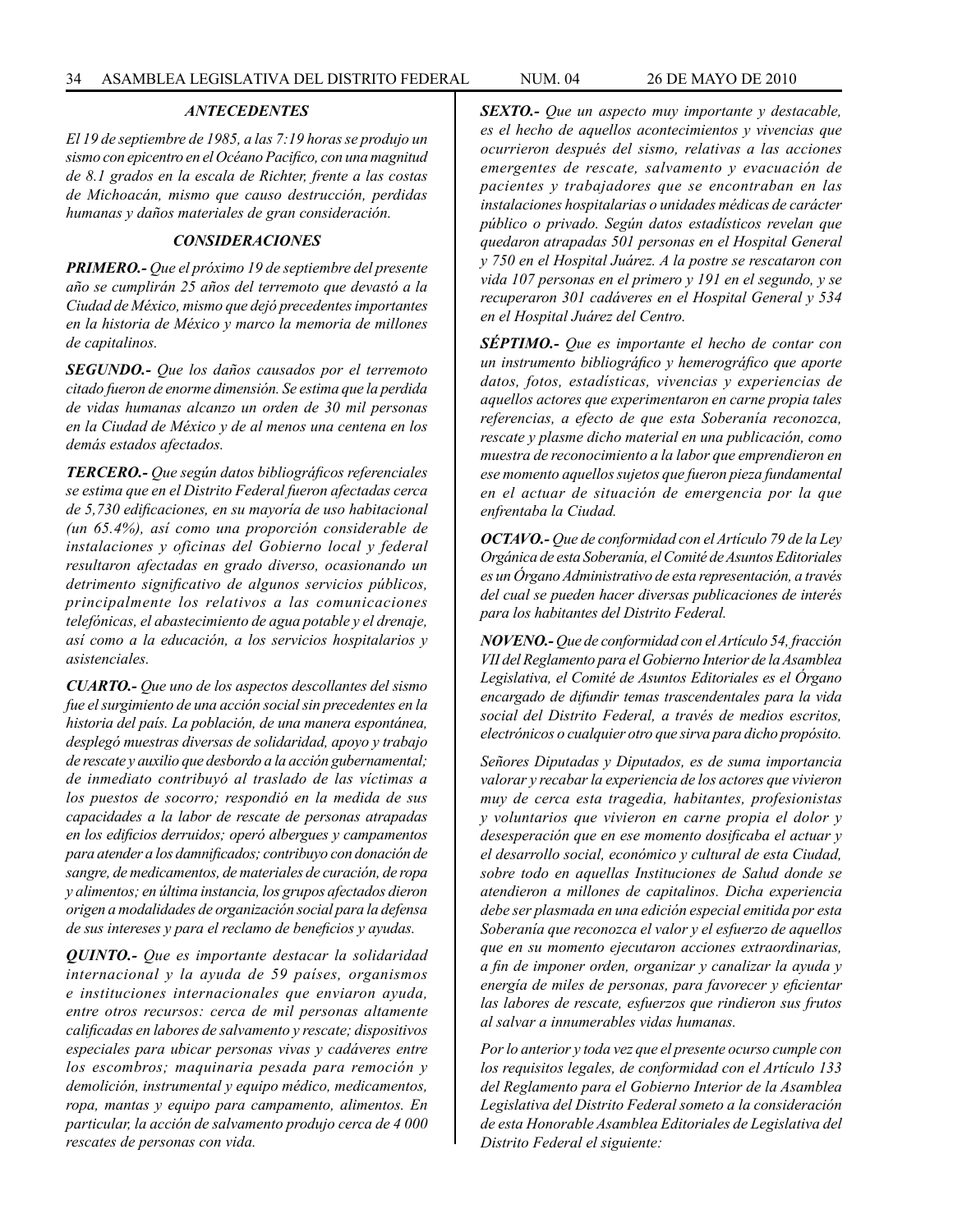### *PUNTO DE ACUERDO*

*ÚNICO.- Esta V Legislatura de la Asamblea Legislativa del Distrito Federal, solicita al Comité de Asuntos Editoriales de esta Soberanía, que en atención al 25 Aniversario del Sismo de 1985, elabore, publique y edite un libro relacionado con el acontecimiento antes citado, a efecto de que en este se narre, plasme y formule las diversas experiencias y vivencias de aquellos actores involucrados en labores de rescate, auxilio, asistencia y atención médica.*

*Dicha edición y publicación deberá de ser difundida en el Distrito Federal, como una función preventiva, en diversas instituciones de carácter educativo, protección civil, instituciones de salud y aquellas de carácter cultural*

*Salón de Sesiones de esta Soberanía, a los 26 días del mes de mayo de dos mil diez.*

#### *ATENTAMENTE*

*Dip. Alicia Virginia Téllez Sánchez*

Es cuanto, señor Presidente.

**EL C. PRESIDENTE.-** En términos de lo dispuesto por el Artículo 133 del Reglamento para el Gobierno Interior de la Asamblea Legislativa del Distrito Federal, consulte la Secretaría a la Diputación Permanente en votación económica si la propuesta presentada por el Diputado Emiliano Aguilar Esquivel se considera de urgente y obvia resolución.

**EL C. SECRETARIO.-** Por instrucciones de la Presidencia y en votación económica, se consulta a la Diputación Permanente si la propuesta de referencia se considera de urgente y obvia resolución.

Los que estén por la afirmativa, sírvanse manifestarlo levantando la mano.

Los que estén por la negativa, sírvanse manifestarlo levantando la mano.

Se considera de urgente y obvia resolución, Diputado Presidente.

**EL C. PRESIDENTE.-** Está a discusión la propuesta. ¿Existen oradores en contra?

Proceda la Secretaría a preguntar a la Diputación Permanente en votación económica si es de aprobarse la propuesta a discusión.

**EL C. SECRETARIO.-** Por instrucciones de la Presidencia y en votación económica, se pregunta a la Diputación Permanente si está a favor o en contra de la propuesta sometida a su consideración.

Los que estén por la afirmativa, sírvanse manifestarlo levantando la mano.

Los que estén por la negativa, sírvanse manifestarlo levantando la mano.

Aprobada la propuesta, Diputado Presidente.

**EL C. PRESIDENTE.-** Remítase a las autoridades correspondientes para los efectos legales a que haya lugar.

Para presentar una Propuesta con Punto de Acuerdo para solicitar a las Comisiones de Desarrollo e Infraestructura Urbana y de Protección Civil, ambas de esta V Legislatura de la Asamblea Legislativa, realicen mesas de trabajo con especialistas, colegios, asociaciones y sociedades de ingenieros y arquitectos para conocer su punto de vista sobre la Iniciativa de Ley que Crea el Instituto de Seguridad de las Construcciones en el Distrito Federal, misma que será estudiada, analizada y dictaminada en el seno de las Comisiones Unidas, se concede el uso de la tribuna al Diputado Emiliano Aguilar Esquivel a nombre de la Diputada Alicia Virginia Téllez Sánchez, del Grupo Parlamentario del Partido Revolucionario Institucional.

**EL C. DIPUTADO EMILIANO AGUILAR ESQUIVEL.-** Con su venia, Diputado Presidente.

*PROPOSICIÓN CON PUNTO DE ACUERDO "SOLICITUD PARA REALIZAR MESAS DE TRABAJO Y ANÁLISIS RESPECTO DE LA INICIATIVA DE LEY DE CREACIÓN DEL INSTITUTO DE SEGURIDAD DE LAS CONSTRUCCIONES EN EL DISTRITO FEDERAL".*

*DIP. EMILIANO AGUILAR ESQUIVEL PRESIDENTE DE LA MESA DIRECTIVA DIPUTACIÓN PERMANENTE ASAMBLEA LEGISLATIVA DEL DISTRITO FEDERAL V LEGISLATURA PRESENTE*

*EI de la voz, a nombre de la suscrita Diputada Alicia Virginia Téllez Sánchez, ambos integrantes del Grupo Parlamentario del Partido Revolucionario Institucional, con fundamento en lo dispuesto por los Artículos 13 fracción II; 17 fracción VI; 46, 50 fracciones IV y VIII; 58 fracciones I, II, X y XVII de la Ley Orgánica de la Asamblea Legislativa del Distrito Federal y 81, 82, 84 y 133 del Reglamento para el Gobierno Interior de la Asamblea Legislativa del Distrito Federal, someto a la consideración de este Honorable cuerpo legislativo la siguiente Propuesta con Punto de Acuerdo, al tenor de los siguientes:*

### *ANTECEDENTES*

*EI 20 de enero de 1920, se promulgó el primer Reglamento de Construcciones de la Ciudad de México y en el se estableció, que para toda construcción que se pretendiera, debía contar con un "Constructor Responsable", quien respondía ante la Ciudad, por accidentes o falta de cumplimiento del Reglamento en las obras que dirigían, sin que quedaran excluídos de otras responsabilidades civiles o penales, esta figura dio comienzo a una serie de acciones, encaminadas a reducir o eliminar la modificación de proyectos autorizados y evitar el inminente peligro de fallas a estructuras.*

*En aquellos años, con esta figura se propuso resolver la anarquía en las construcciones y que hubiera un ordenamiento legal que las regulara, esta circunstancia*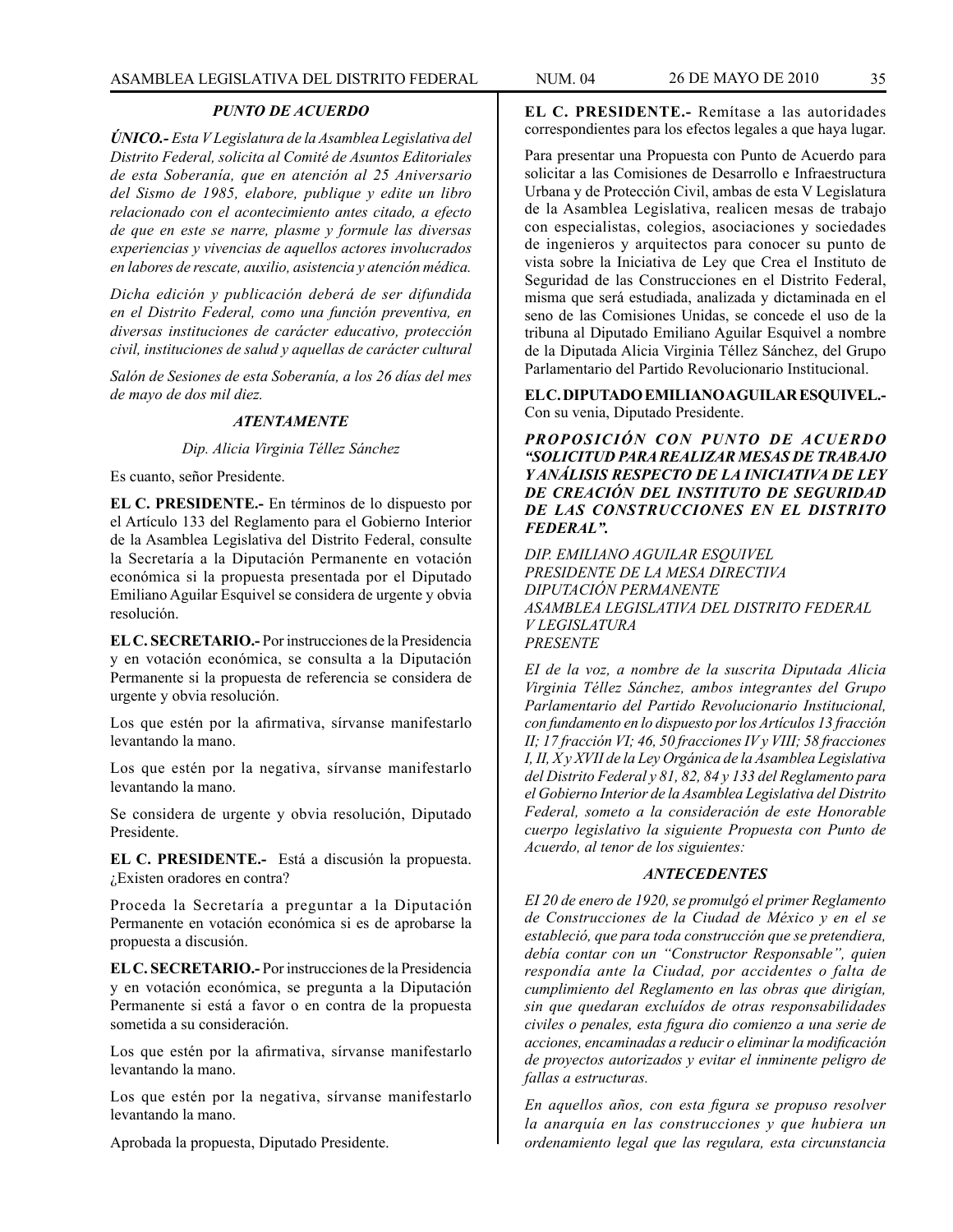*ayudó a ordenar el desarrollo urbano de esa época, sin embargo la Ciudad de México, ha estado expuesta a fenómenos sísmicos de gran magnitud, que han influido y suscitado que estos lineamientos de construcción se modifiquen, elevando los coeficientes sísmicos para mejorar la resistencia de las construcciones y delegar cada vez mas responsabilidad en los técnicos encargados de las obras.*

*Los sismos de 1985, pusieron al descubierto muchos errores en los procedimientos de construcción, así como modificaciones en los elementos estructurales de las construcciones sin el aval técnico correspondiente, muchos de ellos realizados en clandestinidad por el propietario sin comunicar a las autoridades o tolerados por ellos. Así miles de construcciones se vinieron abajo como resultado de un sismo de magnitud de 8.1 en la escala de Richter.*

*Derivado de lo anterior, en la Gaceta Oficial del Distrito Federal, el 11 de agosto de 1997, se crea el Comité Asesor en Seguridad Estructural del Distrito Federal, con la finalidad de establecer disposiciones normativas para las construcciones, tendientes a incrementar cada vez mas su seguridad particularmente ante los fenómenos sísmicos, mediante la promoción, orientación y evaluación de investigaciones sobre ingeniería sísmica y, en general, sobre la seguridad estructural de las construcciones en el Distrito Federal.*

*Este Comité no funcionó hasta el 12 de febrero del 2007, cuando el Jefe de Gobierno Marcelo Ebrard Casaubon lo instaló, destacando en ello el anuncio de diferentes temas entre los que se encargarla dicho Comité, como los que destacan: el estudio para conocer el grade de observancia del Reglamento de Construcciones del Distrito Federal y sus Normas Técnicas Complementarias; Vigilar estrictamente a los Directores Responsables de Obra y Corresponsables; Realizar un muestreo aleatorio de Licencias de Construcción; Subsanar las deficiencias de algunos profesionistas, mediante cursos de actualización; Crear un fondo para la prevención de desastres; Revisar los edificios de cierto tipo y sancionar a los responsables que no hayan cumplido con el reglamento de construcciones; establecer políticas publicas, indicando la mejor forma de supervisar las obras y establecer órganos colegiados para evaluar a los profesionistas.*

*El 11 de diciembre del 2008, el Gobierno del Distrito Federal presenta el lnstituto de la Seguridad Estructural del Distrito Federal, basado en el modelo Chileno, sin embargo hubo una oposición general del gremio de los Directores Responsables de Obra y Corresponsables, en las diferentes especialidades, respaldados por sus colegios correspondientes. La propuesta tuvo que ser retirada por el Gobierno del Distrito Federal, ya que este Instituto encarecería el costo de las construcciones e invadía atribuciones que le correspondían a los colegios. En contrapropuesta los colegios proponen reforzar a la Comisión de Admisión de Directores Responsables de Obra y Corresponsables.*

*Aprovechando la coyuntura del rechazo a la "Super vía", el 20 de abril del 2010, se presentó en este Pleno una Iniciativa de Ley mediante la cual se pretende crear el Instituto de Seguridad de las Construcciones del Distrito Federal, instrumento normativo, que desde la perspectiva de los técnicos en arquitectura e ingeniería, lesiona las atribuciones que corresponden a los Colegios, de acuerdo a la Ley Reglamentaria de Artículo 5° Constitucional contraponiéndose a lo establecido en la Ley de Desarrollo Urbano del Distrito Federal y al recién creado Instituto de Verificación del Distrito Federal.*

*Lo anterior se robustece al tenor de los siguientes:*

#### *CONSIDERANDOS*

*PRIMERO.- Que la Asamblea Legislativa tiene facultades para legislar en materia de administración pública local, su régimen interno y de procedimientos administrativos, así como normar la protección civil, construcciones y edificaciones y citar a los servidores públicos, cuando se estudie un asunto concerniente a sus respectivos ramos y actividades, como lo señalan las fracciones XI, XIII, XIV, XVIII, del Artículo 42, del Estatuto de Gobierno del Distrito Federal.*

*SEGUNDO.- Que al Jefe de Gobierno Ie corresponde informar a la Asamblea Legislativa por escrito por conducto del Secretario del ramo, sobre los asuntos de la administración, cuando la misma Asamblea lo solicite, como de igual forma lo establece el Artículo 67 fracción XXIII, del instrumento normativo señalado en el considerando anterior.*

*TERCERO.- Que la Diputación Permanente es el órgano deliberativo de esta Soberanía cuando esta se encuentre en receso y tendrá las facultades y atribuciones que Ie confiere la normatividad interna.*

*CUARTO.- Que de conformidad con el Artículo 28 del Reglamento para el Gobierno Interior de esta Soberanía las comisiones son órganos internos de organización para el mejor y más expedito desempeño de las funciones legislativas, asimismo están facultadas para efectuar directamente investigaciones, foros, mesas de trabajo y consulta legislativa sobre los asuntos de su competencia.*

*QUINTO.- Que diferentes Colegios y Asociaciones de Directores Responsable de Obra y Corresponsables, manifestaron su inconformidad pública a la creación del Instituto de Seguridad de las Construcciones del Distrito Federal, argumentando que si bien ellos no están en oposición a mejorar la seguridad estructural en las construcciones del Distrito Federal, este instituto solo incrementara el costo de la construcción y que lo que se debe reforzar es el apoyo a la Comisión de Admisión de Directores Responsables de Obra y Corresponsables, con la finalidad de mejorar la vigilancia de la intervención profesional de los responsables en los procesos constructivos.*

*SEXTO.- Que el Artículo 9° de la Ley de Presupuesto y Gasto Eficiente del Distrito Federal señala que toda Iniciativa de Ley, Decreto, o Proyecto de Reglamento y*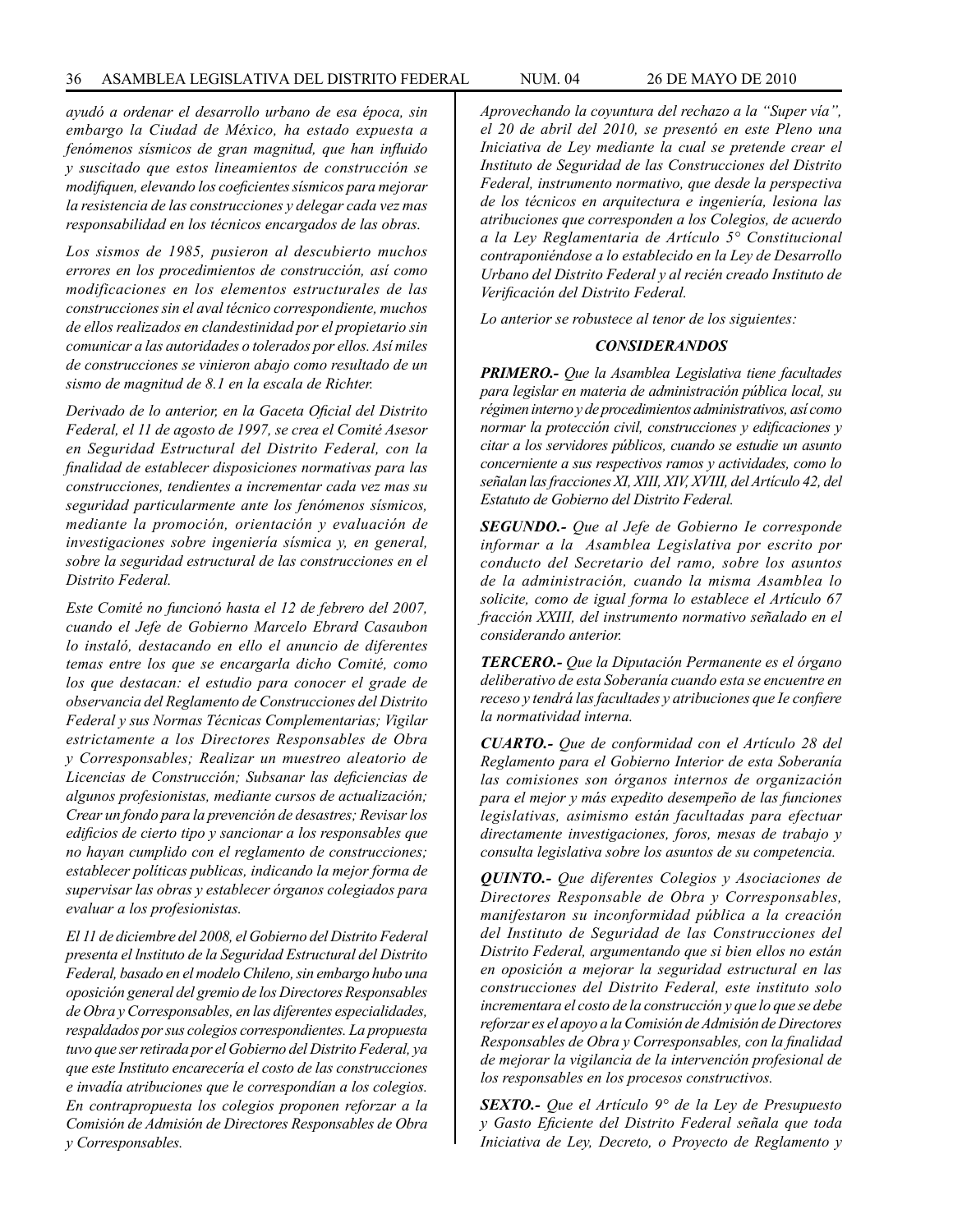*Acuerdo que presente el Jefe de Gobierno deberá contar con una evaluación del impacto presupuestario realizada por la Secretaría de Finanzas, cuando estas impliquen afectaciones a la Hacienda Pública.*

*SÉPTIMO.- Que la presente propuesta va encaminada a solicitar a las Comisiones Dictaminadoras de la Iniciativa comentada, a realizar Foros y mesas de consulta, a expertos en la materia, con el objeto de conformar un instrumento normativo en el cual se tomen en cuenta opiniones y sugerencia para que dicha Iniciativa cubra las expectativas de todos aquellos que tengan interés en la misma.*

*Por lo anterior y toda vez que el presente ocurso cumple con los requisitos legales, de conformidad con el Artículo 133 del Reglamento para el Gobierno Interior de la Asamblea Legislativa del Distrito Federal, someto a la consideración de esta Honorable Asamblea Legislativa del Distrito Federal el siguiente:*

#### *PUNTO DE ACUERDO*

*PRIMERO.- Se solicita a las Comisiones Unidas de Desarrollo e Infraestructura Urbana y a la de Protección Civil de esta Soberanía a que antes de que procedan al análisis, discusión y en su caso aprobación, de la lniciativa con Proyecto de Decreto por el que se expide la Ley del Instituto para la Seguridad de las Construcciones en el Distrito Federal" se convoque a Foros y mesas de trabajo y de consulta con especialistas, Colegios, Asociaciones y Sociedades de Ingenieros y Arquitectos con la finalidad de escuchar propuestas, conocer sus puntos de vista, sugerencias y sus atinados comentarios, para que los mismos sean incluidos y se valore la viabilidad o no de la Iniciativa citada.*

*SEGUNDO.- Se solicita al Comité de Seguridad Estructural del Distrito Federal, un informe detallado sobre los avances, trabajos y revisiones estructurales a inmuebles u obras que se han ejecutado en el Distrito Federal a partir de su instalación a la fecha de la presentación del presente Punto de Acuerdo.*

*Salón de Sesiones de esta Soberanía, a los 26 días del mes de mayo de dos mil diez.*

## *ATENTAMENTE*

## *Dip. Alicia Virginia Téllez Sánchez*

Es cuanto, señor Presidente.

**EL C. PRESIDENTE.-** Gracias, Diputado. En términos de lo dispuesto por el Artículo 133 del Reglamento para el Gobierno Interior de la Asamblea Legislativa del Distrito Federal, consulte la Secretaría a la Diputación Permanente en votación económica si la propuesta presentada por el Diputado Emiliano Aguilar Esquivel se considera de urgente y obvia resolución.

**EL C. SECRETARIO.-** Por instrucciones de la Presidencia y en votación económica, se consulta a la Diputación Permanente si la propuesta de referencia se considera de urgente y obvia resolución.

Los que estén por la afirmativa, sírvanse manifestarlo levantando la mano.

Los que estén por la negativa, sírvanse manifestarlo levantando la mano.

Se considera de urgente y obvia resolución, Diputado Presidente.

**LA C. DIPUTADA LIZBETH EUGENIA ROSAS MONTERO (Desde su curul).-** Diputado Presidente.

**EL C. PRESIDENTE.-** Diputada Lizbeth, ¿con qué objeto?

**LA C. DIPUTADA LIZBETH EUGENIA ROSAS MONTERO (Desde su curul).-** Sí, Diputado Víctor Romo, si puede clarificar la votación y decir cuántos votos a favor y cuántos en contra, porque no hubo claridad en la votación.

**EL C. PRESIDENTE.-** Instruyo a la Secretaria repita la votación.

**EL C. SECRETARIO.-** Por instrucciones de la Presidencia y en votación económica, se consulta a los Diputados integrantes si la propuesta de referencia se considera de urgente y obvia resolución.

Los que estén por la afirmativa, sírvanse manifestarlo.

Los que estén por la negativa.

No se considera de urgente y obvia resolución, Diputado Presidente.

**EL C. PRESIDENTE.-** Se turna para su análisis y dictamen a las Comisiones Unidas de Desarrollo e Infraestructura Urbana y de Protección Civil.

Para presentar una Propuesta con Punto de Acuerdo por la que se exhorta de manera respetuosa a la Comisión de Vigilancia de la Contaduría Mayor de Hacienda de la Asamblea Legislativa del Distrito Federal de esta V Legislatura a que se incluya en el Programa General de Auditorías el procedimiento correspondiente al área de grúas de la Secretaría de Seguridad Pública del Distrito Federal, se concede el uso de la Tribuna a la Diputada Lizbeth Eugenia Rosas Montero, del Grupo Parlamentario del Partido de la Revolución Democrática.

**LA C. DIPUTADA LIZBETH EUGENIA ROSAS MONTERO.-** Con su venia Diputado Presidente.

*PROPOSICIÓN CON PUNTO DE ACUERDO DE URGENTE Y OBVIA RESOLUCIÓN POR LA QUE SE EXHORTA DE MANERA RESPETUOSA A LA COMISIÓN DE VIGILANCIA DE LA CONTADURÍA MAYOR DE HACIENDA DE LA ASAMBLEA LEGISLATIVA DEL DISTRITO FEDERAL, DE ESTA V LEGISLATURA A QUE SE INCLUYA EN EL PROGRAMA GENERAL DE AUDITORIAS EL PROCEDIMIENTO CORRESPONDIENTE AL ÁREA DE GRÚAS DE LA SECRETARÍA DE SEGURIDAD PÚBLICA DEL DISTRITO FEDERAL.*

*DIP. EMILIANO AGUILAR ESQUIVEL PRESIDENTE DE LA MESA DIRECTIVA DIPUTACIÓN PERMANENTE*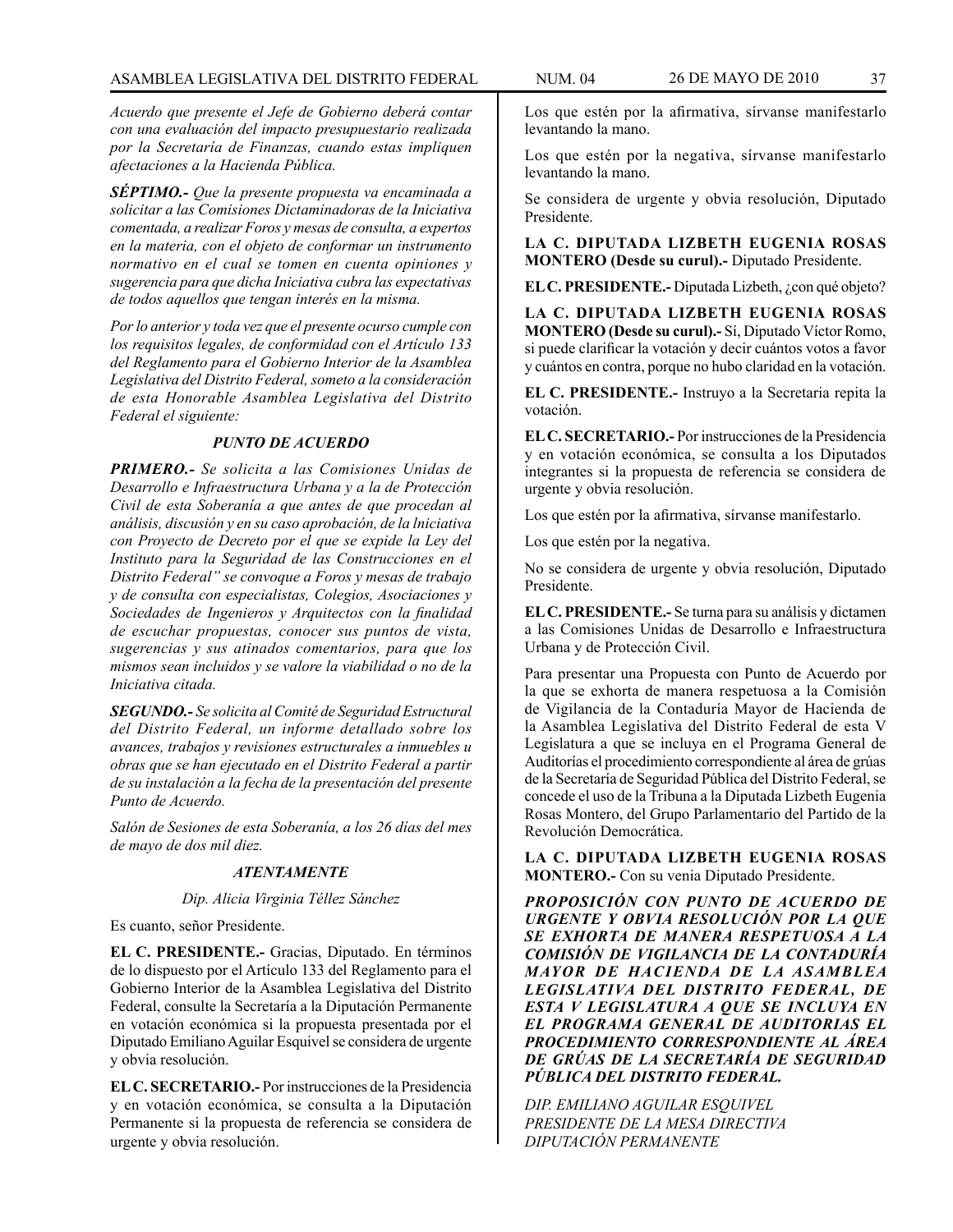#### *ASAMBLEA LEGISLATIVA DEL DISTRITO FEDERAL V LEGISLATURA PRESENTE*

*La que suscribe, Diputada Local, integrante del Grupo Parlamentario del Partido de la Revolución Democrática de la V Legislatura de la Asamblea Legislativa del Distrito Federal, y con fundamento en lo dispuesto en el Artículo 17 fracción VI, 18 fracción VII de la Ley Orgánica, 93, 98 y 133 del Reglamento para el Gobierno Interior, ambos de la Asamblea Legislativa del Distrito Federal, someto a la consideración de esta Diputación permanente, con carácter de urgente y obvia resolución, la siguiente Proposición con Punto de Acuerdo por lo que se exhorta de manera respetuosa a la Comisión de Vigilancia de la Contaduría Mayor de Hacienda de la Asamblea Legislativa del Distrito Federal, de esta V Legislatura, a que se incluya en el Programa General de Auditorias el procedimiento correspondiente al área de grúas de la Secretaría de Seguridad Pública del Distrito Federal.*

### *ANTECEDENTES*

*Desde el año 2003, el servicio de grúas para agilizar la vialidad en el Distrito Federal, esta concesionado, en un principio, es de reconocerse, y ante la novedad del esquema, un empleado de una empresa particular y un agente de tránsito de la Secretaría de Seguridad Pública, la formula pareció resultar, sin embargo siete años después tanto las empresas como los contratos y un tanto la Secretaría misma, no han abonado en la transparencia que seria deseable.*

*Incluso se tenía conocimiento que entre diciembre de 2009 y enero de 2010, se vencería el contrato entre la Secretaría y las empresas encargadas de brindar servicios de grúas.*

*Es de sobra conocido que en la mayoría de los casos, también al paso de los años, y ante la opacidad cada vez más densa, que estos binomios Empresa/Secretaría, cometen abusos físicos, económicos y hasta psicológicos; contraviniendo totalmente su esencia y razón de ser que es la de agilizar la vialidad, como ya lo habrá mencionado.*

*Sin embargo en los abusos arriba descritos, solamente se tiene la intención de generar ganancias, en el peor de los casos de manera corrupta mediante la famosa "mordida", y en el "mejor" de los casos mediante ganancias económicas poco claras por decir lo menos para las bien aventuradas empresas que detentan sendos contratos.*

*Se tienen datos de que cerca del 80 % de los ingresos que se generan por arrastres en el Distrito Federal, son para las empresas, dejando para el erario un raquítico 20%.*

*Así mismo también se tienen datos de que estas empresas cobran por arrastre alrededor de \$240 pesos; tan solo en tres años de 2007 a 2009 estas empresas habrían realizado casi un millón y medio de arrastres lo que les arrojaría una ganancia económica de cerca de 350 millones de pesos.*

*Ello implica cuotas tanto a operadores como a policías; con la finalidad de lograr la "meta" y de compensar su deteriorado ingreso económico formal; aproximadamente deberían estar arrastrando entre uno y dos vehículos por hora para cumplir dichas cuotas.*

*Aunado a lo anterior en las auditorias propuestas también se solicita la de desempeño, ya que se tiene detectado que en las áreas en donde con mayor frecuencia actúan estas grúas, se caracterizan por contar con un gran aforo vehicular y contar con pocos o ningún estacionamiento público. Lamentablemente no en pocas ocasiones en estas áreas en donde se concentra equipamiento urbano de la mas diversa especie, comercios, establecimientos, etc., se da el fenómeno de los traperos, en donde se ha detectado que se puede estacionar en entradas de particulares, o hasta en dobles filas, sin que suceda nada, lo que despierta suspicacias por decir lo menos de hechos de corrupción entre gruyeros y traperos.*

#### *CONSIDERANDOS*

*Que una de las obligaciones de los Asambleístas en el Distrito Federal, es la de ser representantes populares.*

*Que es atribución del Legislativo mediante el órgano técnico de fiscalización, que es la Contaduría Mayor de Hacienda, realizar auditorias fiscales y de desempeño a los sujetos de fiscalización que determina la propia Ley Orgánica de la Contaduría Mayor de Hacienda.*

*Que es atribución de la Comisión de Vigilancia de la Contaduría Mayor, ser el conducto de comunicación y coordinación entre la Asamblea Legislativa y la propia Contaduría además de conocer del Programa Anual de Auditorias.*

*Que son atribuciones de Secretaría de Seguridad Pública:*

*Aplicar sanciones por infracciones a las disposiciones del Reglamento de Tránsito del Distrito Federal y demás disposiciones jurídicas en materia de tránsito; Establecer limitaciones y restricciones para el transito de vehículos en la vía pública, con objeto de mejorar la vialidad, preservar el ambiente, salvaguardar la seguridad de personas y el orden público, conforme a las disposiciones aplicables.*

*EI retiro de la vía pública, conforme a las disposiciones aplicables, de los vehículos y objetos que, indebidamente obstaculicen o pongan en peligro el transito de personas o vehículos; Instrumentar en coordinación con otras dependencias, programas y campañas y cursos de seguridad, educación vial, prevención de accidentes y cortesía urbana, conforme a las disposiciones aplicables.*

*Por lo anteriormente expuesto y con base en el Artículo 133 del Reglamento para el Gobierno Interior de la Asamblea Legislativa del Distrito Federal, someto a consideración de esta Soberanía como de urgente y obvia resolución el siguiente:*

### *PUNTO DE ACUERDO*

*ÚNICO.- SE EXHORTA DE MANERA RESPETUOSA A LA COMISIÓN DE VIGILANCIA DE LA CONTADURÍA MAYOR DE HACIENDA DE LA ASAMBLEA LEGISLATIVA DEL DISTRITO FEDERAL, DE ESTA V LEGISLATURA A QUE SE INCLUYA EN EL PROGRAMA GENERAL DE AUDITORIAS EL PROCEDIMIENTO CORRESPONDIENTE A LA AUDITORIA FISCAL COMO DE DESEMPEÑO, A LAS ÁREAS INVOLUCRADAS CON EL SERVICIO DE GRÚAS DE LA SECRETARÍA DE SEGURIDAD PÚBLICA DEL DISTRITO FEDERAL.*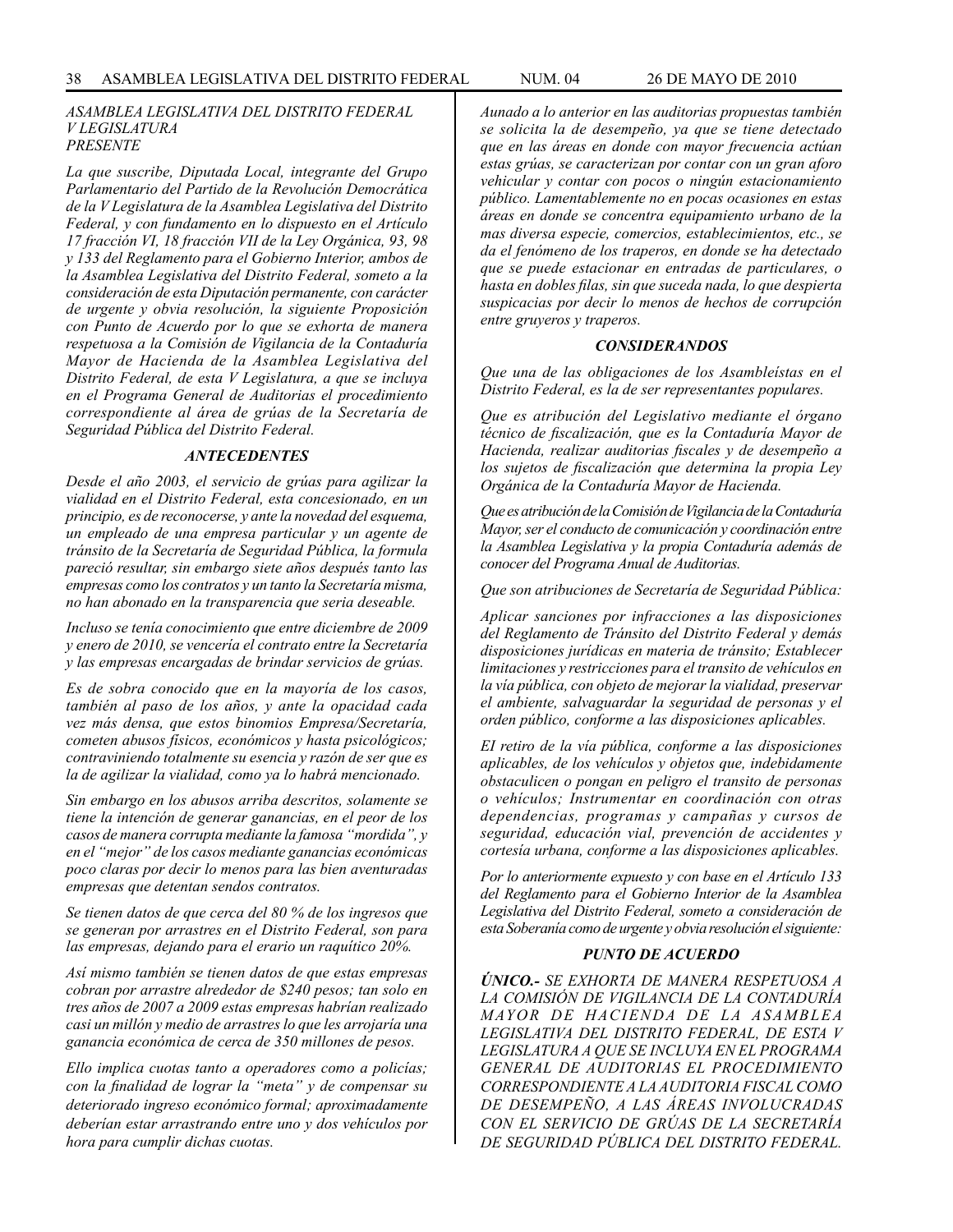*DICHAS AUDITORIAS DEBERÁN CONTEMPLAR CUANDO MENOS REVISIÓN DE CONTRATOS, SERVICIOS Y RESULTADOS, ASÍ COMO EL IMPACTO EN EL MEJORAMIENTO DE LA VIALIDAD.*

# *ATENTAMENTE*

*Dip. Elizabeth Eugenia Rosas Montero*

Es cuanto, Diputado Presidente.

**EL C. PRESIDENTE DIPUTADO EMILIANO AGUILAR ESQUIVEL.-** Gracias, Diputada. En términos de lo dispuesto por el Artículo 133 del Reglamento para el Gobierno Interior de la Asamblea Legislativa del Distrito Federal, consulte la Secretaría a la Diputación Permanente, en votación económica, si la propuesta presentada por la Diputada Lizbeth Eugenia Rosas Montero se considera de urgente y obvia resolución.

**EL C. SECRETARIO.-** Por instrucciones de la Presidencia y en votación económica se consulta a la Diputación Permanente si se considera de urgente y obvia resolución.

Los que estén por la afirmativa, sírvanse manifestarlo levantando la mano.

Los que estén por la negativa, sírvanse manifestarlo levantando la mano.

Se considera de urgente y obvia resolución, Diputado Presidente.

**EL C. PRESIDENTE.-** Está a discusión la propuesta. ¿Existen oradores en contra?

Proceda la Secretaría a preguntar a la Diputación Permanente en votación económica si es de aprobarse la propuesta a discusión.

**EL C. SECRETARIO.-** Por instrucciones de la Presidencia y en votación económica se pregunta a la Diputación Permanente si está a favor o en contra de la propuesta sometida a su consideración.

Los que estén por la afirmativa, sírvanse manifestarlo levantando la mano.

Los que estén por la negativa, sírvanse manifestarlo levantando la mano.

Aprobada la propuesta, Diputado Presidente.

**EL C. PRESIDENTE.-** Remítase a las autoridades correspondientes para los efectos legales a que haya lugar.

Para presentar una Propuesta con Punto de Acuerdo para exhortar respetuosamente al Secretario de Seguridad Pública del Distrito Federal, Doctor Manuel Mondragón y Kalb, así como al Ingeniero Francisco Bojórquez Hernández, Director del Sistema de Transporte Colectivo Metro, para que de manera conjunta implementen el Programa de Células de Policía Pie a Tierra en los Centros de Transferencia Modal, Paraderos, que tienen conexión con el Sistema de Transporte

Colectivo Metro, para disminuir los robos y asaltos que se han incrementado en las últimas fechas, se concede el uso de la Tribuna a la Diputada Lizbeth Eugenia Rosas Montero, a nombre propio y de la Diputada Claudia Elena Águila Torres, del Grupo Parlamentario del Partido de la Revolución Democrática

**LA C. DIPUTADA LIZBETH EUGENIA ROSAS MONTERO.-** Gracias, Diputado Presidente, con su venia.

*PROPOSICIÓN CON PUNTO DE ACUERDO PARA EXHORTAR RESPETUOSAMENTE AL SECRETARIO DE SEGURIDAD PÚBLICA DEL*  **DISTRITO FEDERAL, DOCTOR MANUEL** *MONDRAGÓN Y KALB, ASÍ COMO AL INGENIERO*   $FRANCISCO$  BOJORQUEZ HERNÁNDEZ, *DIRECTOR DEL SISTEMA DE TRANSPORTE COLECTIVO METRO, PARA QUE DE MANERA CONJUNTA IMPLEMENTEN EL PROGRAMA DE CÉLULAS DE POLICÍA "PIE A TIERRA" EN LOS CENTROS DE TRANSFERENCIA MODAL (PARADEROS) QUE TIENEN CONEXIÓN CON EL SISTEMA DE TRANSPORTE COLECTIVO METRO, PARA DISMINUIR LOS ROBOS Y ASALTOS QUE SE HAN INCREMENTADO EN ÚLTIMAS FECHAS.*

*DIP. EMILIANO AGUILAR ESQUIVEL PRESIDENTE DE LA MESA DIRECTIVA DIPUTACIÓN PERMANENTE ASAMBLEA LEGISLATIVA DEL DISTRITO FEDERAL V LEGISLATURA PRESENTE*

*Las Diputadas suscritas Lizbeth Eugenia Rosas Montero y Claudia Elena Águila Torres, integrantes del Grupo Parlamentario del Partido de la Revolución Democrática en esta V Legislatura, con fundamento en lo dispuesto por los Artículos 122, Apartado C, BASE PRIMERA, fracción V, inciso e) de la Constitución Política de los Estados Unidos Mexicanos; los Artículos 36, 42 fracción IX, 46 fracción I, del Estatuto de Gobierno del Distrito Federal; los Artículos 10 fracción I, 11, 17 fracción IV y VI, 88 fracción I de la Ley Orgánica de la Asamblea Legislativa del Distrito Federal y los Artículos 85 fracción I, Y 133 del Reglamento para el Gobierno Interior de la Asamblea Legislativa del Distrito Federal, sometemos a la consideración de esta Asamblea Legislativa, la siguiente Proposición con Punto de Acuerdo para exhortar respetuosamente al Secretario de Seguridad Pública del Distrito Federal, Doctor Manuel Mondragón y Kalb, así como al Ingeniero Francisco Bojorquez Hernández, Director del Sistema de Transporte Colectivo Metro, para que de manera conjunta implementen el Programa de Células de Policía "Pie a Tierra" en los Centros de Transferencia Modal (paraderos) que tienen conexión con el Sistema de Transporte Colectivo Metro, para disminuir los robos y asaltos que se han incrementado en últimas fechas, de acuerdo con los siguientes:*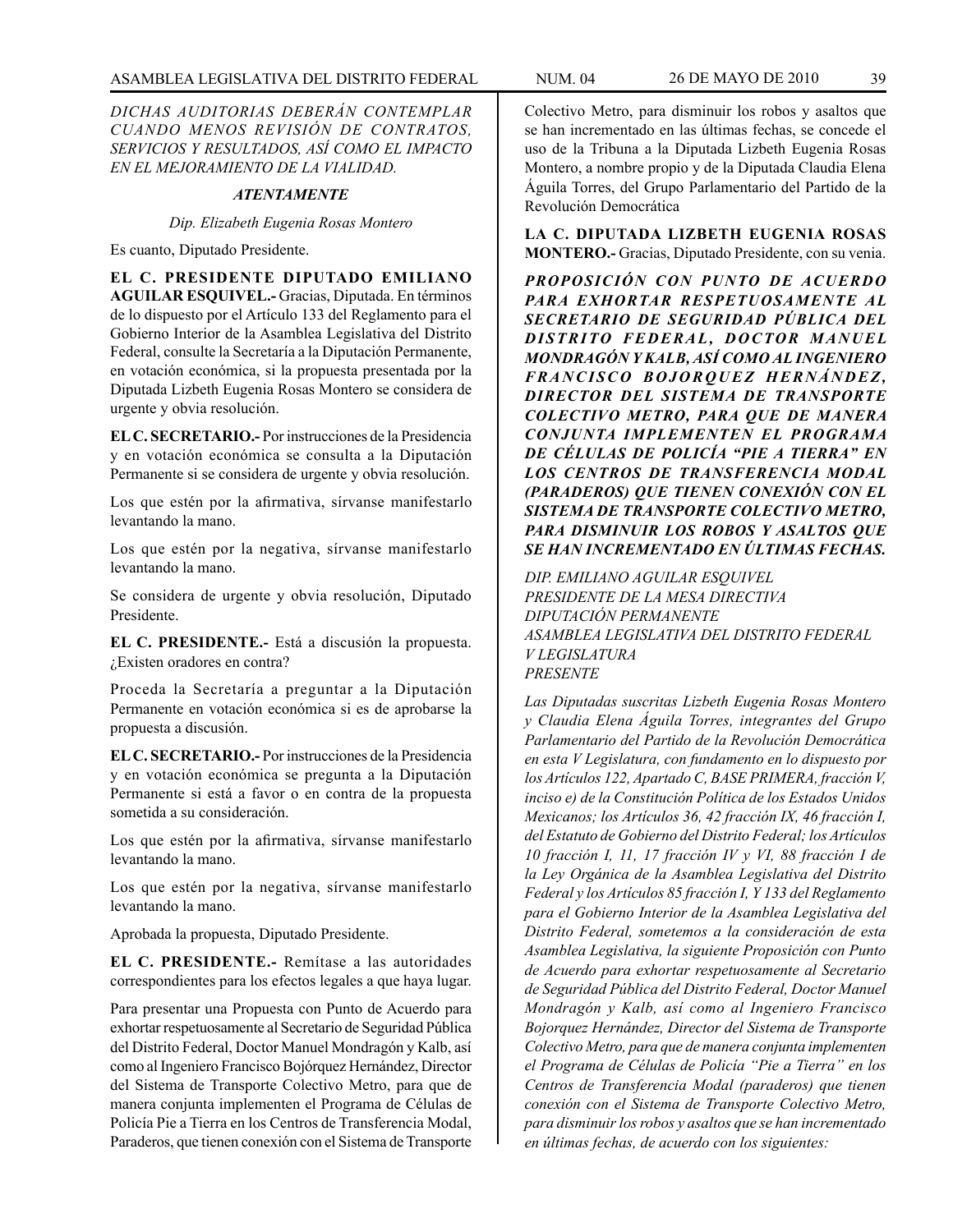# *EXPOSICIÓN DE MOTIVOS*

*A lo largo de su historia el metro de la Ciudad de México ha contribuido al desarrollo y crecimiento de esta gran urbe, ha disminuido distancias y tiempos de traslado tanto de trabajadores, amas de casa, visitantes y estudiantes, además nos ha acercado a los centros culturales, de espectáculos, de recreación y entretenimiento.*

*Desde su inicio de operaciones, el 4 de septiembre de 1969 ha generado empleos estables para miles de mujeres y hombres que han visto crecer este gran sistema de transporte que ha trasladado en estos 40 años de servicio a más de 46 mil 128 millones de personas.*

*El crecimiento de la Ciudad no se entendería sin este sistema de trasporte colectivo, el cual por su longitud de 201 kilómetros y por su capacidad de transportación, es uno de los más importantes del mundo, así como el más económico.*

*Los Centros de Transferencia Modal (CETRAM) mejor conocidos como Paraderos, son instalaciones complementarias a las terminales del metro, que surgen en 1969 y hasta 1993 fueron administradas por el Sistema de Transporte Colectivo Metro y que finalmente a partir del 1 de junio de 2002 dependen de la Dirección General de Regulación al Transporte.*

*A últimas fechas el desempleo, la crisis económica y la falta de oportunidades han creado un ambiente de inseguridad que se viene reproduciendo de manera preocupante en todos los ámbitos y en todos los lugares, y el metro de la Ciudad de México no es la excepción.*

*A raíz de los hechos violentos ocurridos el pasado 18 de septiembre de 2009 en la estación del metro Balderas en donde perdiera la vida un policía y un civil, se reforzó la vigilancia al interior de este sistema de transporte colectivo. Mil 600 Policías de Seguridad Pública se sumaron a los dos mil existentes de la Policía del Transporte que actúan al interior del metro, además se incremento el sistema de videocámaras que han probado su eficacia, dos acciones en beneficio de la seguridad de los usuarios.*

*Al interior de este sistema de transporte se esta garantizando la seguridad de los ciudadanos, incluso se esta pensando en poner cámaras al interior de los vagones, pero en los 39 de los 45 CETRAM (Paraderos) que tienen conexión con el metro de la Ciudad, se esta incrementando el robo y las lesiones a los usuarios que tienen que recorrer grandes distancias como es el caso del paradero del metro Pantitlan o el de Indios Verdes para poder ingresar al metro o al salir para poder abordar otro transporte que los lleve a su destino.*

*Sumado a lo anterior la falta de un buen alumbrado público en los CETRAM (Paraderos) incrementa el grado de vulnerabilidad de aquellas personas que utilizan el Sistema de Transporte Colectivo Metro de las 5:00 a.m. a las 12:00 p.m. de lunes a viernes.*

*1.- Debido al incremento de la inseguridad pública en los Centros de Transferencia Modal y a la gran afluencia de usuarios que utilizan los diferentes servicios de transporte público en al menos 17 horas al día es necesario introducir un mecanismo de seguridad permanente y de alumbrado público eficiente que garantice que tanto trabajadores, estudiantes y amas de casa transiten sin el riesgo de ser agredidos y/o asaltados.*

*CONSIDERANDOS*

*2.- Que para una adecuada prestación de la Seguridad Pública en los CETRAM (Paraderos) se deberá de establecer un mecanismo de coordinación entre el sistema de Transporte Colectivo METRO y la Secretaría de Seguridad Pública a fin de disminuir esta problemática.*

*Con base en lo anteriormente expuesto, sometemos a consideración de esta Honorable Asamblea Legislativa del Distrito Federal, V Legislatura, la siguiente, Proposición con Punto de Acuerdo para exhortar respetuosamente al Secretario de Seguridad Pública del Distrito Federal, Doctor Manuel Mondragón y Kalb, así como al Ingeniero Francisco Bojorquez Hernández, Director del Sistema de Transporte Colectivo Metro, para que de manera conjunta implementen el Programa de Células de Policía "Pie a Tierra" en los Centros de Transferencia Modal (paraderos) que tienen conexión con el Sistema de Transporte Colectivo Metro, para disminuir los robos y asaltos que se han incrementado en últimas fechas.*

*Dado en el Pleno de la Asamblea Legislativa del Distrito Federal a los 26 días del mes de mayo del dos mil diez.*

# *ATENTAMENTE*

*Dip. Claudia Elena Águila Torres*

Gracias, Presidente.

**EL C. PRESIDENTE.-** Gracias, Diputada. En términos de lo dispuesto por el Artículo 133 del Reglamento para el Gobierno Interior de la Asamblea Legislativa del Distrito Federal, consulte la Secretaría a la Diputación Permanente en votación económica si la propuesta presentada por la Diputada Lizbeth Eugenia Rosas Montero se considera de urgente y obvia resolución.

**EL C. SECRETARIO DIPUTADO VÍCTOR HUGO ROMO GUERRA.-** Por instrucciones de la Presidencia y en votación económica se consulta a la Diputación Permanente si la propuesta de referencia se considera de urgente y obvia resolución.

Los que estén por la afirmativa, sírvanse manifestarlo levantando la mano.

Los que estén por la negativa, sírvanse manifestarlo levantando la mano.

Se considera de urgente y obvia resolución, Diputado Presidente.

**EL C. PRESIDENTE.-** Está a discusión la propuesta. ¿Existen oradores en contra?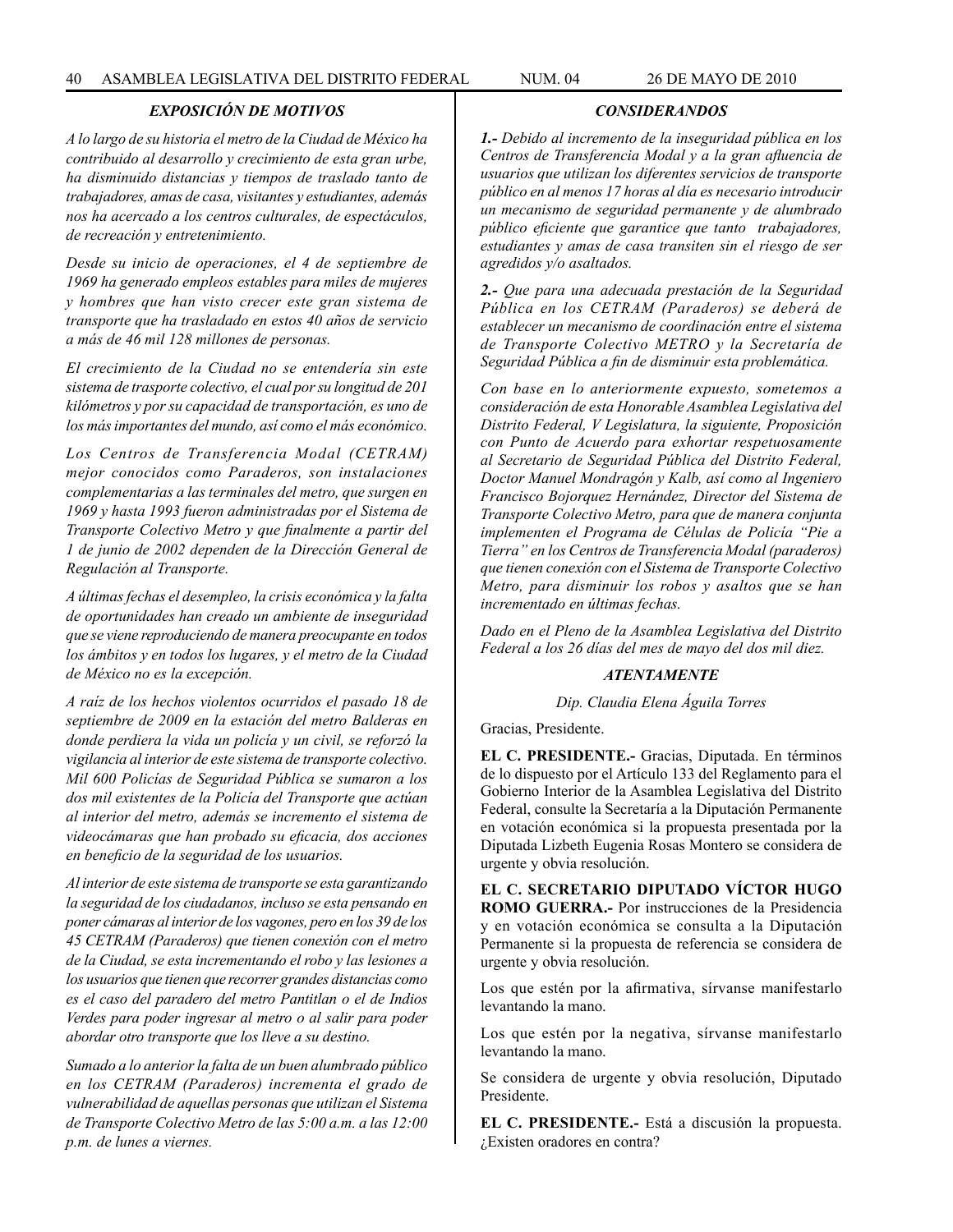Proceda la Secretaría a preguntar a la Diputación Permanente en votación económica si es de aprobarse la propuesta a discusión.

**EL C. SECRETARIO.-** Por instrucciones de la Presidencia y en votación económica, se pregunta a la Diputación Permanente si está a favor o en contra de la propuesta sometida a su consideración.

Los que estén por la afirmativa, sírvanse manifestarlo levantando la mano.

Los que estén por la negativa, sírvanse manifestarlo levantando la mano.

Aprobada la propuesta, Diputado Presidente.

**EL C. PRESIDENTE.-** Remítase a las autoridades correspondientes para los efectos legales a que haya lugar.

Para presentar una Propuesta con Punto de Acuerdo por el que se exhorta a los 16 Jefes Delegacionales a ejercer en su totalidad y de manera adecuada y oportuna la asignación de los recursos presupuestales en materia de género, en términos de lo establecido en el Presupuesto de Egresos del Distrito Federal para el ejercicio fiscal 2010 de sus respectivas demarcaciones, se concede el uso de la Tribuna al Diputado David Razú Aznar a nombre propio y de la Diputada Beatriz Rojas Martínez, del Grupo Parlamentario del Partido de la Revolución Democrática.

**EL C. DIPUTADO DAVID RAZÚ AZNAR.-** Con su venia, Diputado Presidente.

*PROPOSICIÓN CON PUNTO DE ACUERDO POR EL QUE SE EXHORTA A LOS 16 JEFES DELEGACIONALES A EJERCER EN SU TOTALIDAD Y DE MANERA ADECUADA Y OPORTUNA LA ASIGNACIÓN DE LOS RECURSOS PRESUPUESTALES EN MATERIA DE GÉNERO, EN TÉRMINOS DE LO ESTABLECIDO EN EL PRESUPUESTO DE EGRESOS DEL DISTRITO FEDERAL PARA EL EJERCICIO FISCAL 2010 DE SUS RESPECTIVAS DEMARCACIONES.*

*DIP. EMILIANO AGUILAR ESQUIVEL PRESIDENTE DE LA MESA DIRECTIVA DIPUTACIÓN PERMANENTE ASAMBLEA LEGISLATIVA DEL DISTRITO FEDERAL V LEGISLATURA PRESENTE*

*Con fundamento en lo dispuesto por el Artículo 17, fracciones III y VI de la Ley Orgánica de la Asamblea Legislativa del Distrito Federal, y 133 del Reglamento para el Gobierno Interior de la Asamblea Legislativa del Distrito Federal, someto a la consideración de esta Honorable Asamblea el siguiente Punto de Acuerdo, al tenor de los siguientes:*

# *CONSIDERANDOS*

*1. Que los presupuestos con enfoque de género son una herramienta especifica dirigida a reconocer las desigualdades y remediarlas a través de la designación de recursos públicos.*

*2. Que la equidad de género constituye uno de los ejes rectores de las políticas públicas del Gobierno del Distrito Federal, y que por ello, se han establecido los mecanismos institucionales para garantizar la igualdad entre hombres y mujeres, mismos que se deben reflejar en el presupuesto público. Y en el programa General de Desarrollo del Distrito Federal 2007 - 2012 se incorpora la Perspectiva de Género como uno de los tres ejes transversales de la política pública.*

*3. Que la Ley de Igualdad Sustantiva entre Mujeres y Hombres, decretada en Mayo de 2007, obliga a que los entes públicos garanticen que en su Programa Operativo Anual se especifique una partida presupuestaria para la implementación de acciones que tiendan a erradicar la discriminación, apoyar la transversalidad y establecer los mecanismos necesarios para identificar las partidas presupuestarias destinadas al desarrollo de las mujeres y generar los mecanismos de vinculación entre ellas a efecto de incrementar su potencial.*

*4. Que en el año 2008, se crea el programa 12, sobre equidad de género en el ante Proyecto de Programación y Presupuestación. Después se logra integrar el Presupuesto de Egresos con Perspectiva de Género, volviéndose fundamental dar seguimiento a la aplicación de dicho presupuesto, con la encomienda de dar cumplimiento a la Ley de Igualdad y Sustantiva entre Mujeres y Hombres en el Distrito Federal y estableciendo que las Dependencias, Órganos Desconcentrados, Delegaciones y Entidades deberán introducir la Perspectiva de Género en la ejecución de sus programas.*

*5. Que el Presupuesto basado en Resultados para 2009, permitió el transito del programa 12 Igualdad de Género como subfunción y crear el resultado 13 "se reducen las brechas de desigualdad entre hombres y mujeres", que cuentan con 8 subresultados y 40 Actividades Institucionales, entre las que se encuentran, el acceso al mercado laboral en condiciones de igualdad, servicios oportunos y especializados de salud, el desarrollo educativo y a la prevención y reducción de la violencia y sus consecuencias.*

*6. Que para el 2010, el presupuesto autorizado del Resultado 13 asciende a 1,355.1 millones de pesos, distribuidos entre 79 Unidades Responsables del Gasto, de este monto se han ejercido 215.4 millones de pesos, lo que significa un avance del 84.1 por ciento, con respecto a su programación para el primer trimestre del año.*

*7. Que la emisión en 2010 de la Ley de Presupuesto y Gasto Eficiente, que en su Artículo 10 señala la obligatoriedad para las Unidades Responsables de la Administración Pública Local es decir, Dependencias, Órganos desconcentrados, Delegaciones y entidades, de incluir programas orientados a promover la igualdad de género en sus presupuestos anuales.*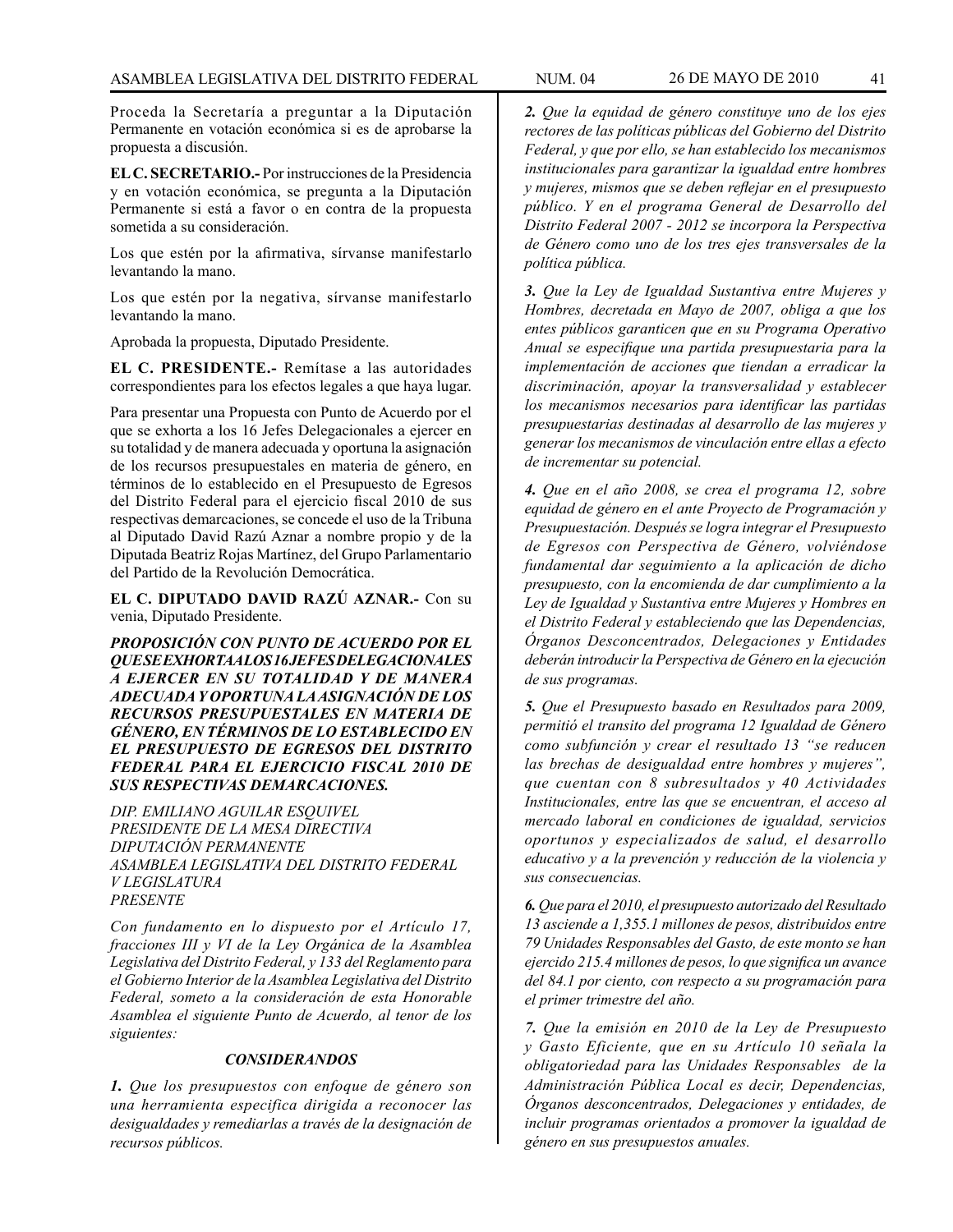*8. Que la Ley de Acceso de las Mujeres a una Vida Libre de Violencia del Distrito Federal, aprobada por esta Asamblea Legislativa en marzo del 2008, en su Artículo 75, dice que las dependencias, entidades y los dieciséis órganos de gobierno político administrativos. Deberán requerir como prioritarios en su Presupuesto Operativo Anual, las partidas y recursos necesarios para el cumplimiento de dicha Ley.*

*9. La existencia en nuestra Ciudad de un Decálogo por la Equidad de Género, suscrito por las y los titulares de la Administración Pública, las y los Delegados y el Jefe de Gobierno. Y que en su numeral 10 dice:*

*Fortalecer la participación política de las mujeres y el ejercicio pleno de su ciudadanía, mediante acciones afirmativas que garanticen el ejercicio pleno de sus derechos humanos en todos los ámbitos de la vida pública y privada y mantener una relación de corresponsabilidad con el movimiento amplio de mujeres y feminista.*

*10. Que la Ley de Acceso de las Mujeres a una Vida Libre de Violencia para el Distrito Federal en su Artículo 3, expone que la perspectiva de género es la visión critica, explicativa, analítica y alternativa que aborda las relaciones entre los géneros y que permite enfocar y comprender las desigualdades construidas socialmente entre mujeres y hombres, estableciendo acciones gubernamentales para disminuir las brechas de desigualdad. Y establece que las personas que tienen calidad de servidores públicos, las dependencias y entidades del Distrito Federal, deben cumplir con la debida diligencia en cumplimiento de la ley, que es la obligación de dar respuesta eficiente, eficaz, oportuna y responsable para garantizar los derechos de las mujeres.*

*11. Que en la en marzo de 2010 se publico el Programa general de igualdad de oportunidades y no discriminación hacia las mujeres de la Ciudad de México, con el objetivo de proporcionar las condiciones necesarias que permitan a las mujeres del Distrito Federal acceder en condiciones igualitarias al pie no ejercicio de sus derechos humanos y garantizar que TODAS LAS POLÍTICAS PÚBLICAS DEL GOBIERNO INCORPOREN LA IGUALDAD DE OPORTUNIDADES, LA IGUALDAD DE TRATO Y LA NO DISCRIMINACIÓN EN SUS PROGRAMAS Y ACCIONES.*

*12. Que en el Informe Trimestral de Avances Financieros y Programáticos de Equidad y Género enero-marzo 2010, de la Secretaría de Finanzas del Gobierno del Distrito Federal, se encontró que solo 4 de las 16 delegaciones ejerció por completo su presupuesto programado en materia de genero y de esas 11 con subejercicio, una ni siquiera tuvo planeación presupuestal a favor de las mujeres, aun cuando esto ya es ley y por tanto obligatorio. Y que en los informes anteriormente entregados por las delegaciones este presupuesto se ejerció solo en programas de mastografía dejando fuera lo que se refiere a erradicación de la violencia, acceso al mercado laboral y desarrollo educativo entre otros.*

*13. Que nuestro objetivo con este exhorto es que las 16 Delegaciones del Distrito Federal, en este año ejerzan el recurso asignado a género de acuerdo a lo programado con el seguimiento del eje transversal de género y cumpliendo con el resultado 13, en políticas públicas que reduzcan las brechas de desigualdad entre hombres y mujeres en todos los ámbitos de la vida.*

*Por lo anteriormente expuesto someto a consideración de este Pleno el siguiente:*

*PUNTO DE ACUERDO POR EL QUE SE EXHORTA A LOS 16 JEFES DELEGACIONALES A EJERCER EN SU TOTALIDAD Y DE MANERA ADECUADA Y OPORTUNA LA ASIGNACIÓN DE LOS RECURSOS PRESUPUESTALES EN MATERIA DE GÉNERO, EN TÉRMINOS DE LO ESTABLECIDO EN EL PRESUPUESTO DE EGRESOS DEL DISTRITO FEDERAL PARA EL EJERCICIO FISCAL 2010. DE SUS RESPECTIVAS DEMARCACIONES.*

### *ATENTAMENTE*

#### *Dip. Beatriz Rojas Martínez*

Es cuanto, Diputado Presidente.

**EL C. PRESIDENTE.-** Gracias, señor Diputado. En términos de lo dispuesto por el Artículo 133 del Reglamento para el Gobierno Interior de la Asamblea Legislativa del Distrito Federal, consulte la Secretaría a la Diputación Permanente en votación económica si la propuesta presentada por el Diputado David Razú Aznar se considera de urgente y obvia resolución.

**EL C. SECRETARIO DIPUTADO CARLOS ALBERTO FLORES GUTIÉRREZ.-** Por instrucciones de la Presidencia y en votación económica se consulta a la Diputación Permanente si la propuesta de referencia se considera de urgente y obvia resolución.

Los que estén por la afirmativa, sírvanse manifestarlo levantando la mano.

Los que estén por la negativa, sírvanse manifestarlo levantando la mano.

Se considera de urgente y obvia resolución, Diputado Presidente.

**EL C. PRESIDENTE.-** Está a discusión la propuesta. ¿Existen oradores en contra?

Proceda la Secretaría a preguntar a la Diputación Permanente en votación económica si es de aprobarse la propuesta a discusión.

**EL C. SECRETARIO.-** Por instrucciones de la Presidencia y en votación económica se pregunta a la Diputación Permanente si está a favor o en contra de la propuesta sometida a su consideración.

Los que estén por la afirmativa, sírvanse manifestarlo levantando la mano.

Los que estén por la negativa, sírvanse manifestarlo levantando la mano.

Aprobada la propuesta, Diputado Presidente.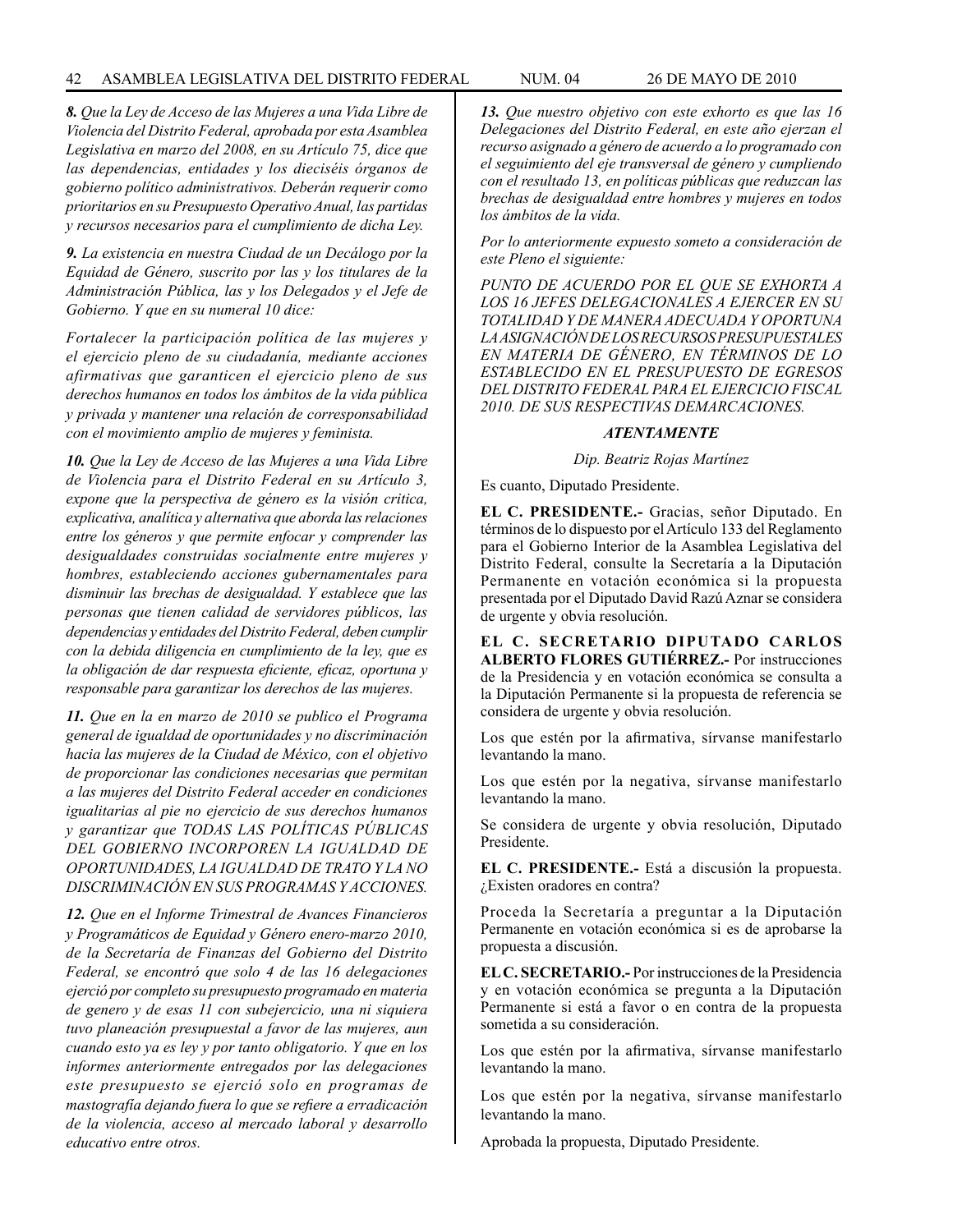**EL C. PRESIDENTE.-** Remítase a las autoridades correspondientes para los efectos legales a que haya lugar.

Para presentar una Propuesta con Punto de Acuerdo por el que se exhorta al Jefe de Gobierno del Distrito Federal a que elimine el cobro de la tenencia vehicular en el ejercicio fiscal 2011 debido a que este impuesto se subroga con el cobro de la nueva tarjeta de circulación, se concede el uso de la Tribuna al Diputado Carlos Alberto Flores Gutiérrez, a nombre propio y del Diputado Rafael Miguel Medina Pederzini, del Grupo Parlamentario del Partido Acción Nacional.

## **EL C. DIPUTADO CARLOS ALBERTO FLORES GUTIÉRREZ.-** Con su venia, Diputado Presidente.

*PROPOSICIÓN CON PUNTO DE ACUERDO POR EL QUE SE EXHORTA AL JEFE DE GOBIERNO DEL DISTRITO FEDERAL A QUE ELIMINE EL COBRO DE LA TENENCIA VEHICULAR, EN EL EJERCICIO FISCAL 2011, DEBIDO A QUE ESTE IMPUESTO SE SUBROGA CON EL COBRO DE LA NUEVA TARJETA DE CIRCULACIÓN.*

*DIP. EMILIANO AGUILAR ESQUIVEL PRESIDENTE DE LA MESA DIRECTIVA DIPUTACIÓN PERMANENTE ASAMBLEA LEGISLATIVA DEL DISTRITO FEDERAL V LEGISLATURA PRESENTE*

*Los suscritos, a nombre propio y de los integrantes del Grupo Parlamentario del Partido Acción Nacional, con fundamento en lo dispuesto por los Artículos 17 fracción VI de la Ley Orgánica y 133 del Reglamento para el Gobierno Interior, ambos de la Asamblea Legislativa del Distrito Federal, sometemos a la consideración del pleno de esta Honorable Asamblea Legislativa, con el carácter "De urgente y obvia resolución" la presente "Proposición con Punto de Acuerdo por el que se exhorta al Jefe de Gobierno del Distrito Federal a que elimine el cobro de la tenencia vehicular, en el ejercicio fiscal 2011, debido a que este impuesto se subroga con el cobro de la nueva tarjeta de circulación", al tenor de los siguientes:*

### *ANTECEDENTES*

*I.- El impuesto de la tenencia o uso de vehículos (llamado también simplemente tenencia vehicular) es un impuesto cobrado únicamente en México a todos los propietarios de vehículos automotores (automóviles, omnibuses, camiones y tractores no agrícolas), es cobrado por el gobierno federal a través de los estatales en los primeros tres meses de cada año y van a parar a las arcas estatales y municipales.*

*II.- El pago de la tenencia vehicular es un impuesto que tiene sus antecedentes más próximos en el pago por la tenencia a la tierra, impuesto que se implemento en México después de la Revolución Mexicana debido a que era necesario sufragar los gastos de la entonces nueva federación.*

*III.- El impuesto se calcula con base en las características del vehículo, tales como son el modelo, marca, año (de fabricación), versión (presentación) y precio del mismo, mediante el uso de tablas y aplicación de porcentajes que se actualizan anualmente. Este gravamen disminuye según la antigüedad del vehículo de forma tal que los vehículos de 10 años de haber sido fabricados o más antiguos están exentos de este impuesto.*

*IV.- Fue el Presidente Adolfo López Mateos, quien en el Artículo 13 de la Ley de Ingresos de la Federación para el año de 1962 incluyó el cobro del impuesto a la Tenencia, argumentando que dada la cercanía de los juegos olímpicos "se hacía necesario generar los espacios adecuados para la recepción, preparación y desempeño de los atletas que participarán en las distintas disciplinas deportivas".*

*A finales de ese mismo año, el propio Lic. Adolfo López Mateos presento la Iniciativa de Ley del Impuesto sobre Tenencia o Uso de Automóviles, considerando en su exposición de motivos "que la experiencia del año había demostrado la conveniencia de conservar ese impuesto, que al estar ya incluido en la Ley de Ingresos, no se trataba de establecer un nuevo gravamen tributario, sino solamente de regular con la debida amplitud las bases indispensables para su cobro". Sobre esa base la Comisión de Impuestos de la Cámara de Diputados y las Comisiones Unidas de Impuestos y Hacienda de la Cámara de Senadores dictaminaron favorablemente, sin mediar debate, por lo que el Congreso de la Unión decretó la Ley del Impuesto sobre Tenencia o Uso de Automóviles, que entro en vigor a partir del primero de Enero de 1963.*

*V.- Existe la creencia generalizada de que la famosa 'tenencia' es un impuesto que fue creado originalmente por decreto emitido por el entonces Presidente de la Republica Gustavo Díaz Ordaz con carácter de 'emergente y temporal' con el fin de solventar los gastos que se originaron en México al haber sido designada la Ciudad de México como la sede de los Juegos Olímpicos en 1968.*

*En descargo del Lic. Díaz Ordaz y en honor a la verdad, hay que decir que la medida no fue emergente ni temporal ya que quien estableció realmente este cobro fue su antecesor, el Presidente Adolfo López Mateos.*

*VI.- Las Olimpiadas terminaron, mas no así el impuesto que se originó con ese motivo, el cobro continuó y lo único que sucedió es que posteriormente, en la época del Presidente López Portillo se emitió la Ley del lmpuesto sobre Tenencia o Uso de Vehículos que abrogó a la ley anterior, con el objeto de actualizar la regulación en el cobro de este impuesto, el cual es participable para los estados y municipios en los términos del Sistema Nacional de Coordinación Fiscal. El tiempo tan largo que ha transcurrido en el cobro de este impuesto (47 años) ha provocado dos problemas. Por un lado, el que las finanzas de los estados y municipios se hayan vuelto altamente dependientes de este ingreso, el cual se convirtió en 'necesario' para mantener los gastos*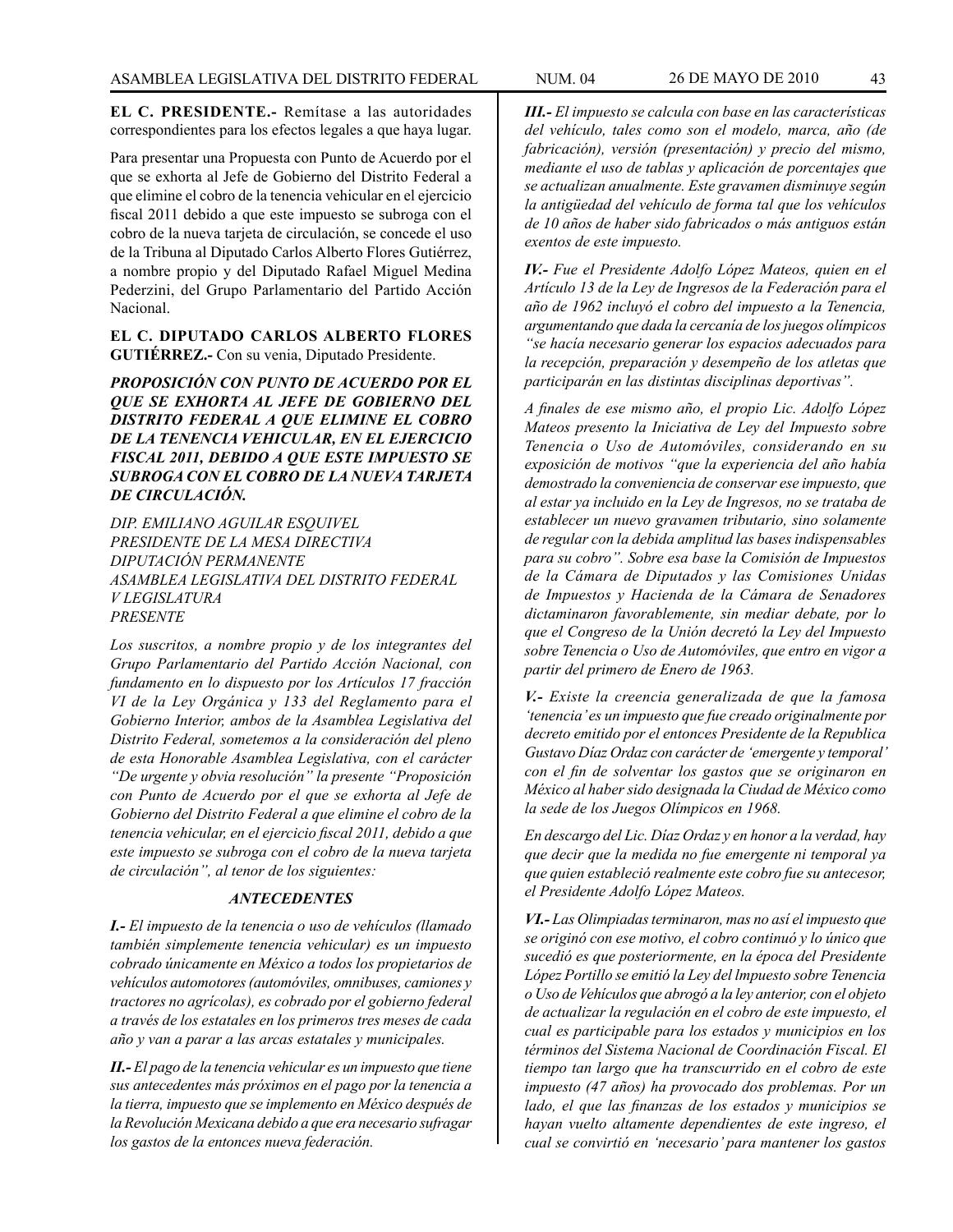*comprometidos en el presupuesto de egresos, pero por el otro, ha ocasionado la protesta de varios sectores de la población que no ven una justificación a mantener este cobro en virtud de no existir ya la causa que lo originó en un principio, e incluso lo califican de 'inconstitucional', por lo que algunos han interpuesto amparos contra su cobro.*

*VII.- Debido a lo anterior el Presidente de la República, el Lic. Felipe de Jesús Calderón Hinojosa, se comprometió en campaña a eliminar la tenencia cosa que cumplió, pero quedando sujeta su abrogación hasta el Primero de Enero del año 2012 para dar oportunidad a los gobiernos de las entidades federativas a adaptar sus presupuestos o asumir la responsabilidad del cobro como una facultad local.*

*VIII.- Recientemente y por Decreto Presidencial la tenencia desaparecerá oficialmente el 31 de diciembre del año 2011, por lo que debido a la facultad de concurrencia fiscal que existe entre la federación y los estados para el cobro de impuestos, quedara a elección de cada estado el cobro de la tenencia vehicular, si emiten una ley local al respecto, sin embargo este impuesto es una carga fiscal que francamente lesiona el interés público, ya que como se ha dicho no existe justificación alguna ni legal ni material para conservar una carga tributaria de esta naturaleza, por lo que a todas luces resulta un impuesto inicuo.*

*IX.- En el caso del Distrito Federal, a diferencia de otros estados que tienen una Ley local para el cobro de la tenencia vehicular, en esta Ciudad solo mediante un convenio de colaboración fiscal con la federación se mantiene el cobro en la misma, por lo que se cobra en términos de Ley de Impuesto sobre tenencia o uso de vehículos, de carácter federal.*

*X.- A últimas fechas el Gobierno del Distrito Federal implementó la renovación de la tarjeta de circulación de los vehículos en el Distrito Federal cuyo costo es de \$220.00 (Doscientos veinte pesos 00/100 M.N), el gobierno capitalino recaudara, al menos, 704 millones de pesos por la renovación de las tarjetas de circulación, ya que de acuerdo con la Secretaría de Transporte y Vialidad en la Ciudad de México se tiene un padrón vehicular de tres millones 809 mil 491 autos particulares, y pese a que las autoridades aseguran que el costo de la tarjeta únicamente cubre las necesidades logísticas para expedirla: aplicación del software y material de fabricación, además de que supuestamente el cobro de la misma no es con fines recaudatorios, lo cierto es que el trámite para este documento se ha incrementado 40 por ciento en dos años, en el año 2008, el pago por la renovación era de 134 pesos, mientras que en 2009 (primer año en el que se planteo la renovación de la tarjeta) fue de 200 pesos, desde enero de 2008, se han tramitado 920 mil tarjetones, mientras que en 2009 fueron 520 mil 351 documentos.*

*El trámite efectuado durante la administración de Andrés Manuel López Obrador no tuvo costo y se garantizó en su momento la efectividad de las bases de datos.*

*Ahora bien si tomamos en cuenta que el año pasado el Gobierno del Distrito Federal obtuvo por el cobro de la tenencia vehicular la cantidad de 800 millones de pesos, y ahora por el cobro de este nuevo impuesto de la tarjeta de circulación obtendrá 704 millones de pesos, bien puede desaparecer el cobro de la tenencia y obtener los cien millones que Ie restan con la eliminación de Secretarías de despacho estériles y que duplican funciones con otras Secretarías, y que en conjunto reciben un presupuesto similar a los recursos que se recaudan por concepto del impuesto relativo a la tenencia vehicular, tal es el caso de la Secretaría de Desarrollo Económico y de la Secretaría de Cultura, en donde en el primer caso duplican funciones con la Secretaría del Trabajo y Fomento al Empleo, y en el segundo las funciones las puede adquirir y absorber la Secretaría de Educación, lo anterior encuentra su justificación en el hecho de que la Secretaría de Desarrollo Económico recibió para su operación y funcionamiento un presupuesto de 128,337 millones de pesos y la Secretaría de Cultura recibió un presupuesto de 531,523, millones de pesos, por lo que con claridad se aprecia que es posible obtener los recursos que se obtienen por concepto de ingresos derivado del pago de la tenencia vehicular, con el ejercicio eficiente del gasto, ya que si se eficienta el gasto público en función de las verdaderas funciones que se llevan a cabo, no hay necesidad de cobrar un impuesto injusto y por demás burdo que se ha venido cobrando a los ciudadanos, de manera sistemática, sin embargo este es un impuesto injusto que se suma la larga lista del cobro de contribuciones injustas e ilegales que tienen que ver con la posesión los vehículos.*

*XI.- La Ley del Impuesto Vehicular provocó que muchos contribuyentes han tenido que recurrir al amparo y protección de la justicia federal, cuando se transgreden los principios de equidad y proporcionalidad tributarios contenidos en el Artículo 31, fracción IV de la Constitución Federal, por considerar este impuesto como inconstitucional.*

*Es dudosa la base constitucional sobre la que reposa este impuesto ya que es debatible, ya que en específico el contribuyente deba pagar un impuesto desnaturalizado por depender de una variante ajena a la capacidad contributiva y desproporcional del sujeto pasivo e imposibilitado que se conozca de una manera precisa la forma en que debe contribuir para el gasto público*

*Existe una clara violación al principio de proporcionalidad establecido en el Artículo 31, fracción IV. EI Impuesto sobre Tenencia o Uso de Vehículos vigente viola en perjuicio de los contribuyentes obligados a este gravamen el principio de proporcionalidad, en razón de que esta implica la aptitud económica de los obligados a tributar, la cual se exterioriza por circunstancias o situaciones fuera del alcance de los contribuyentes que determina el Poder Legislativo mediante las cuales se generan las obligaciones impositivas.*

*El impuesto referido resulta indudablemente contrario a lo que el objeto de la contribución debe contener; es un acto negativo que no demuestra la realidad económica sujeta a*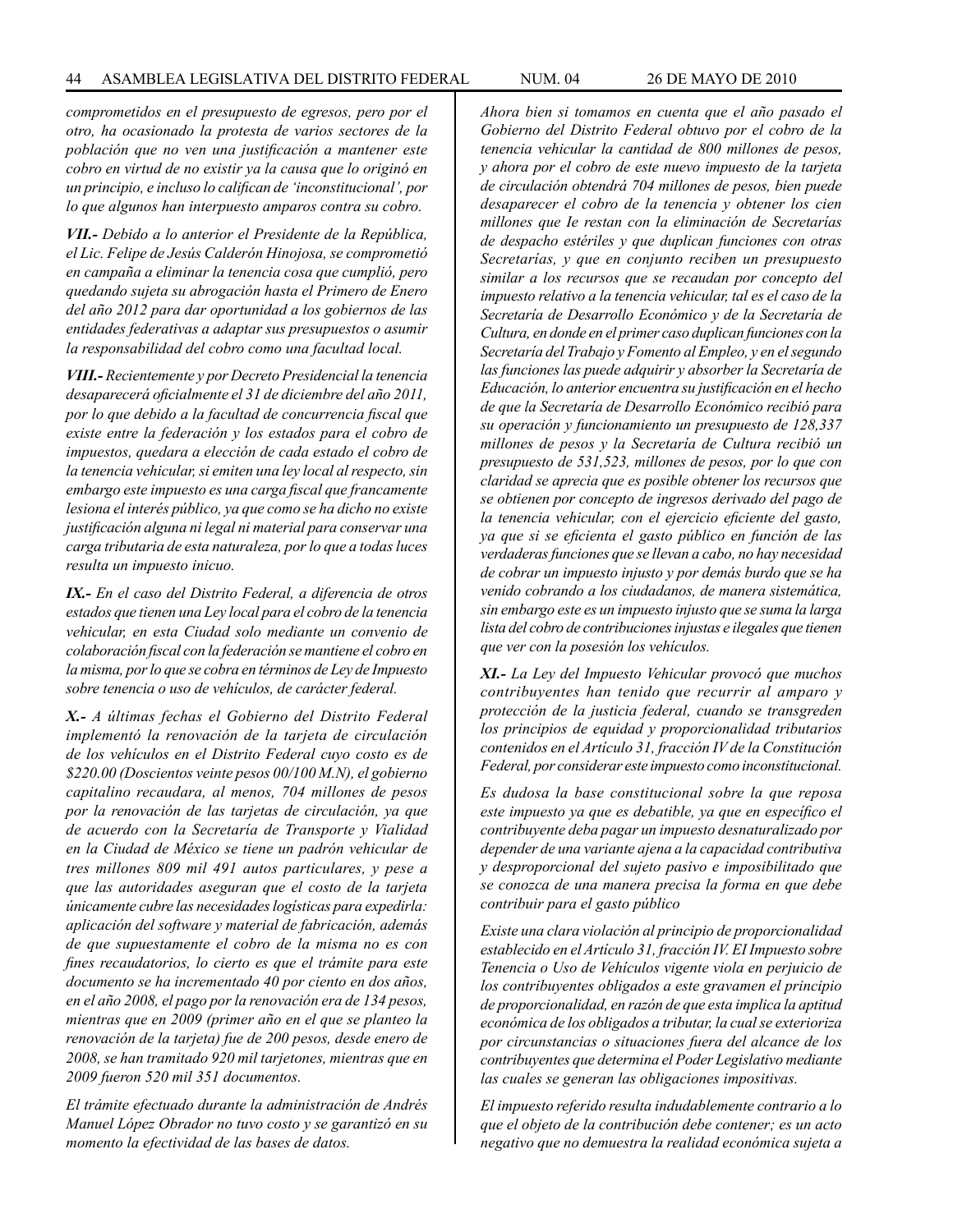*gravamen, puesto que la base de este impuesto no es precisa, tiene un carácter de optativo, incluye en la base elementos ajenos al tenedor del vehículo.*

#### *Algunos elementos ajenos al tenedor del vehículo son:*

*Depende de la tenencia de un vehículo, del tipo de vehículo, de la antigüedad de ese vehículo, del valor del vehículo, del uso que se Ie de a ese vehículo, de la nacionalidad, de la persona que lo tenga o utilice, de la dependencia de Gobierno que lo tenga, si se tiene o no se tiene, entre otras cosas.*

*Ante estos elementos se viola el Artículo 31, fracción IV, debido que al establecer un impuesto a cargo de las personas físicas y morales que sean tenedoras o usuarias de un vehículo, lo cual implica que realicen erogaciones, sobre la cual se pretende cobrar el impuesto por parte de las autoridades hacendarias.*

*Este impuesto se convierte en agresivo, porque ahora grava con mayor tasa a los vehículos de menos valor, le pega más a los autos baratos, entonces resulta más caro el impuesto para las personas que tienen autos de menor valor y seguirá siendo alto para los de mayor valor; se basa en una determinación fría, presuntiva del valor económico del automóvil en función de la actualización de factores y depreciación.*

*Este impuesto es inconstitucional por ser injusto, puesto que es incoherente pensar que la simple tenencia o el uso del vehículo es fuente de riqueza, mucho menos de ingresos que en si misma deba gravarse. Es mas, por el contrario, los vehículos son bienes que demeritan en su valor rápidamente, día con día.*

*El lmpuesto de Tenencia Vehicular no grava a los contribuyentes en función de su verdadera capacidad contributiva, afectando de esta manera a una parte de los ingresos, utilidades o rendimientos obtenidos por el contribuyente individualmente.*

*Incumple de esta forma el principio constitucional de equidad, porque no otorga un tratamiento igualitario a todos los contribuyentes del impuesto; en otras palabras, todos los contribuyentes de un mismo impuesto deben guardar una situación de igualdad frente a la norma jurídica que lo regula.*

*Dicho impuesto esta basado en la presunción de tener un vehículo; en ningún momento se demuestra con esto la capacidad contributiva del sujeto pasivo, y por tanto, no cubre el principio de proporcionalidad consignado en la Constitución, principalmente porque se trata de un impuesto basado en elementos indeterminables para el contribuyente.*

*XII.- Actualmente el Convenio de Colaboración Administrativa en materia fiscal federal, celebrado entre el Gobierno Federal, por conducto de la Secretaría de Hacienda y Crédito Público y el Gobierno del Distrito Federal, publicado en la Gaceta Oficial del Distrito Federal del 19 de Agosto de 2009, contempla dentro de sus considerandos que la entidad continuara ejerciendo las funciones de administración de los impuestos sobre tenencia* 

*o uso sobre automóviles nuevos, lo que más adelante dentro del propio convenio se pacta al tenor de las cláusulas Segunda Fracción VII, Décima tercera, Vigésima fracción IX, Vigésima Primera, y Sexta transitoria.*

*Por lo que de lo antes expresado, esta proposición se funda bajo los siguientes:*

#### *CONSIDERANDOS*

*PRIMERO.- Que de conformidad con lo que establecen los Artículos 17 fracción VI, y 18 fracción VII, ambos de la Ley Orgánica de la Asamblea Legislativa del Distrito Federal, es deber de los Diputados presentar proposiciones y denuncias, así como representar los intereses de los ciudadanos y promover y gestionar la solución de los problemas y necesidades colectivas ante las autoridades competentes.*

*SEGUNDO.- Que es facultad concurrente entre los estados y la federación la materia de recaudación fiscal.*

*TERCERO.- Que el impuesto sobre tenencia vehicular en el Distrito Federal se encuentra regulado por la Ley de Impuesto sobre Tenencia o uso de Vehículos, de Carácter Federal y que es aplicada por conducto del Gobierno del Distrito Federal en términos del Convenio de Colaboración Administrativa en materia fiscal federal, celebrado entre el Gobierno Federal, por conducto de la Secretaría de Hacienda y Crédito Público y el Gobierno del Distrito Federal, publicado en la Gaceta Oficial del Distrito Federal del 19 de Agosto de 2009.*

*CUARTO.- Que de los antecedentes históricos del Impuesto de referencia, se desprende que se encuentra superada en la especie la justificación de la aplicación de dicha carga tributaria a los contribuyentes del Distrito Federal.*

*QUINTO.- Que mediante Decreto Publicado en el Diario Oficial de la Federación en fecha 21 de Diciembre del año 2007, se abroga con efectos futuros de aplicación al 1 de Enero del año 2012, la Ley del Impuesto Sobre Tenencia o Uso de Vehículos de carácter federal, que rige actualmente al Distrito Federal, y que cuya aplicación se efectúa en términos del Convenio de Colaboración Administrativa en materia fiscal federal, celebrado entre el Gobierno Federal, por conducto de la Secretaría de Hacienda y Crédito Público y el Gobierno del Distrito Federal, publicado en la Gaceta Oficial del Distrito Federal del 19 de Agosto de 2009.*

*SEXTO.- Que la actual situación económica por la que atraviesa el país no Ie es ajena al Distrito Federal, y ante tal virtud urgen medidas que garanticen la debida eficiencia de los recursos públicos, que además no lesionen las finanzas públicas, ni mucho menos las de los particulares o gobernados ya que de ellos emanan el pago de impuestos y por ende el debido financiamiento de los recursos del estado.*

*SÉPTIMO.- Que el último recaudo fiscal del año 2009 hecho por el Gobierno del Distrito Federal por el cobro de la tenencia vehicular fue de 800 millones de pesos y que*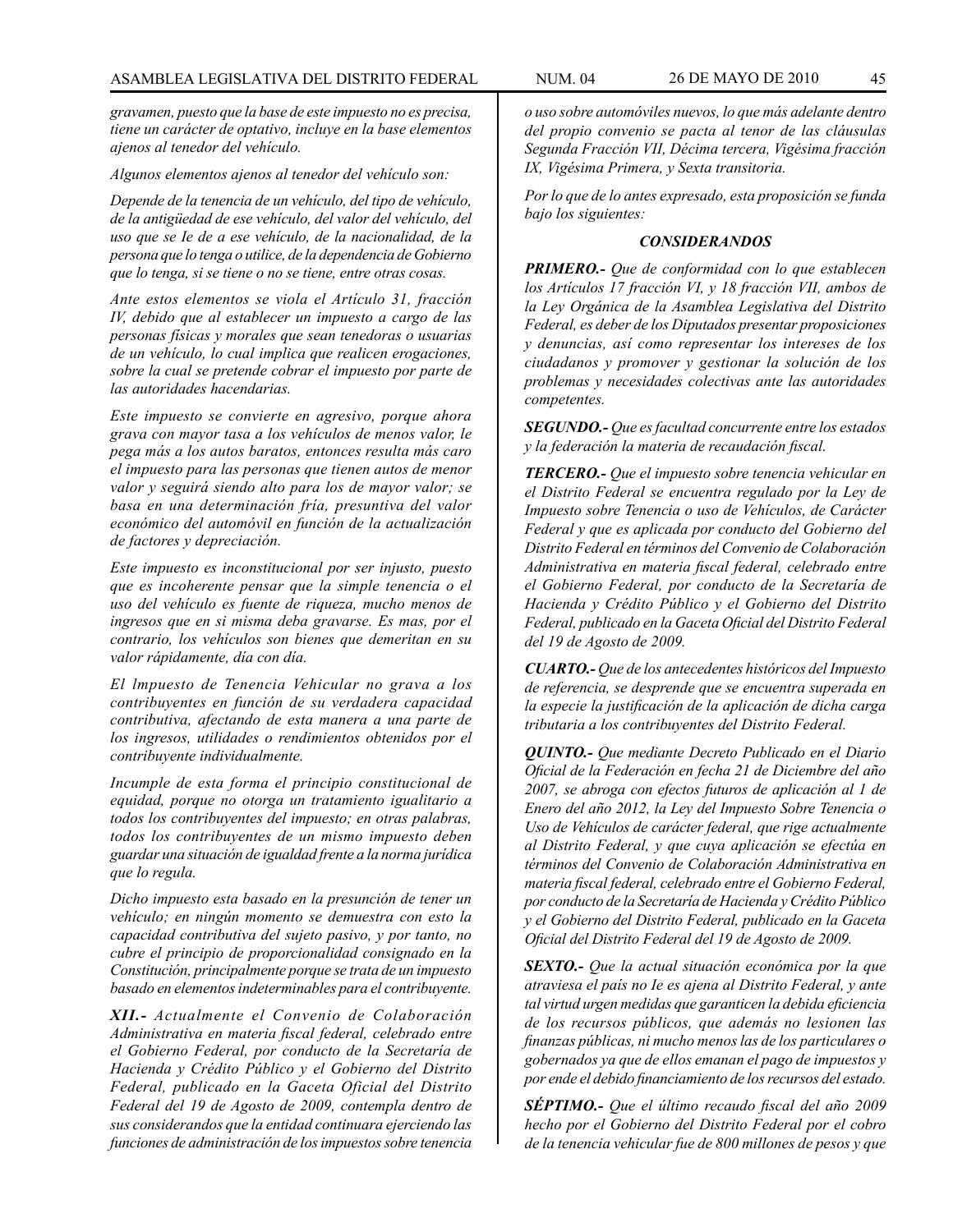*en relación con lo que pretende recaudar con el cobro de la nueva tarjeta de circulación que será de 704 millones de pesos, asimismo teniendo en cuenta que existen entes de la administración pública como lo son la Secretaría de Desarrollo Económico y la Secretaría de Cultura que duplican funciones con otras Secretarías como lo son las Secretarías del Trabajo y Fomento al Empleo y la de Educación, que también pueden absorber las funciones de las anteriores respectivamente y que en la actualidad tienen un presupuesto similar al que se obtiene por la recaudación del impuesto sobre tenencia o uso vehicular, por lo que con su desaparición se rescatan esos recursos y no se causaría una lesión a las finanzas de la Ciudad.*

*OCTAVO.- Que toda vez que lo que rige en estricto sentido el cobro de dicho impuesto en el Distrito Federal, es un convenio de colaboración administrativa, y los convenios en términos por lo dispuesto por el Artículo 1792 del Código Civil para el Distrito Federal, son acuerdos de dos o más personas para crear, transferir, modificar o extinguir obligaciones, ante tal consideración el Gobierno del Distrito Federal al ser parte de dicho convenio puede tener la voluntad de extinguir la obligación de cobrar dicho tributo, renunciando voluntariamente a ejercer el cobro del mismo en términos de lo antes precisado y con la voluntad de ejercer el gasto público en forma eficiente y dejando de cobrar un tributo injusto y que cuya base constitucional es inconsistente, pero además porque lesiona el patrimonio de los gobernados, que son quienes finalmente soportan la carga fiscal de la tributación y es a quienes se les debe proteger en una época de recesión y crisis, porque solo así es como se puede incentivar y reactivar la economía para generar nuevos y mejores empleos y así que las personas tengan una vida digna que les permita desarrollarse.*

*NOVENO.- Que en virtud de lo anterior es preciso que el Jefe de Gobierno por conducto de la Secretaría de Finanzas, proponga a la Federación modificar o en su caso extinguir las cláusulas Segunda Fracción VII, Décima tercera, Vigésima fracción IX, Vigésima Primera, y Sexta transitoria del Convenio de Colaboración Administrativa en materia fiscal federal, celebrado entre el Gobierno Federal, por conducto de la Secretaría de Hacienda y Crédito Público y el Gobierno del Distrito Federal, publicado en la Gaceta Oficial del Distrito Federal del 19 de Agosto de 2009, ya que en ellas se detallan los mecanismos de cobro de dicha carga impositiva a efecto de extinguir el impuesto en comento en la capital de la Republica Mexicana.*

*Con base en los antecedentes y considerandos antes descritos, y con fundamento en lo dispuesto en el Artículo 17 fracción VI de la Ley Orgánica y 132 del Reglamento para el Gobierno Interior ambos ordenamientos de la Asamblea Legislativa del Distrito Federal, el que suscribe a nombre propio y del Grupo Parlamentario del Partido Acción Nacional so mete a la consideración del Honorable Pleno de esta Asamblea, con el carácter "De urgente y obvia resolución" la presente:* 

## *PROPOSICIÓN CON PUNTO DE ACUERDO*

# *CON LA SIGUIENTE RESOLUCIÓN*

*ÚNICO.- SE EXHORTA RESPETUOSAMENTE AL JEFE DE GOBIERNO DEL DISTRITO FEDERAL A QUE ELIMINE EL COBRO DE LA TENENCIA VEHICULAR DEBIDO A QUE EL COBRO DE DICHO IMPUESTO SE SUBROGA CON EL PAGO DE LA NUEVA TARJETA DE CIRCULACIÓN.*

*Dado en el Recinto Legislativo de Donceles de la Asamblea Legislativa del Distrito Federal a los 26 días del mes de Mayo del año 2010.*

## *ATENTAMENTE*

*Dip. Carlos Alberto Flores Gutiérrez*

Es cuanto.

**EL C. PRESIDENTE.-** En términos de lo dispuesto por el Artículo 133 del Reglamento para el Gobierno Interior de la Asamblea Legislativa del Distrito Federal, consulte al Secretaría a la Diputación Permanente en votación económica si la propuesta presentada por el Diputado Carlos Alberto Flores Gutiérrez se considera de urgente y obvia resolución.

**EL C. SECRETARIO DIPUTADO CARLOS ALBERTO FLORES GUTIERREZ.-** Por instrucciones de la Presidencia y en votación económica se consulta a la Diputación Permanente si la propuesta de referencia se considera de urgente y obvia resolución.

Los que estén por la afirmativa, sírvanse manifestarlo levantando la mano.

Los que estén por la negativa, sírvanse manifestarlo levantando la mano.

Se considera de urgente y obvia resolución, Diputado Presidente.

**EL C. PRESIDENTE.-** Está a discusión la propuesta. ¿Existen oradores en contra?

Proceda la Secretaría a preguntar a la Diputación Permanente en votación económica si es de aprobarse la propuesta a discusión.

**EL C. SECRETARIO.-** Por instrucciones de la Presidencia y en votación económica se pregunta a la Diputación Permanente si están a favor o en contra de la propuesta sometida a su consideración.

Los que estén por la afirmativa, sírvanse manifestarlo levantando la mano.

Los que estén por la negativa, sírvanse manifestarlo levantando la mano.

Aprobada la propuesta, Diputado Presidente.

**EL C. PRESIDENTE.-** Remítase a las autoridades correspondientes para los efectos legales a que haya lugar.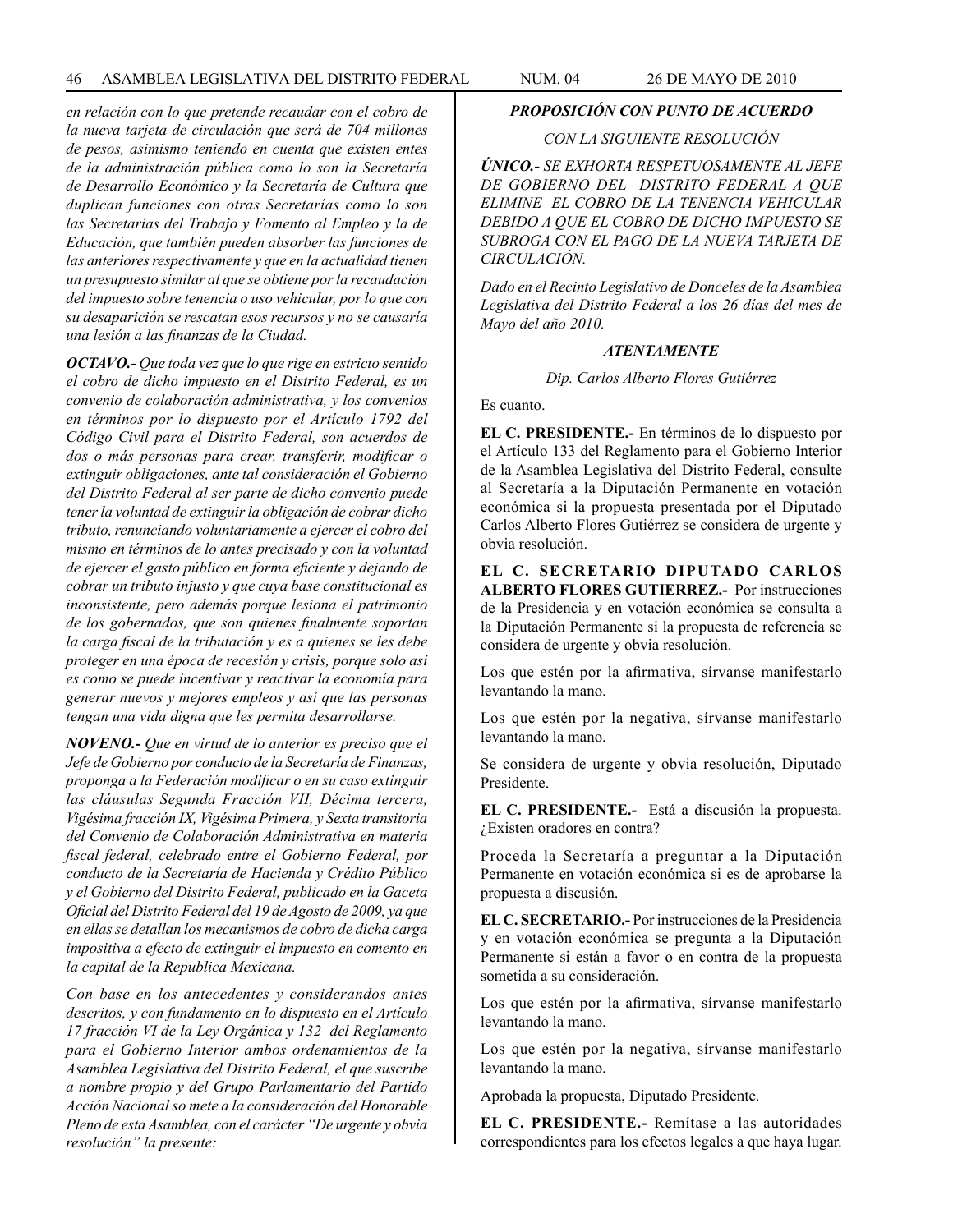# **EL C. DIPUTADO VÍCTOR HUGO ROMO GUERRA (Desde su curul).-** Presidente.

**EL C. PRESIDENTE.-** A ver, perdón, señor Diputado, a sus órdenes. Sonido a la curul.

**EL C. DIPUTADO VÍCTOR HUGO ROMO GUERRA (Desde su curul).-** No hay claridad en la votación, Diputado Presidente. ¿Pudiera repetir la votación por falta de claridad?

**EL C. SECRETARIO.-** A mí me pareció clarísima la votación, señor Diputado.

**EL C. DIPUTADO VÍCTOR HUGO ROMO GUERRA (Desde su curul).-** ¿Cuántos votos a favor y cuántos en contra?

**EL C. PRESIDENTE.-** Señor Secretario. Lo que no fue claro fue la votación de los Diputados que votaron a favor y en contra.

**EL C. SECRETARIO.-** Hubo dos Diputados, si me permiten aclararlo,…

**LA C. DIPUTADA LIZBETH EUGENIA ROSAS MONTERO (Desde su curul).-** Presidente.

**EL C. PRESIDENTE.-** A sus órdenes, Diputada.

**LA C. DIPUTADA LIZBETH EUGENIA ROSAS MONTERO (Desde su curul).-** Sí, Diputado, para solicitarle por favor la corrección de mi voto, porque a lo mejor no fue un poco claro, por favor.

**EL C. PRESIDENTE.-** Entonces que se repita la votación, señor Secretario.

**EL C. SECRETARIO.-** Nada más permítame aclarar que la Diputada Lizbeth Rosas y el Diputado Leonel Luna votaron dos veces, Diputado Romo. Votaron a favor de la propuesta y posteriormente recibió la instrucción suya y cambiaron voto, pero por eso fue el sentido de la votación como se dio.

**EL C. PRESIDENTE**.- Que se repita la votación, señor Secretario.

**EL C. SECRETARIO.-** Muy bien, Diputado, pidiéndole a los Diputados voten una sola vez por favor, procedemos a tomar de nueva cuenta la votación.

Por instrucciones de la Presidencia y en votación económica se pregunta a la Diputación Permanente si están a favor o en contra de la propuesta sometida a su consideración.

Los que estén por la afirmativa, sírvanse manifestarlo levantando la mano.

Los que estén por la negativa, sírvanse manifestarlo levantando la mano.

No se aprueba la propuesta, Diputado Presidente.

**EL C. PRESIDENTE.-** En consecuencia se desecha la propuesta.

Hágase del conocimiento del Diputado promovente.

Para presentar una Propuesta con Punto de Acuerdo para exhortar al Jefe de Gobierno del Distrito Federal, Marcelo

Luis Ebrard Casaubon, y al Secretario de Transporte y Vialidad, Armando Quintero Martínez, abrogar el acuerdo por el que se establece el Programa de Renovación de la Tarjeta de Circulación con Chip para Vehículos Automotores de Uso Particular y derogar la reforma a la fracción XV del Artículo 8 del Reglamento para el Control Vehicular y de Licencias y Permisos para Conducir en el Distrito Federal, se concede el uso de la Tribuna al Diputado Federico Manzo Sarquis, a nombre propio y del Diputado Mauricio Tabe Echartea, del Grupo Parlamentario del Partido Acción Nacional.

**EL C. DIPUTADO FEDERICO MANZO SARQUIS.-**  Con la venia de la Presidencia.

*PROPOSICIÓN CON PUNTO DE ACUERDO PARA EXHORTAR AL JEFE DE GOBIERNO DEL DISTRITO FEDERAL, MARCELO LUIS EBRARD CASAUBON Y AL SECRETARIO DE TRANSPORTES Y VIALIDAD, ARMANDO QUINTERO MARTÍNEZ, A ABROGAR EL ACUERDO POR EL QUE SE ESTABLECE EL PROGRAMA DE RENOVACIÓN DE LA TARJETA DE CIRCULACIÓN CON CHIP PARA VEHÍCULOS AUTOMOTORES DE USO PARTICULAR Y DEROGAR LA REFORMA A LA FRACCIÓN XV DEL ARTÍCULO 8 DEL REGLAMENTO PARA EL CONTROL VEHICULAR Y DE LICENCIAS Y PERMISOS PARA CONDUCIR EN EL DISTRITO FEDERAL.*

*DIP. EMILIANO AGUILAR ESQUIVEL PRESIDENTE DE LA MESA DIRECTIVA DIPUTACIÓN PERMANENTE ASAMBLEA LEGISLATIVA DEL DISTRITO FEDERAL V LEGISLATURA PRESENTE*

*Los suscritos, Diputado Mauricio Tabe Echartea y Federico Manzo Sarquis, integrantes del Grupo Parlamentario del Partido Acción Nacional, con fundamento en lo dispuesto por los Artículos 17, fracción VI y 58 fracciones I, II y X de la Ley Orgánica, 93 y 132, del Reglamento para el Gobierno Interior, ambos de la Asamblea Legislativa del Distrito Federal, someto a su consideración para su discusión y en su caso, aprobación, la presente Proposición con Punto de Acuerdo para exhortar al Jefe de Gobierno del Distrito Federal, Marcelo Luis Ebrard Casaubon y al Secretario de Transportes y Vialidad, Armando Quintero Martínez, a abrogar el Acuerdo por el que se Establece el Programa de Renovación de la Tarjeta de Circulación con Chip para Vehículos Automotores de uso Particular y Derogar la Reforma a la Fracción XV del Artículo 8 del Reglamento para el Control Vehicular y de Licencias y Permisos para Conducir en el Distrito Federal al tenor de los siguientes:*

# *ANTECEDENTES*

*1.- El 23 de abril de 2009, se publico en la Gaceta Oficial del Distrito Federal Decreto de Reformas al Reglamento para el Control Vehicular y de Licencias y Permisos para Conducir en el Distrito Federal, por el cual se reformo la fracción XV del Artículo 8 del mismo, para establecer una vigencia máxima de tres años para la Tarjeta de Circulación.*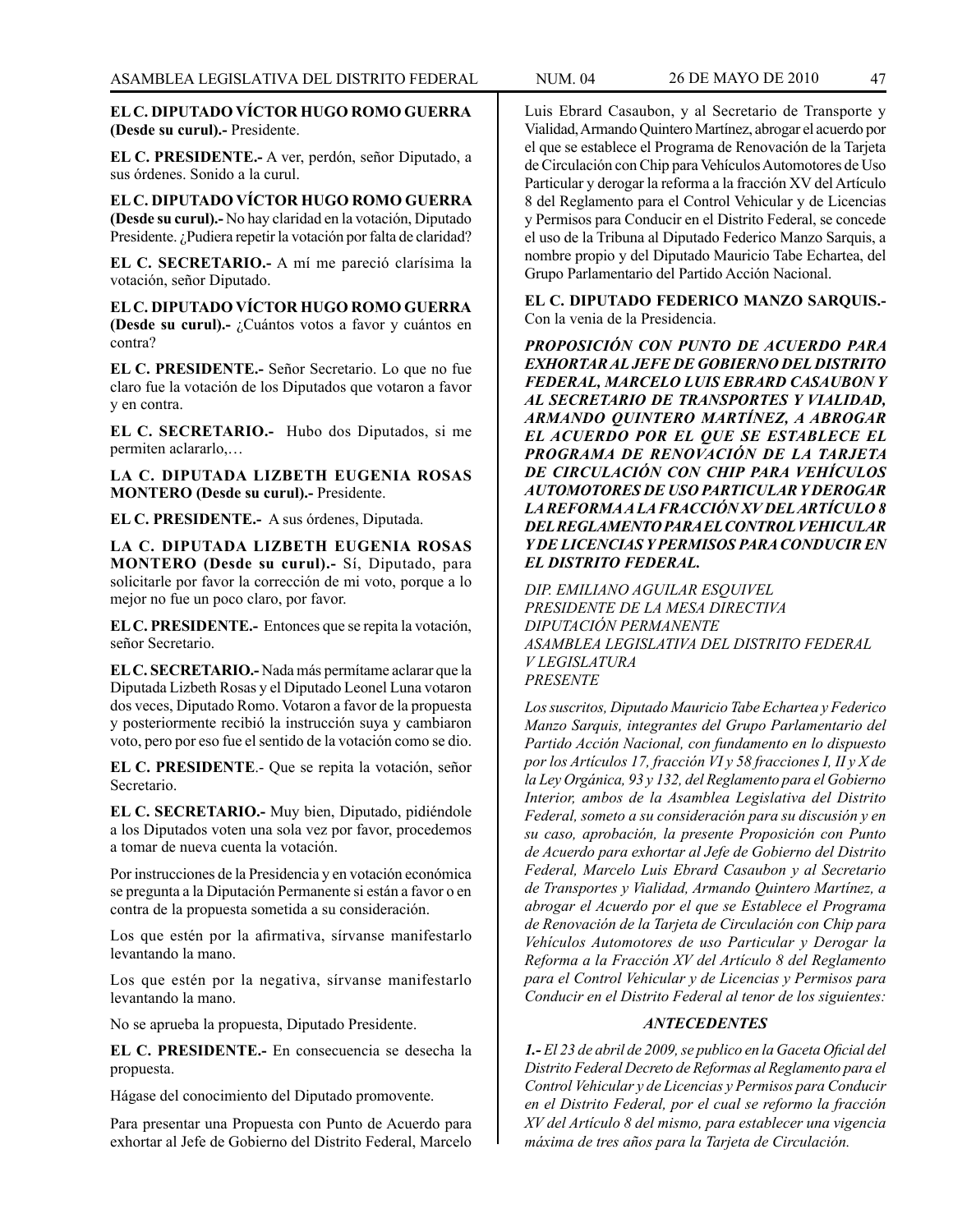*2.- El 10 de mayo del año en curso, la Secretaría de Transportes y Vialidad publico en la Gaceta Oficial del Distrito Federal el ACUERDO POR EL QUE SE ESTABLECE EL PROGRAMA DE RENOVACIÓN DE LA TARJETA DE CIRCULACIÓN CON CHIP PARA VEHÍCULOS AUTOMOTORES DE USO PARTICULAR, mismo que de conformidad con su Artículo segundo transitorio, entró en vigor el día 24 de los corrientes y,*

### *CONSIDERANDO*

*1.- Que los reglamentos y, por mayoría de razón, los acuerdos del ejecutivo, en ningún momento pueden ir más allá de la ley en razón de su naturaleza secundaria, el principio de reserva de ley y el carácter accesorio de estos.*

*2.- Que la función de los Reglamentos y Acuerdos del Ejecutivo consiste en hacer operante un derecho o garantizar el cumplimiento de una obligación establecida en la Ley, mas en ningún caso otorgar derechos o imponer obligaciones de forma autónoma.*

*3.- Que el Poder Judicial de la Federación ha determinado en diversas Tesis Jurisprudenciales y Aisladas con claridad el alcance de la facultad reglamentaria, en particular las que se transcribe a continuación:*

*Séptima Época Registro: 253266 Instancia: Tribunales Colegiados de Circuito Tesis Aislada Fuente: Semanario Judicial de la Federación Volumen: 97-102 Sexta Parte Materia(s): Administrativa Tesis: Página: 277*

*TRÁNSITO, REGLAMENTO DE, DEL DISTRITO FEDERAL. INCONSTITUCIONALIDAD SI SOBREPASA A LA LEY QUE DEBE DESARROLLAR.*

*Todo reglamento implica la preexistencia de la Ley, y guarda, respecto de ella, una posición subordinada, pues si el papel del reglamento es facilitar la aplicación de la Ley, lógicamente tiene que implicar la existencia anterior de esta y necesariamente tiene que conformarse a sus preceptos, ya que malamente podría cumplir su cometido si para hacer practica la ejecución de la Ley, en vez de amoldarse a sus disposiciones, las contraria, y porque la ley puede existir y tener plena validez sin que haya un reglamento de la misma, en tanto que el reglamento supone la preexistencia de una Ley cuyos preceptos desarrolla y a los cuales esta subordinado; y de esa forma, si la finalidad de un reglamento es la de desarrollar en detalle las normas contenidas en leyes emanadas del Congreso de la Unión, es claro que un reglamento no puede exceder el alcance de la Ley, ni contrariar lo establecido en los preceptos de esta; de tal manera que si el Reglamento de Tránsito del Distrito Federal es un conjunto de disposiciones reglamentarias de las fracciones XXXI, XXXIII y LVIII del Artículo 36 de la Ley Orgánica del Departamento del Distrito Federal, que establecen las atribuciones de dicho*  *departamento consistentes, respectivamente, en regular la debida observancia de las Leyes, Reglamentos y Decretos para el Distrito Federal, sancionar las Infracciones de las Leyes Locales y reglamentos con sujeción a lo que aquellas dispongan, y reglamentar el tránsito por las calles, plazas y calzadas comprendidas dentro de los limites del Distrito Federal sobre bases de protección a la seguridad de las personas y propiedades, así como la expedición y comodidad de las comunicaciones, es de verse que el Artículo 63 del Reglamento, al establecer la exigencia de un permiso especial para la conducción de vehículos de servicio público local, sobrepasa el contenido de las disposiciones que regia menta, dado que en las mismas no se disponen exigencias de naturaleza alguna, sino solo se señalan las atribuciones del Departamento del Distrito Federal para reglamentar la materia de transito, con base en la protección a la seguridad de las personas y propiedades y con la finalidad de expedición y comodidad de las comunicaciones. En esas condiciones, si la ley que reglamenta el ordenamiento impugnado no da las bases para establecer ningún tipo de exigencias, el que el Reglamento de Transito haya establecido la exigencia de un permiso especial para conducir vehículos de servicio público, además de que implícitamente entraría una limitación a la libertad de trabajo, prevista en el Artículo 50, constitucional, va mas allá del texto de la ley, por lo que cabe concluir que el Artículo 63 del Reglamento de Transito del Distrito Federal es inconstitucional.*

### *PRIMER TRIBUNAL COLEGIADO EN MATERIA ADMINISTRATIVA DEL PRIMER CIRCUITO.*

*Octava Época Registro: 209579 Instancia: Tribunales Colegiados de Circuito Tesis Aislada Fuente: Semanario Judicial de la Federación Tomo: XV, Enero de 1995 Materia(s): Administrativa Tesis: VI.20. 188 A Página: 298 REGLAMENTOS ADMINISTRATIVOS. FACULTAD DEL* 

*PRESIDENTE DE LA REPÚBLICA PARA EXPEDIRLOS. SU NATURALEZA.*

*El Artículo 89 fracción I, de nuestra Carta Magna, confiere al Presidente de la República tres facultades: a) La de promulgar las leyes que expida el Congreso de la Unión; b) La de ejecutar dichas leyes y c) La de proveer en la esfera administrativa a su exacta observancia, o sea la facultad reglamentaria. Esta última facultad es la que determina que el Ejecutivo pueda expedir disposiciones generales y abstractas que tienen por objeto la ejecución de la ley, desarrollando y complementando en detalle las normas contenidas en los ordenamientos jurídicos expedidos por el Congreso de la Unión. EI reglamento es un acto formalmente administrativo y materialmente legislativo; participe de los atributos de la ley aunque sólo en cuanto ambos ordenamientos son de naturaleza*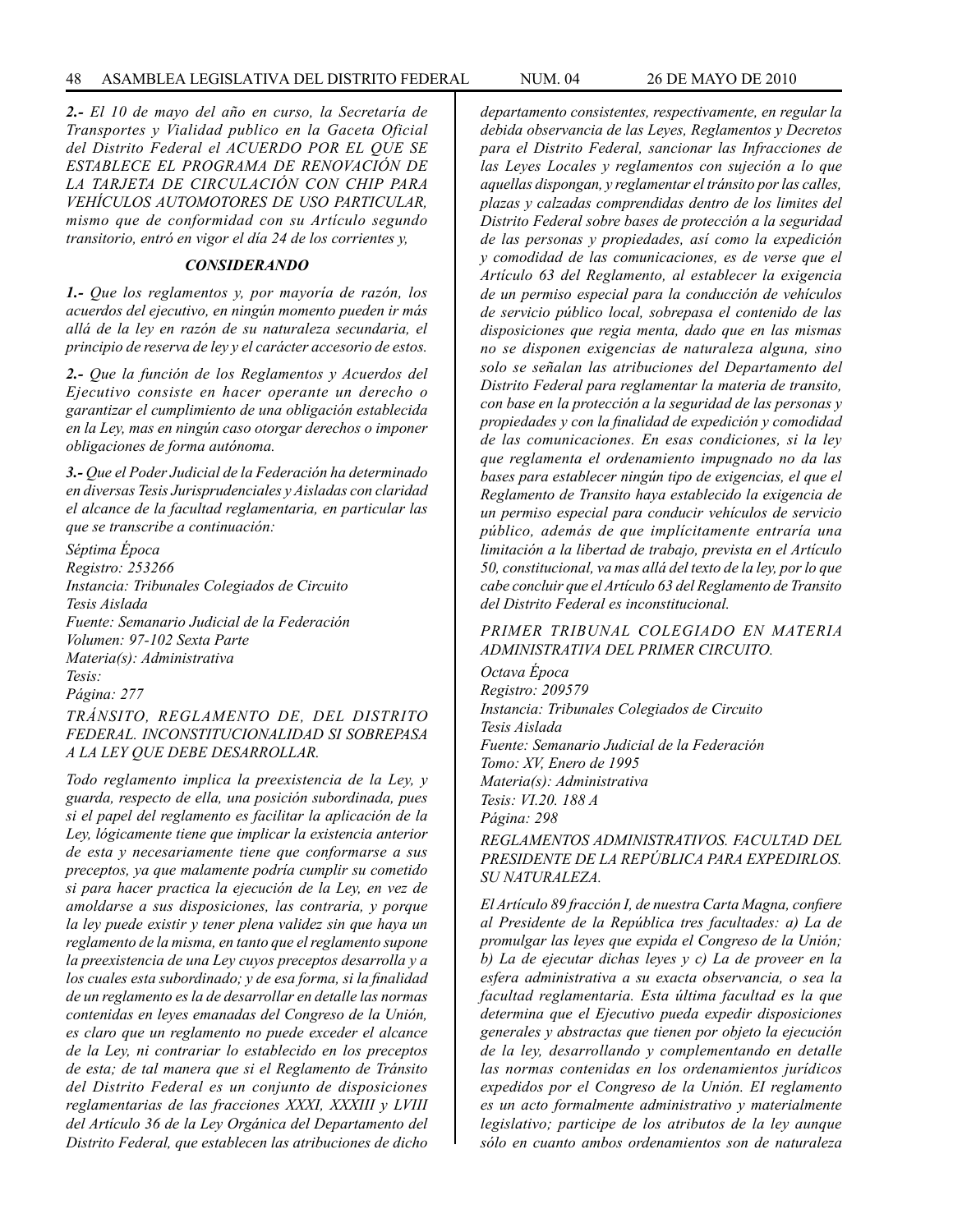*impersonal, general y abstracta. Dos características separan la ley del reglamento en sentido estricto: Este ultimo emana del Ejecutivo, a quien incumbe proveer en la esfera administrativa a la exacta observancia de la ley, y es una norma subalterna que tiene su medida y justificación en la ley. Pero aun en lo que aparece común en los dos ordenamientos, que es su carácter general y abstracto, separarse por la finalidad que en el área del reglamento se imprime a dicha característica, ya que el reglamento determina de modo general y abstracto los medios que deberán emplearse para aplicar la ley a los casos concretos.*

# *SEGUNDO TRIBUNAL COLEGIADO DEL SEXTO CIRCUITO.*

*4.- Que derivado de los criterios jurisprudenciales anteriormente mencionados, son inconstitucionales tanto la fracción XV del Artículo 8 del Reglamento de Referencia, como el Acuerdo que nos ocupa. Lo anterior tomando en consideración que:*

*a) La Ley de Transporte y Vialidad del Distrito Federal, jerárquicamente superior y sustento del Reglamento el Acuerdo que nos ocupa, no establece vigencia alguna para la Tarjeta de Circulación, por lo que la normatividad subordinada no puede ir más allá.*

*b) EI precepto de la Ley de Transporte y Vialidad del Distrito Federal que desarrolla el Reglamento, por lo que se refiere a la Tarjeta de Circulación, es el Artículo 59, del cual, de un análisis exegético del mismo, se desprende que la Tarjeta de Circulación: I) Funge como comprobante del registro e inscripción de los vehículos de transporte particular de pasajeros, II) Debe Portarse en el Vehículo.*

*De lo anterior se desprende que toda disposición reglamentaria de la Tarjeta de Circulación, que no tenga como fin regular los requisitos que contendrá para comprobar el registro e inscripción de los vehículos particulares o la portabilidad de la misma, resulta inconstitucional por ir mas allá de la ley y por invadir facultades, tal como acontece en este caso.*

*5.- Que de conformidad con el Artículo 31 fracción IV de la Constitución Política de los Estados Unidos Mexicanos las contribuciones deben ser equitativas, proporcionales y estar contenidas en una ley.*

*Ahora, si bien es cierto que en las fracciones IV y V del Artículo 219 del Código Fiscal, publicado en la Gaceta Oficial del Distrito Federal el día 29 de diciembre de 2009 se establece un pago de \$220 pesos para el caso de reposición o renovación de la tarjeta de circulación así como para el caso de cambio de propietario, carrocería, motor, domicilio y corrección de datos del mismo documento, de la lectura de estos dispositivos se desprende que ese pago tendrá que realizarse en dos supuestos I) Cuando por robo, extravío o deterioro de la Tarjeta de Circulación es necesario su remplazo, II) Cuando varían los datos de la misma, ya sea por cambio de propietario o* 

*por variación en los datos contenidos en la misma. Presumir lo contrario, nos llevaría al absurdo de suponer que la vigencia del pago de cualquier derecho contemplado en el Código Fiscal, puede modificarse al antojo de la autoridad por la vía reglamentaria, por lo que el día de mañana, por una reforma al Reglamento del Registro Civil, estaríamos expuestos a que se estableciera que la vigencia de las actas de nacimiento es semestral por lo que el pago establecido por la expedición de estas tiene esa misma vigencia.*

*Esto es violatorio del principio de reserva de ley aplicable a los elementos de la contribución. Si bien es cierto el principio de reserva de ley en materia fiscal es relativo, ya que los elementos técnicos o necesarios para el debido cumplimiento de la ley pueden estar regulados por ordenamientos de menor jerarquía, los elementos esenciales de la contribución, como lo son la tasa, base, sujeto, objeto y el elemento que nos ocupa: la temporalidad.*

*6.- Que no obstante que los principios de lógica llevan a cualquier persona a esa conclusión, en razón de que la Secretaría de Transportes y Vialidad no se rige por esos principios y atendiendo a los fundamentos y motivaciones expuestos en los citados antecedentes y considerandos, someto a consideración de esta Asamblea el siguiente:*

### *PUNTO DE ACUERDO*

*PRIMERO.- Se exhorta al Jefe de Gobierno del Distrito Federal, Lic. Marcelo Luis Ebrard Casaubón y al Secretario de Trasportes y Vialidad del Distrito Federal, Lic. Armando Quintero Martínez, a abrogar EL ACUERDO POR EL QUE SE ESTABLECE EL PROGRAMA DE RENOVACIÓN DE LA TARJETA DE CIRCULACIÓN CON CHIP PARA VEHÍCULOS AUTOMOTORES DE USO PARTICULAR, publicado en la Gaceta Oficial de fecha diez de mayo del año en curso.*

*SEGUNDO.- Se exhorta al Jefe de Gobierno del Distrito Federal, Lic. Marcelo Luis Ebrard Casaubón a derogar la reforma a la Fracción XV del Artículo 8 del Reglamento para el Control Vehicular de Licencias y Permisos para Conducir en el Distrito Federal, publicada en la Gaceta Oficial de fecha veintinueve de abril de dos mil nueve.*

*Dado en el Recinto Legislativo de la Asamblea Legislativa del Distrito Federal a los 26 días del mes de mayo de 2010.*

### *ATENTAMENTE*

*Dip. Federico Manzo Sarquis.-Dip. Carlos Alberto Flores Gutiérrez.- Dip. Jorge Palacios Arroyo*

Es cuanto, Diputado Presidente.

**EL C. PRESIDENTE.-** Gracias, señor Diputado. Con fundamento en lo dispuesto por los Artículos 50 fracción IV y V de la Ley Orgánica de la Asamblea Legislativa del Distrito Federal, 28 y 132 del Reglamento para el Gobierno Interior, se turna para su análisis y dictamen a la Comisión de Transporte y Vialidad.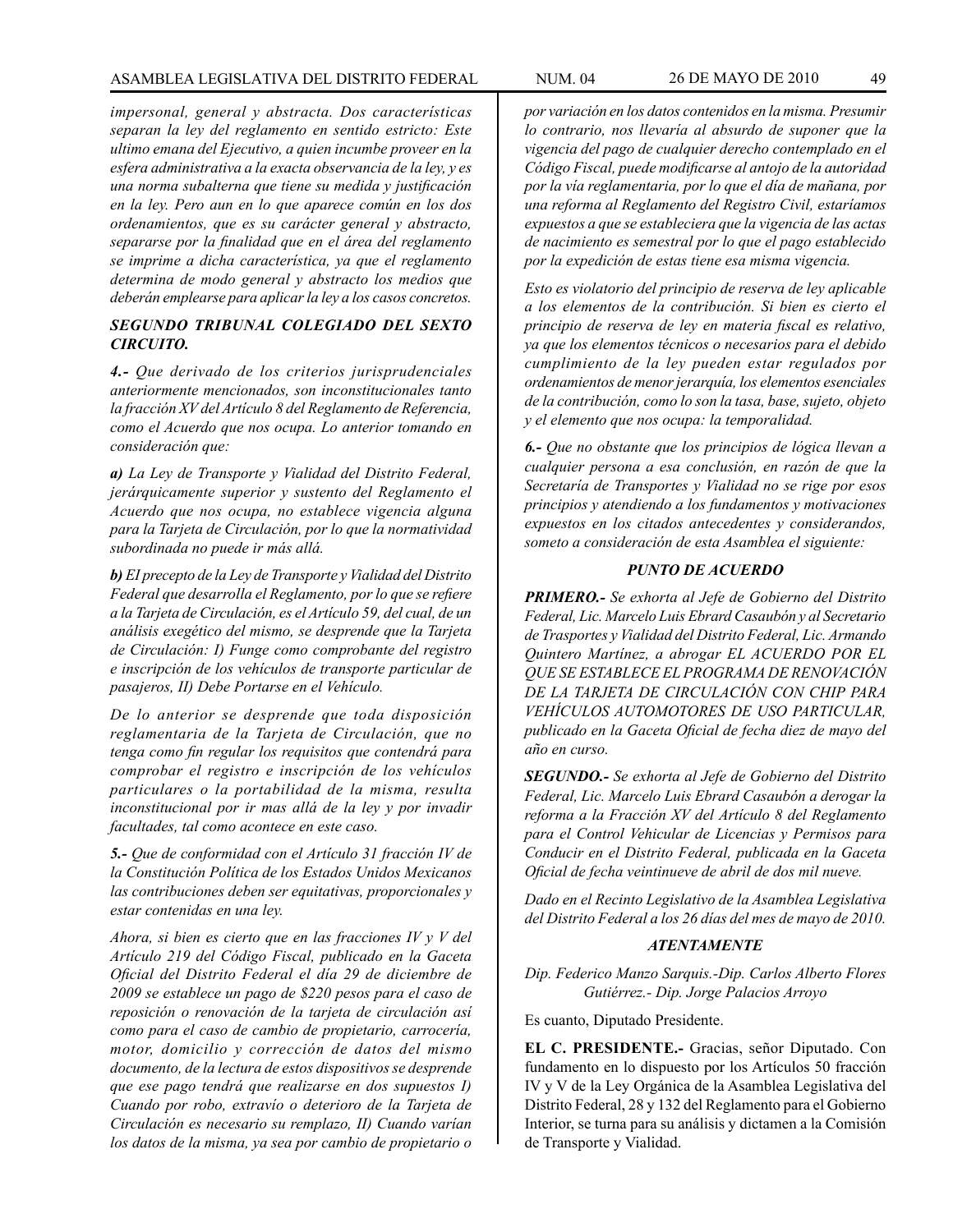**EL C. PRESIDENTE DIPUTADO VÍCTOR HUGO** 

**ROMO GUERRA.-** Para presentar una Propuesta con Punto de Acuerdo por el que se cita a comparecer al Jefe Delegacional de Milpa Alta, Francisco García Flores, para que informe y comparezca ante la Comisión de Desarrollo Rural sobre el procedimiento, estado del Programa Integral de Apoyo a los Productores del Nopal 2010, se concede el uso de la Tribuna al Diputado Emiliano Aguilar Esquivel, del Grupo Parlamentario del Partido Revolucionario Institucional.

### **EL C. DIPUTADO EMILIANO AGUILAR ESQUIVEL.-**  Con la venia de la Presidencia.

*PROPOSICIÓN CON PUNTO DE ACUERDO DONDE "SE CITA A COMPARECER AL C. FRANCISCO GARCÍA TORRES JEFE DELEGACIONAL DE MILPA ALTA PARA QUE INFORME Y COMPAREZCA EN ESTA HONORABLE ASAMBLEA LEGISLATIVA DEL DISTRITO FEDERAL ANTE LA COMISIÓN DE DESARROLLO RURAL SOBRE EL PROCEDIMIENTO Y ESTADO DEL PROGRAMA INTEGRAL DE APOYO A LOS PRODUCTORES DE NOPAL 2010.*

## *Honorable Asamblea:*

*Con fundamento en el Artículo 132 del Reglamento para el Gobierno Interior de la Asamblea Legislativa del Distrito Federal; y con fundamento en lo dispuesto por los Artículos 17 fracción V, VI, VII, Artículo 18 fracción III, VII, de la Ley Orgánica de la Asamblea Legislativa del Distrito Federal, someto a la consideración del Pleno de esta H. Asamblea Legislativa, la proposición con Punto de Acuerdo donde "se cita a comparecer al C. Francisco García Torres Jefe Delegacional de Milpa Alta para que informe y comparezca en esta Honorable Asamblea Legislativa del Distrito Federal ante la Comisión de Desarrollo Rural sobre el procedimiento y Estado del programa Integral de Apoyo a los Productores de Nopal 2010.*

# *ANTECEDENTES*

*Que desde finales del mes de febrero del presente, los productores de nopal de Milpa Alta, nos organizamos para recabar documentación e inscribirnos en un programa, que ya tiene mas de 8 años de existir, para recibir un subsidio en efectivo para adquirir abono orgánico. El programa se ejecuta con recursos de la Delegación Política.*

*Que con fecha 1° de marzo del presente año los productores dirigieron escritos al Jefe Delegacional, C. Francisco García Flores, en donde le manifestamos nuestra inconformidad, al Lic. Marcelo Ebrard Casaubon, Jefe de Gobierno del D. F.*

*Que con fecha de 24 de marzo del presente, el C. Edgar Granados Ramírez el cual se desempeña como Director General de Desarrollo Rural y Económico Sustentable se negó a recibir un oficio presentado por nuestra comunidad de San Lorenzo Tlacoyucan, del que anexamos copia, recibiendo solo el firmado por productores del Barrio de Los Ángeles.*

*Que el cambio de 23 millones de pesos de la partida 6100 "Obra pública por contrato" a la partida 4112 "Otras Ayudas", hizo posible que dejara de ser obligatoria la dotación de herramienta a los productores de nopal, como se pretendía y en su lugar cada campesino puede recibir ahora el 100% del subsidio para adquirir abono orgánico.*

*Que 187 campesinos productores de nopal del poblado de San Lorenzo Tlacoyucan los cuales fueron los que se manifestaron en contra de que estuviera etiquetado el recurso fueron excluidos, de la dotación de abono orgánico realizado a través del "Programa de Integral de Apoyo a Productores de Nopal".*

*Que el C. Edgar Granados Ramírez, en su calidad de Director General de Desarrollo Rural y Económico Sustentable, da respuesta al oficio presentado por los 187 campesinos de fecha 12 de abril de 2010 en oficio DGDRES/253/10 en el cual afirma que…"En el caso concreto, no obran constancias ni prueba alguna en el sentido de que ustedes hayan acudido a inscribirse al programa y que se les haya negado su registro..."* 

*Por lo anteriormente expuesto*

# *CONSIDERANDO*

*Primero: Que mediante oficio de la Delegación con número DGDRES/253/10 fechado el 13 de abril de 2010 se menciona que el 08 de marzo se realizó la elección del Comité local en San Lorenzo Tlacoyucan, y que para ello, EL MISMO DÍA, 08 de marzo, se difundió la Convocatoria además de asegurar que la Delegación no intervino. Cuando el Artículo 85 de la Ley de participación ciudadana ordena: que "La convocatoria a la Asamblea Ciudadana deberá ser abierta, comunicarse por medio de avisos colocados en lugares de mayor afluencia de la Unidad Territorial y publicarse con AL MENOS DIEZ DÍAS DE ANTICIPACIÓN A LA FECHA DE SU REALIZACIÓN. Y además deberá contener los temas a tratar, la agenda de trabajo, lugar fecha y hora de la Sesión, nombre y cargo de quien convoca, así como las dependencias y organizaciones a las que se invitara especificando el carácter de su participación.*

*"Obviamente no se cumplieron estos requisitos legales".*

*Segundo.- El Artículo 4 de la Ley de Desarrollo Social para el DF, estipula que los principios de la política social son UNIVERSALIDAD, IGUALDAD, EQUIDAD DE GÉNERO, EQUIDAD SOCIAL, JUSTICIA DISTRIBUTIVA, DIVERSIDAD, INTEGRALIDAD, TERRITORIALIDAD, EXIGIBILIDAD, PARTICIPACIÓN, TRANSPARENCIA, EFECTIVIDAD.*

*Tercero.- Los principios de esta ley constituyen el marco en el cual deberán planearse, ejecutarse y evaluarse el conjunto de las políticas y programas en materia de desarrollo social de la Administración Pública del Distrito Federal".Y mas aun, se apunta en el Artículo 7 "Esta prohibida toda practica discriminatoria en el otorgamiento de subsidios y beneficios que se otorguen como parte de los programas sociales".*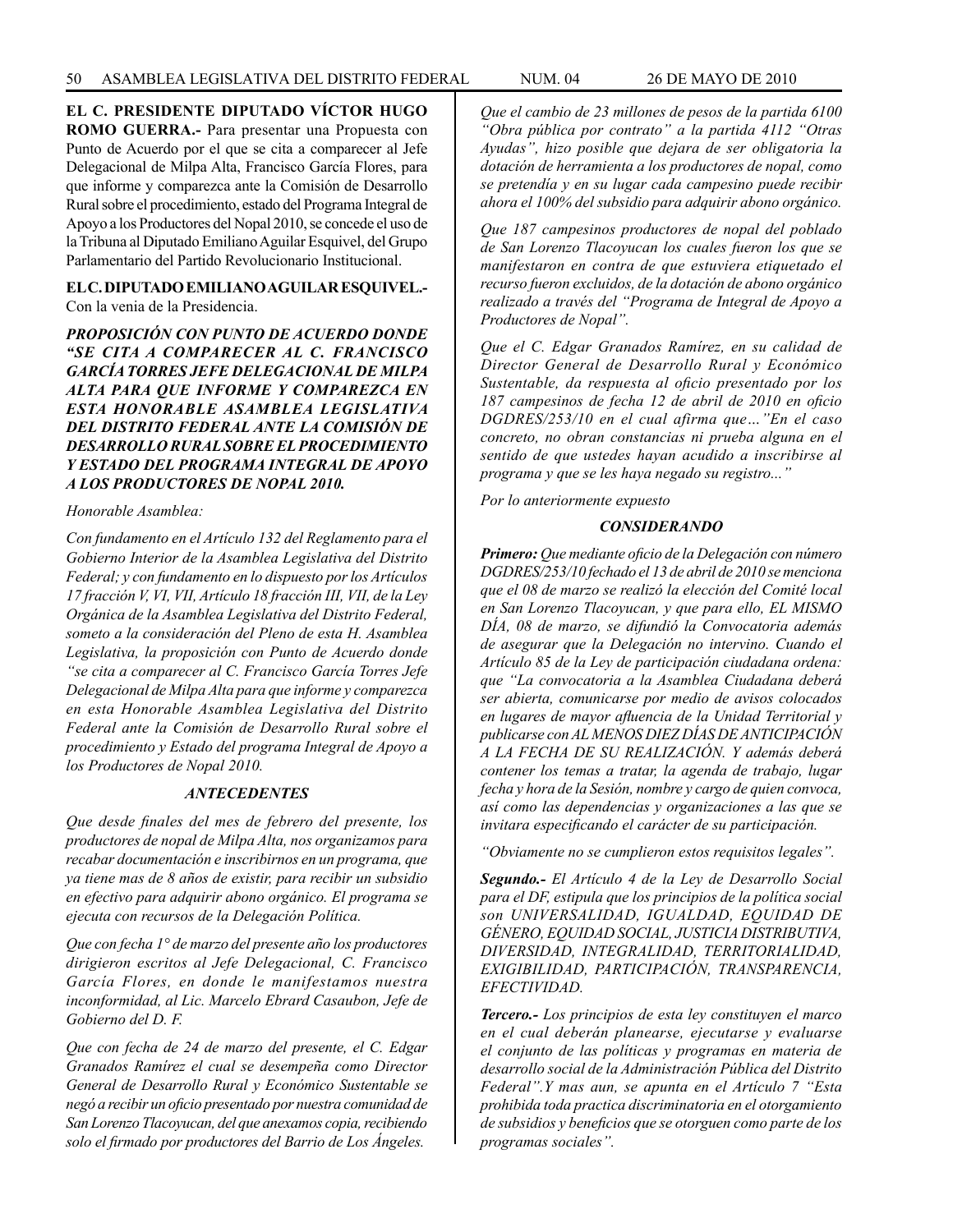*Cuarto.- Que los productores de nopal del poblado de San Lorenzo Tlacoyucan, Milpa Alta, D.F., han sufrido de DISCRIMINACIÓN y fueron excluidos del Programa Integral de Apoyo para Productores de nopal 2010.*

*Quinto.- Que la ley de transparencia y rendición de cuentas obliga a los servidores públicos a informar sobre el ejercicio presupuestal y avance de asignación de los recursos asignados.*

*Por lo anteriormente expuesto someto a consideración de este pleno el siguiente Punto de Acuerdo.*

*ÚNICO. Se cita a comparecer al C. Francisco García Torres Jefe Delegacional de Milpa Alta para que informe y comparezca en esta Honorable Asamblea Legislativa del Distrito Federal ante la Comisión de Desarrollo Rural sobre el procedimiento y Estado del programa Integral de Apoyo a los Productores de Nopal 2010.*

*Dado en la Ciudad de México a los veinticinco días del mes de mayo del año dos mil diez.*

# *ATENTAMENTE*

# *Dip. Emiliano Aguilar Esquivel*

Es cuanto, señor Presidente.

**EL C. PRESIDENTE.-** En términos de lo dispuesto por el Artículo 133 del Reglamento para el Gobierno Interior de la Asamblea Legislativa del Distrito Federal, consulte la Secretaría a la Diputación Permanente en votación económica si la propuesta presentada por el Diputado Emiliano Aguilar Esquivel se considera de urgente y obvia resolución.

**EL C. SECRETARIO.-** Por instrucciones de la Presidencia y en votación económica, se consulta a la Diputación Permanente si la propuesta de referencia se considera de urgente y obvia resolución.

Los que estén por la afirmativa, sírvanse manifestarlo levantando la mano.

Los que estén por la negativa, sírvanse manifestarlo levantando la mano.

No se considera de urgente y obvia resolución, Diputado Presidente.

**EL C. PRESIDENTE.-** No se considera de urgente y obvia resolución. Se turna por la Presidencia para su análisis y dictamen a la Comisión de Desarrollo Rural.

**EL C. DIPUTADO EMILIANO AGUILAR ESQUIVEL (Desde su curul).-** Diputado Presidente.

**EL C. PRESIDENTE.-** ¿Con qué objeto, Diputado?

**EL C. DIPUTADO EMILIANO AGUILAR ESQUIVEL (Desde su curul).-** Para suplicarle a la Presidencia que se repita la votación porque no nos quedó clara, señor Presidente.

**EL C. PRESIDENTE.-** Le pido a la Secretaría repita la votación.

**EL C. SECRETARIO.-** Se va a proceder a repetir la votación. Los que estén por la afirmativa, sírvanse manifestarlo levantando la mano.

Voy a señalar los nombres de los Diputados que están a favor de la propuesta: Diputado Palacios, Emiliano Aguilar, el Diputado West y el de la voz también, del Partido Acción Nacional estamos a favor.

Los que estén por la negativa, sírvanse manifestarlo levantando la mano.

6 Diputado en contra de que se considere de urgente y obvia resolución.

No se considera de urgente y obvia resolución, Diputado Presidente.

**EL C. PRESIDENTE.-** Se turna a la Comisión de Desarrollo Rural.

Esta Presidencia informa que han sido retirados del Orden del Día los puntos enlistados en los numerales 28 y 47.

Para presentar una Propuesta con Punto de Acuerdo por la que se exhorta al Secretario de Seguridad Pública del Distrito Federal, el Doctor Manuel Mondragón Y Kalb a que en el ámbito de sus facultades y obligaciones intensifique los operativos de seguridad pública y prevención al delito y a que realice evaluaciones y relevos necesarios tanto en programas como en el personal, en la Delegación Gustavo A. Madero en general y en el IV Distrito Local Electoral en particular, se concede el uso de la Tribuna a la Diputada Lizbeth Eugenia Rosas Montero, del Grupo Parlamentario del Partido de la Revolución Democrática.

**LA C. DIPUTADA LIZBETH EUGENIA ROSAS MONTERO.-** Con su venia, Diputado Presidente. Le solicito que sea por Artículo 133.

*PROPUESTA CON PUNTO DE ACUERDO DE URGENTE Y OBVIA RESOLUCIÓN POR LA QUE SE EXHORTA AL SECRETARIO DE SEGURIDAD PÚBLICA DEL DISTRITO FEDERAL, DR. MANUEL MONDRAGÓN Y KALB, A QUE EN EL ÁMBITO DE SUS FACULTADES Y OBLIGACIONES, INTENSIFIQUE LOS OPERATIVOS DE SEGURIDAD PÚBLICA Y PREVENCIÓN AL DELITO Y A QUE REALICE EVALUACIONES Y RELEVOS NECESARIOS TANTO EN PROGRAMAS COMO EN EL PERSONAL, EN LA DELEGACIÓN GUSTAVO A. MADERO EN GENERAL Y EN EL IV DISTRITO LOCAL ELECTORAL EN PARTICULAR.*

*DIP. EMILIANO AGUILAR ESQUIVEL PRESIDENTE DE LA MESA DIRECTIVA DIPUTACIÓN PERMANENTE ASAMBLEA LEGISLATIVA DEL DISTRITO FEDERAL V LEGISLATURA PRESENTE*

*La que suscribe, Diputada Local, integrante del Grupo Parlamentario del Partido de la Revolución Democrática de la V Legislatura de la Asamblea Legislativa del Distrito*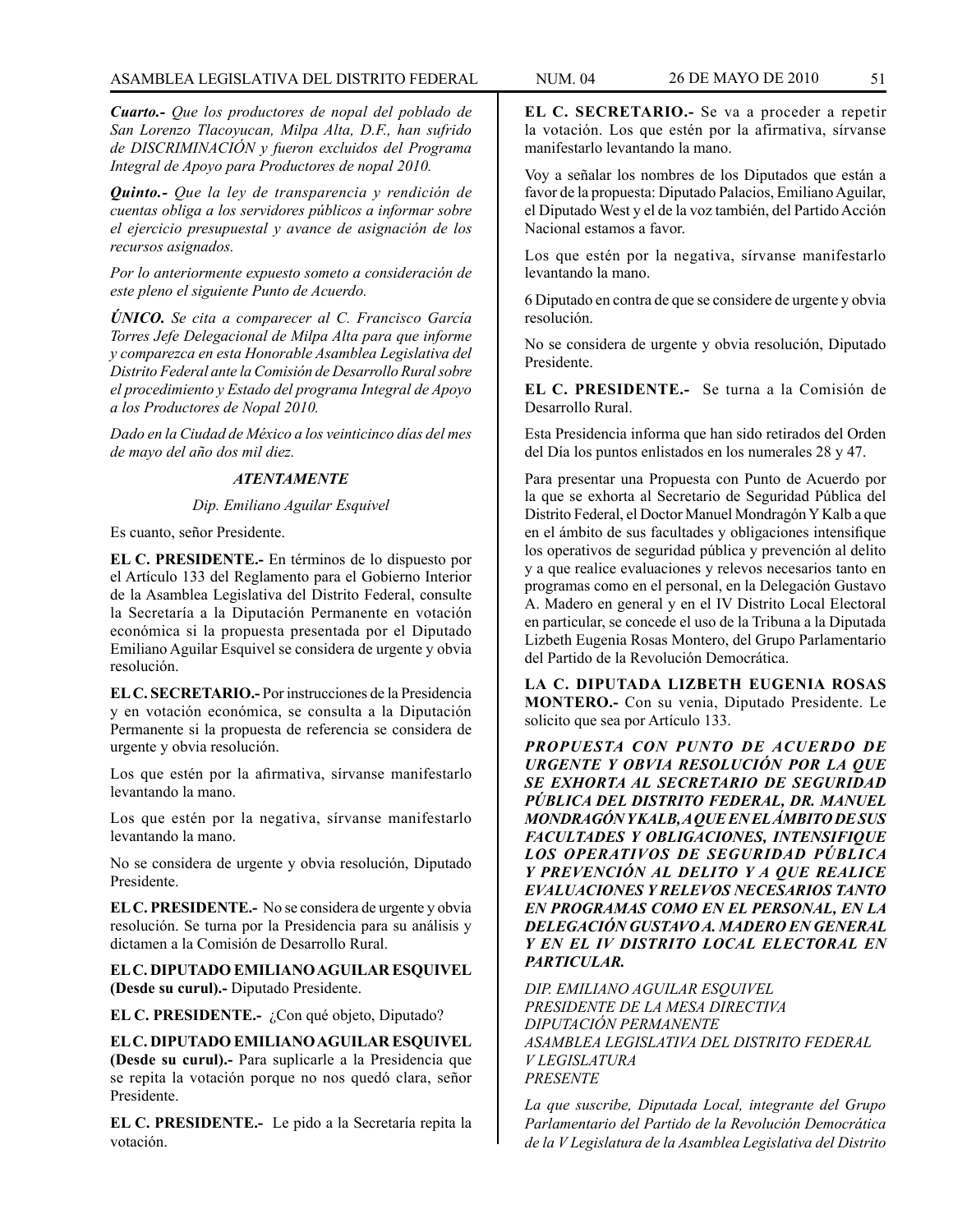*Federal, y con fundamento en lo dispuesto en el Artículo 17 fracción VI, 18 fracción VII de la Ley Orgánica, 93, 98 y 133 del Reglamento para el Gobierno Interior, ambos de la Asamblea Legislativa del Distrito Federal, someto a la consideración de esta Diputación permanente, con carácter de urgente y obvia resolución, la siguiente Propuesta con Punto de Acuerdo por la que se exhorta al Secretario de Seguridad Pública Del Distrito Federal, Dr. Manuel Mondragón y Kalb, a que en el ámbito de sus facultades y obligaciones, intensifique los operativos de Seguridad Pública y Prevención al delito y a que realice evaluaciones y relevos necesarios tanto en programas como en el personal, en la Delegación Gustavo A. Madero, en general y en el IV Distrito Local Electoral en particular.*

#### *ANTECEDENTES*

*PRIMERO.- Durante la primera comparecencia del Dr. Mondragón ante esta V Legislatura realizada el 6 de octubre de 2009, declaro: "Estamos conscientes de que la consolidación de un sistema de seguridad pública que garantice plenamente la tranquilidad de los ciudadanos y el respeto a sus derechos fundamentales exige mecanismos rigurosos de supervisión y control para que los agentes de las corporaciones actúen con profesionalismo, dignidad y convicción de servicio"*

*"El robo de vehiculo es un indicador líder para evaluar los resultados de la contención, debido a que la cifra negra es mínima, se ha logrado contener el crecimiento en este delito, registrándose 73 robos de promedio diario o en comparación con los propios 73 del 2008, tenemos 0 por ciento de crecimiento"*

*Sin embargo, al menos en Gustavo A. Madero la realidad y contundencia de los números de la institución que se dedica a levantar las denuncias indica que en 2008 hubo 128 robos de vehículo con violencia, en 2009, 203 robos de esta naturaleza y de enero a abril de 2010, se tienen registrados 45, estos datos nos revelan, no un cero por ciento de crecimiento, como nos menciono el Doctor Mondragón, sino un incremento de al menos un 63% en el robo de vehículos en Gustavo A. Madero.*

*Su servidora solicito informes de un Punto de Acuerdo aprobado por el Pleno de esta Soberanía, según consta en la versión estenográfica de la Sesión; y es fecha que aun no ha hecho llegar respuesta.*

*SEGUNDO.- Durante su segunda comparecencia ante esta soberanía, realizada el 30 de marzo; su servidora externo al Doctor Mondragón la insatisfacción que tenía sobre los resultados en materia de Seguridad Pública; y le cuestione como consta en la versión estenográfica de la Sesión en comento cual es el motivo por el cual la incidencia delictiva se ha incrementado aun con la instalación de las videocámaras, con la creación de las UPC, con la regionalización de la policía sectorial. ¿Cuáles son los verdaderos resultados que estas cámaras que se van a instalar en todo el Distrito Federal están dando para la ciudadanía?*

*De igual manera le reitere el asunto de la Policía Auxiliar, tema del Punto de Acuerdo que mencioné en el antecedente primero. Bajo la siguiente argumentación:*

*Asimismo me preocupa significativamente el por que si la Policía Auxiliar que de manera directa apoya el combate al delito en las 16 delegaciones y en otras áreas, de la cual yo puedo comentar que ha habido buenos resultados porque ha disminuido de 31 mil elementos al inicio de su administración a 28 mil; sin embargo, vemos por todos lados una verdadera invasión de patrullas y elementos de la Policía auxiliar del Estado de México, cuando esta es una de las policías catalogadas por muchos como una de las mas corruptas en el territorio nacional. ¿Que esta pasando con esta situación? Yo creo que tenemos que reforzar y aumentar el presupuesto a nuestras policías complementarias, a la Policía Auxiliar y a la Policía Bancaria e Industrial.*

*El Doctor Mondragón comento a manera de respuesta que era una cuestión de percepciones e instruyo al Doctor José Chapela, Subsecretario de Planeación e Inteligencia a que junto con su servidora analizara la situación de Gustavo A. Madero, en el ámbito del Índice delictivo; sin embargo sigo esperando la reunión. No sucedió nada.*

*E incluso llegó a comentar el Dr. Mondragón en torno a las cifras: "Aquí vamos a chocar con la Diputada, con nuestra amiga" "no vamos a coincidir" lo que desde esta tribuna le expongo al Secretario de Seguridad Pública es que no se trata de chocar o no, los índices ahí están son claros y contundentes, los números no son para chocar sino para analizarse y tomar decisiones de fondo y de forma, se lo dijimos en su primera y segunda comparecencia; ahora se lo reitero con conocimiento de causa y con experiencia en carne propia.*

*EN GUSTAVO A. MADERO LA INCIDENCIA DELICTIVA VA A LA ALZA DE MANERA CONSTANTE Y SOSTENIDA, TOTAL DE DELITOS COMETIDOS EN 2008: 20 MIL 253. EN 2009: 23 MIL 383 Y DE ENERO A ABRIL 2010: 8 MIL 24.*

*TERCERO.- El pasado 22 de abril a petición de un centenar de vecinos del IV distrito por el que soy representante popular, celebramos una reunión con el Director Regional y Director de Sector GAM 4, a raíz de la problemática vivida por los vecinos de GAM 4 en particular los de la colonia vasco de Quiroga. En Dicha reunión se formalizo un compromiso de redoblar esfuerzos; y sin embargo el resultado fue el siguiente:*

*CUARTO.- El 19 de mayo pasado asaltaron mi Modulo de Atención Ciudadana ubicado justo en la misma colonia en donde celebramos la reunión antes mencionada Cuatro delincuentes asaltaron con lujo de violencia dicho inmueble que es arrendado por esta Asamblea legislativa. Un asunto que si hubiéramos atendido las estadísticas que se empeñan en ser necias y mostrarnos una realidad que no queremos reconocer:*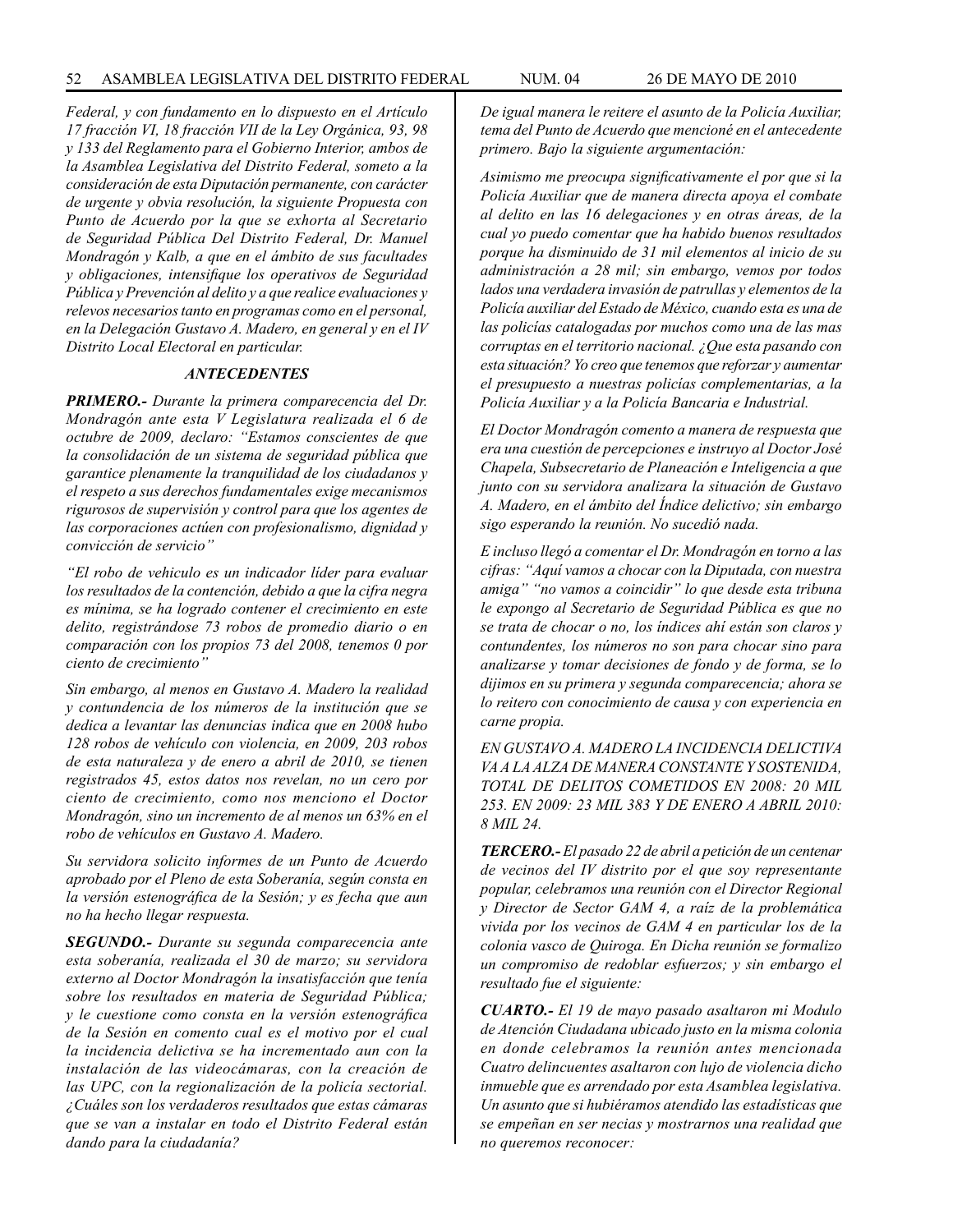*En Gustavo A. Madero el Robo con violencia a Casa Habitación en 2008 fue de 89, en 2009 de 117 y de enero a abril de 2010 de 48; así mismo el robo a negocio con violencia en 2008 fue de 466, en 2009 de 606 y de enero a abril de 2010 de 211.*

#### *CONSIDERANDO*

*PRIMERO.-Que la Ley Orgánica de la SSP DF establece que El mando directo de la Policía corresponde al Secretario, quien lo ejercerá bajo la inmediata dirección del Jefe de Gobierno en los términos establecidos por la presente ley y con el auxilio de las unidades administrativas, unidades administrativas de apoyo técnico operativo, unidades administrativas policiales y unidades administrativas de apoyo técnico operativo policial que la misma dispone. El ejercicio del mando directo comprende las siguientes atribuciones:*

*I. La administración general de la seguridad pública en el Distrito Federal, en el ámbito que compete a la Policía;*

*II. La organización, dirección, administración, operación y supervisión de la Policía;*

*SEGUNDO.- Que el mismo ordenamiento indica que la administración general de la seguridad pública, la Policía tendrá entre otras las siguientes atribuciones:*

*Investigar elementos generales criminógenos que permita llevar a cabo acciones preventivas;*

*Proteger y auxiliar a los Órganos de Gobierno del Distrito Federal, cuando para el ejercicio de sus funciones sea requerida para ello; sobre todo en aquellos inmuebles, como lo son los módulos de atención de esta Asamblea, en donde acudan y se atienda a ciudadanos y habitantes del Distrito Federal. Mediante códigos águila.*

*Prestar auxilio a dependencias y órganos desconcentrados de la Administración Pública del Distrito Federal, órganos político administrativos de las demarcaciones territoriales y Órganos Autónomos, cuando lo requieran para el cumplimiento de sus funciones;*

*Custodiar y vigilar el exterior de los inmuebles destinados a la Administración Pública del Distrito Federal, al Tribunal Superior de Justicia ya la Asamblea Legislativa del Distrito Federal;*

*Custodiar y vigilar el exterior de los inmuebles destinados a dependencias y órganos desconcentrados de la Administración Pública del Distrito Federal, a los Órganos Político Administrativos de las demarcaciones territoriales, así como a los Órganos Autónomos del Distrito Federal;*

*TERCERO.- Que los datos ahí están, son duros y contundentes, lo que indican que los modelos, la capacitación o de plano la dirección esta fallando, y no solo es una percepción, o una diferencia de cifras, otra vez son datos duros fríos y contundentes.*

*CUARTO.- Que los módulos de los 66 Diputados Locales son espacios que se comprenden en los inmuebles de la* 

*ALDF; y que más aún son visitados por vecinos de las colonias y distritos aledaños, que se pone en riesgo la integridad y la vida de servidores públicos de la ALDF, y también se arriesga la vida de la ciudadanía.*

*Por lo anteriormente expuesto y con base en el Artículo 133 del Reglamento para el Gobierno Interior de la Asamblea Legislativa del Distrito Federal, someto a consideración de esta Soberanía como de urgente y obvia resolución el siguiente:*

### *PUNTO DE ACUERDO*

*PRIMERO.- SE EXHORTA AL SECRETARIO DE SEGURIDAD PÚBLICA DEL DISTRITO FEDERAL, DR. MANUEL MONDRAGÓN Y KALB, A QUE EN EL ÁMBITO DE SUS FACULTADES Y OBLIGACIONES, INTENSIFIQUE LOS OPERATIVOS DE SEGURIDAD PÚBLICA Y PREVENCIÓN AL DELITO Y A QUE REALICE EVALUACIONES Y RELEVOS NECESARIOS TANTO EN PROGRAMAS COMO EN EL PERSONAL, EN LA DELEGACIÓN GUSTAVO A. MADERO EN GENERAL Y EN EL IV DISTRITO LOCAL ELECTORAL EN PARTICULAR.*

*SEGUNDO.- QUE SE REALICE UNA RESTRUCTURACIÓN INTEGRAL DEL SECTOR GAM IV, QUE INCLUYA EL RELEVO INMEDIATO DEL DIRECTOR DE SECTOR, LO ANTERIOR POR SER UNA PETICIÓN VECINAL DE GAM IV REITERADA.*

*TERCERO.- QUE INFORME A ESTA SOBERANÍA EN UN TÉRMINO DE 15 DÍAS HÁBILES DE LAS ACCIONES, EVALUACIONES Y RELEVOS IMPLEMENTADOS.*

*Asamblea Legislativa del Distrito Federal, a 25 de mayo de 2010.*

# *ATENTAMENTE*

*Dip. Lizbeth Eugenia Rosas Montero*

Es cuanto, Diputado Presidente.

## **EL C. PRESIDENTE DIPUTADO EMILIANO AGUILAR ESQUIVEL.-** Gracias Diputada.

En términos de lo dispuesto por el Artículo 133 del Reglamento para el Gobierno Interior de la Asamblea Legislativa del Distrito Federal, consulte la Secretaría a la Diputación Permanente en votación económica si la propuesta presentada por la Diputada Lizbeth Eugenia Rosas Montero se considera de urgente y obvia resolución.

**EL C. SECRETARIO.-** Por instrucciones de la Presidencia y en votación económica se consulta a la Diputación Permanente si la propuesta de referencia se considera de urgente y obvia resolución.

Los que estén por la afirmativa, sírvanse manifestarlo levantando la mano.

Los que estén por la negativa, sírvanse manifestarlo.

Se considera de urgente y obvia resolución, Diputado Presidente.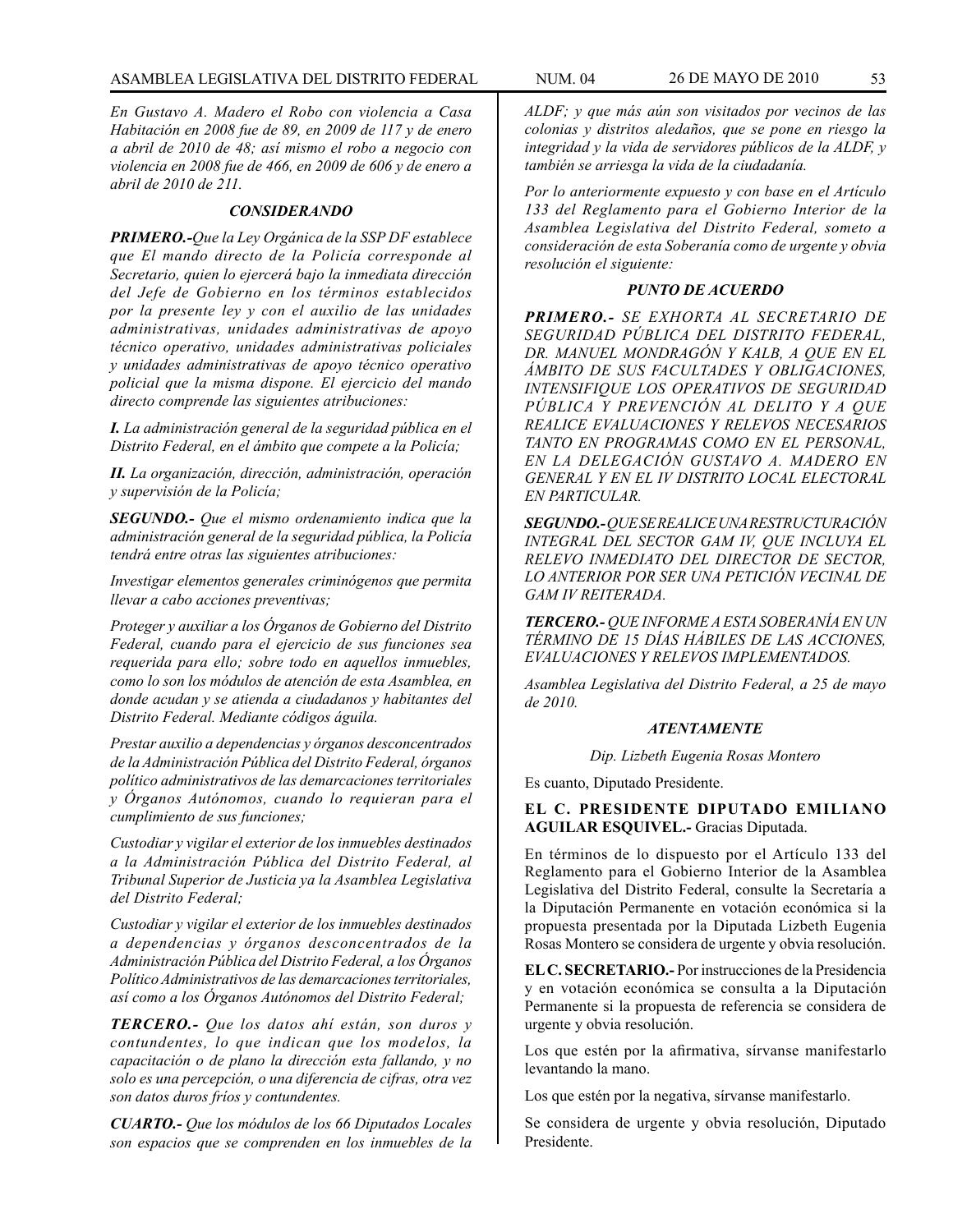**EL C. PRESIDENTE.-** Está a discusión la propuesta. ¿Existen oradores en contra?

Proceda la Secretaría preguntar a la Diputación Permanente en votación económica si es de aprobarse la propuesta a discusión.

**EL C. SECRETARIO.-** Por instrucciones de la Presidencia y en votación económica se pregunta a la Diputación Permanente si están a favor o en contra de la propuesta sometida a su consideración.

Los que estén por la afirmativa, sírvanse manifestarlo levantando la mano.

Los que estén por la negativa, sírvanse manifestarlo.

Aprobada la propuesta, Diputado Presidente.

**EL C. PRESIDENTE.-** Remítase a las autoridades correspondientes para los efectos legales a que haya lugar.

Para presentar una Propuesta con Punto de Acuerdo por el que se exhorta respetuosamente al titular del Gobierno Federal para que implementen medidas urgentes para recibir a los conacionales que sean deportados una vez que entre en vigor la Ley SB-1070, en tres meses, promulgada por la Gobernadora del Estado Norteamericano de Arizona, Jan Brewer, se concede el uso de la Tribuna a la Diputada Patricia Razo Vázquez , a nombre propio y de la Diputada Edith Ruiz Mendicuti, del Grupo Parlamentario del Partido de la Revolución Democrática.

**LA C. DIPUTADA MARÍA NATIVIDAD PATRICIA RAZO VÁZQUEZ.-** Con su venia, señor Presidente.

*PROPOSICIÓN CON PUNTO DE ACUERDO POR LA QUE SE EXHORTA RESPETUOSAMENTE AL TITULAR DE GOBIERNO FEDERAL PARA QUE IMPLEMENTE MEDIDAS URGENTES, PARA RECIBIR A LOS CONNACIONALES QUE SEAN DEPORTADOS, UNA VEZ QUE ENTRE EN VIGOR LA LEY SB 1070 (3 MESES) PROMULGADA POR LA GOBERNADORA DEL ESTADO NORTEAMERICANO DE ARIZONA, JAN BREWER.*

*DIP. EMILIANO AGUILAR ESQUIVEL PRESIDENTE DE LA MESA DIRECTIVA DIPUTACIÓN PERMANENTE ASAMBLEA LEGISLATIVA DEL DISTRITO FEDERAL V LEGISLATURA PRESENTE*

*La suscrita Diputada María Natividad Patricia Razo Vázquez, a nombre propio y de los Diputados Edith Ruiz Mendicuti, y Fernando Cuellar Reyes integrantes del Grupo Parlamentario del Partido de la Revolución Democrática, de la Asamblea Legislativa del Distrito Federal V Legislatura, con fundamento en lo dispuesto por los Artículos 122 base primera inciso I de la Constitución Política de los Estados Unidos Mexicanos, 42 fracción VIII, XIV, XVI del Estatuto de Gobierno del Distrito Federal, 10, fracción XXI, 17, fracción VI de la Ley Orgánica, y 133 del Reglamento para el Gobierno Interior, ambos de la Asamblea Legislativa del Distrito Federal, someto a consideración de esa Diputación* 

*permanente, la siguiente proposición con Punto de Acuerdo por la que se exhorta respetuosamente al titular de Gobierno Federal para que implemente medidas urgentes, para recibir a los connacionales que sean deportados, una vez que entre en vigor la Ley SB 1070 (3 meses) promulgada por la gobernadora del estado Norteamericano de Arizona, Jan Brewer, conforme a la siguiente:*

### *CONSIDERANDOS*

*PRIMERO. En los Estados Unidos de Norteamérica viven aproximadamente veinte millones de latinos, cantidad que le ha permitido a ese país ocupar la tercera posición en población latina del mundo, después de Brasil y México; de los cuales residen en Arizona un promedio de CUATROCIENTOS SETENTA MIL de origen Mexicano.*

*SEGUNDO. Ante la inminente entrada en vigor, dentro de tres meses, de la retrograda Ley antiemigrante, conocida como SB 1070, se prevé una deportación masiva de individuos sospechosos de ser indocumentados, solo por el color de piel e imagen de origen étnico o nacional y de toda persona que no demuestre su estancia legal en Arizona.*

*TERCERO. Es difícil vivir en un país donde todos los días se somete a nuestros compatriotas al terror de ser deportados, encarcelados, vejados, tratados como criminales y aceptando el maltrato injusto, racista, autoritario e incluso la esclavitud cuando se les roba el salario.*

*CUARTO. Todos los países tienen el pleno Derecho de regular la inmigración a lo largo y ancho de su territorio, pero no a costa de la violación de los Derechos Humanos, mucho menos cuando prevalecen criterios racistas, autoritarios que no acatan las leyes y tratados internacionales en la materia.*

*QUINTO. Para frenar esta ola de racismo y odio que se extiende por Arizona, el Gobierno Federal debe actuar con todos los recursos a su alcance para defender los derechos de los mexicanos afectados por la Ley Antiemigrante, por ser intolerante y discriminatoria.*

*Compañeros Diputados y Diputadas: es de suma importancia que el Congreso de la Unión, en coordinación con el Ejecutivo Federal, concrete una reforma migratoria con nuestro vecino del norte para tener una migración segura, ordenada y respetuosa de la dignidad humana.*

*Por lo anteriormente expuesto, solicito:*

### *PUNTO DE ACUERDO*

*ÚNICO. Se exhorta respetuosamente al titular del Gobierno Federal para que implemente medidas urgentes, para recibir a los connacionales que sean deportados, una vez que entre en vigor la Ley SB 1070 (3 meses) promulgada por la gobernadora del estado Norteamericano de Arizona, Jan Brewer.*

# *ATENTAMENTE*

*Dip. Edith Ruiz Mendicuti y Dip. María Natividad Patricia Razo Vázquez*

Es cuanto, Diputado Presidente.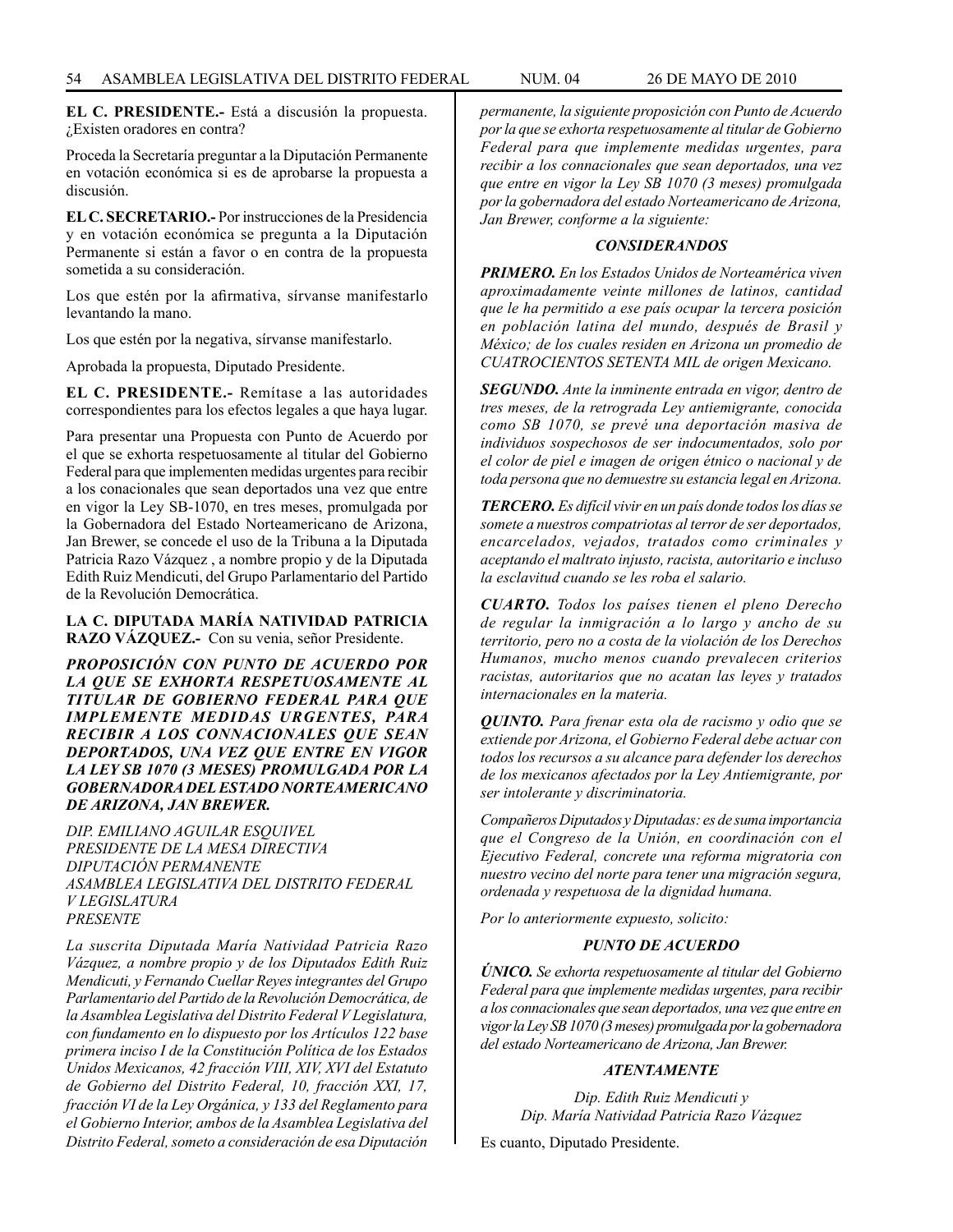**EL C. PRESIDENTE.-** Gracias, Diputada. En términos de lo dispuesto por el Artículo 133 del Reglamento para el Gobierno Interior de la Asamblea Legislativa del Distrito Federal, consulte la Secretaría a la Diputación Permanente, en votación económica si la propuesta presentada por la Diputada Patricia Razo Vázquez se considera de urgente y obvia resolución.

**EL C. SECRETARIO DIPUTADO VÍCTOR HUGO ROMO GUERRA.-** Por instrucciones de la Presidencia y en votación económica se consulta a la Diputación Permanente si la propuesta de referencia se considera de urgente y obvia resolución.

Los que estén por la afirmativa, sírvanse manifestarlo levantando la mano.

Los que estén por la negativa, sírvanse manifestarlo levantando la mano.

Se considera de urgente y obvia resolución, Diputado Presidente.

**EL C. PRESIDENTE.-** Está a discusión la propuesta. ¿Existen oradores en contra?

Proceda la Secretaría a preguntar a la Diputación Permanente, en votación económica, si es de aprobarse la propuesta a discusión.

**EL C. SECRETARIO.-** Por instrucciones de la Presidencia y en votación económica se pregunta a la Diputación Permanente si está a favor o en contra de la propuesta sometida a su consideración.

Los que estén por la afirmativa, sírvanse manifestarlo levantando la mano.

Los que estén por la negativa, sírvanse manifestarlo levantando la mano.

Aprobada la propuesta, Diputado Presidente.

**EL C. PRESIDENTE.-** Remítase a las autoridades correspondientes para los efectos legales a que haya lugar.

Para presentar una Propuesta con Punto de Acuerdo para exhortar respetuosamente a la Asamblea Legislativa del Distrito Federal a efecto de que solamente se imprima la síntesis informativa de lunes a viernes y los días sábados y domingos sea únicamente consultada a través de la página de Internet de la propia Asamblea Legislativa, se concede el uso de la Tribuna a la Diputada Lizbeth Eugenia Rosas Montero, a nombre propio y de la Diputada Claudia Elena Águila Torres, del Grupo Parlamentario del Partido de la Revolución Democrática.

**LA C. DIPUTADA LIZBETH EUGENIA ROSAS MONTERO.-** Con su venia, Diputado Presidente.

*"PROPOSICIÓN CON PUNTO DE ACUERDO PARA EXHORTAR RESPETUOSAMENTE A LA ASAMBLEA LEGISLATIVA DEL DISTRITO FEDERAL, A EFECTO DE QUE SOLAMENTE SE* 

*IMPRIMA LA SÍNTESIS INFORMATIVA DE LUNES A VIERNES Y LOS DÍAS SÁBADOS Y DOMINGOS, SEA ÚNICAMENTE CONSULTADA A TRAVÉS DE LA PÁGINA DE INTERNET DE LA PROPIA ASAMBLEA LEGISLATIVA".*

*DIP. EMILIANO AGUILAR ESQUIVEL PRESIDENTE DE LA MESA DIRECTIVA DIPUTACIÓN PERMANENTE ASAMBLEA LEGISLATIVA DEL DISTRITO FEDERAL V LEGISLATURA PRESENTE*

*Las Diputadas Claudia Elena Águila Torres y Lizbeth Eugenia Rosas Montero, integrantes del Grupo Parlamentario del Partido de la Revolución Democrática en esta V Legislatura, con fundamento en lo dispuesto por los Artículos 122, Apartado C, BASE PRIMERA, fracción V, inciso o) de la Constitución Política de los Estados Unidos Mexicanos; los Artículos, 42 fracción XXX del Estatuto de Gobierno del Distrito Federal; los Artículos 10 fracción XXI; 17 fracción VI de la Ley Orgánica de la Asamblea Legislativa del Distrito Federal; y el Artículo 133 del Reglamento para el Gobierno Interior de la Asamblea Legislativa del Distrito Federal, someto a la consideración de esta Asamblea Legislativa, la siguiente "Proposición con Punto de Acuerdo para exhortar respetuosamente a la Asamblea Legislativa del Distrito Federal, a efecto de que solamente se imprima la síntesis informativa de lunes a viernes y los días sábados y domingos, sea únicamente consultada a través de la página de internet de la propia Asamblea Legislativa", de acuerdo con los siguientes:*

#### *CONSIDERANDOS*

*Desde finales de la década de los años sesenta del siglo inmediato anterior, los expertos ambientales calculaban que el papel utilizado diariamente en las oficinas del gobierno para diversos trámites y oficios, rebasaba el volumen de material utilizado para las ediciones de todos los periódicos capitalinos y que equivale desde ese entonces a la tala diaria de 20 árboles, sin embargo, hoy ante plena era del correo electrónico, el desperdicio de papel continua siendo el mismo de hace 50 años en las dependencias de gobierno y que suman más de una tonelada de papel diariamente y que en el mismo lapso tiempo señalado, se han perdido la mitad de sus bosques y selvas.*

*En la actualidad México es el cuarto país con mayor biodiversidad en el mundo, después de Brasil, Colombia e Indonesia, alberga todos los paisajes naturales, desde bosques, pantanos, y manglares hasta zonas desérticas y selvas exuberantes. Una de cada diez especies del planeta habita en nuestro país, así mismo ocupa el primer lugar en pinos y cactáceas del mundo, mientras que en contraparte somos uno de los países con mayor tasa de deforestación, cuyo avance acelerado incrementa el fenómeno del cambio climático, a la vez que afecta gravemente la biodiversidad del planeta.*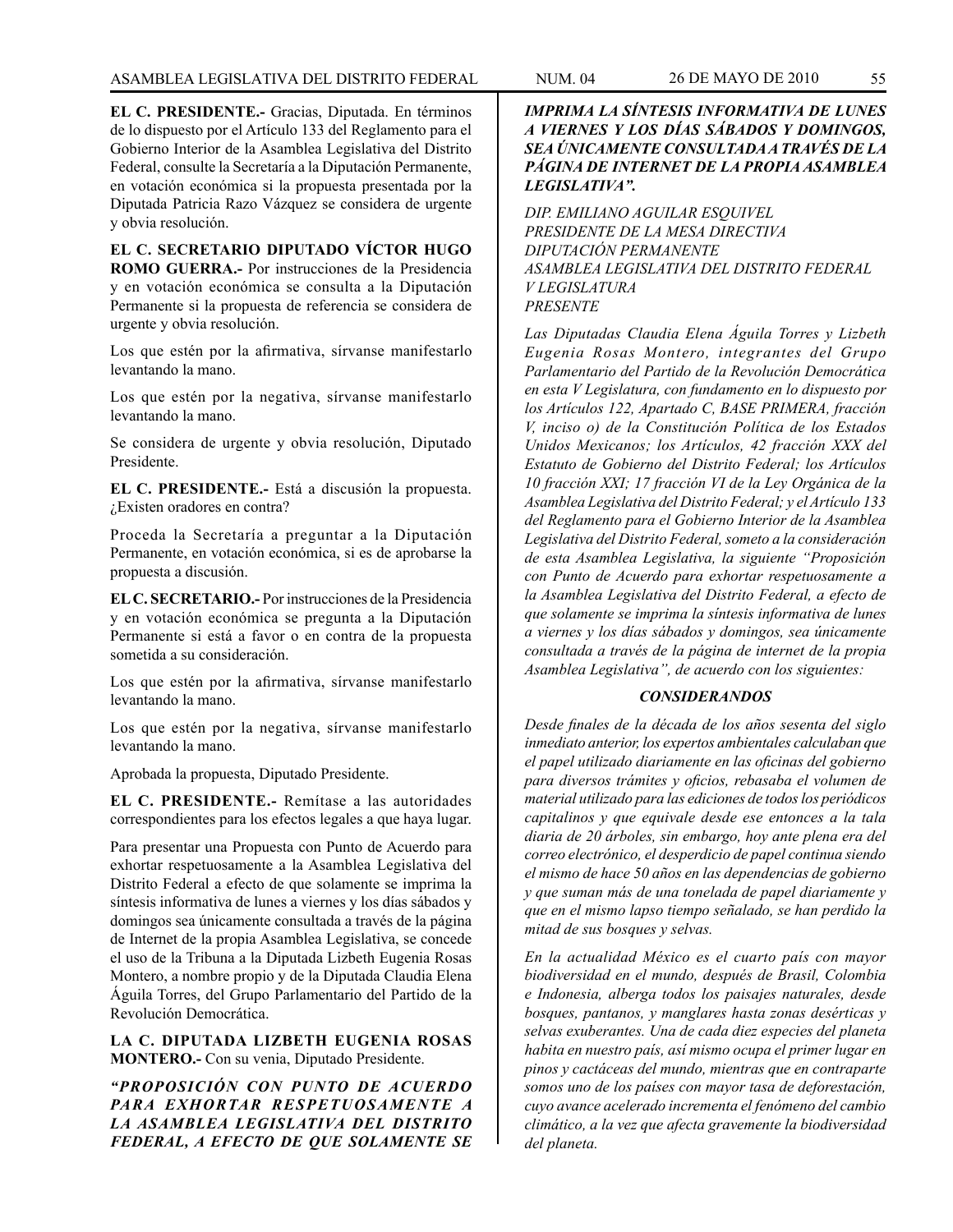*El gobierno es uno de los principales consumidores de bienes y servicios para el cumplimiento de sus funciones, requiriendo grandes cantidades de recursos y materiales tales como energía, agua e insumos de oficina, como el papel, caso concreto son las aproximadamente doscientas síntesis informativas que se imprimen diariamente en la Coordinación de Comunicación Social de la Asamblea Legislativa del Distrito Federal a efecto de ser distribuidas por diversas oficinas, y que el número de hojas de papel bond que contiene dicho documento informativo los días sábado y domingo es de aproximadamente 90 hojas por día, por lo que en caso de aprobarse el presente exhorto, se tendría un ahorro cercano a 36,000 hojas por cada fin de semana, sin olvidarnos de la conservación de energía eléctrica, toner, papel entre otros insumos.* 

*Para producir una tonelada de papel bond, se requieren talar 14 árboles de 25 metros de altura y 20 cm de diámetro y en el proceso se gastan 100,000 litros de agua limpia, el problema se agrava si esos árboles no son reemplazados, aun mas cuando son talados en zonas o cuencas frágiles, se desequilibra la provisión de agua hasta el incremento de riadas e inundaciones.*

*Una hectárea (10,000 metros cuadrados o un manzano de superficie) de árboles, puede producir oxigeno para que 40 personas puedan usar el oxigeno que producen durante un año o los árboles en esa superficie pueden "limpiar" la contaminación de los motores de los automóviles en un año.*

*Son numerosos los beneficios que estos fabulosos seres vivos ofrecen, realmente no se piensa en la importancia de protegerlos, de favorecer la multiplicación de los mismos, de considerar seriamente usar productos de papelería reciclados y lo más importante, optimiza su uso.*

*Los árboles intervienen en:*

*El árbol amortigua la lluvia.*

*Te da paz y tranquilidad.*

*El árbol da sombra.*

*Los bosques regulan el clima.*

*Los árboles reducen la velocidad del viento.*

*Reducen la contaminación del aire.*

*Dan oxigeno para respirar.*

*Reducen la contaminación sonora.*

*El árbol genera biodiversidad.*

*Mejoran la calidad del aire.*

*Los árboles revaloran la propiedad residencial.*

*El árbol urbano ahorra energía eléctrica.*

*La importancia del arbolado urbano como "sumidero" natural del dióxido de carbono, los gases de efecto invernadero y en general la contaminación generada en la Ciudad, un árbol absorbe de medios los gases tóxicos que emiten cien coches en un día, de acuerdo a diversos* 

*estudios "cuando se trabaja con árboles en el siglo XXI se esta trabajando con cambio climático porque los árboles luchan contra el cambio climático ya que captan de la atmósfera los gases tóxicos y los secuestran".*

*Pese a que el Gobierno del Distrito Federal y los Órganos Político Administrativos, han hecho el esfuerzo por fomentar la cultura del reciclado, los resultados han sido bastantes pobres por diversas causas, sin embargo no podemos olvidar que con reciclar una tonelada de papel, se salvan 17 árboles.*

*El problema del desperdicio de papel en las oficinas de las diversas dependencias del Gobierno del Distrito Federal, puede ser abordado desde el punto de vista cultural y educativo, ambiental, técnico, legal, institucional, etc., sin embargo en la Asamblea Legislativa, debe ser el Órgano regulador, en el cual se tenga la Iniciativa de impulsar la cultura del ahorro y el cuidado del medio ambiente hacia otras áreas gubernamentales.*

*Con base en lo anteriormente expuesto, someto a consideración de esta Honorable Asamblea Legislativa del Distrito Federal, V Legislatura, la siguiente "PROPOSICIÓN CON PUNTO DE ACUERDO PARA EXHORTAR RESPETUOSAMENTE A LA ASAMBLEA LEGISLATIVA DEL DISTRITO FEDERAL, A EFECTO DE QUE SOLAMENTE SE IMPRIMA LA SÍNTESIS INFORMATIVA DE LUNES A VIERNES Y LOS DÍAS SÁBADOS Y DOMINGOS, SEA ÚNICAMENTE CONSULTADA A TRAVÉS DE LA PÁGINA DE INTERNET DE LA PROPIA ASAMBLEA LEGISLATIVA DEL DISTRITO FEDERAL."*

*Dado en el Palacio Legislativo de Donceles y Allende sede de la Asamblea Legislativa del Distrito Federal a los 26 días del mes de mayo de 2010.*

# *ATENTAMENTE*

*Dip. Claudia Elena Águila Torres y Dip. Lizbeth Eugenia Rosas Montero*

Es cuanto, Diputado.

**EL C. PRESIDENTE.-** Gracias, Diputada. En términos de lo dispuesto por el Artículo 133 del Reglamento para el Gobierno Interior de la Asamblea Legislativa del Distrito Federal, consulte la Secretaría a la Diputación Permanente en votación económica si la propuesta presentada por la Diputada Lizbeth Eugenia Rosas Montero se considera de urgente y obvia resolución.

**EL C. SECRETARIO DIPUTADO VÍCTOR HUGO ROMO GUERRA.-** Por instrucciones de la Presidencia y en votación económica se consulta a la Diputación Permanente si la propuesta de referencia se considera de urgente y obvia resolución.

Los que estén por la afirmativa, sírvanse manifestarlo levantando la mano.

Los que estén por la negativa, sírvanse manifestarlo levantando la mano.

Se considera de urgente y obvia resolución, Diputado Presidente.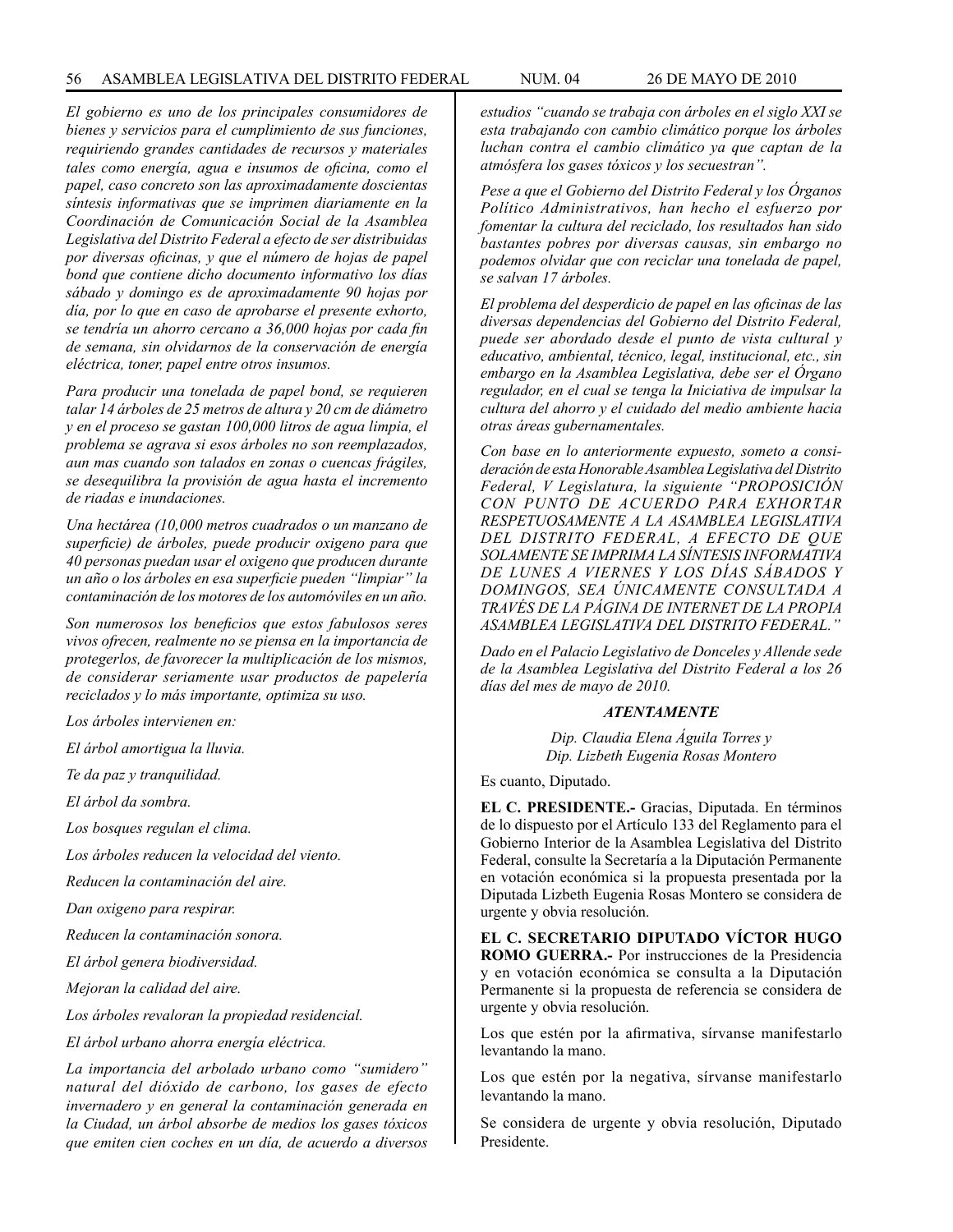**EL C. PRESIDENTE.-** Está a discusión la propuesta. ¿Existen oradores en contra?

Proceda la Secretaría a preguntar a la Diputación Permanente en votación económica si es de aprobarse la propuesta a discusión.

**EL C. SECRETARIO.-** Por instrucciones de la Presidencia y en votación económica se pregunta a la Diputación Permanente si está a favor o en contra de la propuesta sometida a su consideración.

Los que estén por la afirmativa, sírvanse manifestarlo levantando la mano.

Los que estén por la negativa, sírvanse manifestarlo levantando la mano.

Aprobada la propuesta, Diputado Presidente.

**EL C. PRESIDENTE.-** Remítase a las autoridades correspondientes para los efectos legales a que haya lugar.

Para presentar una Propuesta con Punto de Acuerdo por el que se solicita al Secretario de Seguridad Pública del Distrito Federal diversa información con relación a las Direcciones Generales de la propia Secretaría, se concede el uso de la Tribuna al Diputado Carlos Alberto Flores Gutiérrez, del Grupo Parlamentario del Partido Acción Nacional.

**EL C. DIPUTADO CARLOS ALBERTO FLORES GUTIÉRREZ.-** Con su venia, Diputado Presidente.

*PROPOSICIÓN CON PUNTO DE ACUERDO POR EL QUE SE SOLICITA AL SECRETARIO DE SEGURIDAD PÚBLICA DEL DISTRITO FEDERAL, DIVERSA INFORMACIÓN CON RELACIÓN A LAS DIRECCIONES GENERALES DE LA PROPIA SECRETARÍA.*

*DIP. EMILIANO AGUILAR ESQUIVEL PRESIDENTE DE LA MESA DIRECTIVA DIPUTACIÓN PERMANENTE ASAMBLEA LEGISLATIVA DEL DISTRITO FEDERAL V LEGISLATURA PRESENTE*

*El suscrito Diputado, integrante del Grupo Parlamentario del Partido Acción Nacional, en la Asamblea Legislativa del Distrito Federal, V Legislatura, con fundamento en lo dispuesto por los Artículos 17 fracción VI de la Ley Orgánica y 133 del Reglamento para el Gobierno Interior, ambos de la Asamblea Legislativa del Distrito Federal, somete a consideración de esta Diputación Permanente, para su discusión, y en su caso aprobación, la presente, Proposición con Punto de Acuerdo por el que se solicita al Secretario de Seguridad Pública del Distrito Federal, diversa información con relación a las Direcciones Generales de la propia Secretaría, al tenor de los siguientes:*

# *ANTECEDENTES*

*1. La seguridad pública es una función a cargo de la Federación, el Distrito Federal, los Estados y los Municipios, que comprende la prevención de los delitos; la* 

*investigación y persecución para hacerla efectiva, así como la sanción de las infracciones administrativas, en los términos de la ley, en las respectivas competencias que la Constitución Política de los Estados Unidos Mexicanos señala.*

*2. La actuación de las instituciones de seguridad pública se regirá por los principios de legalidad, objetividad, eficiencia, profesionalismo, honradez y respeto a los derechos humanos reconocidos en la propia Constitución.*

*3. La seguridad pública de conformidad con la Ley de Seguridad Pública del Distrito Federal, es un servicio cuya prestación, en el marco de respeto a las garantías individuales, corresponde en forma exclusiva al Estado, y tiene por objeto mantener el orden público, proteger la integridad física de las personas así como sus bienes, prevenir la comisión de delitos e infracciones a los reglamentos gubernativos y de policía, colaborar en la investigación y persecución de los delitos, y auxiliar a la población en caso de siniestros y desastres.*

*4. Al Interior de la Secretaría de Seguridad Pública del Distrito Federal y de conformidad con lo que estipula la Constitución Política, para la sanción de las infracciones administrativas, cuenta con el Consejo de Honor y Justicia, dicha dirección velara por la honorabilidad y reputación de los cuerpos de seguridad pública y combatirá con energía las conductas lesivas para la comunidad o la corporación, para tal efecto, goza de las mas amplias facultades para examinar los expedientes u hojas de servicio de los agentes y para practicar las diligencias que le permitan allegarse de los elementos necesarios para dictar su resolución.*

*5. El Consejo esta integrado por un Presidente, designado por el Secretario de Seguridad Pública del Distrito Federal, de entre los elementos policiales que tengan jerarquía correspondiente a los niveles medios por lo menos y una reconocida honorabilidad y probidad, un Secretario, designado por el Presidente del Consejo y tres Vocales de los cuales, un Vocal, será un representante de la Contraloría General del Distrito Federal y los otros dos Vocales, deberán ser insaculados de entre los elementos policiales que tengan por lo menos una jerarquía correspondiente a niveles medios y que gocen de reconocida honorabilidad y probidad.*

*6. Dicho órgano colegiado es competente para conocer y resolver sobre las faltas graves en que incurran los elementos policiales a los principios de actuación previstos en la presente ley, así como a las normas disciplinarias de cada uno de los cuerpos de seguridad pública; resolver sobre la suspensión temporal y la destitución de los elementos; otorgar condecoraciones y determinar, con arreglo a la disponibilidad presupuestal, estímulos y recompensas y conocer y resolver los recursos de rectificación.*

*7. De igual forma, la Secretaria de Seguridad Pública del Distrito Federal, cuenta con una Unidad de Asuntos Internos encargada de la supervisión de la actuación policial con la finalidad de verificar el cumplimiento de las*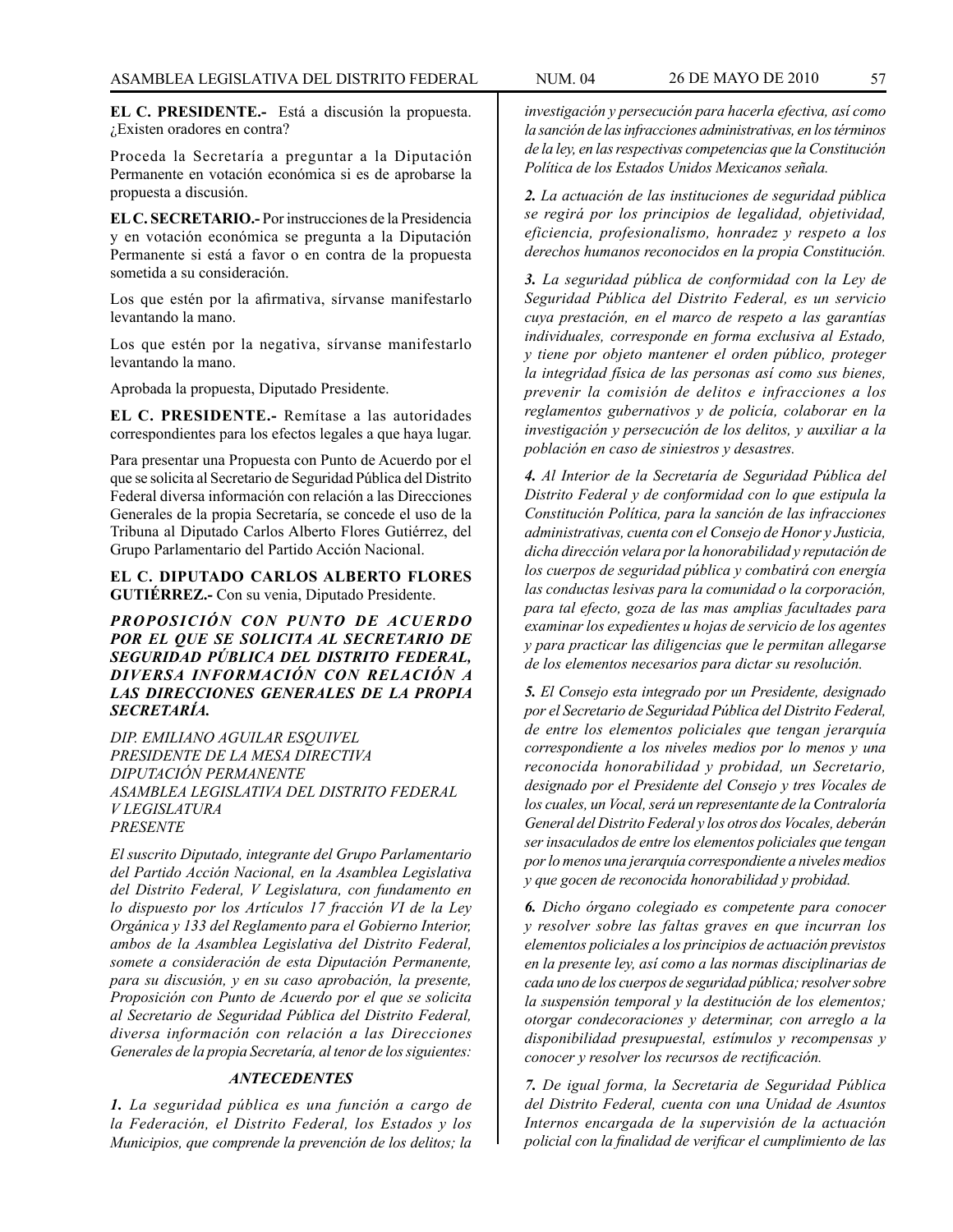*obligaciones de los elementos de la policía. Para ello, los objetivos principales de dicha supervisión consistirán en garantizar a las personas que presenten quejas por actos irregulares de los elementos de la policía, el derecho a una justa, eficiente e imparcial aplicación de la ley mediante la detección, investigación exhaustiva y opinión adecuada de toda queja; asegurar al interior de la Secretaría, que las investigaciones de toda queja por actos irregulares en contra de los elementos de la policía se realice en forma honesta y justa; y dar a los elementos de la policía, la certeza de que las investigaciones se realizaran mediante procesos consistentes y completos y por tanto, serán detectadas las quejas o informaciones falsas sobre actos irregulares.*

*8. No obstante en el informe de gestión del Secretario de Seguridad Pública del Distrito Federal, del período de julio de 2008 a junio de 2009, menciona que se destituyeron por el Consejo de Honor y Justicia a 911 elementos por distintos motivos.*

*9. De igual forma en el informe del Secretario de Seguridad Pública del Distrito Federal, del período de julio 2008 a junio de 2009 señala la depuración del área de Asuntos Internos, con 68 elementos del área destituidos por evaluaciones de Control de Confianza, 43 elementos puestos a disposición del Ministerio Público y 3,138 puestos bajo arresto. En total han sido destituidos en dicho período 1,122 elementos entre las dos áreas.*

*10. En relación a lo anterior, en sus informes del Secretario de Seguridad Pública del Distrito Federal, no hace mención del número real y total de los expedientes que tienen pendientes por dictaminar, tanto en la Dirección General del Consejo de Honor y Justicia así como en la Dirección General de Asuntos Internos.*

### *CONSIDERANDOS*

*PRIMERO.- Que sin duda, el Consejo de Honor y Justicia tiene por un lado la facultad de dar de baja a los elementos de Seguridad Pública y por el otro, resuelve los casos de ascensos y estímulos para los elementos de la corporación, basando su juicio en los reportes de la Dirección General de Carrera Policial que, previo análisis del expediente del policía, revisa sus antecedentes laborales, disciplina, así como los actos en los que haya participado.*

*SEGUNDO.- Que se consideran como elementos de los cuerpos de seguridad pública, aquellos a quienes se les atribuya ese carácter mediante nombramiento o instrumento jurídico equivalente, por autoridad competente del gobierno del Distrito Federal, dichos trabajadores serán considerados trabajadores de confianza.*

*TERCERO.- Que el Artículo 16 de la Ley de Seguridad Pública del Distrito Federal, señala que el servicio a la comunidad y la disciplina, así como el respeto a los derechos humanos y a la legalidad, son principios normativos que los Cuerpos le Seguridad Pública deben observar invariablemente en su actuación.*

*CUARTO.- Que las causas por las que puede ser destituido un elemento de seguridad pública, derivadas del Artículo 52 de la Ley de Seguridad Pública del Distrito Federal y 28 del Reglamento de la Policía Preventiva del Distrito Federal, proceden por faltar a sus labores por mas de tres ocasiones en un período de treinta días naturales, sin permiso o causa justificada; existir sentencia condenatoria por delito intencional que haya causado ejecutoria; falta grave a sus obligaciones, a los principios de actuación y/o a las normas de disciplina que se establezcan en cada uno de los cuerpos de seguridad pública; incurrir en faltas de probidad y honradez durante el servicio; portar el arma de cargo fuera del servicio; poner en peligro a los particulares a causa de imprudencia, descuido, negligencia o abandono del servicio; asistir a sus labores en estado de ebriedad, o bajo el influjo de sustancias psicotrópicas o estupefacientes, o por consumirlas durante el servicio o en su centro de trabajo; desacato injustificado a las ordenes de sus superiores; revelar asuntos secretos o reservados, de los que tenga conocimiento; presentar documentación alterada; aplicar a sus subalternos en forma dolosa o reiterada correctivos disciplinarios notoriamente injustificados; y obligar a sus subalternos a entregarles dinero o cualquier otro tipo de dadivas a cambio de permitirles el goce de las prestaciones a que todo policía tiene derecho.*

*QUINTO.- Que el procedimiento que se lleva a cabo ante el Consejo de Honor y Justicia, señala que al abrirse el expediente respectivo, se hace del conocimiento del elemento implicado a efecto de que conozca los hechos que se le imputan y pueda defenderse por si o por persona de su confianza; se le conceden diez días hábiles para que ofrezca las pruebas pertinentes y se señala lugar, día y hora para la celebración de la audiencia de pruebas y alegatos; en la audiencia se desahogan las pruebas ofrecidas y el interesado puede presentar, en forma verbal o por escrito, los alegatos que a su derecho convengan; posteriormente dentro de los diez días siguientes, el Consejo dicta su resolución debidamente fundada y motivada y la notifica personalmente al interesado. Lo anterior de conformidad con el Artículo 55 de la Ley de Seguridad Pública del Distrito Federal y 36 fracciones I, III y III del Reglamento de la Policía Preventiva del Distrito Federal.*

*SEXTO.- Que ante las resoluciones definitivas del Consejo de Honor y Justicia, se prevé el recurso de revisión favor de los elementos implicados, el cual, es interpuesto ante el Secretario de Seguridad Pública dentro de los tres días hábiles siguientes a la notificación de la resolución. EI Secretario de Seguridad Pública, deberá resolver dentro del termino de diez días hábiles contados a partir del día siguiente al en que se recibió el escrito de agravios. La resolución del Secretario de Seguridad Pública se agrega al expediente u hoja de servicio del elemento de la policía. De conformidad con los Artículos 55 y 56 de la Ley de Seguridad Pública del Distrito Federal.*

*SÉPTIMO.- Que durante el procedimiento, también se toman en cuenta, las faltas que cometa el elemento policial implicado y la gravedad de las mismas para establecer*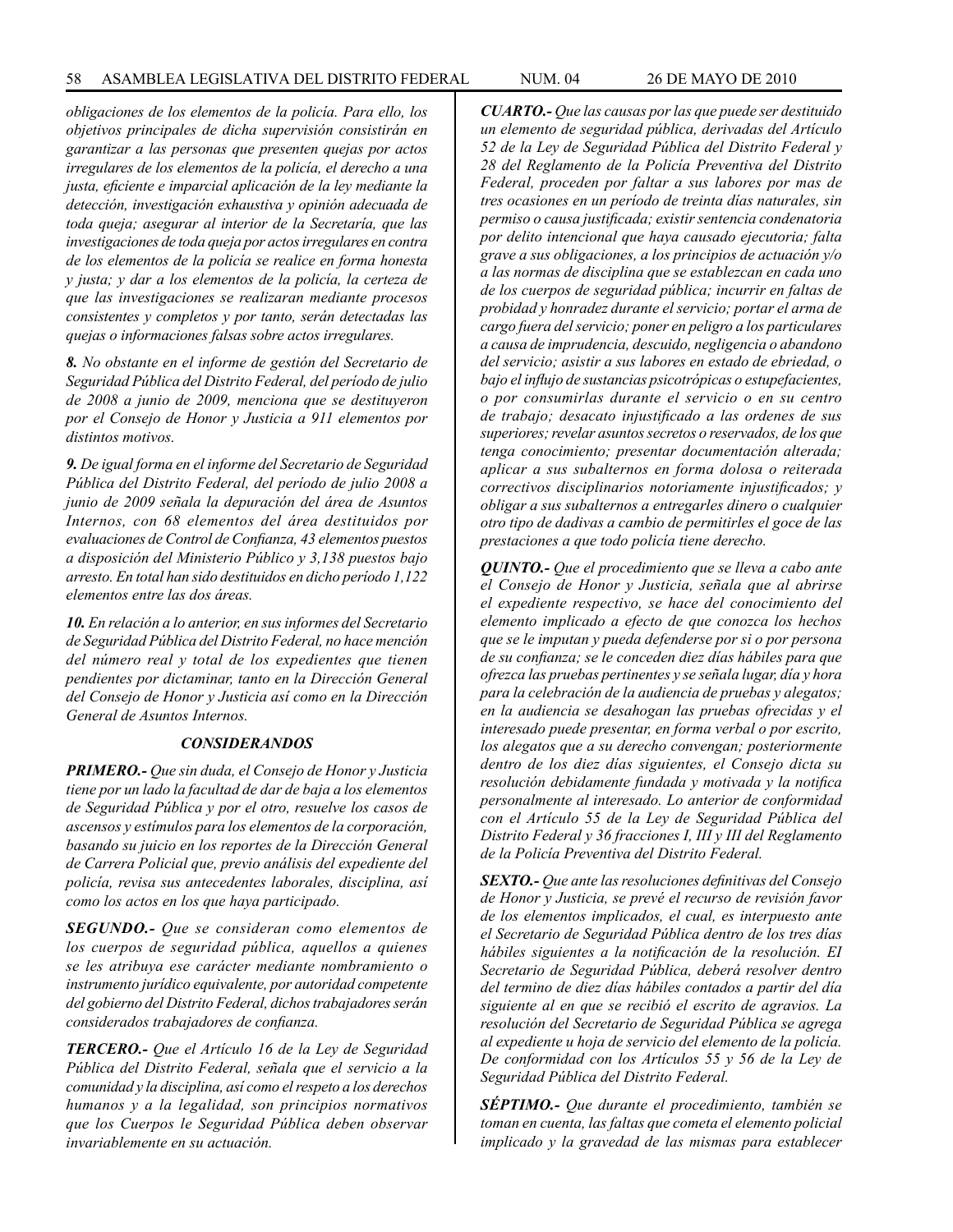# ASAMBLEA LEGISLATIVA DEL DISTRITO FEDERAL NUM. 04 26 de mayo DE 2010 59

*suspensiones. Igualmente se pueden imponer sanciones temporales de labores y en haberes (percepciones) y con carácter de precautorio para que el elemento no vuelva a incurrir en una falta, pero se dejan a salvo sus derechos y si demuestra que es inocente de las acusaciones en su contra, recupera sus pagos retenidos. Cuando el elemento incurre en faltas graves que pongan en riesgo la imagen de la institución, como salir positivo en el antidoping o en exámenes toxicológicos, la destitución es inmediata*

*OCTAVO.- Que no obstante, el procedimiento que se le sigue al elemento policial implicado a razón de lo que marca la Ley de Seguridad Pública del Distrito Federal, llega a tardar máximo un mes y medio, sin embargo en la actualidad, el proceso puede alargarse mas allá del termino previsto, extendiéndose a mas de medio año antes de que se dicte una sentencia.*

*NOVENO.- Que es prioritario que esta Asamblea Legislativa del Distrito Federal, tenga conocimiento de las acciones emprendidas por la Secretaría de Seguridad Pública, a través del Consejo de Honor y Justicia y de la Unidad de Asuntos Internos, relativas a los elementos destituidos por la propia corporación.*

*Por lo anteriormente expuesto, someto a la consideración de esta Diputación Permanente, el siguiente:*

# *PUNTO DE ACUERDO*

*ÚNICO.- La Asamblea Legislativa del Distrito Federal, solicita al Secretario de Seguridad Pública del Distrito Federal, Dr. Manuel Mondragón y Kalb, un informe detallado sobre las acciones emprendidas hasta la fecha por el Consejo de Honor y Justicia y por la Unidad de Asuntos Internos, en contra de los elementos policiales de la Secretaria a su cargo, particularmente con relación a los siguientes aspectos:*

*1. Expedientes pendientes y por dictaminar desde el año 2008, señalando la fecha de ingreso, la etapa procesal en la que se encuentra y la probable fecha de resolución.*

*2. Número de quejas o denuncias que se hayan recibido por la actuación irregular en contra de los elementos de seguridad pública, desde el año 2008 hasta la fecha.*

*3. Desglose de los tipos de correctivos disciplinarios y sanciones impuestas a los elementos de la policía desde el año 2008 hasta la fecha.*

*4. Número de evaluaciones que se le han realizado a los elementos policiales con relación al Centro de Control de Confianza.*

*Dado en la Asamblea Legislativa del Distrito Federal a los 26 días del mes de mayo de dos mil diez.*

# *ATENTAMENTE*

*Dip. Carlos Alberto Flores Gutiérrez*

Es cuanto, Diputado Presidente.

**EL C. PRESIDENTE.-** En términos de lo dispuesto por el Artículo 133 del Reglamento para el Gobierno Interior de la Asamblea Legislativa del Distrito Federal, consulte la Secretaría a la Diputación Permanente en votación económica si la propuesta presentada por el Diputado Carlos Alberto Flores Gutiérrez se considera de urgente y obvia resolución.

**EL C. SECRETARIO DIPUTADO CARLOS ALBERTO FLORES GUTIÉRREZ.-** Por instrucciones de la Presidencia y en votación económica se consulta a la Diputación Permanente si la propuesta de referencia se considera de urgente y obvia resolución.

Los que estén por la afirmativa, sírvanse manifestarlo levantando la mano.

Los que estén por la negativa, sírvanse manifestarlo levantando la mano.

Se considera de urgente y obvia resolución, Diputado Presidente.

**EL C. PRESIDENTE.-** Está a discusión la propuesta. ¿Existen oradores en contra?

Proceda la Secretaría a preguntar a la Diputación Permanente en votación económica si es de aprobarse la propuesta a discusión.

**EL C. SECRETARIO.-** Por instrucciones de la Presidencia y en votación económica se pregunta a la Diputación Permanente si están a favor o en contra de la propuesta sometida a su consideración.

Los que estén por la afirmativa, sírvanse manifestarlo levantando la mano.

Los que estén por la negativa, sírvanse manifestarlo levantando la mano.

Aprobada la propuesta, Diputado Presidente.

**EL C. PRESIDENTE.-** Remítase a las autoridades correspondientes, para los efectos legales a que haya lugar.

Para presentar una Propuesta con Punto de Acuerdo para que se solicite al titular del Ejecutivo federal privilegie el diálogo, así como exhortar a la honorable Cámara de Diputados y Senadores a efecto de que se integre una Comisión Plural de todas las fracciones parlamentarias con la finalidad de encontrar una solución jurídica y pacífica al conflicto laboral en el Sindicato Mexicano de Electricistas y se derogue el decreto del 11 de octubre de 2009 en el que se extinguió el organismo descentralizado Luz y Fuerza del Centro, se concede el uso de la Tribuna a la Diputada Karen Quiroga Anguiano, del Grupo Parlamentario del Partido de la Revolución Democrática.

**LA C. DIPUTADA KAREN QUIROGA ANGUIANO.-** Con su venia, Diputado Presidente.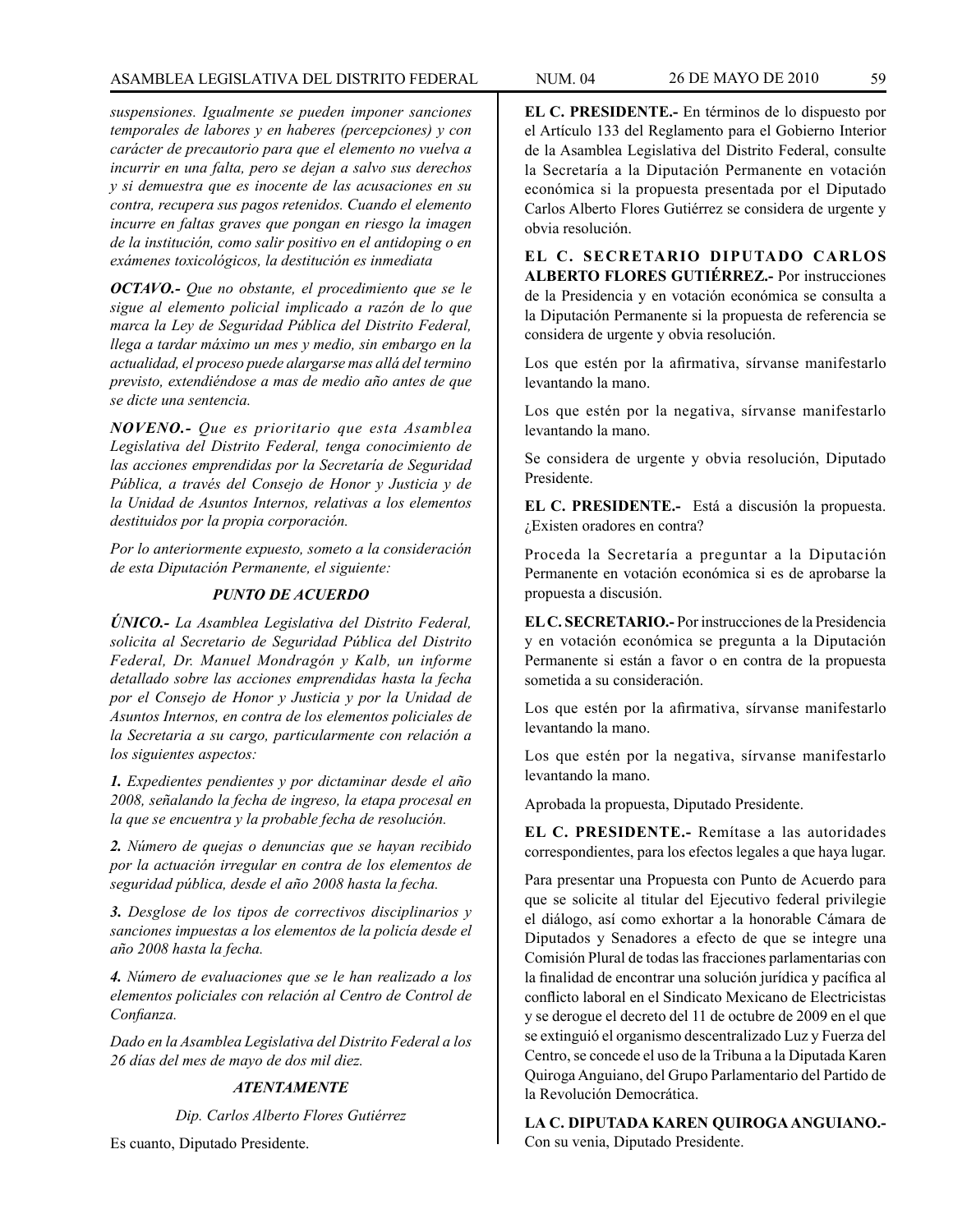*PROPUESTA CON PUNTO DE ACUERDO PARA QUE SE SOLICITE AL TITULAR DEL PODER EJECUTIVO FEDERAL PRIVILEGIE EL DIÁLOGO, ASÍ COMO EXHORTAR A LA H. CÁMARA DE DIPUTADOS Y SENADORES A EFECTO DE QUE SE INTEGRE UNA COMISIÓN PLURAL DE TODAS LAS FRACCIONES PARLAMENTARIAS CON LA FINALIDAD DE ENCONTRAR UNA SOLUCIÓN JURÍDICA Y PACÍFICA AL CONFLICTO LABORAL CON EL SINDICATO MEXICANO DE ELECTRICISTAS, Y SE DEROGUE EL DECRETO DEL 11 OCTUBRE DEL 2009 EN EL QUE SE EXTINGUE EL ORGANISMO DESCENTRALIZADO LUZ Y FUERZA DEL CENTRO.*

*DIP. EMILIANO AGUILAR ESQUIVEL PRESIDENTE DE LA MESA DIRECTIVA DIPUTACIÓN PERMANENTE ASAMBLEA LEGISLATIVA DEL DISTRITO FEDERAL V LEGISLATURA PRESENTE*

*La suscrita, Diputada integrante del Partido de la Revolución Democrática, en la Asamblea Legislativa del Distrito Federal, en ejercicio de lo dispuesto por el Artículo 122 de la Constitución Política de los Estados Unidos Mexicanos inciso i) Artículo 42 fracción del Estatuto de Gobierno del Distrito Federal, 17 fracción VI de la Ley Orgánica de la Asamblea Legislativa; y 133 del Reglamento para el Gobierno Interior de la Asamblea Legislativa del Distrito Federal, presento a esta Honorable Soberanía la siguiente: Propuesta con Punto de Acuerdo para que se solicite al Titular del Poder Ejecutivo Federal privilegie el diálogo, así como exhortar a la H. Cámara de Diputados y Senadores a efecto de que se integre una Comisión Plural de todas las Fracciones Parlamentarias con la finalidad de encontrar una solución jurídica y pacífica al conflicto laboral con el Sindicato Mexicano de Electricistas, y se derogue el Decreto del 11 octubre del 2009 en el que se extingue el Organismo Descentralizado Luz y Fuerza del Centro. Al tenor de los siguientes:*

## *ANTECEDENTES*

*En México la cultura de los derechos humanos laborales ha sido una constante lucha por la equidad, para llegar a la eficiencia y la eficacia constitucional, El once de octubre próximo pasado casi a la media noche el Ejecutivo Federal publico en una edición extraordinaria en el Diario Oficial de la Federación un DECRETO firmado por Felipe Calderón Hinojosa y diez Secretarios de Estado cómplices de la extinción del Organismo Descentralizado Luz y Fuerza del Centro.*

*Si bien es cierto que en su momento se instalaron mesas de negociación con la Secretaría de Gobernación y Secretaría del Trabajo y Previsión Social, el Sindicato Mexicano de Electricistas cabe resaltar que no hubo la sensibilidad política por parte del Ejecutivo Federal para reconocer el error gubernamental y poder dar una salida digna para regresarles su fuente de trabajo.*

*Han pasado ya siete meses desde que se dejo sin su fuente de trabajo a cerca de 40 mil empleados de esa empresa, y la Presidencia de la República no muestra señal alguna de querer priorizar solucionar el conflicto por la vía del dialogo por el contrario sostiene su posición por lo que no seria extraña la venta del sector eléctrico a países extranjeros de un momento a otro.*

*Los trabajadores que se manifiestan en huelga de hambre en el Zócalo Capitalino llevan mas de treinta días y es el reflejo de a que grado a llegado la este conflicto que se vive en la zona centro del país, lo anterior contrasta con aquellos spots de radio y televisión en el año 2006 cuando FELIPE CALDERÓN, se hacia llamar el PRESIDENTE DEL EMPLEO, Y que hoy es ya responsable no únicamente por haber Firmado el DECRETO por el que se extinguió el organismo descentralizado Luz y Fuerza del Centro", dejando a miles de trabajadores sin ingresos que legítimamente ganaban en su jornada laboral.* 

*Es importante que el Ejecutivo Federal reconsidere su posición ante la huelga de hambre de los 93 trabajadores del Sindicato Mexicano de Electricistas, pues esta de por medio la vida de los manifestantes por el despido laboral al que fueron objeto, el Gobierno debe entender que esta violando las garantías individuales y se contradice con el estado de derecho del que tanto habla el presidente Calderón.*

*También es importante señalar el Punto de Acuerdo suscrito por los Senadores de Acción Nacional Rubén Camarillo Ortega que dictaminaron las COMISIONES UNIDAS DE RELACIONES EXTERIORES Y DE RELACIONES EXTERIORES, AMÉRICA LATINA y EL CARIBE, cuya intervención que tuvieron en el Recinto de Xicoténcatl los senadores Rubén Camarilla Ortega y Adriana González Carrillo fue en pro de los derechos Humanos en la República de Cuba, por el fallecimiento del señor Orlando Zapata Tamayo quien se manifestó en huelga de hambre en la cárcel de Guantánamo, por lo tanto es importante que se analice el caso del Sindicato Mexicano de Electricistas en donde 93 trabajadores se han manifestado de la misma forma y aquí la bancada del Partido Acción Nacional no ha hecho un llamado a Calderón Hinojosa a efecto de que de marcha atrás al Decreto ya antes citado por lo que es contradictorio que los senadores se manifiesten en pro los derechos humanos en otros países cuando en el Artículo 89 de la Ley Fundamental los principios que sostienen la política exterior es "La No Intervención en asuntos internos de los países".*

*La omisión a no atender la huelga de hambre de los ex trabajadores electricistas es una violación directa a los derechos humanos y derechos laborales por ello es urgente que el Ejecutivo Federal reanude las negociaciones pues la huelga de hambre de los trabajadores del SME es una lucha pacifica que debe reconocerse y no atacarse como así lo declaro la Secretaria de Energía Georgina Keesel sin aportar prueba alguna Por lo anteriormente expuesto, someto a la consideración de esta soberanía la aprobación del siguiente:*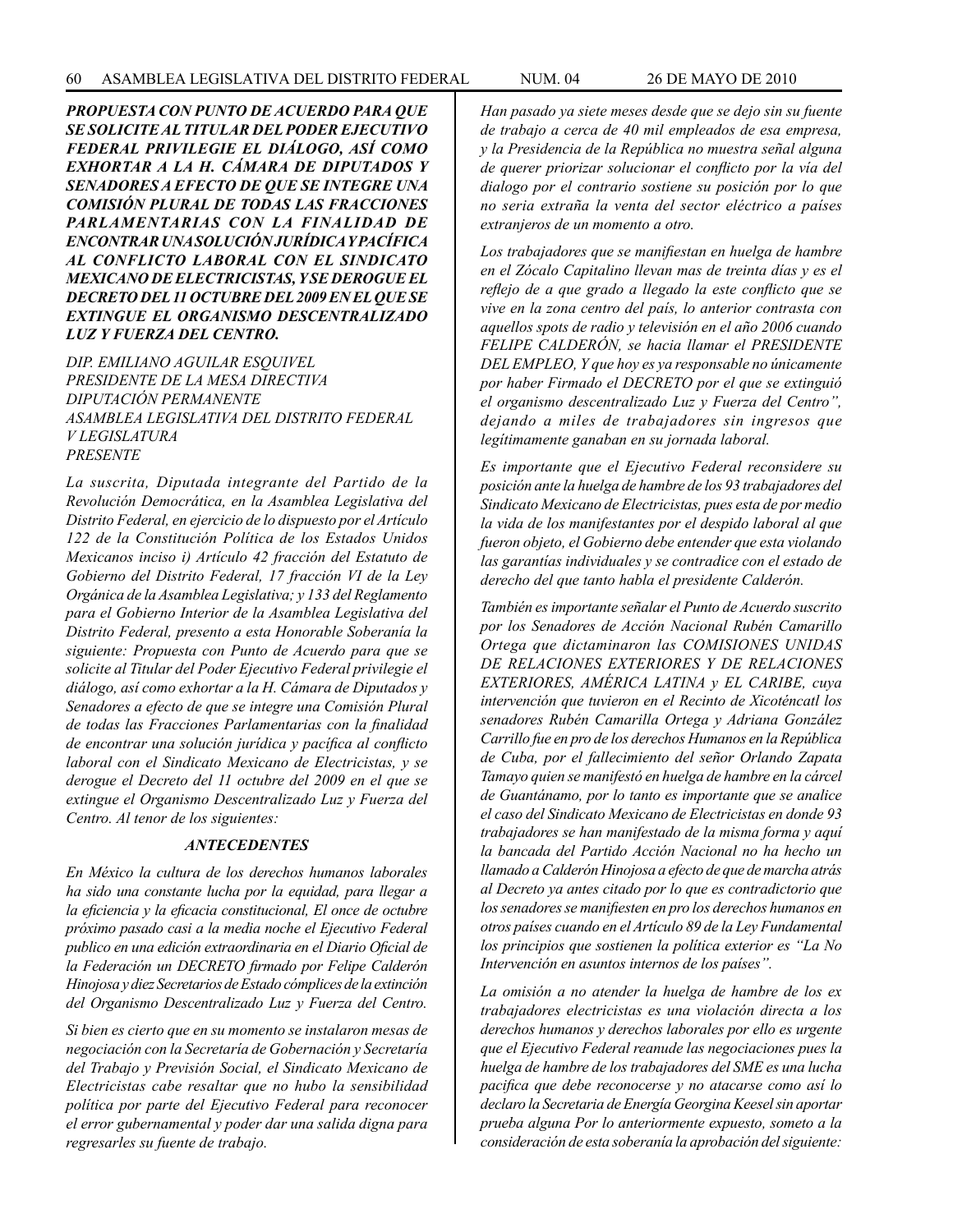### *PUNTO DE ACUERDO*

*PRIMERO. SE SOLICITE AL TITULAR DEL PODER EJECUTIVO FEDERAL PRIVILEGIE EL DIÁLOGO, ASÍ COMO EXHORTAR A LA H. CÁMARA DE DIPUTADOS A EFECTO DE QUE SE INTEGRE UNA COMISIÓN PLURAL DE TODAS LAS FRACCIONES PARLAMENTARIAS A ENCONTRAR UNA SOLUCIÓN JURÍDICA Y PACÍFICA AL CONFLICTO LABORAL CON EL SINDICATO MEXICANO DE ELECTRICISTAS, Y SE DEROGUE EL DECRETO DEL 11 OCTUBRE DEL 2009 EN EL QUE SE EL ORGANISMO DESCENTRALIZADO LUZ Y FUERZA DEL CENTRO.*

*SEGUNDO. SE EXHORTA A LOS 66 DIPUTADOS INTEGRANTES DE ESTA ASAMBLEA LEGISLATIVA PARA QUE DE MANERA VOLUNTARIA Y DE FORMA SOLIDARIA PUEDAN AYUNAR 24 HORAS AL DIA SIGUIENTE DE LA APROBACIÓN DE ESTE PUNTO DE ACUERDO.*

*TERCERO. SE DESCUENTE DE MANERA VOLUNTARIA UN DIA DE SU SUELDO EN APOYO A LOS MANIFESTANTES DEL SINDICATO MEXICANO DE ELECTRICISTAS.*

#### *ATENTAMENTE*

## *Dip. Karen Quiroga Anguiano*

Es cuanto, Diputado Presidente.

**EL C. PRESIDENTE.-** Gracias Diputada. En términos de lo dispuesto por el Artículo 133 del Reglamento para el Gobierno Interior de la Asamblea Legislativa del Distrito Federal, consulte al Secretaría a la Diputación Permanente en votación económica si la propuesta presentada por la Diputada Karen Quiroga Anguiano se considera de urgente y obvia resolución.

**EL C. SECRETARIO DIPUTADO VÍCTOR HUGO ROMO GUERRA.-** Por instrucciones de la Presidencia y en votación económica se consulta a la Diputación Permanente si la propuesta de referencia se considera de urgente y obvia resolución.

Los que estén por la afirmativa, sírvanse manifestarlo levantando la mano.

Los que estén por la negativa, sírvanse manifestarlo levantando la mano.

Se considera de urgente y obvia resolución, Diputado Presidente.

**EL C. PRESIDENTE.-** Está a discusión la propuesta. ¿Existen oradores en contra?

Proceda la Secretaría preguntar a la Diputación Permanente en votación económica si es de aprobarse la propuesta a discusión.

**EL C. SECRETARIO.-** Por instrucciones de la Presidencia y en votación económica se pregunta a la Diputación Permanente si está a favor o en contra de la propuesta sometida a su consideración.

Los que estén por la afirmativa, sírvanse manifestarlo levantando la mano.

Los que estén por la negativa, sírvanse manifestarlo levantando la mano.

Aprobada la propuesta, Diputado Presidente.

**EL C. PRESIDENTE.-** Remítase a las autoridades correspondientes para los efectos legales a que haya lugar.

Para presentar una Propuesta con Punto de Acuerdo por el que se solicita a la Secretaría de Desarrollo Social del Distrito Federal información relativa al funcionamiento y estructura de los distintos comedores comunitarios instalados en le Distrito Federal, se concede el uso de la tribuna al Diputado Federico Manzo Sarquis, a nombre de la Diputada Lía Limón García, del Grupo Parlamentario del Partido Acción Nacional.

**EL C. DIPUTADO FEDERICO MANZO SARQUIS.-** Con la venia de la Presidencia.

*PROPUESTA CON PUNTO DE ACUERDO POR EL QUE SE SOLICITA A LA SECRETARÍA DE DESARROLLO SOCIAL DEL DISTRITO FEDERAL, INFORMACIÓN RELATIVA AL FUNCIONAMIENTO Y ESTRUCTURA DE LOS DISTINTOS COMEDORES COMUNITARIOS INSTALADOS EN EL DISTRITO FEDERAL.*

*DIP. EMILIANO AGUILAR ESQUIVEL PRESIDENTE DE LA MESA DIRECTIVA DIPUTACIÓN PERMANENTE ASAMBLEA LEGISLATIVA DEL DISTRITO FEDERAL V LEGISLATURA PRESENTE*

*La suscrita Diputada Lía Limón García, integrante del Grupo Parlamentario del Partido Acción Nacional, de esta Asamblea Legislativa del Distrito Federal, con fundamento en lo dispuesto por los Artículos 17 fracción VI de la Ley Orgánica y 133 del Reglamento para el Gobierno Interior, ambos de la Asamblea Legislativa del Distrito Federal, sometemos a consideración de este Órgano Legislativo, la siguiente Proposición con Punto de Acuerdo por el que se solicita a la Secretaría de Desarrollo Social del Distrito Federal, información relativa al funcionamiento y estructura de los distintos Comedores Comunitarios instalados en el Distrito Federal, al tenor de la siguiente:*

### *ANTECEDENTES*

*1.- El 12 de Enero del 2009, el Gobierno capitalino a través de la Secretaría de Desarrollo Social, puso en marcha el Programa de Comedores Comunitarios 2009, con la instalación de 200 comedores populares que serían instalados en zonas media, alta y muy alta marginación operados por el Sistema de Desarrollo Integral de la Familia (DIF-DF) y 100 a cargo del Instituto de Asistencia e Integración Social (IASIS).*

*2.- Asimismo, en la Gaceta Oficial del Distrito Federal de fecha 26 de enero del año 2010, se publicaron los Lineamientos y Mecanismos de operación del Programa de Comedores Comunitarios 2010.*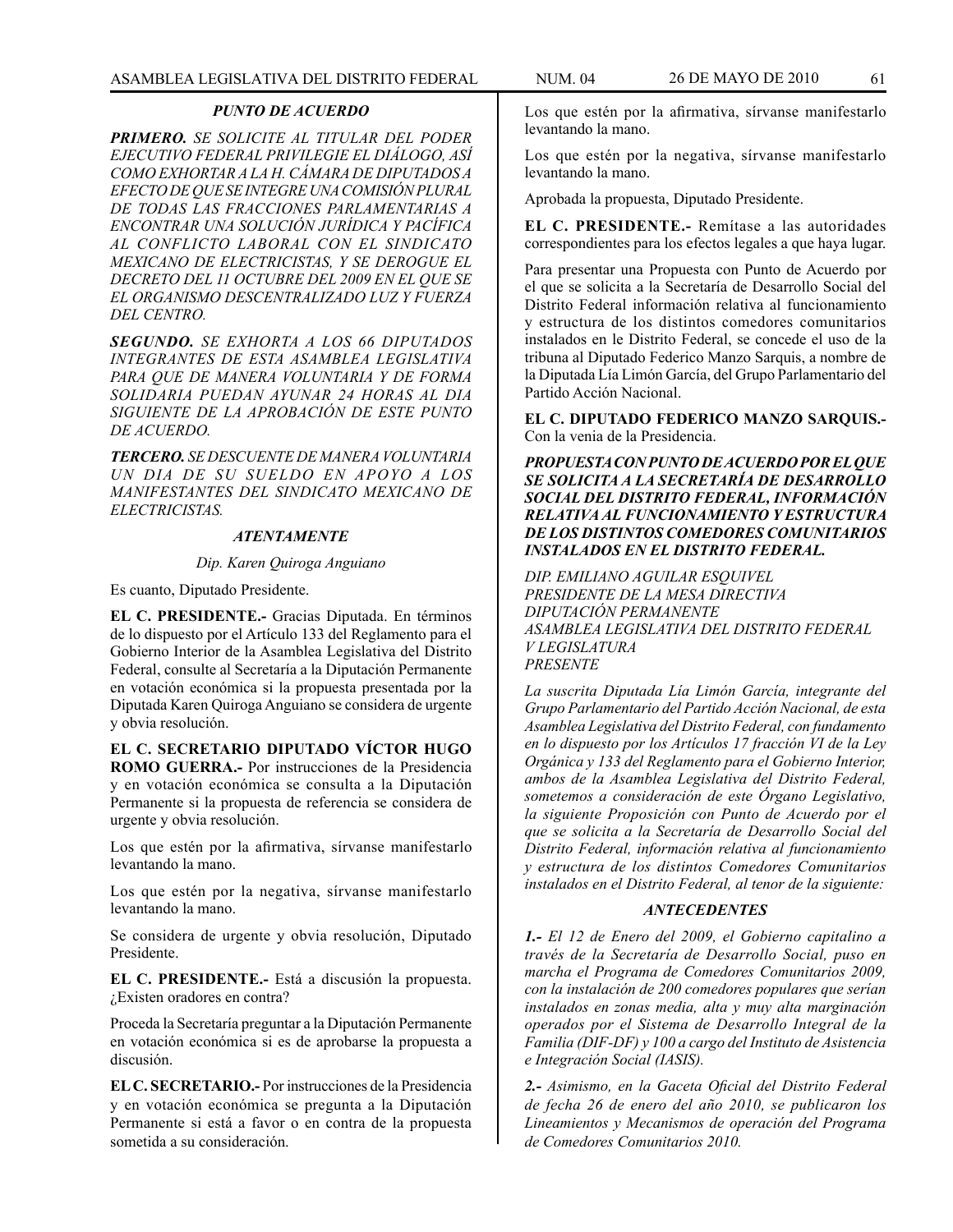*3.- A la fecha y de conformidad con información publicada en el sitio de internet de la Secretaria de Desarrollo Social en la liga del Programa de Comedores Comunitarios, aparece que el programa comprende la repartición de 60 mil comidas diarias, 160 comedores operando por la Secretaría de Desarrollo Social, 50 Comedores Públicos dirigidos por el IASIS y 90 Cocinas Populares por el DIF DF.*

*4.- Asimismo, se publica en el respectivo sitio de internet que se ha destinado un presupuesto de 115 millones de pesos.* 

## *CONSIDERANDOS*

*PRIMERO.- Que la obtención de los datos relativos al presupuesto asignado para el funcionamiento de cada uno de los comedores comunitarios en el año 2009 y 2010, se estima conveniente ya que en el sitio de Internet sólo se menciona como presupuesto autorizado para su ejecución la cantidad de \$ 43,445,340.00 (Cuarenta y tres millones, cuatrocientos cuarenta y cinco mil trescientos cuarenta pesos 00/100 M. N.), sin detallar cual fue el presupuesto asignado de forma particular a cada comedor en atención a lo dispuesto por el Artículo 14 de la Ley de Transparencia y Acceso a la Información Pública del Distrito Federal;*

*SEGUNDO.- Que La lista de los integrantes de los respectivos Comités de Administración de cada uno de los 160 comedores que actualmente existen en el Distrito Federal operados por la , así como de la Información relativa a los criterios de selección de los proveedores de insumos básicos y productos perecederos tampoco es de conocimiento público al no aparecer en el respectivo sitio de Internet del Programa, de conformidad con los Lineamientos y Mecanismos de operación del Programa de Comedores Comunitarios 2010.*

*TERCERO.- Que asimismo, es importante conocer a detalle los Informes mensuales que por normatividad están obligados a proporcionar los Comités de Administración de los Comedores a la Coordinación de Comedores Comunitarios y Comedores Públicos, en el período comprendido del mes de Febrero del 2009 al mes de Marzo del 2010, a objeto de que se transparente los gastos cotidianos y las cuotas de recuperación obtenidas por cada comedor.*

*CUARTO.- Que a la fecha y debido a la falta de transparencia se desconoce el número y motivo de quejas o inconformidades que se hayan presentado ante el Comité Interinstitucional de apoyo técnico, seguimiento y evaluación de los Comedores Comunitarios, a fin de conocer si el Programa ha llegado a la población con mayor marginación y si los recursos públicos asignados a éste han sido ejercidos con apego a la normatividad.*

*QUINTO.- Que es pertinente mencionar que la información solicitada no se encuentra debidamente contenida para consulta directa en la página electrónica del Programa de Comedores Comunitarios 2010, http://www.sds. comedorescomunitarios.df.gob.mx, situación que genera un incumplimiento a la normatividad en materia de transparencia por parte de la Secretaría de Desarrollo Social encargada de la operación de dicho Programa;*

*SEXTO.- Que por lo anteriormente expuesto y en atención al objetivo de garantizar el principio democrático de publicidad de los actos del Gobierno del Distrito Federal, transparentando el ejercicio de la función pública, a través de un flujo de información oportuno, verificable, inteligible, relevante e integral y además contribuir con la transparencia y la rendición de cuentas de los entes públicos a través de la generación y publicación de información sobre el ejercicio de los recursos públicos, es necesario que este órgano legislativo conozca a detalle la operación y funcionamiento de los comedores comunitarios en el Distrito Federal.*

## *PUNTO DE ACUERDO*

*PRIMERO.- Se solicita a la Secretaría de Desarrollo Social del Distrito Federal, a dar cumplimiento a la normatividad en materia de Transparencia y Acceso a la Información Pública del Distrito Federal, en específico a mantener actualizado el sitio de Internet http://www.sds.comedorescomunitarios. df.gob.mx, relativo a la información de los Comedores Comunitarios en el Distrito Federal.*

*SEGUNDO.- Se solicita a la Secretaría de Desarrollo Social del Distrito Federal, que remita a este Órgano Legislativo información relativa al funcionamiento y organización del Programa de Comedores Comunitarios relativa a:* 

*1. Presupuesto asignado para el funcionamiento de cada uno de los comedores comunitarios en el año 2009 y 2010.*

*2. Lista de los integrantes del Comité de Administración de cada uno de los 160 comedores comunitarios instalados a la fecha.*

*3. Criterios de selección y lista de los proveedores de insumos de cada uno de los comedores comunitarios.*

*4. Informes mensuales de gastos proporcionados a la Coordinación de Comedores Comunitarios y Comedores Públicos por el Comité de Administración de cada uno de los comedores comunitarios en el periodo comprendido del mes de Febrero del 2009 al mes de Marzo del 2010.* 

*5. Número y motivo de quejas o inconformidades a cada uno de los comedores comunitarios presentadas al Comité Interinstitucional de apoyo técnico, seguimiento y evaluación.*

*6. Datos detallados de las solicitudes existentes para la instalación de nuevos comedores comunitarios.*

*7. Número de visitas de supervisión realizadas por la Secretaría sobre la correcta aplicación de los recursos materiales y/o financieros otorgados, de conformidad con el numeral 10 de los Lineamientos y Mecanismos de Operación del Programa de Comedores Comunitarios 2010; y en su caso las sanciones que se hayan interpuesto.*

## *ATENTAMENTE*

*Dip. Lía Limón García*

Es cuanto, Diputado Presidente.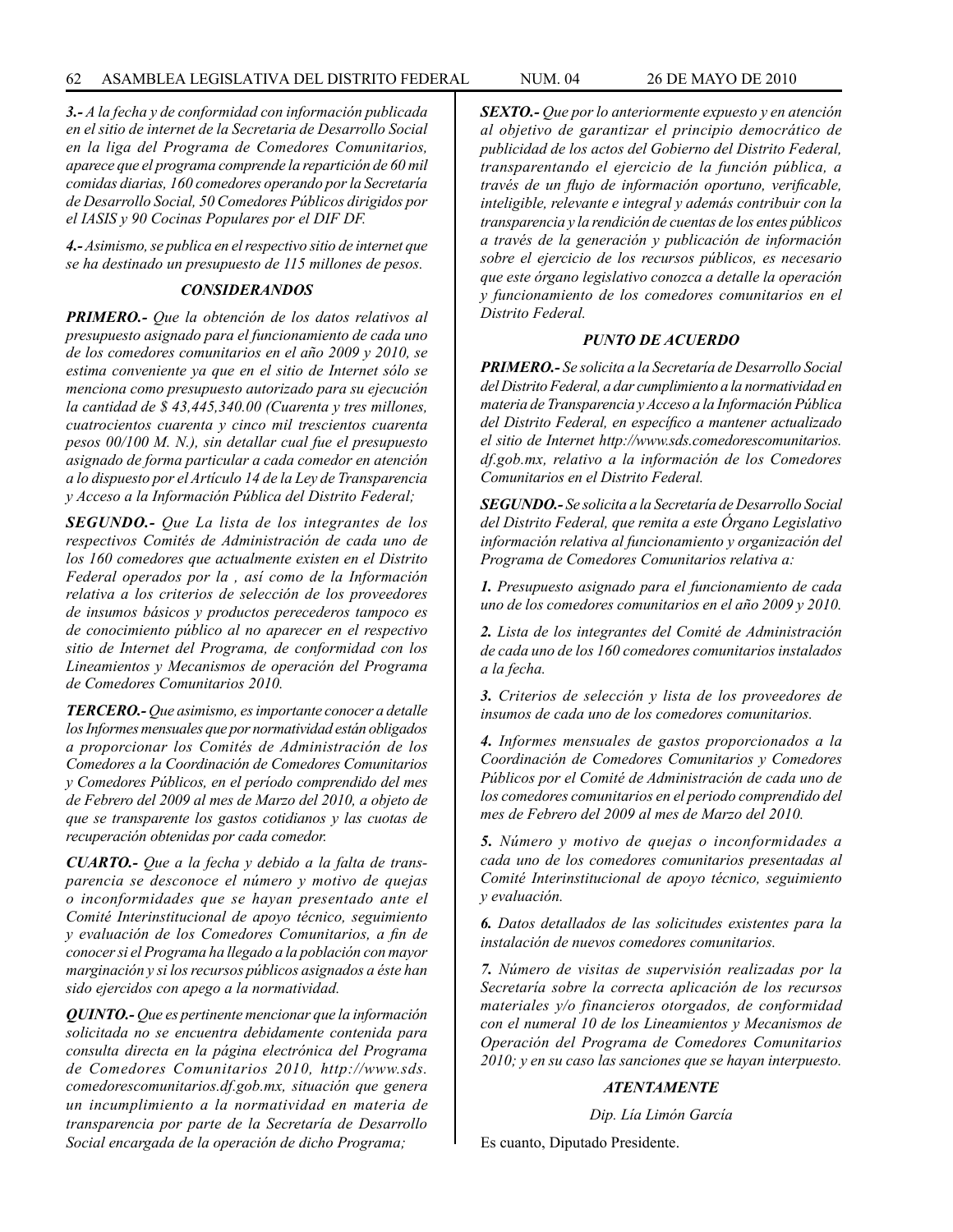**EL C. PRESIDENTE.-** Gracias, Diputado. En términos de lo dispuesto por el Artículo 133 del Reglamento para el Gobierno Interior de la Asamblea Legislativa del Distrito Federal, consulte la Secretaría a la Diputación Permanente, en votación económica, si la propuesta presentada por el Diputado Federico Manzo Sarquis se considera de urgente y obvia resolución.

**EL C. SECRETARIO DIPUTADO CARLOS ALBERTO FLORES GUTIÉRREZ.-** Por instrucciones de la Presidencia y en votación económica se consulta a la Diputación Permanente si la propuesta de referencia se considera de urgente y obvia resolución.

Los que estén por la afirmativa, sírvanse manifestarlo levantando la mano.

Los que estén por la negativa, sírvanse manifestarlo levantando la mano.

Se considera de urgente y obvia resolución, Diputado Presidente.

**EL C. PRESIDENTE.-** Está a discusión la propuesta. ¿Existen oradores en contra?

Proceda la Secretaría a preguntar a la Diputación Permanente, en votación económica, si es de aprobarse la propuesta a discusión.

**EL C. SECRETARIO.-** Por instrucciones de la Presidencia y en votación económica se pregunta a la Diputación Permanente si está a favor o en contra de la propuesta sometida a su consideración.

Los que estén por la afirmativa, sírvanse manifestarlo levantando la mano.

Los que estén por la negativa, sírvanse manifestarlo levantando la mano.

Aprobada la propuesta, Diputado Presidente.

**EL C. PRESIDENTE.-** Remítase a las autoridades correspondientes para los efectos legales a que haya lugar.

Para presentar una Propuesta con Punto de Acuerdo sobre el Programa Conduce si Alcohol, se concede el uso de la Tribuna al Diputado Carlos Alberto Flore Gutiérrez, del Grupo Parlamentario del Partido Acción Nacional.

**EL C. DIPUTADO CARLOS ALBERTO FLORES GUTIÉRREZ.-** Con su venia, Diputado Presidente.

# *PROPOSICIÓN CON PUNTO DE ACUERDO SOBRE EL PROGRAMA CONDUCE SIN ALCOHOL*

*DIP. EMILIANO AGUILAR ESQUIVEL PRESIDENTE DE LA MESA DIRECTIVA DIPUTACIÓN PERMANENTE ASAMBLEA LEGISLATIVA DEL DISTRITO FEDERAL V LEGISLATURA PRESENTE*

*El suscrito Diputado, integrante del Grupo Parlamentario del Partido Acción Nacional, en esta Asamblea Legislativa del Distrito Federal, V Legislatura, con fundamento*  *en lo dispuesto por los Artículos 17 fracción VI de la Ley Orgánica de la Asamblea Legislativa del Distrito Federal y 133 del Reglamento para el Gobierno Interior de la Asamblea Legislativa del Distrito Federal, someto a la consideración de este Órgano Legislativo, para su discusión, y en su caso aprobación, la presente, Proposición con Punto de Acuerdo sobre el Programa Conduce Sin Alcohol, al tenor de los siguientes:*

#### *ANTECEDENTES*

*1. El 18 de septiembre del 2003, se publicó el "DECRETO MEDIANTE EL CUAL SE REFORMA EL ARTÍCULO 100 Y SE ADICIONA UN TERCER PÁRRAFO AL ARTÍCULO 102, DEL REGLAMENTO DE TRÁNSITO DEL DISTRITO FEDERAL", por lo que se estableció del programa de control y prevención de ingestión de alcohol en conductores de vehículos en el Distrito Federal, denominado "Conduce Sin Alcohol", en el que se hace una invitación para que los conductores no ingieran bebidas alcohólicas, con la finalidad de prevenir accidentes.*

*2. Del 16 de diciembre de 2009 al 6 de enero de 2010 entró en su fase especial el Programa "Conduce sin Alcohol" por temporada navideña, con la implementación en 20 puntos de revisión en la ciudad que funcionaron las 24 horas del día.*

*3. Adicional a la instauración de los 20 puntos de revisión del programa del Alcoholímetro Navideño, el Director de Aplicaciones del Programas Preventivos Institucionales de la Secretaría de Seguridad Pública del Distrito Federal, C. Othón Sánchez Cruz, informó que además se cuenta con 14 cámaras para videograbar las jornadas*

*4.- De las catorce cámaras para videograbar, la mitad fueron instaladas fijas y la mitad móviles y se operó su funcionamiento por igual número de elementos de la corporación quienes se encargaron de videograbar de manera aleatoria.* 

*5.- A la par de la implementación de la versión navideña del Programa Conduce Sin Alcohol, se dio a conocer a la ciudadanía en general que algunas personas han sido suplantadas por otras al ser detenidas en el marco del citado operativo. Al respecto el Presidente de la Comisión de Derechos Humanos del Distrito Federal Luis González Plascencia lamentó que el descuido de la policía sea cobrado a la ciudadanía, ya que si la policía preventiva realizara una verdadera custodia de los arrestados no habría necesidad de videograbar la aplicación del Alcoholímetro.*

### *CONSIDERANDOS*

*PRIMERO. Que el alcoholímetro es una herramienta que se utiliza para realizar pruebas in situ de ingesta de alcohol, que no dura más de un minuto. A través del cual se mide el nivel de alcohol en aire espirado y, si se rebasa la norma permitida en el Reglamento de Tránsito del Distrito Federal, se remite al conductor ante el Juez Cívico quien le aplicará una sanción de entre 12 a 36 horas inconmutables.*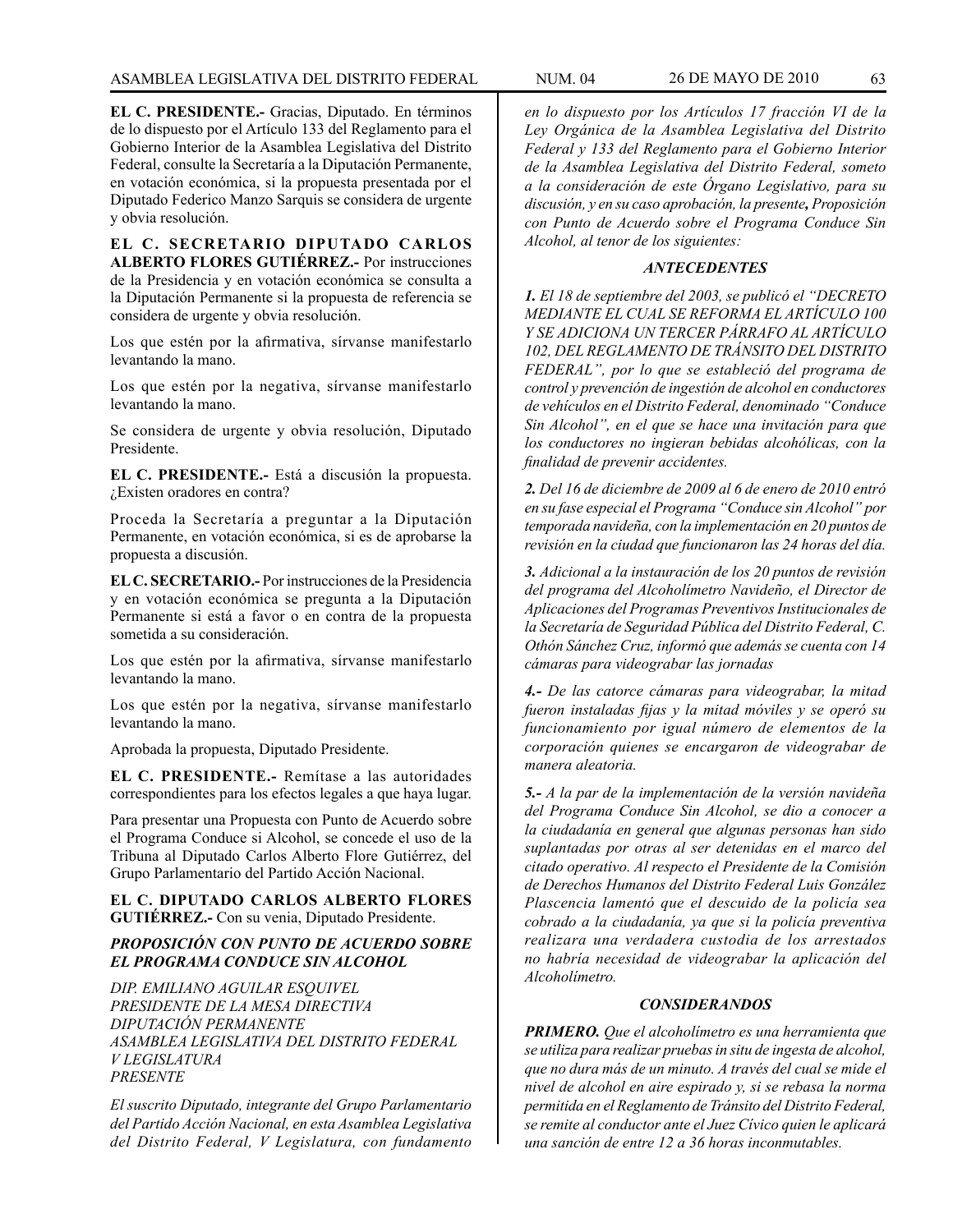*SEGUNDO. El Artículo 99 del Reglamento de Tránsito del Distrito Federal, en su párrafo segundo establece: "Los agentes podrán detener la marcha de un vehículo cuando Seguridad Pública establezca y lleve a cabo programas de control de preventivos de ingestión de alcohol u otras substancias tóxicas para conductores de vehículos. Lo anterior, como es el caso del programa "Conduce Sin Alcohol", mismo que se encuentra publicado en la Gaceta Oficial del Distrito Federal de fecha 18 de septiembre de 2003.*

*TERCERO. Que la sola detención no viola la garantía de libertad de Tránsito consagrada en la Constitución Política de los Estados Unidos Mexicanos, toda vez que el párrafo Undécimo del Artículo 16 de la Constitución, faculta a la Autoridad Administrativa, inclusive a practicar visitas domiciliarias, para cerciorarse de que se han cumplido los reglamentos sanitarios y de policía.*

*CUARTO. Que la grabación de las jornadas del Alcoholímetro que se realizó desde el pasado 16 de diciembre de 2009, mismas que se encontrarán en resguardo por un periodo de un año al menos, constituye una violación a la privacidad de los arrestados por conducir bajo los influjos del alcohol.*

*QUINTO. Que el titular de la Comisión de Derechos Humanos del Distrito Federal, reclamó que la Secretaría de Seguridad Pública del Distrito Federal, utilice videocámaras en el operativo antialcohol ya que esta medida viola el derecho a la intimidad y va mas allá de las facultades que tiene la Secretaría de Seguridad Pública en el Reglamento de Tránsito.*

*SEXTO. Que la bancada del Partido Acción Nacional en esta Asamblea Legislativa, considera que el objetivo del programa Conduce sin Alcohol, es salvaguardar la integridad física y en sus bienes de los ciudadanos conductores, así como de sus familias y de la comunidad en general. Y que la prioridad del programa es incidir a la baja, en la frecuencia de accidentes de tránsito relacionados con el consumo de bebidas alcohólicas; así como generar paulatinamente una conciencia social al respecto y no amedrentar a la población con las videograbaciones de las jornadas.*

*SÉPTIMO. Que las cifras del Programa Conduce Sin Alcohol Navideño, reportaron la remisión de 1,902 conductores a los Juzgados Cívicos con un rango de edad de 24 a 29 años. Del total, 63 sancionados fueron conductores de transporte público y de carga y fueron detenidos regularmente durante el día. Mientras que 1,839 conductores fueron particulares detectados durante la noche y madrugada.*

*- De acuerdo con información de la Consejería Jurídica y de Servicios Legales y la Secretaría de Seguridad Pública del D. F., el alcoholímetro de 24 horas implicó 58, 879 entrevistas practicadas a particulares, además de las aplicadas a transportistas.*

*- De los conductores particulares que fueron remitidos 1, 781 fueron hombres y 8 eran mujeres.*

*- Al término de la aplicación de la fase navideña del alcoholímetro, los comerciantes fueron los más sancionados con 166 casos, seguidos de los estudiantes con 158 casos, ingenieros con 65, contadores con 54, chóferes privados con 51 y abogados con 34*

*OCTAVO. Que por lo anterior resulta conveniente que la Secretaría de Seguridad Pública del Distrito Federal, informe sobre el número de videograbaciones que se realizaron durante el operativo Conduce Sin Alcohol en la temporada Navideña, así como los costos operativos de su implementación durante sus tres semanas de duración.*

*Por lo anteriormente expuesto se somete a consideración de este Pleno, el siguiente:*

### *ACUERDO*

*ÚNICO.- La Asamblea Legislativa del Distrito Federal, solicita al Secretario de Seguridad Pública del Distrito Federal, Dr. Manuel Mondragón y Kalb, remita un informe sobre el Programa Conduce Sin Alcohol en temporada navideña en el que se remita como mínimo la siguiente información:*

*A) Personal de la policía asignado al operativo durante las tres semanas de duración del programa.*

*B) Cuantas y bajo el resguardo de que área se encuentran las videograbaciones de los conductores sancionados.*

*Dado en la Asamblea Legislativa del Distrito Federal a los 26 días del mes de mayo de dos mil diez.*

# *ATENTAMENTE*

*Dip. Carlos Alberto Flores Gutiérrez*

Es cuanto, Diputado Presidente.

**EL C. PRESIDENTE.-** Gracias, Diputado. En términos de lo dispuesto por el Artículo 133 del Reglamento para el Gobierno Interior de la Asamblea Legislativa del Distrito Federal, consulte la Secretaría a la Diputación Permanente en votación económica si la propuesta presentada por el Diputado Carlos Alberto Flores Gutiérrez se considera de urgente y obvia resolución.

**EL C. SECRETARIO.-** Por instrucciones de la Presidencia y en votación económica se consulta a la Diputación Permanente si la propuesta de referencia se considera de urgente y obvia resolución.

Los que estén por la afirmativa, sírvanse manifestarlo levantando la mano.

Los que estén por la negativa, sírvanse manifestarlo levantando la mano.

Se considera de urgente y obvia resolución, Diputado Presidente.

**EL C. PRESIDENTE.-** Está a discusión la propuesta. ¿Existen oradores en contra?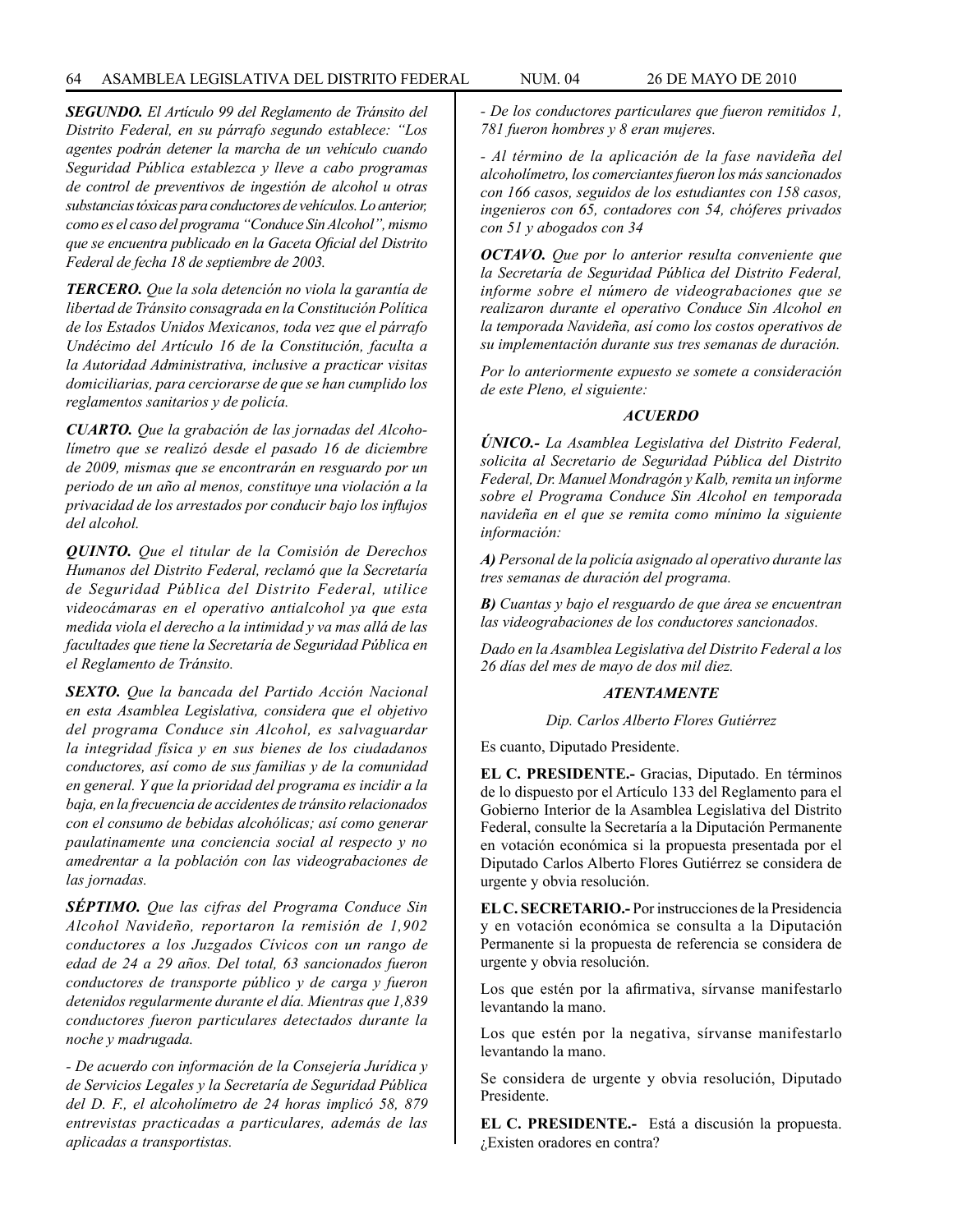Proceda la Secretaría a preguntar a la Diputación Permanente en votación económica si es de aprobarse la propuesta a discusión.

**EL C. SECRETARIO.-** Por instrucciones de la Presidencia y en votación económica, se pregunta a la Diputación Permanente si está a favor o en contra de la propuesta sometida a su consideración.

Los que estén por la afirmativa, sírvanse manifestarlo levantando la mano.

Los que estén por la negativa, sírvanse manifestarlo levantando la mano.

Aprobada la propuesta, Diputado Presidente.

**EL C. PRESIDENTE.-** Remítase a las autoridades correspondientes, para los efectos legales a que haya lugar.

Esta Presidencia informa que los numerales 36 y 37 se trasladarán hasta el final de la lista, después de proposiciones.

Para presentar una Propuesta con Punto de Acuerdo para exhortar al arquitecto Felipe Leal Fernández, Secretario de Desarrollo Urbano y Vivienda, para que en colaboración con el Licenciado Enrique Vargas Anaya, Jefe Delegacional en Azcapotzalco, emitan un informe relacionado con el proyecto de construcción sujeto de evaluación de impacto urbano, ubicado en Avenida de las Culturas No. 33 Delegación Azcapotzalco Código Postal 2100, así como constatar si se cuenta con los permisos necesarios, manifestaciones de impacto ambiental, uso del suelo, permiso de construcción para llevar a cabo el proyecto de construcción referido, se concede el uso de la Tribuna al Diputado Jorge Palacios Arroyo, del Grupo Parlamentario del Partido Acción Nacional.

**EL C. DIPUTADO JORGE PALACIOS ARROYO.-** Con su venia, Diputado Presidente.

*PROPOSICIÓN CON PUNTO DE ACUERDO PARA EXHORTAR AL ARQUITECTO FELIPE L E A L F E R N Á N D E Z , S E C R E TA R I O D E DESARROLLO URBANO Y VIVIENDA, PARA QUE EN COLABORACIÓN CON EL LICENCIADO ENRIQUE VARGAS ANAYA, JEFE DELEGACIONAL EN AZCAPOTZALCO, EMITAN UN INFORME RELACIONADO AL PROYECTO DE CONSTRUCCIÓN SUJETO DE EVALUACIÓN DE IMPACTO URBANO, UBICADO EN AV. DE LAS CULTURAS, NÚMERO 33, DELEGACIÓN AZCAPOTZALCO, C. P. 2100; ASÍ COMO CONSTATAR SI SE CUENTA A CON LOS PERMISOS NECESARIOS (MANIFESTACIÓN DE IMPACTO AMBIENTAL, USO DE SUELO, PERMISO DE CONSTRUCCIÓN) PARA LLEVAR A CABO EL PROYECTO DE CONSTRUCCIÓN REFERIDO.*

*DIP. EMILIANO AGUILAR ESQUIVEL PRESIDENTE DE LA MESA DIRECTIVA DIPUTACIÓN PERMANENTE ASAMBLEA LEGISLATIVA DEL DISTRITO FEDERAL V LEGISLATURA PRESENTE*

*El suscrito Diputado, Jorge Palacios Arroyo, de la Asamblea Legislativa del Distrito Federal , V Legislatura, integrante del Grupo Parlamentario del Partido Acción Nacional, con fundamento en lo dispuesto por los Artículos 17 fracción VI de la Ley Orgánica y 132 del Reglamento para el Gobierno Interior de la Asamblea Legislativa del Distrito Federal, someto a consideración de esta Honorable Asamblea Legislativa, para que sea turnado a la comisión correspondiente, la presente Proposición con Punto de Acuerdo para exhortar al Arq. Felipe Leal Fernández, Secretario de Desarrollo Urbano y Vivienda, para que en colaboración con el Lic. Enrique Vargas Anaya, Jefe Delegacional en Azcapotzalco, emitan un informe relacionado al proyecto de construcción sujeto de evaluación de impacto urbano, ubicado en Av. De las Culturas, número 33, Delegación Azcapotzalco, C.P. 2100; así como constatar si se cuenta con los permisos necesarios (manifestación de impacto ambiental, uso de suelo, permiso de construcción) para llevar a cabo el proyecto de construcción referido, al tenor de los siguientes antecedentes:*

## *ANTECEDENTES*

*La Unidad Habitacional El Rosario es un gran conglomerado de unidades habitacionales compuestas por condominios de interés social ubicada al norte de la Ciudad de México, en la delegación Azcapotzalco y compartiendo al mismo núcleo poblacional con el municipio de Tlalnepantla del Estado de México. Por su extensión de 350 hectáreas, es probablemente la unidad habitacional más grande de México.*

*Actualmente enfrenta problemáticas por su ubicación de límite entre dos entidades, lo que deriva en inseguridad pública, falta de mantenimiento a edificios así como carencia de infraestructura urbana, debido al creciente número de Unidades que se han construido, sin previamente observar la problemática y carencia de servicios que podrían tener.*

*La Unidad Habitacional El Rosario está delimitada al norte por el Río de los Remedios, al sur por Hacienda del Rosario, al poniente por la Calzada de las Armas y al oriente por el Eje 5 norte. Para los capitalinos es conocida simplemente como El Rosario.*

*La primera fase de construcción de El Rosario inició en 1972, cuando el INFONAVIT planeó la edificación de departamentos de interés social en un área despoblada entonces en terrenos pertenecientes a la Hacienda de El Rosario. El plan original contemplaba hacerla autónoma en abasto, pago de servicios, educación y esparcimiento, así como la construcción de avenidas internas que le dieran movilidad (actualmente son visibles las estructuras de los viaductos que traspasaban los edificios). Sin embargo la infraestructura urbana construida en décadas pasadas actualmente está deteriorada.*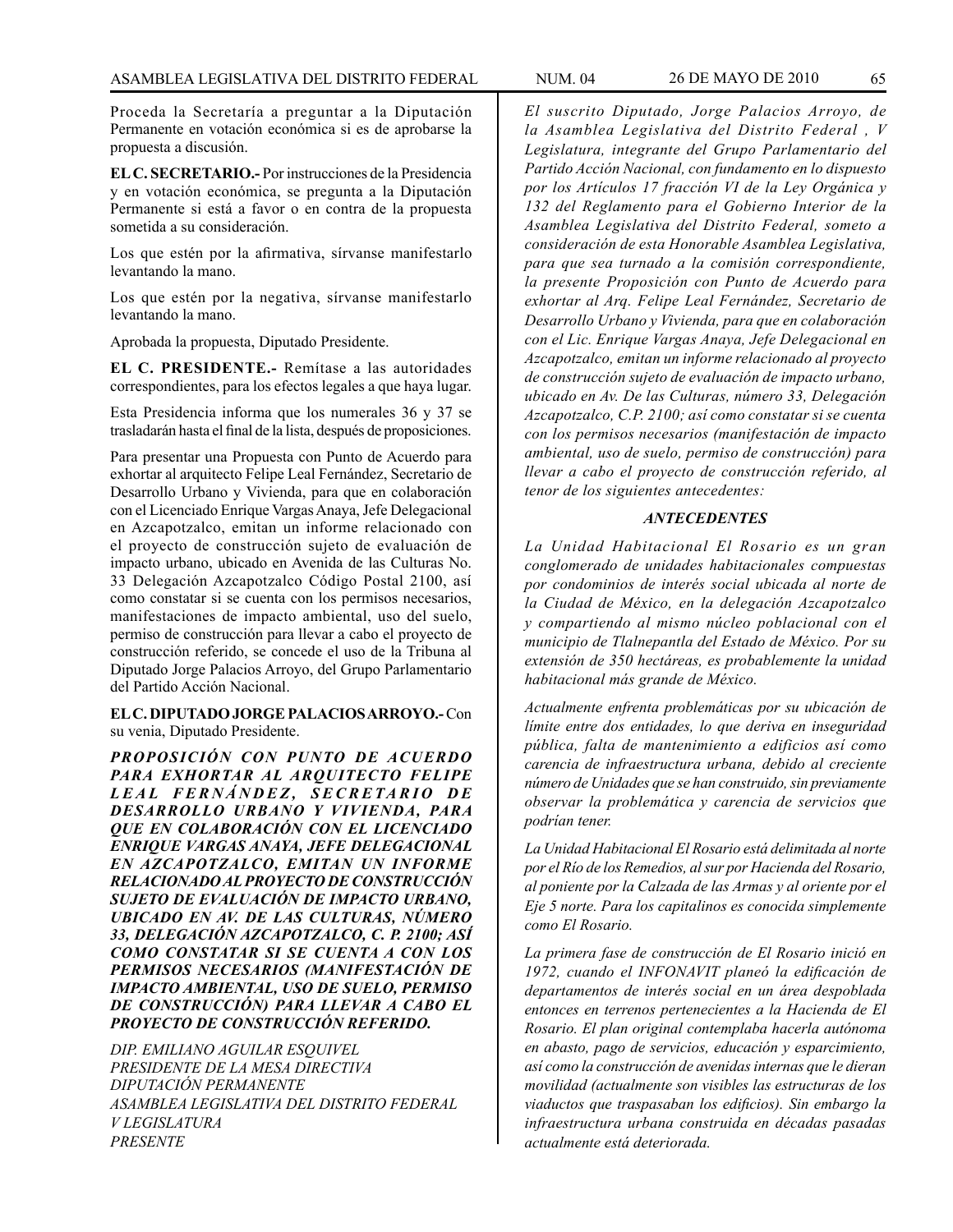*Algunas de las Unidades que la integran son: el Rosario I, II, III, Unidad San Martín Xochináhuac (de las más recientes y caracterizada por sus edificios multicolores), entre otras, Manuel Rivera Anaya (también conocida como CROC I, localizada a un costado de la Unidad Xochináhuac).* 

*En cuestiones de transporte, la Unidad Habitacional El Rosario, se ubica en la zona de la terminal El Rosario de las líneas 6 y 7 del Transporte Colectivo Metro, de igual manera se pueden contabilizar variables rutas de microbuses que abarcan tanto el Distrito Federal, como el Estado de México. Ya que este conglomerado habitacional pretende ser independiente en muchos aspectos sociales, en cuestiones de educación, se ubican en la zona seis escuelas primarias, tres secundarias (192, 193 y 227) y los planteles del Colegio de Ciencias y Humanidades Azcapotzalco de la UNAM así como el Colegio de Bachilleres 1, lo cual acarrea diariamente a miles de estudiantes, no solamente de la delegación Azcapotzalco, sino de diversas demarcaciones colindantes.*

*Con el paso del tiempo fueron agregándose sin control más secciones con viviendas de distinto tamaño, precio y calidad de materiales, lo que ha derivado en un sector sensible y problemático por su tamaño y fisonomía intrincada.* 

*La autonomía y esparcimiento, finalidad de este conglomerado, actualmente se ve gravemente afectado, por la construcción continua de unidades habitacionales y el crecimiento poblacional; lo que afecta el desarrollo de este espacio al no tomar en cuenta la ya existente falta de servicios básicos, como son el caso del agua potable, servicio de luz, alumbrado público, recolección de basura, estacionamiento, seguridad pública, parques, jardines, áreas para la cultura, la recreación y el deporte, entre otras muchas carencias de servicios públicos.*

*El día 06 de noviembre de 2009, las asociaciones vecinales de toda la Unidad Habitacional El Rosario, manifestaron en un escrito, emitido al Lic. Enrique Vargas Anaya, Jefe Delegacional en Azcapotzalco, su intervención y apoyo para que no se realicen más construcciones en la Unidad Habitacional El Rosario, en el predio ubicado en Av. De las Culturas No 33, el cual en estos momentos se encuentra sujeto a evaluación de impacto urbano, con la única finalidad de llevar acciones de construcción y edificar otra Unidad Habitacional.*

*La petición anterior fue interpuesta debido a una lona que se colocó en el predio en mención, la cual fue puesta por la Inmobiliaria Lemonce SA de CV, empresa propietaria, especificando los siguientes datos: representante legal Arq. Sergio Suárez y Camberos; perito en desarrollo urbano Arq. Graciela Sofía Espinoza Gracian, No. de Registro PDU 0326; director responsable de obra Ing. Gerardo Rojas Espinosa, No. de Registro DRO 1045; empresa constructora CUADRADO CONSTRUCCIONES S.A. DE C.V.; folio de ingreso 67041-180SUSE09; fecha de ingreso 06 de noviembre de 2009.*

*La Unidad Habitacional el Rosario está habitada por 12,000 familias que adquirieron su vivienda por medio del INFONAVIT y 4,000 familias más que la adquirieron por conducto de la CROC, en promedio cada familia cuenta con 8 personas, es decir en una superficie mínima de terreno, ya habitan 128,000 personas; las cuales hacen uso de los servicios deficientes que existen en esta demarcación, en caso de concretarse el referido proyecto de construcción, en vez de traer un beneficio urbano, se afectará la calidad de vida de los habitantes de la Unidad Habitacional El Rosario.*

#### *CONSIDERANDOS*

*PRIMERO. Que la premisa de cualquier gobierno es proteger la vida y bienestar de los ciudadanos.*

*SEGUNDO. Que de conformidad con el Artículo 42 del Estatuto de Gobierno del Distrito Federal, la Asamblea Legislativa es competente y tiene facultades para legislar, regular la prestación y la concesión de los servicios públicos, como lo es el caso de servicios de desarrollo urbano.*

*TERCERO. La planeación del desarrollo urbano y el ordenamiento territorial del Distrito Federal, tienen por objeto mejorar el nivel y calidad de vida de la población urbana y rural, a través de la planeación del funcionamiento ordenado y regulación de los servicios públicos y del acceso a los satisfactores económicos, culturales, recreativos y turísticos, que permitan a los habitantes del Distrito Federal ejercer su derecho a una vida segura, productiva y sana; de acuerdo al Artículo 2º fracción I, de la Ley de Desarrollo Urbano del Distrito Federal .*

*CUARTO. De acuerdo al Artículo 2º de la ley mencionada anteriormente, pero en su fracciones IV y VIII, la planeación del desarrollo urbano y el ordenamiento territorial del Distrito Federal , tienen por objeto mejorar el nivel y calidad de vida de la población urbana y rural, a través de la distribución armónica de la población, el acceso equitativo a la vivienda, servicios, infraestructura y equipamiento, así como la distribución equilibrada de los mismos en el Distrito Federal y de igual manera aprovechar de manera más eficiente, en beneficio de la población urbana y rural , la infraestructura, equipamiento y servicios, procurando la optimización de aquellos y de las estructuras físicas de la Ciudad.*

*QUINTO. En el Artículo 3 fracción II de la Ley de Desarrollo Urbano, se menciona que en las determinaciones y acciones de los órganos de gobierno del Distrito Federal y los programas de desarrollo que se formulen, se señalarán la ubicación de las zonas, áreas y predios, así como las relotificaciones destinadas a la vivienda y urbanización de carácter social y popular; los programas estimularán la aplicación de tecnologías, materiales y procesos para construir vivienda de interés social y popular de alta calidad.*

*SEXTO. El Artículo 9, fracción I de la Ley de Desarrollo Urbano del Distrito Federal, hace competente a La Asamblea Legislativa del Distrito Federal para aprobar los programas, las modificaciones o las cancelaciones que esta Ley prevé.*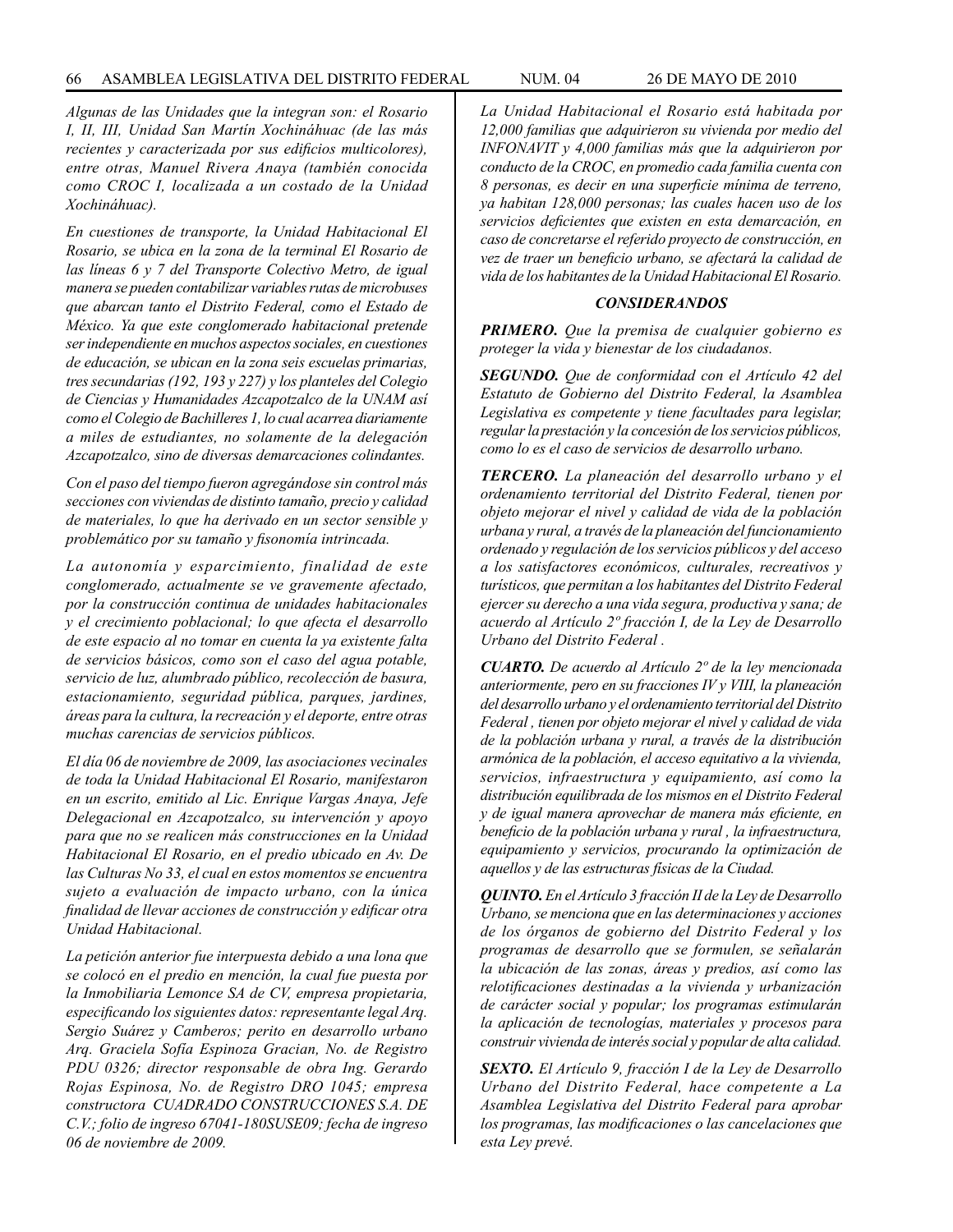*SÉPTIMO. Son atribuciones de la Secretaría, además de las que le confiere la Ley Orgánica, las siguientes: realizar los estudios previos y los proyectos de los programas, así como sus proyectos de modificación; revisar los proyectos de los programas delegacionales y de los programas parciales, cuyo ámbito espacial de validez esté comprendido dentro de una sola delegación, para su congruencia con el Programa General; revisar y adecuar los proyectos de los programas que sean desechados, total o parcialmente, por la Asamblea; enviar los anteproyectos de los programas, así como sus anteproyectos de modificación, al Jefe de Gobierno del Distrito Federal; lo anterior se estipula en el Artículo 11, en las fracciones II, IV y V de l a Ley de Desarrollo Urbano del Distrito Federal .*

*OCTAVO. Los Jefes Delegacionales del Distrito Federal tienen la atribución de expedir las licencias y permisos correspondientes en relación con la urbanización, de acuerdo al Artículo 12 fracción IV de la Ley de Desarrollo Urbano del Distrito Federal.*

*NOVENO. Corresponde al Lic. Enrique Vargas Anaya, Jefe Delegacional en Azcapotzalco, expedir licencias para ejecutar obras de construcción, ampliación, reparación o demolición de edificaciones o instalaciones o realizar obras de construcción, reparación y mejoramiento de instalaciones subterráneas; así como otorgar licencias de fusión, subdivisión, relotificación, de conjunto y de condominios; así como autorizar los números oficiales y alineamientos, con apego a la normatividad correspondiente; lo anterior estipulado en el Artículo 39, fracciones II y III de la Ley Orgánica de la Administración Pública del Distrito Federal* 

*Por lo anteriormente expuesto, someto a consideración de esta Asamblea Legislativa el siguiente:*

*.* 

# *PUNTO DE ACUERDO*

*ÚNICO.- SE EXHORTA AL ARQ. FELIPE LEAL FERNÁNDEZ, SECRETARIO DE DESARROLLO URBANO Y VIVIENDA, PARA QUE EN COLABORACIÓN CON EL LIC. ENRIQUE VARGAS ANAYA, JEFE DELEGACIONAL EN AZCAPOTZALCO, EMITAN UN INFORME RELACIONADO AL PROYECTO DE CONSTRUCCIÓN SUJETO DE EVALUACIÓN DE IMPACTO URBANO, UBICADO EN AV. DE LAS CULTURAS, NÚMERO 33, DELEGACIÓN AZCAPOTZALCO, C.P. 2100; ASÍ COMO CONSTATAR SI SE CUENTA CON LOS PERMISOS NECESARIOS (MANIFESTACIÓN DE IMPACTO AMBIENTAL, USO DE SUELO, PERMISO DE CONSTRUCCIÓN) PARA LLEVAR A CABO EL PROYECTO DE CONSTRUCCIÓN REFERIDO.*

*Recinto Legislativo a 26 de Mayo, 2010.*

*ATENTAMENTE*

*Dip. Jorge Palacios Arroyo*

Es cuanto, Diputado Presidente.

**EL C. PRESIDENTE.-** Gracias, señor Diputado. Con fundamento en lo dispuesto por los Artículos 50 fracción IV y V de la Ley Orgánica de la Asamblea Legislativa del Distrito Federal, 28 y 132 del Reglamento para su Gobierno Interior, se turna para su análisis y dictamen a la Comisión de Desarrollo e Infraestructura Urbana.

Para presentar una Propuesta con Punto de Acuerdo para exhortar al Jefe Delegacional de Azcapotzalco, Licenciado Enrique Vargas Anaya, gire sus apreciables instrucciones para que se realice el retiro de tocones de los árboles que se han derribado en el parque Tezozomoc, así como implementar un programa de reforestación para restituir los árboles derribados, se concede el uso de la Tribuna al Diputado Jorge Palacios Arroyo, del Grupo Parlamentario del Partido Acción Nacional.

# **EL C. DIPUTADO JORGE PALACIOS ARROYO.-** Con su venia, Diputado Presidente.

*PROPOSICIÓN CON PUNTO DE ACUERDO PARA EXHORTAR AL JEFE DELEGACIONAL EN AZCAPOTZALCO, LICENCIADO ENRIQUE VARGAS ANAYA; GIRE SUS APRECIABLES INSTRUCCIONES, PARA QUE SE REALICE EL RETIRO DE TOCONES DE LOS ÁRBOLES QUE SE HAN DERRIBADO EN EL PARQUE TEZOZOMOC, ASÍ COMO IMPLEMENTAR UN PROGRAMA DE REFORESTACIÓN PARA RESTITUIR LOS ÁRBOLES DERRIBADOS.*

*DIP. EMILIANO AGUILAR ESQUIVEL PRESIDENTE DE LA MESA DIRECTIVA DIPUTACIÓN PERMANENTE ASAMBLEA LEGISLATIVA DEL DISTRITO FEDERAL V LEGISLATURA PRESENTE*

*El suscrito, Diputado Jorge Palacios Arroyo de la Asamblea Legislativa del Distrito Federal, V Legislatura, integrante del Grupo Parlamentario del Partido Acción Nacional , con fundamento en lo dispuesto por los Artículos 11, 17 fracción VI, 18 fracción VII de la Ley Orgánica; 93, 98 y 132 del Reglamento para el Gobierno Interior, ambos de la Asamblea Legislativa del Distrito Federal , someto a la consideración del Pleno de esta Honorable Asamblea Legislativa, para que sea turnado a la comisión correspondiente, la presente: Proposición con Punto de Acuerdo para exhortar al Jefe Delegacional en Azcapotzalco, Lic. Enrique Vargas Anaya; gire sus apreciables instrucciones, para que se realice el retiro de tocones de los árboles que se han derribado en el Parque Tezozomoc, así como implementar un programa de reforestación para restituir los árboles derribados, al tenor de los siguientes antecedentes:*

# *ANTECEDENTES*

*1.- De acuerdo con la Norma Ambiental para el Distrito Federal NADF-001-RNAT-2006, que establece los requisitos y especificaciones técnicas que deberán cumplir las autoridades, empresas privadas y particulares que*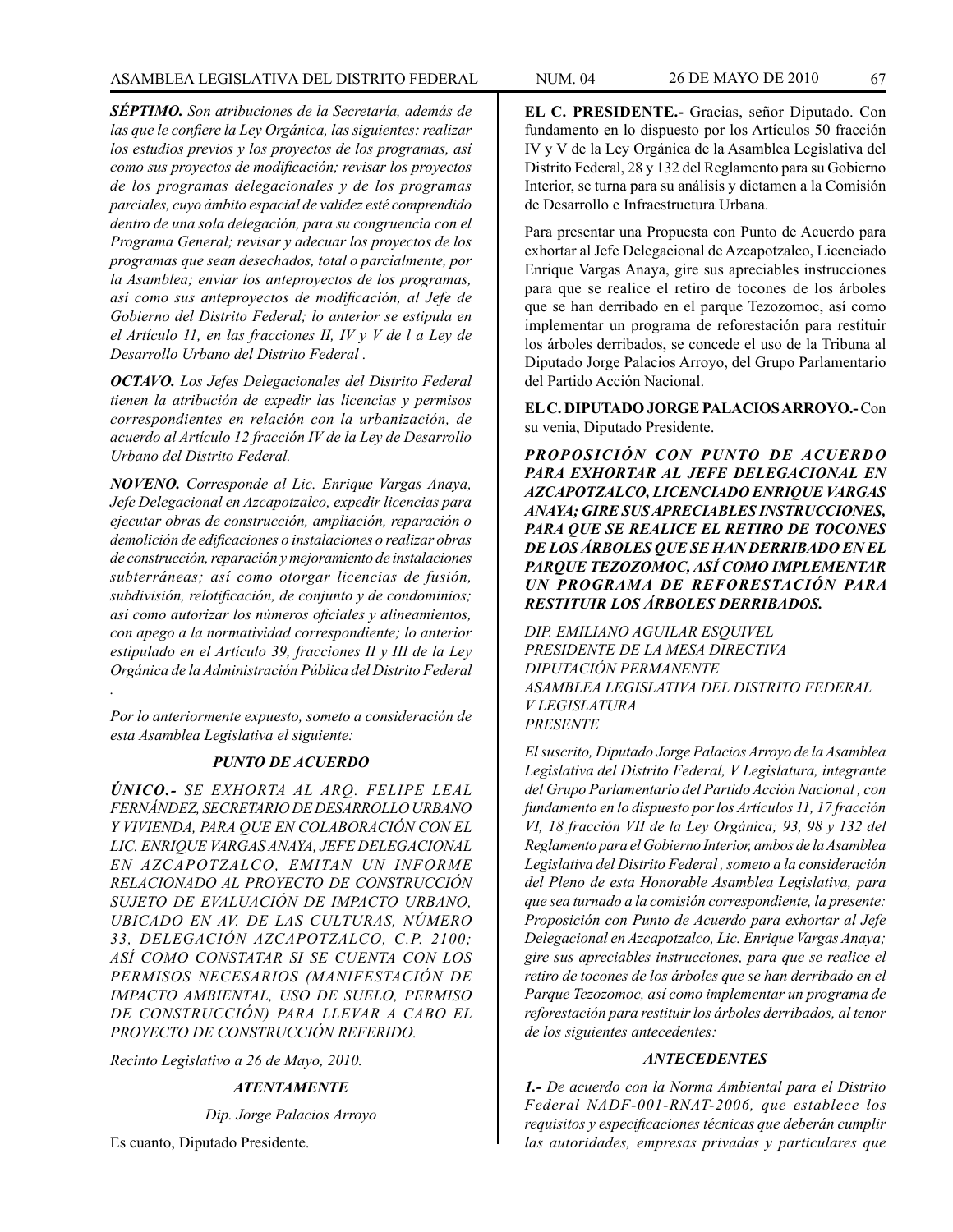*realicen poda, derribo, trasplante y restitución de árbol es en el Distrito Federal; define las siguiente palabras: DERRIBO, apeo o aparejo (Acción de cortar y bajar una rama o un árbol con el empleo de cables y equipo.) de árbol es vivos o muertos; PODA, es la eliminación selectiva de las ramas de un árbol o de partes de ellas con un propósito específico; TOCÓN, la parte del tronco del árbol que queda después de que el árbol ha sido derribado o desmochado.*

*Dicha norma, publicada en el Diario Oficial del Distrito Federal, el 8 de Diciembre de 2006, se especifica la técnica que se debe de llevar a cabo para dar mantenimiento a los árboles o arbustos y en su caso el derribo de ellos cuando éstos representen un riesgo potencial para la ciudadanía.*

*2.- Es importante mencionar que una vez realizado el diagnóstico que determine el derribo de un árbol, no siempre podrá sustraerse éste desde la raíz, es por ello que se realiza el Desmoche que como la norma mencionada en el párrafo anterior dicta, es la acción de dar un corte severo a un árbol que generalmente se realiza por arriba de la horcadura (del tronco principal) o por debajo de ésta, en otro de los casos, eliminando el líder central dejando muñones sin ramas laterales grandes. También se considera desmoche el corte de las ramas por la mitad, que da como resultado la pérdida de la estructura natural del árbol.*

*3.- La eliminación de tocones y raíces se llevará a cabo de manera manual y/o mecanizada con la finalidad de retirar los residuos de madera aún enterrados en el suelo, producto del derribo de un árbol, que con anterioridad hayan causado trastornos en vías de conducción subterránea, fractura y levantamiento de banquetas, guarniciones, bardas y muros de construcciones. Otro de los propósitos del destoconado, es el no permitir el crecimiento o rebrote del mismo árbol.*

*4.- En días pasado el Jefe Delegacional en Azcapotzalco, Lic. Enrique Vargas Anaya declaro a los medios de comunicación que incrementó en un 50% el retiro y poda de árbol es que representan un riesgo, ya que vientos de hasta 60 km por hora ocasionaron desgajamientos de objetos arbóreos.*

*Por su parte C. Federico Navarro Hernández, jefe de operación urbana, explicó que los eucaliptos y casuarinas son los que representan un riesgo mayor por su tamaño y follaje, el funcionario agrego que en 2009 la delegación realizó 17 mil podas y retiro 12 árboles por mes que por sus dimensiones de altura, follaje, edad y condiciones fitosanitarias, representaban un peligro a los habitantes. Dicho lo cual, hasta el momento no se ha asegurado que los tocones resultantes del derribo de estos árbol es hayan sido ya retirados, ya que ciudadanos han presentado gestiones para que se sean retirados los tocones que aún siguen representando problemas a la ciudadanía por la fractura, levantamiento de banquetas, guarniciones, bardas y muros de construcciones causadas por el crecimiento desmedido de las raíces de los árboles.* 

*5.- El parque Tezozomoc está ubicado al norte de la Ciudad de México en la Delegación Azcapotzalco, cercano a la Unidad Habitacional El Rosario y edificado sobre terrenos que pertenecieron a la misma hacienda del Rosario; el parque fue inaugurado el 14 de Diciembre de 1981. Cuenta con 27 hectáreas y al centro del mismo parque esta el lago artificial que también representa un lugar de alto valor ecológico, ya que representa la ruta migratoria de algunas especies de aves, como el pato "cucharón" que vuela desde Canadá, la garza blanca, así como algunas especies de gansos e invertebrados. El lago cuenta también con diversas especies acuáticas como la carpa de Israel y algunas especies exóticas introducidas por los citadinos, como la tortuga japonesa.*

*Es importante señalar que dentro del parque Tezozomoc se han derribado varios árbol es debido a la antigüedad de los mismos o por alguna plaga que no haya sido eliminada a tiempo, siendo cualquiera de los casos, el derribo es inevitable, pero es necesario que se implemente el destoconamiento, así como un programa de reforestación para sustituir los árboles derribados y así garantizar la biodiversidad del parque y su funcionalidad.* 

## *CONSIDERANDOS*

*PRIMERO. Que la premisa de cualquier gobierno es proteger la vida y bienestar de los ciudadanos.*

*SEGUNDO. Que de acuerdo al Artículo 39 fracción LXI del ordenamiento legal invocado, corresponde a los titulares de los órganos político-administrativos de cada demarcación territorial, implementar acciones de preservación y restauración del equilibrio ecológico, así como la protección al ambiente de su demarcación territorial, de conformidad con la normatividad ambiental.*

*TERCERO. Que de conformidad con lo dispuesto en el Artículo 2 de la Ley Orgánica de la Administración Pública del Distrito Federal, la Delegación es un órgano político administrativo desconcentrado con autonomía funcional en acciones de gobierno.*

*CUARTO. Que como lo establece en el Artículo 39 fracción XXV de la Ley Orgánica de la Administración Pública del Distrito Federal, corresponde a los titulares de los órganos político-administrativos prestar los servicios públicos, mismo que se refieren en la ley y a las demás que los mismos determinen.*

*QUINTO. De acuerdo al Artículo 16 de la Ley de Protección Civil del Distrito Federal, toda persona tiene derecho a presentar queja por escrito o verbalmente ante la Secretaría o las Delegaciones, por hechos o actos que puedan producir riesgo o perjuicio en su persona o la de terceros, bienes o entorno, por la omisión de medidas preventivas que generen riesgo en lugares públicos.*

*SEXTO. Es atribución del Jefe Delegacional en Azcapotzalco, Lic. Enrique Vargas Anaya, construir,*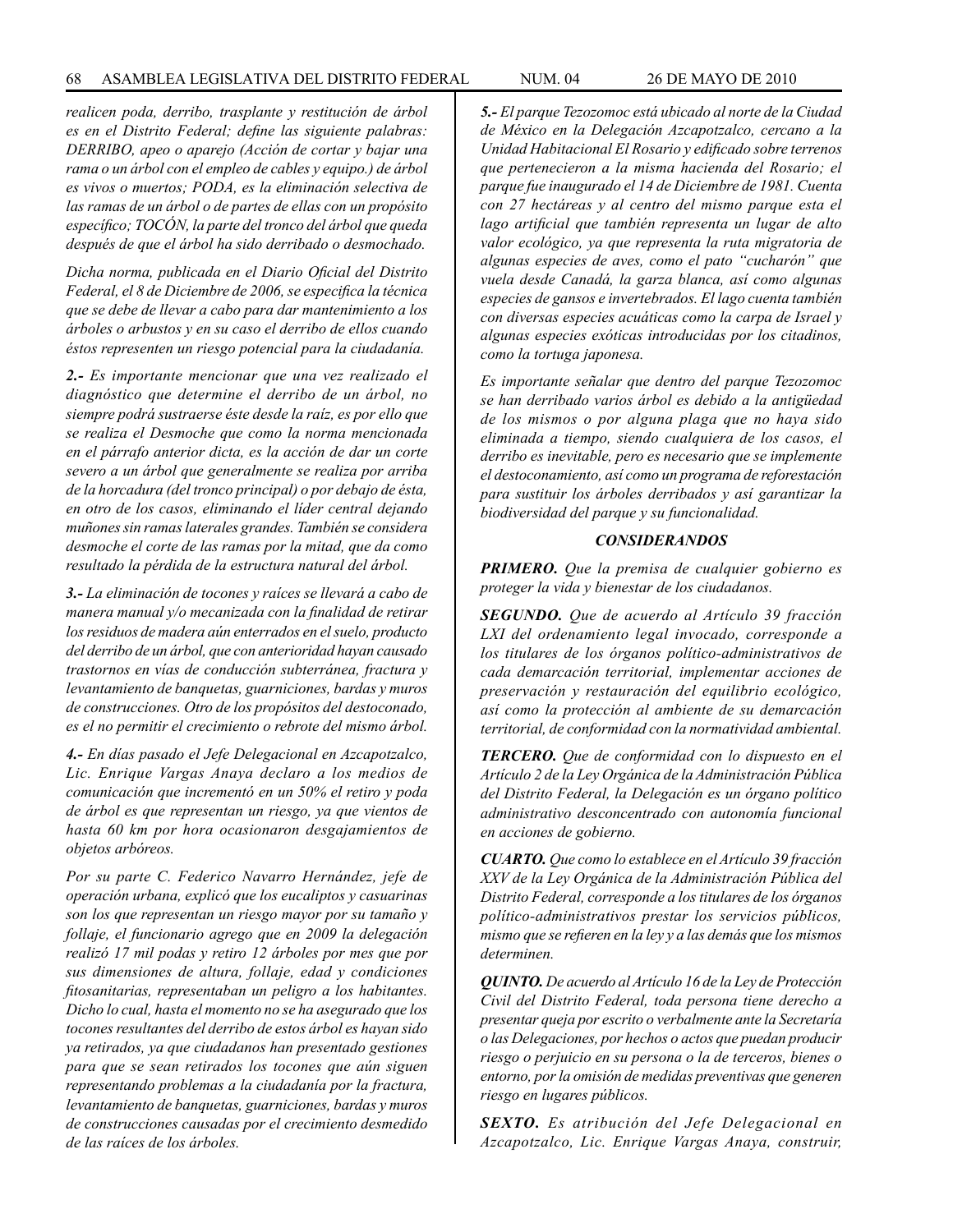*rehabilitar y mantener las vialidades secundarias, así como las guarniciones y banquetas requeridas en su demarcación; de acuerdo al Artículo 39, fracción LII de la Ley Orgánica de la Administración Pública del Distrito Federal .*

*Por lo anteriormente expuesto, someto a la consideración de ésta Asamblea Legislativa del Distrito Federal, el siguiente:* 

# *PUNTO DE ACUERDO*

*ÚNICO.- PROPOSICIÓN CON PUNTO DE ACUERDO PARA EXHORTAR AL JEFE DELEGACIONAL EN AZCAPOTZALCO, LIC. ENRIQUE VARGAS ANAYA; GIRE SUS APRECIABLES INSTRUCCIONES, PARA QUE SE REALICE EL RETIRO DE TOCONES DE LOS ÁRBOLES QUE SE HAN DERRIBADO EN EL PARQUE TEZOZOMOC, ASÍ COMO IMPLEMENTAR UN PROGRAMA DE REFORESTACIÓN PARA RESTITUIR LOS ÁRBOLES DERRIBADOS.*

*Recinto Legislativo Mayo, 2010.*

# *ATENTAMENTE*

*Dip. Jorge Palacios Arroyo*

Es cuanto, Diputado Presidente.

**EL C. PRESIDENTE.-** Gracias, Diputado. Con fundamento en lo dispuesto por los Artículos 50 fracción IV y V de la Ley Orgánica de la Asamblea Legislativa del Distrito Federal; 28 y 132 del Reglamento para su Gobierno Interior, se turna para su análisis y dictamen a la Comisión de Preservación del Medio Ambiente y Protección Ecológica.

Para presentar una Propuesta con Punto de Acuerdo por el que se exhorta respetuosamente al Jefe de Gobierno del Distrito Federal, Licenciado Marcelo Ebrard Casaubón; al titular de la Secretaría de Desarrollo Social del Distrito Federal, Licenciado Martí Batres Guadarrama, y Jefe Delegacional en Coyoacán, Licenciado Raúl Antonio Flores García, para que comparezcan ante esta Honorable Asamblea Legislativa del Distrito Federal a efecto de que expliquen la intervención del Diputado federal Mauricio Toledo Gutiérrez en la aplicación del programa comunitario de mejoramiento barrial y su uso indebido para su beneficio personal, se concede el uso de la Tribuna al Diputado Federico Manzo Sarquis, del Grupo Parlamentario del Partido Acción Nacional.

# **EL C. DIPUTADO FEDERICO MANZO SARQUIS.-** Con la venia de la Presidencia.

*PROPOSICIÓN CON PUNTO DE ACUERDO POR EL QUE SE EXHORTA RESPETUOSAMENTE AL JEFE DE GOBIERNO DEL DISTRITO FEDERAL LICENCIADO MARCELO EBRARD CASAUBÓN, AL TITULAR DE LA SECRETARÍA DE DESARROLLO SOCIAL DEL DISTRITO FEDERAL LICENCIADO MARTÍ BATRES GUADARRAMA Y JEFE DELEGACIONAL EN COYOACÁN, LICENCIADO RAÚL ANTONIO FLORES GARCÍA, PARA QUE COMPAREZCAN ANTE ESTA H.* 

*ASAMBLEA LEGISLATIVA DEL DISTRITO FEDERAL, A EFECTO DE QUE EXPLIQUEN LA INTERVENCIÓN DEL DIPUTADO FEDERAL MAURICIO TOLEDO GUTIÉRREZ, EN LA APLICACIÓN DEL PROGRAMA COMUNITARIO DE MEJORAMIENTO BARRIAL Y SU USO INDEBIDO PARA SU BENEFICIO PERSONAL.*

*DIP. EMILIANO AGUILAR ESQUIVEL PRESIDENTE DE LA MESA DIRECTIVA DIPUTACIÓN PERMANENTE ASAMBLEA LEGISLATIVA DEL DISTRITO FEDERAL V LEGISLATURA PRESENTE*

*El suscrito, Diputado a la Asamblea Legislativa del Distrito Federal, V Legislatura, integrante del Grupo Parlamentario del Partido Acción Nacional, con fundamento en lo dispuesto por los Artículos 17 fracción VI y 58 fracción X de la Ley Orgánica, y 93 y 132 del Reglamento para el Gobierno Interior, ambos de la Asamblea Legislativa del Distrito Federal, someto a la consideración de esta Diputación Permanente la presente Proposición con Punto de Acuerdo por el que se exhorta respetuosamente al Jefe de Gobierno del Distrito Federal Lic. Marcelo Ebrard Casaubon, al Titular de la Secretaria de Desarrollo Social del Distrito Federal Lic. Martí Batres Guadarrama y Jefe Delegacional en Coyoacán, Lic. Raúl Antonio Flores García, para que comparezcan ante esta H Asamblea Legislativa del Distrito Federal, a efecto de que expliquen la intervención del Diputado Federal Mauricio Toledo Gutiérrez, en la aplicación del programa comunitario de mejoramiento barrial y su uso indebido para su beneficio personal, lo anterior, al tenor de los siguientes:* 

## *ANTECEDENTES*

*1.- En el Distrito Federal los niveles de pobreza y de desigualdad han sido constantes. Para lograr reducir los niveles de pobreza en la ciudad, el gobierno ha implementado un sinfín de programas y políticas públicas a lo largo de diversas administraciones.*

*Los programas de mejoramiento barrial se enmarcan, en las acciones tendientes a la mitigación de los conflictos que se generan como consecuencia de la pobreza, pero particularmente con un sentido de reducir el conflicto potencial o real que la existencia de pobreza urbana acarrea, con el consiguiente impacto positivo en la gobernabilidad urbana.*

*El Programa Comunitario de Mejoramiento Barrial persigue la superación en la calidad de vida de los habitantes de los pueblos, barrios, colonias y unidades habitacionales de la Ciudad de México, particularmente de aquellos que se han visto poco favorecidos en el crecimiento sustantivo de la metrópoli.* 

*2.- Con el propósito de fortalecer la democracia participativa en el Distrito Federal, el Gobierno de la Ciudad de México, a través de la Secretaría de Desarrollo Social y en consulta con*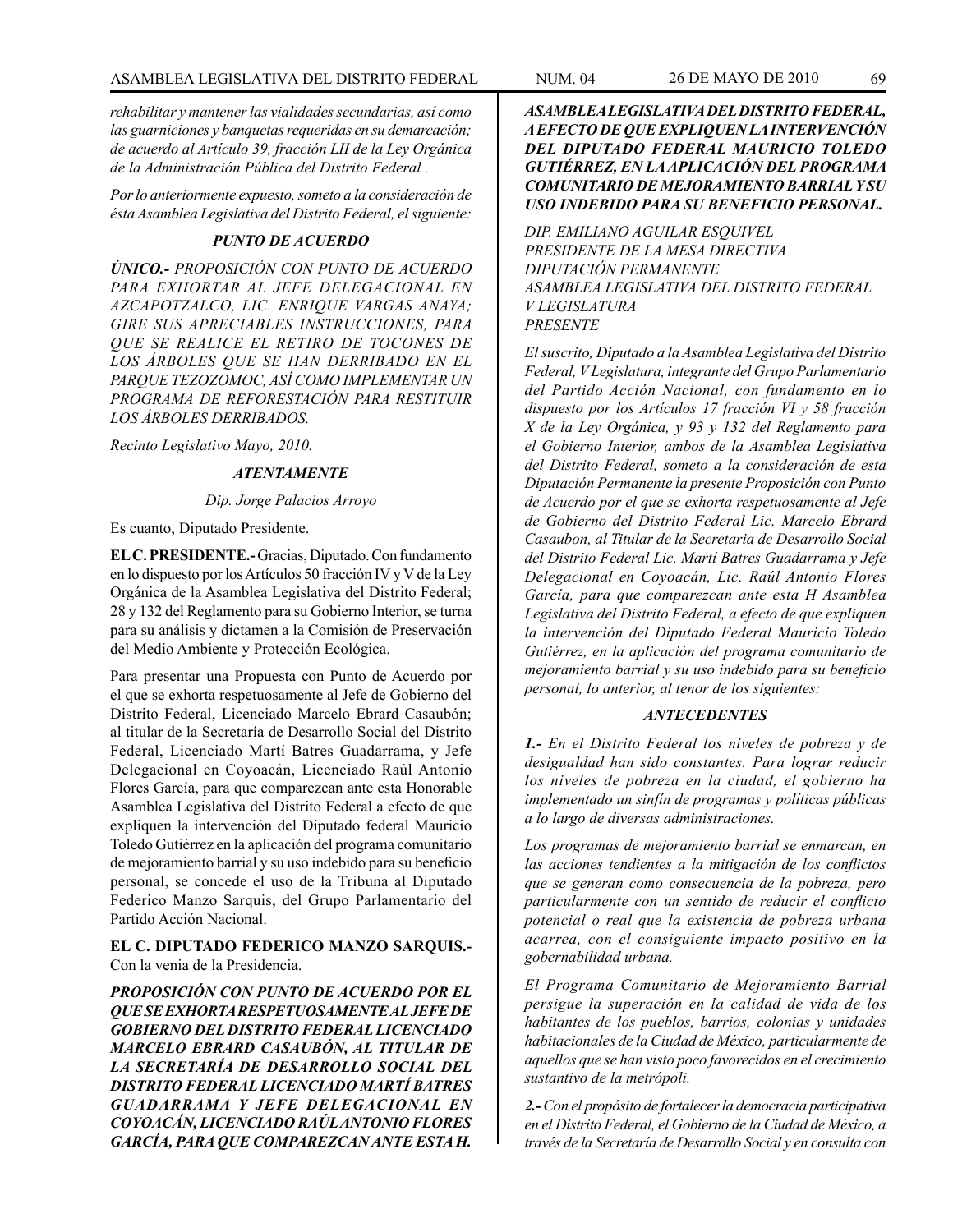*las Organizaciones Civiles, Sociales y Comunitarias, elaboró el programa de mejoramiento barrial cuyo objetivo es facilitar a los ciudadanos su capacidad de asociarse y organizarse de tal modo que puedan ejercer una influencia directa en el mejoramiento de los espacios públicos de sus comunidades.* 

*3.- En la aplicación de dicho programa participan todas las organizaciones sociales, civiles, comunitarias, vecinos e instituciones académicas, interesadas en promover procesos integrales, sostenidos y participativos de mejoramiento en pueblos, barrios y colonias del Distrito Federal, preferentemente de aquellos que tengan altos grados de conflictividad social y/o degradación urbana o estén clasificados como de media, alta y muy alta marginación, de acuerdo a la Convocatoria anual que emite la Secretaría de Desarrollo Social.*

*Los responsables o promoventes de los proyectos de mejoramiento barrial que se presenten deberán ser residentes del pueblo, barrio, o colonia del lugar propuesto a llevar a cabo un plan.*

*4.- Para la realización de estos proyectos, en primer lugar lo tiene que aprobar la comunidad en una asamblea vecinal, organizada por la Subsecretaría de Participación Ciudadana que depende de la Secretaría de Desarrollo Social.* 

*Las propuestas avaladas en comunidad serán analizadas por un Comité Técnico Mixto, quien se encarga de revisar los proyectos y determinar su viabilidad y montos a otorgar. Este Comité está integrado por cinco personas de la sociedad civil y cinco personas que representan a dependencias del Gobierno del Distrito Federal.*

*5.- En este tenor en la Delegación Coyoacán, un grupo de personas manipuladas por el Diputado Federal Mauricio Toledo Gutiérrez, ha boicoteado agresivamente en diversas ocasiones las asambleas vecinales de Mejoramiento Barrial cuyos proyectos cada año presentan los vecinos para beneficio de sus comunidades y de las familias que en ellas habitan.*

*Sin embargo el Diputado Mauricio Toledo Gutiérrez, sin presentar ningún tipo de proyecto con dichos métodos pretende apoderarse de estos proyectos con el fin de obtener un beneficio de carácter político.*

*6.- Con fecha 16 de abril del año en curso en la Asamblea Vecinal que se realizó en el mercado de las Rosas de la calle Papalotl en la Colonia Santo Domingo, Coyoacan, ante una asistencia de más de 200 personas donde se votaría un proyecto de Mejoramiento Barrial, como Toledo y su gente sabían que no podrían impedir la votación agredieron a dos empleados de la Subsecretaría de Participación Ciudadana del GDF para robarles las listas de asistencia y voltear la mesa del presidium y cuando un vecino los increpó para reclamarle su proceder de manera cobarde las mujeres que acompañaban al Diputado Federal Mauricio Toledo Gutiérrez trataron de agredirlo y solo el llamado a la cordura y a la prudencia hecho por los empleados agredidos, aún a costa de su seguridad, evitó el enfrentamiento.* 

*7.- Asimismo tenemos que los boicots de los proyectos de mejoramiento barrial se han realizado en diferentes colonias o pueblos, y esto ocurre sin que ninguna instancia de gobierno detenga esta situación, ya que el Diputado Mauricio Toledo afirma que el Jefe de Gobierno del Distrito Federal lo apoya.*

*8.- Por otra parte, otra irregularidad escandalosa es la que comete cuando reparte volantes con su nombre y el de otros dos Diputados locales del PRD donde cita presupuestos de Programas de Mejoramiento Barrial para las Unidades Habitacionales CTM II, III, IX, X y Tlalpan.*

*9.- En este contexto para la aplicación de dicho programa no habrá preferencia alguna por motivos políticos, ideológicos o de otra naturaleza, ni condicionamiento alguno frente al derecho a una vida digna de los habitantes de la capital.* 

*Con los antecedentes expuestos, sometemos a la consideración de esta Diputación Permanente, la presente proposición con Punto de Acuerdo, al tenor de los siguientes:*

## *CONSIDERANDOS*

*PRIMERO.- La Secretaría de Desarrollo Social del Distrito Federal es la instancia del gobierno de la Ciudad, que coordina, ejecuta y evalúa las políticas, programas y acciones en materia de desarrollo social, para impulsar la universalidad, fortalecer las instituciones sociales, mejorar la calidad de los servicios, ampliar su cobertura y establecer la gratuidad.*

*SEGUNDO.- Que la planeación del desarrollo urbano y el ordenamiento territorial del Distrito Federal, tienen por objeto mejorar el nivel y calidad de vida de la población del Distrito Federal, a través de la planeación del funcionamiento ordenado y regular los servicios públicos y el acceso a los factores económicos, culturales, recreativos y turísticos, que permitan a sus habitantes a ejercer su derecho a una vida segura, productiva y sana en relación al medio que los rodea.* 

*TERCERO.- Que en términos del Artículo 9 de la Ley de Desarrollo Social del Distrito Federal, establece que corresponde al Jefe de Gobierno del Distrito Federal. Establecer de manera concertada las Políticas Generales de Desarrollo Social que deberán aplicarse en el ámbito central, desconcentrado, descentralizado y delegacional del Gobierno del Distrito Federal.*

*CUARTO.- Que de acuerdo al Artículo 38 de la Ley de Desarrollo Social del Distrito Federal "Este programa es de carácter público no es patrocinado ni promovido por partido político alguno y sus recursos provienen de los impuestos que pagan todos los contribuyentes. Está prohibido el uso de este programa con fines políticos electorales, de lucro y otros distintos a los establecidos. Quien haga uso indebido de los recursos de este programa en el Distrito Federal será sancionado de acuerdo con la ley aplicable y ante la autoridad competente."* 

*Por lo anteriormente expuesto, someto a la consideración del Pleno de esta Honorable Diputación Permanente la siguiente Proposición con:*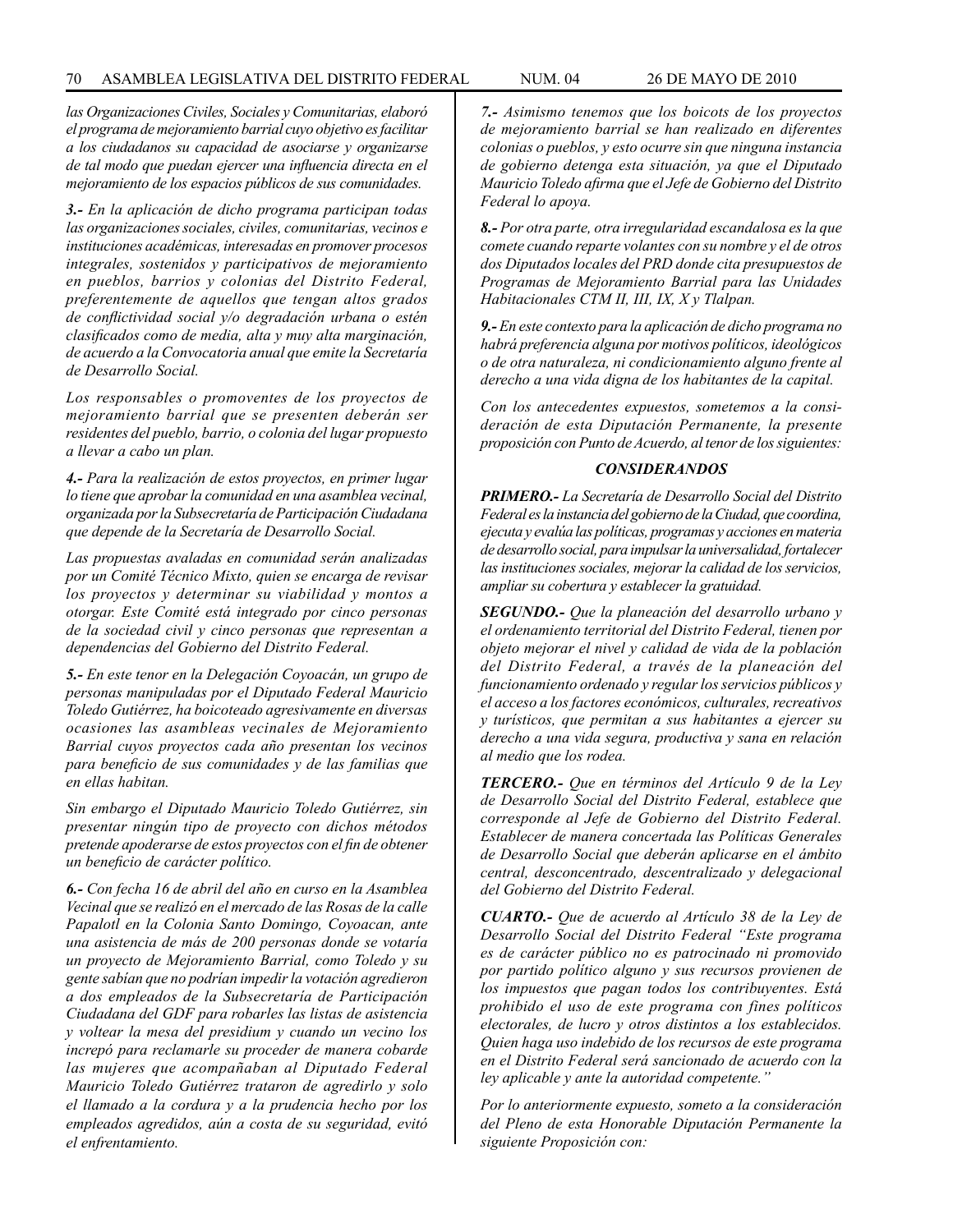## *PUNTO DE ACUERDO*

*PRIMERO. Se aprueba la comparecencia del Lic. Marcelo Ebrard Casaubón, Jefe de Gobierno del Distrito Federal, al Titular de la Secretaría de Desarrollo Social del Distrito Federal, Lic. Martí Batres Guadarrama y el Jefe Delegacional en Coyoacán, Lic. Raúl Antonio Flores García, para que comparezcan ante esta H Asamblea Legislativa del Distrito Federal, a efecto de que expliquen la intervención del Diputado Federal Mauricio Toledo Gutiérrez, en la aplicación del programa comunitario de mejoramiento barrial y su uso indebido para su beneficio personal en la Delegación Coyoacán.*

*Recinto Legislativo, a los veintiséis días del mes de mayo de dos mil diez.*

#### *ATENTAMENTE*

#### *Dip. Federico Manzo Sarquis*

Es cuanto, Diputado Presidente.

**EL C. PRESIDENTE.-** Gracias señor Diputado. Con fundamento en lo dispuesto por los Artículos 50 fracción IV y V de la Ley Orgánica de la Asamblea Legislativa del Distrito Federal, 28 y 132 del Reglamento para su Gobierno Interior, se turna para su análisis y dictamen a la Comisión de Desarrollo Social.

**EL C. DIPUTADO FEDERICO MANZO SARQUIS.-** Diputado Presidente, solicitaría de la manera más atenta se ampliara a la Comisión de Vigilancia de Programas y Políticas Sociales.

**EL C. PRESIDENTE.-** Que se abra el turno a la Comisión, señor Diputado.

Para presentar una Propuesta con Punto de Acuerdo para exhortar al Senado de la República para que ratifique a la brevedad la *Convención Iberoamericana de los Derechos de la Juventud*, signada por nuestro país el 11 de octubre del 2005 en la Ciudad de Badajoz, España, se concede el uso de la tribuna al Diputado David Razú Aznar, a nombre propio y de los Diputados Guillermo Orozco Loreto, Maximiliano Reyes Zúñiga y Rafael Miguel Medina Pederzini, de los Grupos Parlamentarios del Partido de la Revolución Democrática y del Partido Acción Nacional, respectivamente.

**EL C. DIPUTADO DAVID RAZÚ AZNAR.-** Con su venia, Diputado Presidente.

Quiero aclarar, para la versión estenográfica, Diputado Presidente, que el presente Punto de Acuerdo no cuenta con la firma del Diputado Medina Pederzini.

*PROPOSICIÓN CON PUNTO DE ACUERDO PARA EXHORTAR AL SENADO DE LA REPÚBLICA PARA QUE RATIFIQUE A LA BREVEDAD LA CONVENCIÓN IBEROAMERICANA DE LOS DERECHOS DE LA JUVENTUD, SIGNADA POR NUESTRO PAÍS EL 11 DE OCTUBRE DEL 2005 EN LA CIUDAD DE BADAJOZ, ESPAÑA.*

## *DIP. EMILIANO AGUILAR ESQUIVEL PRESIDENTE DE LA MESA DIRECTIVA DIPUTACIÓN PERMANENTE ASAMBLEA LEGISLATIVA DEL DISTRITO FEDERAL V LEGISLATURA PRESENTE*

*Los suscritos Diputados, David Razú Aznar, Guillermo Orozco Loreto, Maximiliano Reyes Zúñiga, y el Diputado Rafael Miguel Medina Pederzini, integrantes de los Grupos Parlamentarios del Partido de la Revolución Democrática y del Partido Acción Nacional en la Asamblea Legislativa del Distrito Federal, V Legislatura, con fundamento en lo dispuesto por los Artículo 17 fracción VI de la Ley Orgánica y 133 del Reglamento para el Gobierno Interior ambos de la Asamblea Legislativa del Distrito Federal, la siguiente "Proposición con Punto de Acuerdo para exhortar al Senado de la República para que ratifique a la brevedad la Convención Iberoamericana de los Derechos de la Juventud, signada por nuestro país el 11 de octubre del 2005 en la Ciudad de Badajoz, España.", conforme a los siguientes:*

#### *ANTECEDENTES*

*La Organización Iberoamericana de la Juventud (OIJ) es un organismo internacional de carácter multigubernamental, creado en 1992 para promover el diálogo, la concertación y la cooperación en materia de juventud entre los países iberoamericanos. Conformada por los organismos oficiales de juventud de Andorra, Argentina, Bolivia, Brasil, Colombia, Costa Rica, Cuba, Chile, Ecuador, El Salvador, España, Guatemala, Honduras, México, Nicaragua, Panamá, Paraguay, Perú, Portugal, República Dominicana, Uruguay y Venezuela, la OIJ tiene su sede central en Madrid, España, y posee una Oficina de Apoyo Técnico para el Cono Sur, en Buenos Aires, Argentina. Entre sus objetivos centrales se destacan tres: el político, promoviendo en los países la generación de políticas públicas de juventud; el técnico, investigando las diferentes realidades juveniles y capacitando funcionarios y representantes juveniles; y la cooperación, promoviendo proyectos de integración para jóvenes a nivel nacional y regional. La Convención Iberoamericana de Derechos de los Jóvenes cumple, sin dudas, un rol integrador y promotor de estos tres objetivos. Desde 2005, la OIJ se ha sumado al sistema de las Cumbres de Jefes de Estado y de Gobierno de Iberoamérica a través de la Secretaría General Iberoamericana (SEGIB), lo que ha implicado un importante respaldo a las políticas públicas de juventud en la región.*

*El texto de la Convención Iberoamericana de los Derechos de los Jóvenes, contiene los esfuerzos de muchos años de actores fundamentales en toda la región, para lo cual debieron pasar más de siete años para que dicha convención recogiera las Iniciativas y el sentir de todos los Estados Partes y pudiera ver la luz, involucrando el trabajo, el esfuerzo y el compromiso de muchas personas de los países de Iberoamérica, la región que agrupa a los países de Latinoamérica más Andorra, España y Portugal.*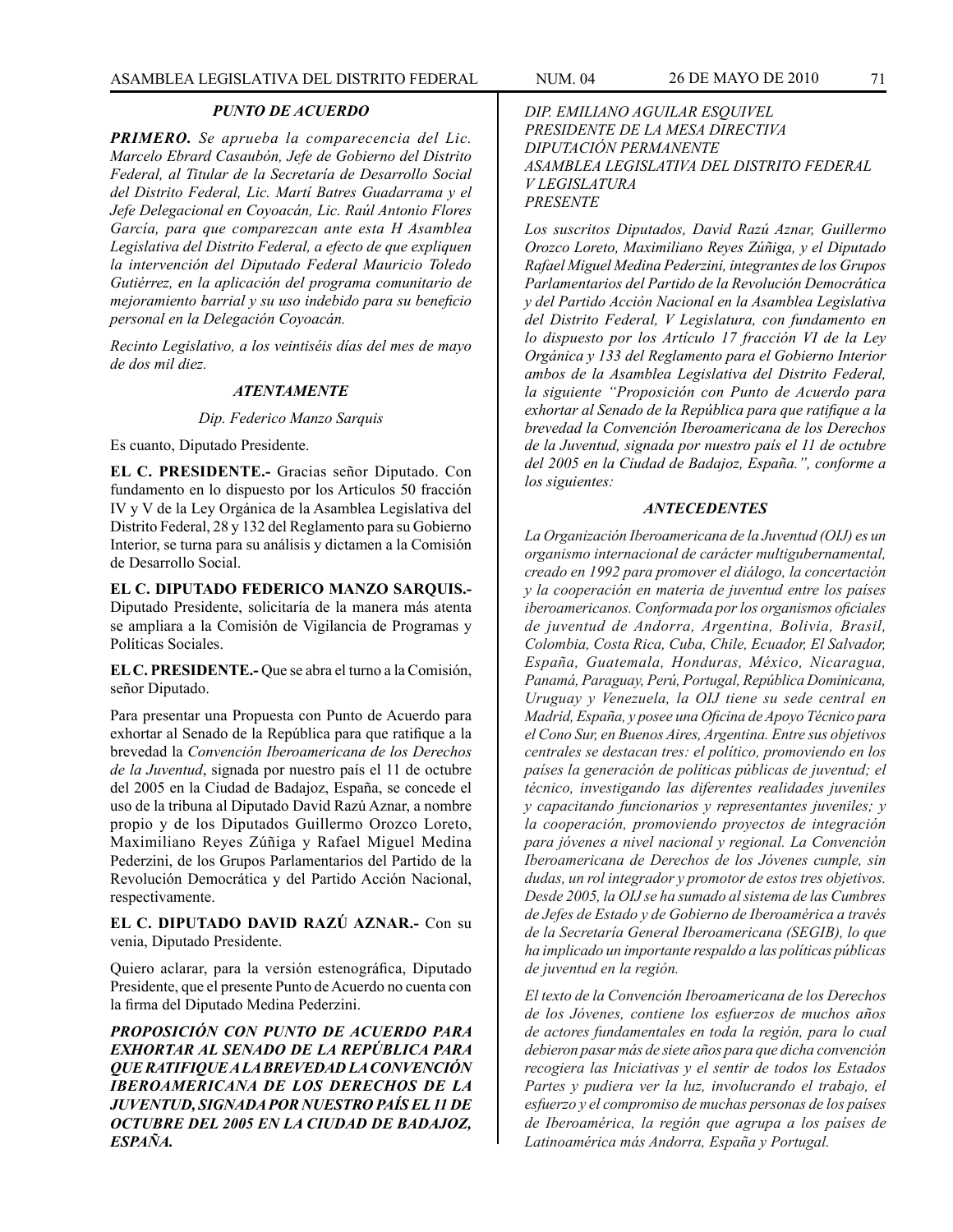### 72 ASAMBLEA LEGISLATIVA DEL DISTRITO FEDERAL NUM. 04 26 de mayo de 2010

*En octubre de 2005 se reunieron en la ciudad española de Badajoz los delegados plenipotenciarios de los Estados Integrantes de la Organización Iberoamericana de Juventud, con el propósito de adoptar y suscribir la Convención Iberoamericana de Derechos de los Jóvenes, el cual consta de 44 Artículos pensados para jóvenes de todos y cada uno de los Estados Integrantes.*

*La mayoría de los países firmaron la Convención, pero ese hito sólo significó el fin de una etapa y el comienzo de otra más larga que demandará muchos más esfuerzos.* 

*Ahora el texto de la Convención debe ser ratificado por los parlamentos de cada uno de los países de la comunidad iberoamericana, para que lo que está en el papel sea una realidad palpable para que la población juvenil pueda beneficiarse.*

*Si tan sólo cinco países de Iberoamérica ratifican en sus parlamentos la Convención, las poblaciones juveniles, podrá invocarla como tratado internacional para proteger y exigir el respeto de sus derechos como personas y ciudadanos.* 

*Los Estados Parte, firmantes de la Convención, conscientes de la trascendental importancia para la humanidad de contar con instrumentos como la "Declaración Universal de los Derechos Humanos"; el Pacto Internacional de Derechos Económicos, Sociales y Culturales"; el "Pacto Internacional de Derechos Civiles y Políticos"; la "Convención sobre la Eliminación de Todas las Formas de Discriminación Racial"; la "Convención sobre la Eliminación de Todas las Formas de Discriminación contra la Mujer"; la "Convención sobre los Derechos del Niño"; la "Convención contra la Tortura y otros Tratos o Penas Crueles, Inhumanos o Degradantes"; y demás instrumentos aprobados por las Naciones Unidas y sus Organismos especializados, y por los sistemas de protección de derechos fundamentales de Europa y América, que reconocen y garantizan los derechos de la persona como ser libre, igual y digno.*

*Tales estados, recogen el sentir y consideran que los instrumentos mencionados forman parte del patrimonio jurídico de la humanidad, cuyo propósito es crear una cultura universal de respeto a la libertad, la paz y los derechos humanos, y que la Convención en comento, se integra con los mismos.*

*Teniendo presente que las Naciones Unidas y diversos órganos regionales están impulsando y apoyando acciones en favor de los jóvenes para garantizar sus derechos, el respeto y promoción de sus posibilidades y las perspectivas de libertad y progreso social a que legítimamente aspiran; dentro de las que cabe destacar el Programa Mundial de Acciones para la Juventud para el año 2000 en adelante, aprobado por la Resolución Nº 50/81 de las Asamblea General de las Naciones Unidas.*

*Los Estados firmantes consideraron que la Declaración de Lisboa, aprobada en la I Conferencia Mundial de Ministros Responsables de Juventud, celebrada en Lisboa, Portugal, en 1998, constituyó un marco para la cooperación internacional en el dominio de las políticas de juventud, en la cual los Ministros incentivaron y respaldaron las acciones de instituciones como la OIJ, comprometiéndose a apoyar el intercambio bilateral, subregional, regional e internacional de las mejores prácticas, a nivel nacional, para la formulación, implementación y evaluación de políticas de juventud.*

*Teniendo en cuenta las conclusiones del Foro Mundial de Juventud del Sistema de Naciones Unidas, celebrado en Braga, Portugal, en 1998, así como el Plan de Acción aprobado en dicho evento. Constaron además, que los jóvenes conforman un sector social que tiene características singulares en razón de actores psico*‐ *sociales, físicos y de identidad que requieren una atención especial por tratarse de un período de la vida donde se forma y consolida la personalidad, la adquisición de conocimientos, la seguridad personal y la proyección al futuro.*

*Los Estados signantes de la Convención, tomaron en cuenta que entre las y los jóvenes de la Región se constatan graves carencias y omisiones que afectan su formación integral, al privarlos o limitarles derechos como: la educación, el empleo, la salud, el medioambiente, la participación en la vida social y política y en la adopción de decisiones, la tutela judicial efectiva, la información, la familia, la vivienda, el deporte, la recreación y la cultura en general.*

*Consideraron también que debe avanzarse en el reconocimiento explícito de derechos para las y los jóvenes, la promoción de mayores y mejores oportunidades para la juventud y la consecuente obligación de los Estados de garantizar y adoptar las medidas necesarias para el pleno ejercicio de los mismos; reconociendo que estos factores invitan a precisar los alcances y la aplicación de los instrumentos del Derecho Internacional de los Derechos Humanos, a través de declaraciones, normativas y políticas que regulen y protejan específicamente los derechos de las y los jóvenes y generando un marco jurídico de mayor especificidad inspirado en los principios y derechos protectivos del ser humano.*

*Las y los representantes de los Estados firmantes de la Convención tomaron en cuenta para la realización de texto final de la misma que los Ministros Iberoamericanos de Juventud trabajaron en la elaboración de una Carta de Derechos de la Juventud Iberoamericana, habiéndose aprobado esta en la IX Conferencia Iberoamericana de Ministros de Juventud, las bases conceptuales y metodológicas para la elaboración de un documento que, bajo la perspectiva de superar prejuicios y concepciones despectivas, paternalistas o meramente utilitarias de las y los jóvenes, reivindique su condición de personas, ciudadanos plenos, sujetos reales y efectivos de derechos,*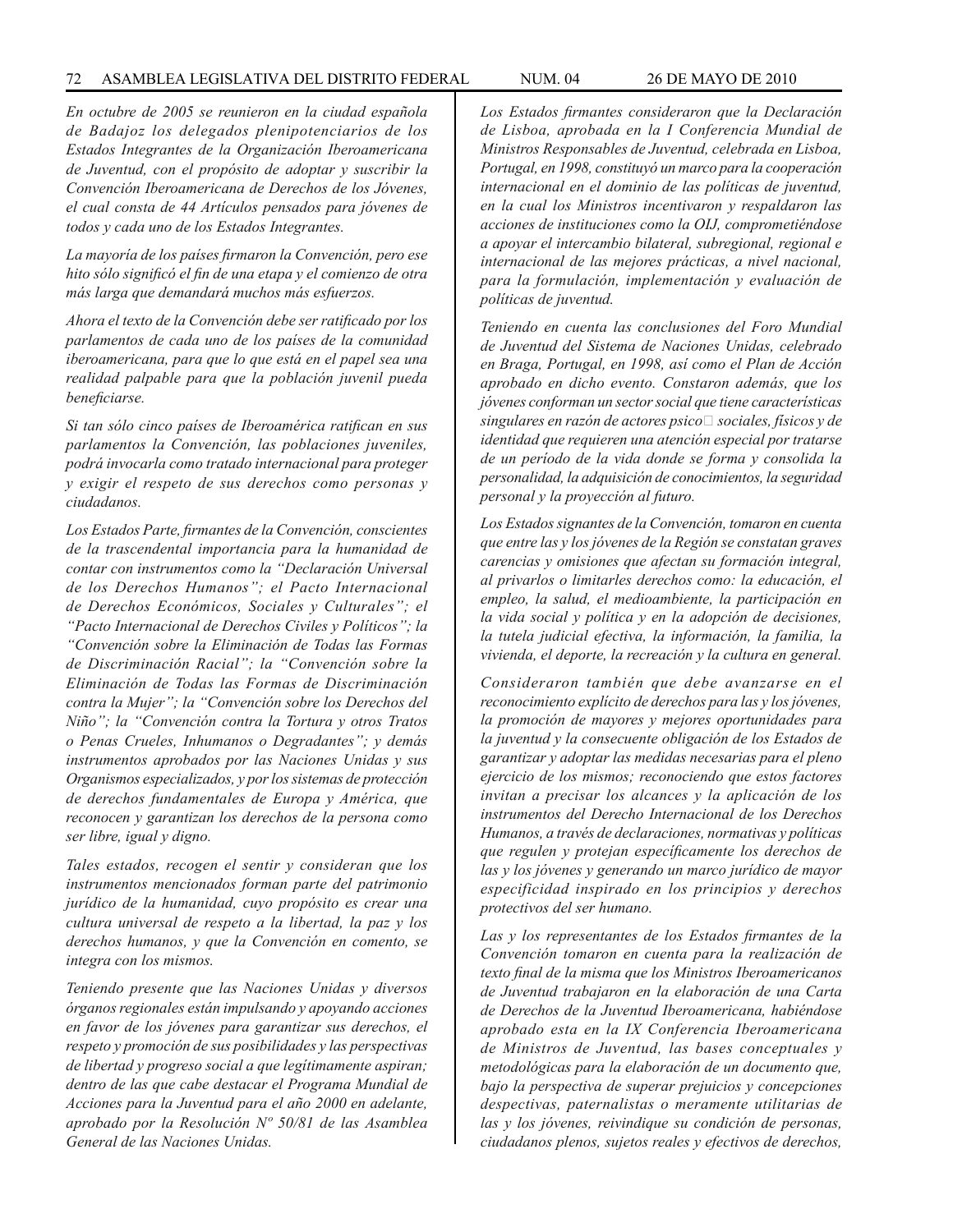*garantice la igualdad de género, su participación social y política, la aprobación de políticas orientadas al ejercicio pleno de sus derechos, satisfaga sus necesidades y les reconozca como actores estratégicos del desarrollo.* 

*Los Estados parte de la Convención concluyeron que, en adición a los instrumentos del Derecho Internacional de los Derechos Humanos, la elaboración de una "Convención Iberoamericana de Derechos de la Juventud" se justifica en la necesidad de que las y los jóvenes cuenten con el compromiso y las bases jurídicas que reconozcan, garanticen y protejan sus derechos, asegurando así la continuidad y el futuro de nuestros pueblos; por lo que aprobaron, proclamaron y se comprometieron a cumplir y mandar cumplir la Convención Iberoamericana de Derechos de los Jóvenes con el espíritu de reconocer a las y los jóvenes como sujetos de derechos, actores estratégicos del desarrollo y personas capaces de ejercer responsablemente los derechos y libertades que configuran la citada Convención; y para que todos los países de Iberoamérica, sus pueblos e instituciones se vinculen con la misma, la hagan vigente en la práctica cotidiana y hagan posible que se lleven a la realidad programas que den vida a lo que la Convención promueve en favor del respeto a la juventud y su realización plena en la justicia, la paz, la solidaridad y el respeto a los derechos humanos.*

*Se debe resaltar que la Convención es el único tratado internacional en vigor que reconoce específicamente los derechos de las personas jóvenes, por esta razón sirve como referente para los procesos similares adelantados en otras regiones del mundo.* 

*Es por ello, que a la falta de ratificación por parte del Senado de la República, consideramos que existe un vacío legal que coloca a las poblaciones juveniles, no sólo del Distrito Federal, sino de todo el país, fuera de la protección vinculante que se origina con la ratificación de los Instrumentos Internacionales de Derecho, y que hacen exigibles los derechos contenidos en los textos de tales instrumentos, en este caso, de la Convención Iberoamericana de los Derechos de los Jóvenes.*

*Por otro lado, no podemos dejar a un lado que el Programa de Derechos Humanos del Distrito Federal, específicamente en su línea de acción 1663, nos obliga a realizar un análisis del marco normativo del D. F., para identificar la existencia de vacíos legales, tomando como base la Convención Iberoamericana de Derechos de los Jóvenes, así como otros instrumentos internacionales que permitan una mayor protección de los derechos de la juventud, como insumo para realizar las reformas necesarias que garanticen la promoción, protección y defensa de los derechos de las y los jóvenes en el D. F.*

*Por lo anteriormente expuesto y fundado someto a consideración del Pleno de la Diputación Permanente del primer año legislativo, del segundo periodo, de esta Asamblea Legislativa, el siguiente:*

# *PROPOSICIÓN CON PUNTO DE ACUERDO:*

*ÚNICO. LA ASAMBLEA LEGISLATIVA DE DISTRITO FEDERAL EXHORTA AL SENADO DE LA REPÚBLICA PARA QUE RATIFIQUE A LA BREVEDAD LA CONVENCIÓN IBEROAMERICANA DE LOS DERECHOS DE LA JUVENTUD, SIGNADA POR NUESTRO PAÍS EL 11 DE OCTUBRE DEL 2005 EN LA CIUDAD DE BADAJOZ, ESPAÑA.*

*Dado en el Recinto Legislativo de la Asamblea Legislativa del Distrito Federal a los veintiséis días del mes de mayo del año dos mil diez.*

## *ATENTAMENTE*

*Dip. David Razú Aznar, Dip. Guillermo Orozco Loreto, Dip. Maximiliano Reyes Zúñiga Y Dip. Rafael Miguel Medina Pederzini.*

Es cuanto, Diputado Presidente.

**EL C. PRESIDENTE.-** Gracias, Diputado. En términos de lo dispuesto por el Artículo 133 del Reglamento para el Gobierno Interior de la Asamblea Legislativa del Distrito Federal, consulte la Secretaría a la Diputación Permanente en votación económica si la propuesta presentada por el Diputado David Razú Aznar se considera de urgente y obvia resolución.

**EL C. SECRETARIO DIPUTADO VÍCTOR HUGO ROMO GUERRA.-** Por instrucciones de la Presidencia y en votación económica se consulta a la Diputación Permanente si la propuesta de referencia se considera de urgente y obvia resolución.

Los que estén por la afirmativa, sírvanse manifestarlo levantando la mano.

Los que estén por la negativa, sírvanse manifestarlo levantando la mano.

Se considera de urgente y obvia resolución, Diputado Presidente.

**EL C. PRESIDENTE.-** Está a discusión la propuesta. ¿Existen oradores en contra?

Proceda la Secretaría a preguntar a la Diputación Permanente en votación económica si es de aprobarse la propuesta a discusión.

**EL C. SECRETARIO.-** Por instrucciones de la Presidencia y en votación económica se pregunta a la Diputación Permanente si está a favor o en contra de la propuesta sometida a su consideración.

Los que estén por la afirmativa, sírvanse manifestarlo levantando la mano.

Los que estén por la negativa, sírvanse manifestarlo levantando la mano.

Aprobada la propuesta, Diputado Presidente.

**EL C. PRESIDENTE.-** Remítase a las autoridades correspondientes para los efectos legales a que haya lugar.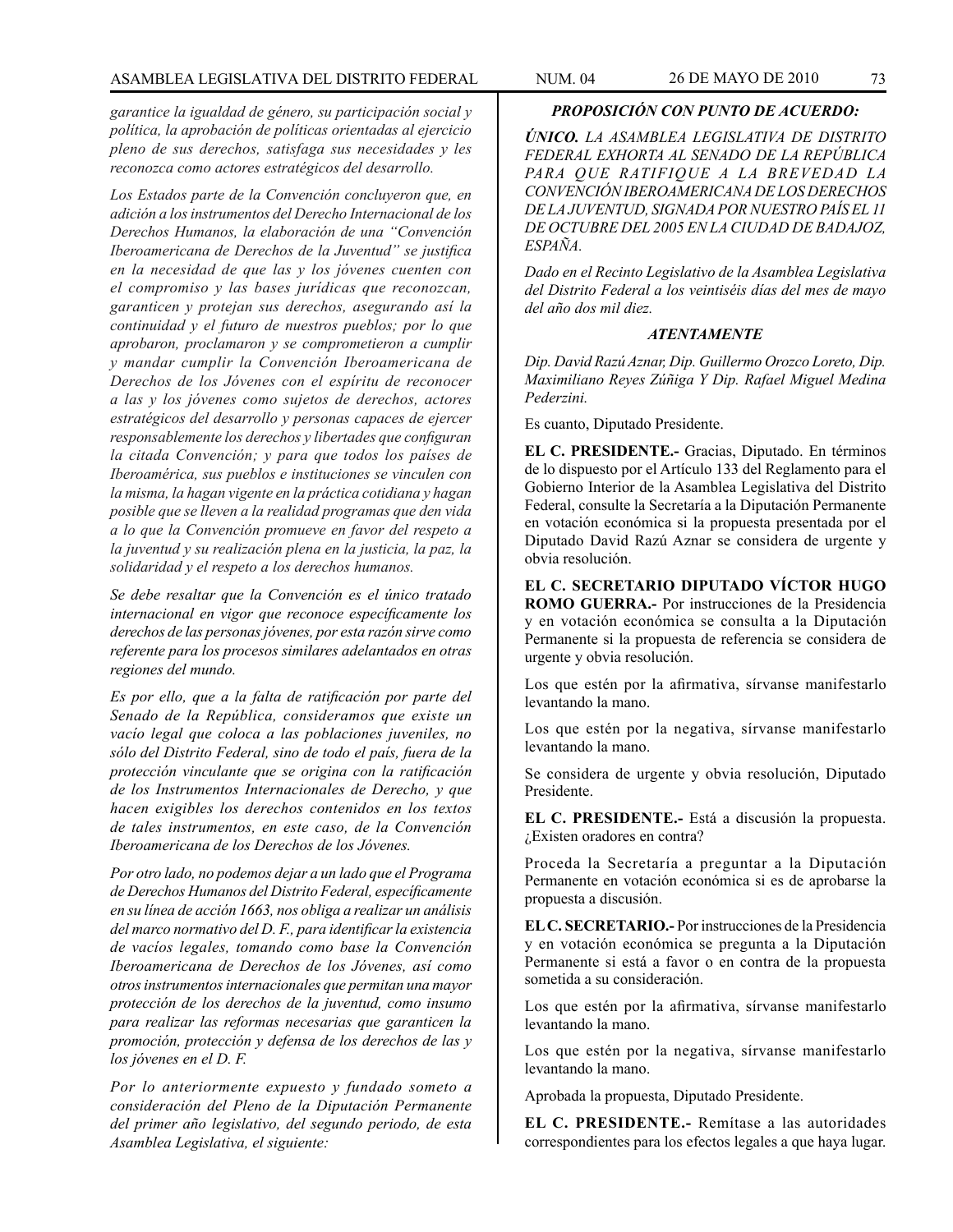Para presentar una Propuesta con Punto de Acuerdo para exhortar de manera respetuosa la realización de un foro conformado por las Diputadas y los Diputados integrantes de la Comisión de Derechos Humanos y de Seguridad Pública con las y los Diputados que deseen incorporarse de esta Asamblea Legislativa, así como con especialistas en el tema a fin de analizar y discutir la Iniciativa con Proyecto de Decreto que se presentó ante el pleno el 27 de abril del 2010, por el que se reforman diversos Artículos del Código Penal y de Procedimientos Penales, ambos para el Distrito Federal, se concede el uso de la Tribuna al Diputado David Razú Aznar a nombre propio y de los Diputados Guillermo Orozco Loreto y Maximiliano Reyes Zúñiga, del Grupo Parlamentario del Partido de la Revolución Democrática.

**EL C. DIPUTADO DAVID RAZÚ AZNAR.-** Con su venia, Diputado Presidente.

Para versión estenográfica también, informar que el presente Punto de Acuerdo se encuentra suscrito también por el Diputado Carlos Flores, Presidente de la Comisión de Seguridad Pública, así como por el Diputado Guillermo Huerta, integrante de esta misma Comisión.

*PROPOSICIÓN CON PUNTO DE ACUERDO PARA EXHORTAR DE MANERA RESPETUOSA A LA REALIZACIÓN DE UNA FORO CONFORMADO POR LAS DIPUTADAS Y LOS DIPUTADOS INTEGRANTES DE LA COMISIÓN DE DERECHOS HUMANOS Y DE SEGURIDAD PÚBLICA; CON LAS Y LOS DIPUTADOS QUE DESEEN INCORPORARSE DE ESTA ASAMBLEA LEGISLATIVA, ASÍ COMO CON ESPECIALISTAS EN EL TEMA A FIN DE ANALIZAR Y DISCUTIR LA INICIATIVA CON PROYECTO DE DECRETO QUE SE PRESENTÓ ANTE EL PLENO EL 27 DE ABRIL DE 2010, POR EL QUE SE REFORMAN DIVERSOS ARTÍCULOS DEL CÓDIGO PENAL Y DE PROCEDIMIENTOS PENALES, AMBOS PARA EL DISTRITO FEDERAL.*

*DIP. EMILIANO AGUILAR ESQUIVEL PRESIDENTE DE LA MESA DIRECTIVA DIPUTACIÓN PERMANENTE ASAMBLEA LEGISLATIVA DEL DISTRITO FEDERAL V LEGISLATURA PRESENTE*

*Los suscritos Diputados, David Razú Aznar, Guillermo Orozco Loreto, Maximiliano Reyes Zúñiga, integrantes del Grupo Parlamentario del Partido de la Revolución Democrática en la Asamblea Legislativa del Distrito Federal, V Legislatura, con fundamento en lo dispuesto por los Artículos 17 fracción VI de la Ley Orgánica y 133 del Reglamento para el Gobierno Interior ambos de la Asamblea Legislativa del Distrito Federal. sometemos a consideración de esta Honorable Asamblea Legislativa, la siguiente "Proposición con Punto de Acuerdo para exhortar de manera respetuosa a la realización de una Foro conformado por las Diputadas y los Diputados integrantes de la Comisión de Derechos Humanos y de Seguridad*  *Pública; con las y los Diputados que deseen incorporarse de esta Asamblea Legislativa, así como con especialistas en el tema a fin de analizar y discutir la Iniciativa con Proyecto de Decreto que se presentó ante el pleno el 27 de abril de 2010, por el que se reforman diversos Artículos del Código Penal y de Procedimientos Penales, ambos para el Distrito Federal", conforme a los siguientes:*

### *ANTECEDENTES*

*El día 27 de abril de dos mil diez, el Diputado David Razú Aznar, en concurso con Diputadas y Diputados de diversos grupos parlamentarios de esta Asambleas Legislativa del Distrito Federal, presentaron INICIATIVA CON PROYECTO DE DECRETO POR EL QUE SE REFORMAN DIVERSOS ARTÍCULOS DEL CÓDIGO PENAL Y DE PROCEDIMIENTOS PENALES, AMBOS PARA EL DISTRITO FEDERAL. La Iniciativa supracitada, fue elaborada en el seno de la Comisión de Derechos Humanos del Distrito Federal, la cual, forma parte de una serie de estudios por parte de las y los especialista de dicha comisión y formó parte del informe presentado a la Asamblea Legislativa del Distrito Federal por parte de la presidencia en el informe de actividades del año 2008. Aunado a que dicha Iniciativa se encuentra dentro del marco del Programa de Derechos Humanos del Distrito Federal, relativo a las acciones legislativas que le corresponden llevar a cabo a esta Asamblea Legislativa, específicamente en los capítulos relativos a acceso a la justicia y los derechos de las personas privadas de la libertad en centros de reclusión, en las líneas de acción 196, 214, 300, 408, 409 y 413 de dicho Programa.*

*En la exposición de motivos de la Iniciativa en comento, se destacan seis criterios que deben tomarse en cuenta a efecto de que el sistema penitenciario en el Distrito Federal, cumpla con su real objetivo, que es el de la readaptación de las y los internos, así como de su reinserción a la sociedad de manera efectiva, tales criterios se enuncian a continuación:*

### *1. Prevención del delito.*

*La forma más efectiva para atender la problemática penitenciaria es la prevención del delito, por lo que habrá que esforzarse en la búsqueda de las causas por las cuales la gente delinque, desde una política de Estado. De esta forma, la prevención del delito, así como la Criminología y la Victimología, debe estar basada en principios científicos.* 

*Posteriormente, elaborar estrategias generales y particulares a corto, mediano y largo plazos, definir prioridades y acciones, delimitar ámbitos de intervención, detectar obstáculos, proponer normatividad y legislación, y evaluar resultados.* 

*Históricamente se ha dado prioridad a los aspectos policial, judicial y penitenciario; pero se han omitido, en contraste, aspectos concurrentes de igual importancia, tales como los sociales, psicológicos, culturales, educativos y económicos.*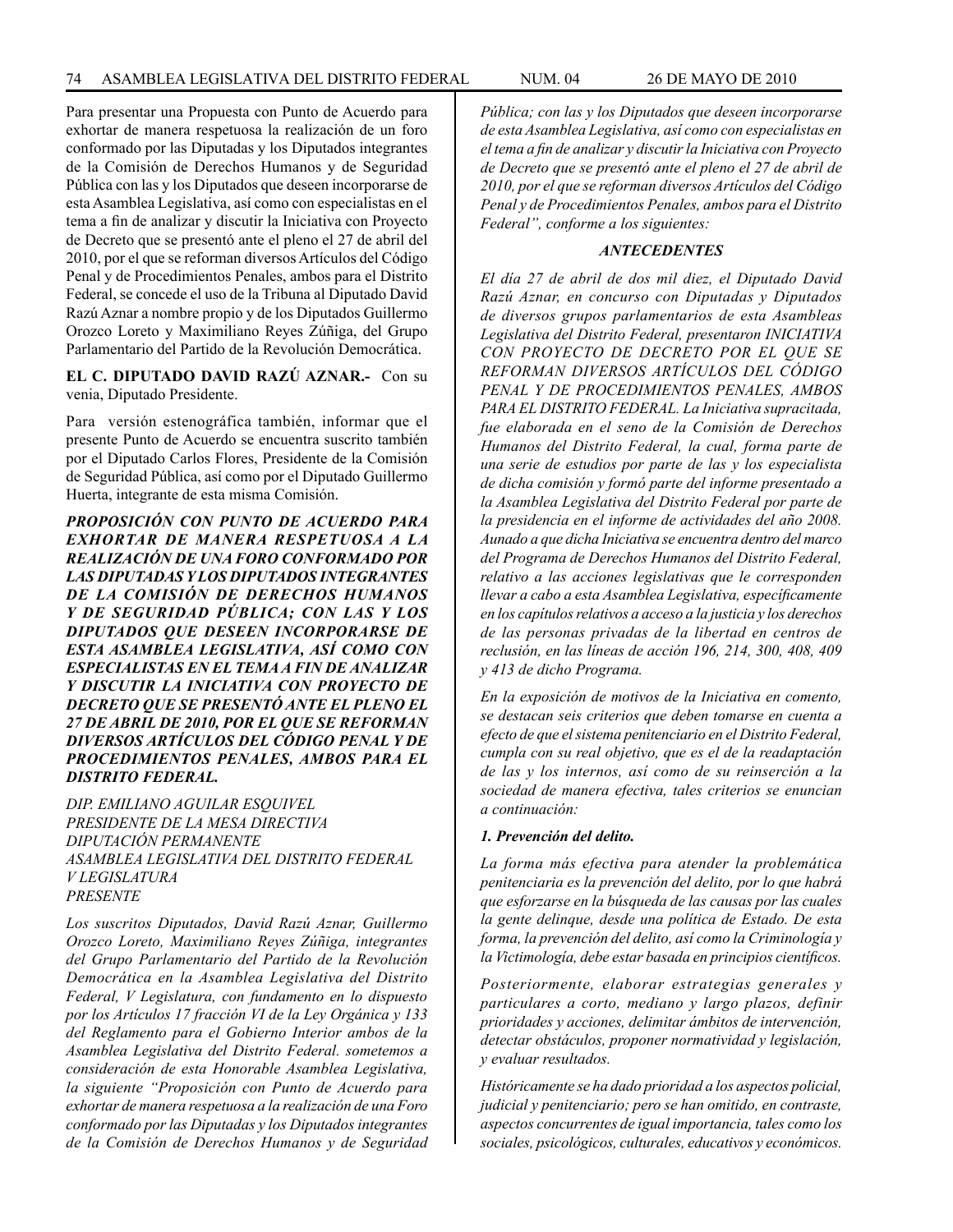*Es necesario, entonces desestructurar un esquema de seguridad y procuración de justicia improvisada para atender las necesidades de quienes detentaron el poder desde un modelo autoritario de la gestión pública.*

### *2. Medidas restaurativas.*

*Acorde al derecho penal mínimo, es necesario incluir tanto en el Código Penal sustantivo como en el adjetivo, formas alternativas para la resolución de conflictos penales. Si bien es cierto que el Derecho Penal tiene como objetivos la restauración de la paz y el orden público y el castigo para aquellos que los violenten, conforme a las reformas constitucionales del año 2004, también es cierto que debe contribuir a la reparación de los daños provocados por la conducta delictiva.*

*La mejor manera de establecer un mecanismo social que reinserte a la vida en libertad a las personas que cometen un delito y satisfagan las expectativas de justicia a favor de las víctimas, es restaurando derechos y procurando la reparación del daño, sea material o moral, social o individual para lograr este propósito existen medios tales como la mediación, las prácticas de justicia consuetudinaria o autóctonas de los pueblos indígenas, la reparación total del daño, la suspensión condicionada del proceso, el pago del máximo previsto para la pena de multa y los servicios a favor de la comunidad. Esto deberá ser establecido en el Código Penal y claramente normado por el Código de Procedimientos Penales. Las consecuencias de casi todos los medios alternativos mencionados son, fortalecer el papel de la víctima en la búsqueda de su propia solución jurídica sin limitarla a la coadyuvancia, instaurar la negociación como forma de restablecer el orden jurídico y otorgarles tanto a la víctima como al indiciado o procesado, un papel protagónico en la solución del conflicto generado entre ellos por el delito.*

## *3. Presunción de inocencia.*

*Al observar la operación de estos principios respecto a los Códigos Penal y de Procedimientos Penales, ambos del Distrito Federal, a la luz del Derecho penal mínimo y del garantismo penal, en ellos se percibe la necesidad de plantear reformas de fondo al derecho penal vigente en el Distrito Federal, mismas que además de canalizar a nuestro derecho con las actuales doctrinas y de hacer respetar al máximo los derechos humanos, tendrían una importante incidencia sobre el problema de la sobrepoblación penitenciaria.*

*En tanto que la jurisprudencia reconoce la presunción de inocencia, no está fuera del alcance del ámbito local explicitarla en nuestro marco jurídico. Un primer paso de 1a reforma es, pues, explicitar la presunción de inocencia.*

# *4. Reducción de la prisión preventiva.*

*Por la importancia de los daños irreversibles que causa a las personas sujetas a un proceso y por la seria invasión a sus esferas jurídicas, es necesario el replanteamiento*  *de la prisión preventiva. Bajo el criterio de presunción de inocencia, podría plantearse que ninguna persona debe permanecer privada de su libertad hasta en tanto no exista una sentencia condenatoria ejecutoriada que así lo determine. Sin embargo, en la realidad se presentan casos que por su gravedad (por sus implicaciones de riesgo para las víctimas, el entorno social o de seguridad del Estado) no permiten a las instancias de gobierno asumir este principio en su forma más pura.*

*No obstante lo anterior, sí es posible determinar con precisión cuáles son esos casos, y hacerla de forma limitativa y catalogada, con la disposición expresa de ser utilizada sólo en aquellas situaciones en las cuales la autoridad judicial determine que la libertad bajo caución no implica colocar en situación de riesgo a las víctimas o a la sociedad. Sólo se preverá en esos casos, y nunca para cuando existan pruebas de que el inculpado o procesada tendría motivos, pasibilidades u oportunidad de sustraerse a la acción de la justicia a interferir negativamente en el proceso judicial, pues en esa situación el Estado deberá implantar los procedimientos institucionales para evitar que tales hechos sucedan, como es el monitoreo electrónico, la semilibertad en cualquiera de sus modalidades (reclusión de fin de semana, reclusión de lunes a viernes, reclusión diurna con salida nocturna y viceversa), así coma la coordinación con las diversas instancias de seguridad en las Entidades Federativas y la protección a las presuntas víctimas. Es importante señalar que el beneficio de la libertad bajo caución y supervisión no podrá ser inferida ni por la gravedad de la pena que corresponda al delito de que se trate, ni por la personalidad del individuo. De igual manera, es necesario establecer normativamente que no es posible internar a una persona en proceso de ser sentenciada, aduciendo como razón para hacerlo la prevención general o particular. De esta manera, establecemos el tercer criterio: la prisión preventiva sólo se justifica ante el riesgo que puede implicar el victimario hacia las presuntas víctimas pero nunca ante el riesgo que el Estado presupone que pueda llegar a representar el probable responsable. Las víctimas pueden ser determinadas o difusas, personas físicas o colectivas. De esta manera se invierte el riesgo del uso indiscriminado de este principio: cuando las instancias de gobierno deseen lograr la retención de alguien deberán atender el riesgo que puede representar para las víctimas o para el conjunto de la sociedad. No es un acto de atribución, sino de responsabilidad. La detención no servirá más para iniciar la investigación, sino que deberá ser la culminación de la investigación.*

#### *5. Pena privativa de libertad como última opción.*

*La privación de la libertad es el acto de autoridad de mayor afectación a los derechos de una persona. Por tal motivo es que su ejecución debe ser severamente reglamentada. Es decir, el castigo de privación de la libertad sólo procede cuando no existe reparación posible al daño infligido de forma dolosa. Esto implica enumerar sólo aquellos delitos cometidos dolosamente que dañen o pongan en peligro*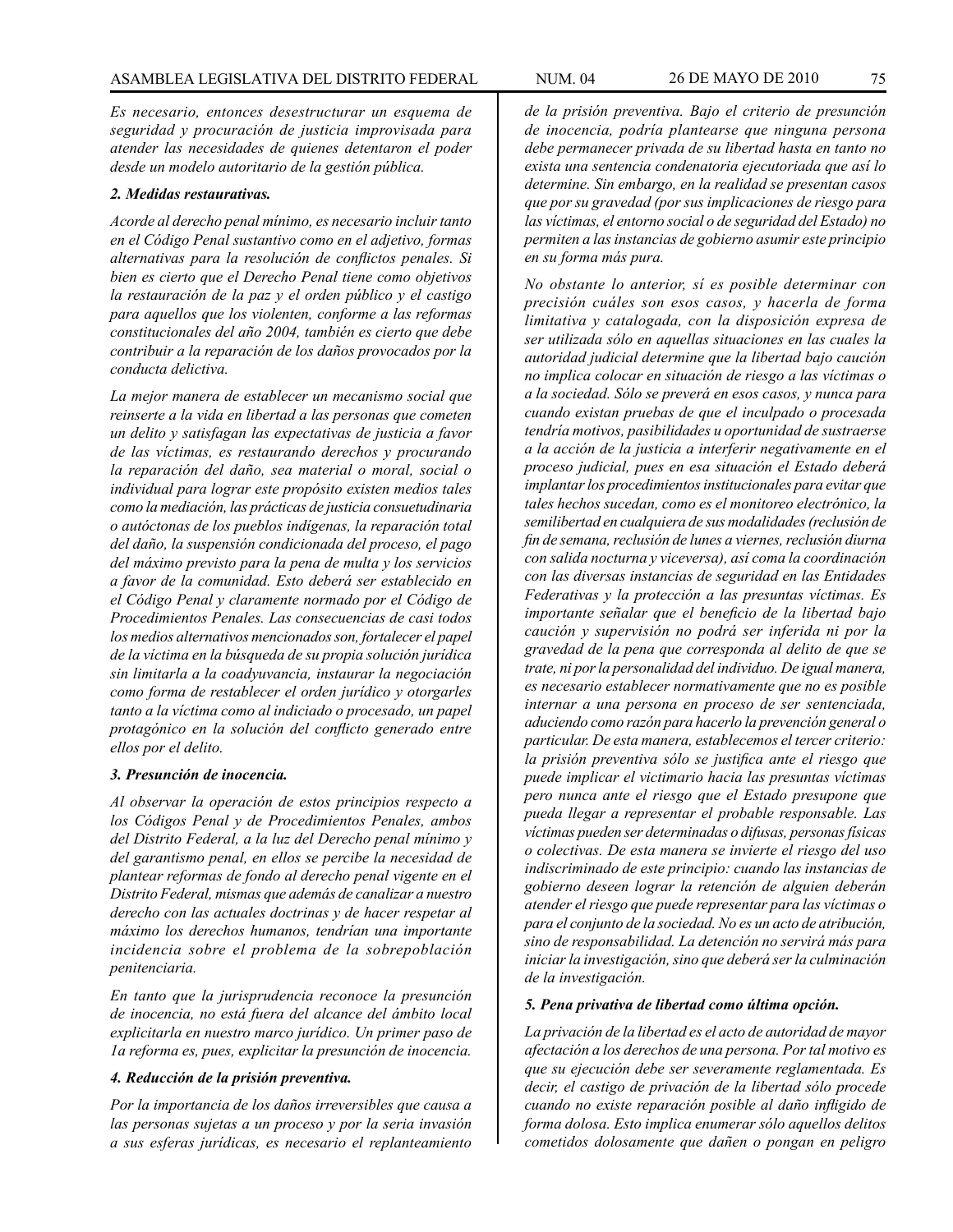*los bienes jurídicos de mayor importancia, tales como la vida, la integridad física, la libertad, la integridad sexual, el uso de recursos públicos y las atribuciones de autoridad. Así como eliminar el criterio de delito grave basado en el término medio aritmético entre la pena más alta y la pena más baja, para sustituirlo por un catálogo de delitos (numerus clausus) cometidos dolosamente cuya gravedad ameritaría la prisión preventiva.* 

*Podemos enumerar una derivación del criterio anterior para establecer que la privación de la libertad nunca procede ante una sanción administrativa porque, por principio, las faltas administrativas siempre tienen reparación. En delito, la falla administrativa significa no haber atendido las disposiciones de autoridad o las normas de convivencia social. Al ser sancionado con multa o trabajo para la comunidad, se asume que existe la vía para la reparación del daño.*

*Lo anterior nos lleva a una reforma en la cual se eliminaría la prisión por delitos culposos en tanto el daño por ellos causado sea reparado, o se den las garantías suficientes para hacerlo, si el daño fuera de tal naturaleza que no pudiera ser reparado por ningún medio, el asunto se convertiría en un litigio civil. En resumen, este criterio debe poner en práctica los reconocidos principios de derecho penal en su forma más pura: el principio de última razón, el principio de lesividad, el principio de proporcionalidad de las penas y el principio de reparación del daño.*

*En este mismo sentido se propone que los delitos patrimoniales no ameriten pena privativa de libertad en tanto que el encierro no garantiza a la víctima la reparación del daño, y por el contrario, las penas alternativas son la medida más idónea.* 

### *6. Disminución de la duración de las penas.*

*Debe reconsiderarse el tipo de penas a ser aplicadas y la duración de las penas privativas de la libertad. El Código Penal vigente contempla penas hasta de 70 años de prisión para ciertos delitos, lo cual podría considerarse contrario al Artículo 22 constitucional que prohíbe penas inusitadas, dado que para efectos prácticos, una pena de 50 ó 70 años es el equivalente a cadena perpetua, pena no permitida por la ley.* 

*Por otro lado, modernas doctrinas penales consideran innecesarias condenas mayores a veinte años de reclusión, al no servir fin alguno de prevención o reinserción social.* 

*Se considera que una pena máxima de 20 años es acorde a los estándares en materia penal internacional, tomando en cuenta que el Estatuto de Roma de la Corte Penal Internacional de las Naciones Unidas establece una pena privativa de libertad máxima de 30 años para los crímenes de genocidio, de lesa humanidad, de guerra, y de agresión.* 

*Los pasados 17 y 18 de mayo de 2010, se llevó a cabo una serie de mesas de trabajo con el tema "Acceso a la Justicia y debido proceso", esto en concurso con Organizaciones de la Sociedad Civil, Instituciones Académicas, Comisión de Derechos Humanos del Distrito Federal, Gobierno del*  *Distrito Federal, y la Asamblea Legislativa del Distrito Federal, a fin de obtener conclusiones para la elaboración del programa de trabajo de la Comisión de Derechos Humanos de la ALDF, en el marco del Programa de Derechos Humanos del Distrito Federal.*

*En las mesas de trabajo citadas en el párrafo inmediato anterior, las y los participantes concluyeron de manera categórica en la importancia de una reforma penal que tenga como finalidad principal el replanteamiento de sistema penitenciario de la Ciudad de México, coincidiendo las y los participantes en la necesidad de reformas sustantivas al corpus iuris en materia penal que contenga como criterios básicos y mínimos las premisas de prevención del delito, medidas restaurativas, presunción de inocencia, reducción de la prisión preventiva, pena privativa de libertad como última opción y disminución de la duración de las penas. Por ello, resulta imperativo para las y los Diputados de esta Legislatura abundar en el tema, a fin de analizar y discutir los diversos puntos de vista al respecto y sacar las conclusiones pertinentes que deriven el la dictaminación de la mencionada Iniciativa.*

*Por lo anteriormente expuesto y fundado someto a consideración del Pleno de la Diputación Permanente del primer año legislativo, del segundo periodo, de esta Asamblea Legislativa, el siguiente:*

## *PUNTO DE ACUERDO*

*PRIMERO: Esta Asamblea Legislativa del Distrito Federal, exhortar de manera respetuosa a la realización de un Foro conformado por las Diputadas y los Diputados integrantes de la Comisión de Derechos Humanos y de Seguridad Pública; con las y los Diputados que deseen incorporarse de esta Asamblea Legislativa, así como con especialistas en el tema a fin de analizar y discutir la Iniciativa con Proyecto de Decreto que se presentó ante el pleno el 27 de abril de 2010, por el que se reforman diversos Artículos del Código Penal y de Procedimientos Penales, ambos para el Distrito Federal.*

*SEGUNDO: Se acuerda que la reunión para la realización de la mesa de trabajo a que se refiere el punto anterior, se llevará a cabo los días 10 y 11 de junio de dos mil diez a las 10:00 horas en Salón Benito Juárez de la Asamblea Legislativa del Distrito Federal.* 

*TERCERO: Notifíquese el presente Punto de Acuerdo a las y los Diputados integrantes de la V Legislatura de la asamblea Legislativa del Distrito Federal para su conocimiento.* 

*Dado en el Recinto Legislativo de la Asamblea Legislativa del Distrito Federal a los veintiséis días del mes de mayo del año dos mil diez.*

# *ATENTAMENTE*

*Dip. David Razú Aznar, Dip. Guillermo Orozco Loreto y Dip. Maximiliano Reyes Zúñiga*

Es cuanto, Diputado Presidente.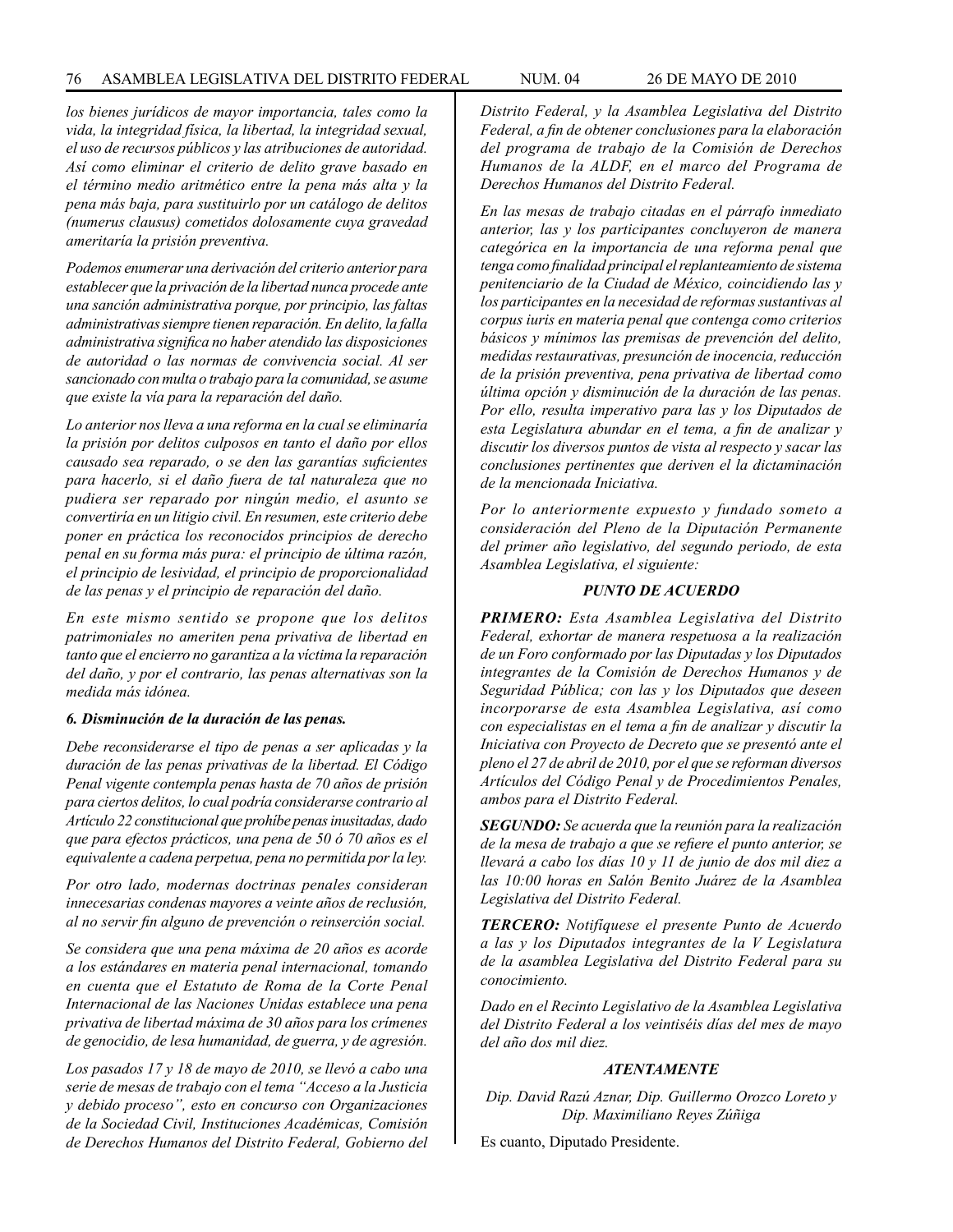**EL C. PRESIDENTE.-** Gracias, señor Diputado. En términos de lo dispuesto por el Artículo 133 del Reglamento para el Gobierno Interior de la Asamblea Legislativa del Distrito Federal, consulte la Secretaría a la Diputación Permanente en votación económica si la propuesta presentada por el Diputado David Razú Aznar se considera de urgente y obvia resolución.

**EL C. SECRETARIO.-** Por instrucciones de la Presidencia y en votación económica, se consulta a la Diputación Permanente si la propuesta de referencia se considera de urgente y obvia resolución.

Los que estén por la afirmativa, sírvanse manifestarlo levantando la mano.

Los que estén por la negativa, sírvanse manifestarlo levantando la mano.

Se considera de urgente y obvia resolución, Diputado Presidente.

**EL C. PRESIDENTE.-** Está a discusión la propuesta. ¿Existen oradores en contra?

Proceda la Secretaría a preguntar a la Diputación Permanente en votación económica si es de aprobarse la propuesta a discusión.

**EL C. SECRETARIO.-** Por instrucciones de la Presidencia y en votación económica se pregunta a la Diputación Permanente si está a favor o en contra de la propuesta sometida a su consideración.

Los que estén por la afirmativa, sírvanse manifestarlo levantando la mano.

Los que estén por la negativa, sírvanse manifestarlo levantando la mano.

Aprobada la propuesta, Diputado Presidente.

**EL C. PRESIDENTE.-** Remítase a las autoridades correspondientes, para los efectos legales a que haya lugar.

Para presentar una Propuesta con Punto de Acuerdo por el que se solicita información a la Delegación Miguel Hidalgo sobre las obras del Distribuidor Vial Bosque-Reforma-Palmas, se concede el uso de la Tribuna al Diputado Víctor Hugo Romo Guerra, del Grupo Parlamentario del Partido de la Revolución Democrática.

## **EL C. DIPUTADO VÍCTOR HUGO ROMO GUERRA.-** Con su venia, Diputado Presidente.

## *PROPOSICIÓN CON PUNTO DE ACUERDO POR EL QUE SE SOLICITA INFORMACIÓN A LA DELEGACIÓN MIGUEL SOBRE LAS OBRAS DEL DISTRIBUIDOR VIAL BOSQUES-REFORMA-PALMAS.*

*DIP. EMILIANO AGUILAR ESQUIVEL PRESIDENTE DE LA MESA DIRECTIVA DIPUTACIÓN PERMANENTE ASAMBLEA LEGISLATIVA DEL DISTRITO FEDERAL V LEGISLATURA PRESENTE*

*El suscrito Diputado Víctor Hugo Romo Guerra, integrante del Grupo Parlamentario del Partido de la Revolución* 

*Democrática, de la V Legislatura, de la Asamblea Legislativa del Distrito Federal, con fundamento en el Artículo 17, fracción VI, de la Ley Orgánica de la Asamblea Legislativa del Distrito Federal y 133 del Reglamento para el Gobierno Interior de la Asamblea Legislativa del Distrito Federal, someto a la consideración de este Honorable Órgano Legislativo la siguiente Proposición con Punto de Acuerdo por el que se solicita información a la Delegación Miguel Hidalgo sobre las obras del Distribuidor Vial Bosques-Reforma-Palmas, solicitando que sea de urgente y obvia resolución, al tenor de las siguientes:*

### *CONSIDERACIONES*

*En el primer trimestre de 2007, la entonces Delegada de Miguel Hidalgo, Gabriela Cuevas Barrón, solicitó a la Secretaría de Hacienda y Crédito Público recursos para la elaboración de una obra localizada en el entronque de las Avenidas Palmas y Paseo de la Reforma, en la demarcación territorial Miguel Hidalgo.*

*Mediante un convenio firmado entre la Secretaría de Finanzas del Gobierno del Distrito Federal, la Delegación Miguel Hidalgo y la Secretaría de Hacienda y Crédito Público, se entregaron 50 millones de pesos a la Delegación que representó para el inicio de la obras.* 

*Debido a denuncias de vecinas y vecinos de la zona que manifestaron no ver avance en la obra desde hace 6 mese. Realicé un recorrido por las obras, y me encontré con una lona que indica: "Los trabajos para la conclusión del distribuidor vial Bosques-Reforma-Palmas, reiniciarán pronto. Gracias por su comprensión".* 

*También pude percatarme de que de las tres fases que contempla el proyecto, sólo se ha concluido una que es la gaza que conecta Bosques de las Lomas con Reforma.* 

*La detención de la obra mencionada genera problemas viales y por lo tanto ecológicos; sin mencionar los problemas de contaminación auditiva y saturación del ambiente que les genera a los vecinos de la zona.*

*Hasta el momento, no existe un comunicado oficial por parte de la Delegación Miguel Hidalgo que dé explicación de los porqués de la detención de la obra, ni las fechas de su reanudación y posterior conclusión.*

*Por las razones antes expuestas, se somete a consideración de esta Asamblea Legislativa como de urgente y obvia resolución, el siguiente*

## *PUNTO DE ACUERDO*

*PRIMERO.- Se solicita información al Jefe Delegacional de Miguel Hidalgo, Demetrio Sodi de la Tijera, sobre el porcentaje de avance en las obras del Distribuidor Vial Bosques-Reforma-Palmas, el estado actual y la fecha de su conclusión.*

*SEGUNDO.- Se solicita información al Jefe Delegacional de Miguel Hidalgo y a la Secretaría de Finanzas del Gobierno del Distrito Federal sobre la fecha y estado de la renovación del Convenio para el financiamiento del Distribuidor Vial Bosques-Reforma- Palmas.*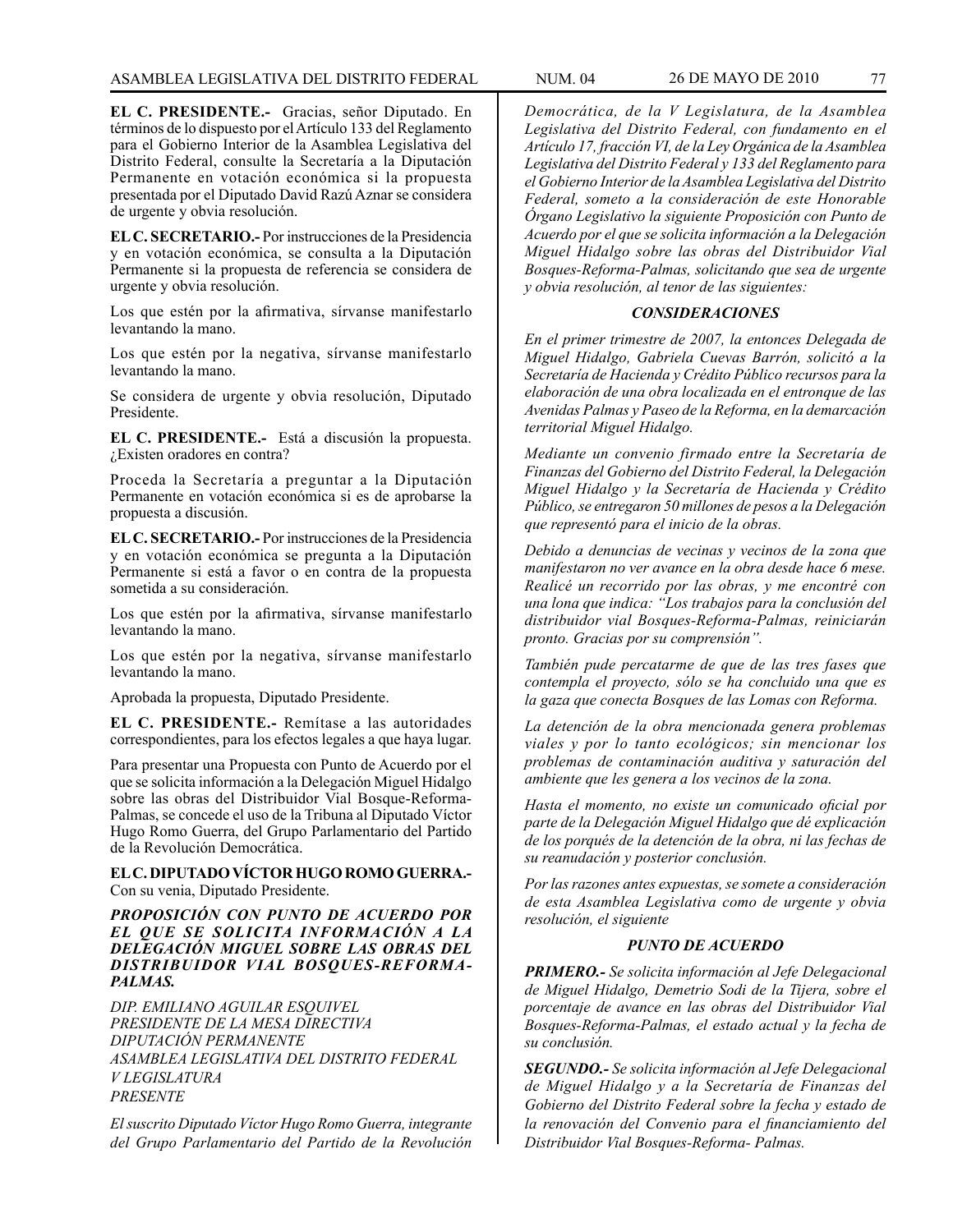*Dado en el Recinto Parlamentario, sede de la Asamblea Legislativa del Distrito Federal, V Legislatura, a los 26 días del mes de mayo del año dos mil diez.*

### *ATENTAMENTE*

*Dip. Víctor Hugo Romo Guerra*

Es cuanto, Diputado Presidente.

**EL C. PRESIDENTE.-** En términos de lo dispuesto por el Artículo 133 del Reglamento para el Gobierno Interior de la Asamblea Legislativa del Distrito Federal, consulte la Secretaría a la Diputación Permanente en votación económica si la propuesta presentada por el Diputado Víctor Hugo Romo Guerra se considera de urgente y obvia resolución.

**EL C. SECRETARIO.-** Por instrucciones de la Presidencia y en votación económica, se consulta a la Diputación Permanente si la propuesta de referencia se considera de urgente y obvia resolución.

Los que estén por la afirmativa, sírvanse manifestarlo levantando la mano.

Los que estén por la negativa, sírvanse manifestarlo levantando la mano.

Se considera de urgente y obvia resolución, Diputado Presidente.

**EL C. PRESIDENTE.-** Está a discusión la propuesta. ¿Existen oradores en contra?

Proceda la Secretaría a preguntar a la Diputación Permanente en votación económica si es de aprobarse la propuesta a discusión.

**EL C. SECRETARIO.-** Por instrucciones de la Presidencia y en votación económica se pregunta a la Diputación Permanente si está a favor o en contra de la propuesta sometida a su consideración.

Los que estén por la afirmativa, sírvanse manifestarlo levantando la mano.

Los que estén por la negativa, sírvanse manifestarlo levantando la mano.

Aprobada la propuesta, Diputado Presidente.

**EL C. PRESIDENTE.-** Remítase a las autoridades correspondientes para los efectos legales a que haya lugar.

Esta Presidencia informa que el punto enlistado en el numeral 44 del Orden del Día ha sido retirado.

Para presentar una Propuesta con Punto de Acuerdo por el que se solicita a la Comisión de Normatividad Legislativa, Estudios y Prácticas Parlamentarias que elabore un estudio sobre el derecho de los Diputados integrantes de la Legislatura a presentar y exponer Iniciativas ante el Pleno de la Diputación Permanente para su turno a la Comisión competente, se concede el uso de la Tribuna al Diputado Octavio Guillermo West Silva, del Grupo Parlamentario del Partido Revolucionario Institucional.

**EL C. DIPUTADO OCTAVIO GUILLERMO WEST SILVA.-** Con su venia, señor Presidente.

*PROPOSICIÓN CON PUNTO DE ACUERDO POR EL QUE SE SOLICITA A LA COMISIÓN DE NORMATIVIDAD LEGISLATIVA, ESTUDIOS Y PRÁCTICAS PARLAMENTARIAS QUE ELABORE UN ESTUDIO SOBRE EL DERECHO DE LOS DIPUTADOS INTEGRANTES DE LA LEGISLATURA, A PRESENTAR Y EXPONER INICIATIVAS ANTE EL PLENO DE LA DIPUTACIÓN PERMANENTE PARA SU TURNO A LA COMISIÓN COMPETENTE.*

*DIP. EMILIANO AGUILAR ESQUIVEL PRESIDENTE DE LA MESA DIRECTIVA DIPUTACIÓN PERMANENTE ASAMBLEA LEGISLATIVA DEL DISTRITO FEDERAL V LEGISLATURA PRESENTE*

*Octavio Guillermo West Silva, en mi carácter de Diputado de esta H. Asamblea Legislativa del Distrito Federal, con base en lo dispuesto en los Artículos 17 fracciones III y VI de la Ley Orgánica de la Asamblea Legislativa del Distrito Federal, así como 93, 132 fracción I y 133 del Reglamento para el Gobierno Interior de la misma, someto a consideración del Pleno para su urgente y obvia resolución, la presente proposición con Punto de Acuerdo por el que se solicita a la Comisión de Normatividad Legislativa, Estudios y Prácticas Parlamentarias que elabore un estudio sobre el derecho de los Diputados integrantes de la legislatura, a presentar y exponer Iniciativas ante el Pleno de la Diputación Permanente para su turno a la Comisión competente; al tenor de las siguientes:*

## *CONSIDERACIONES*

*1. Que de conformidad con el Artículo 46 del Estatuto de Gobierno del Distrito Federal, el derecho de iniciar leyes y decretos ante la Asamblea Legislativa del Distrito Federal, corresponde a los Diputados de la misma, al Jefe de Gobierno y a través de la Iniciativa popular a los ciudadanos del Distrito Federal.*

*2. Que el Artículo 51 del Estatuto de Gobierno del Distrito Federal, establece que en los recesos de la Asamblea, la Comisión de Gobierno tendrá entre otras, la atribución de "recibir las Iniciativas de ley y proposiciones dirigidas a la Asamblea y turnarlas para dictamen a las comisiones de la Asamblea a las que vayan dirigidas, a fin de que se despachen en el inmediato periodo de sesiones", lo cual se retoma en la fracción XIII del Artículo 44 de la Ley Orgánica de esta Asamblea.*

*3. Que como se observa, el Artículo 46 del Estatuto de Gobierno, no excluye la posibilidad de que los Diputados, en ejercicio de ese derecho, presenten y expongan Iniciativas ante la Diputación Permanente; y en cambio, el Artículo 51 del mismo ordenamiento, si bien establece una facultad a la Comisión de Gobierno, para recibir Iniciativas y proposiciones, dicha atribución debe contextualizarse*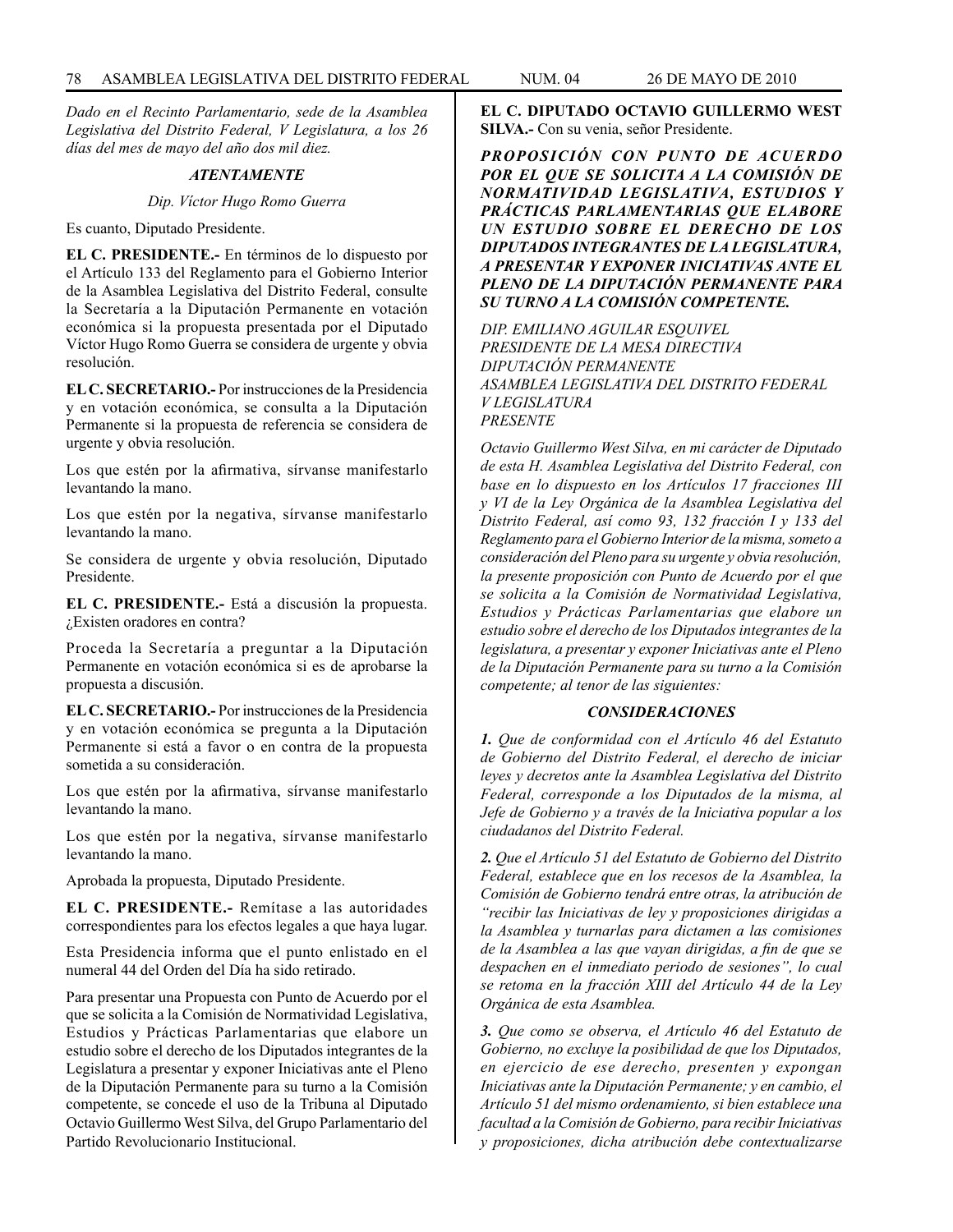*en congruencia con el Artículo 46, pues la misma está relacionada con aquellas Iniciativas que provengan de entes externos al órgano legislativo, como sería el caso de las remitidas por el Jefe de Gobierno o las que llegaren a presentarse a través de la Iniciativa popular. Lo cual se ratifica con el contenido del Artículo 86 del Reglamento para el Gobierno Interior de la Asamblea, que dispone: "Las Iniciativas de ley o decreto presentadas por uno o varios miembros de la Asamblea o por el Jefe de Gobierno, previo turno dado por el Presidente de la Mesa Directiva o de la Comisión de Gobierno pasarán desde luego a la comisión o comisiones" para formular su dictamen.*

*4. Que por otra parte, el Artículo 45 de la Ley Orgánica de la Asamblea Legislativa del Distrito Federal, dispone que el día de la clausura de cada Período Ordinario de Sesiones, el Pleno de la Asamblea nombrará una Diputación Permanente y su Mesa Directiva, misma que deberá instalarse inmediatamente después de concluido el periodo ordinario de sesiones y funcionar hasta la apertura del siguiente periodo ordinario de sesiones.*

*5. Que el Artículo 46 de la aludida Ley Orgánica, establece que la Diputación Permanente es el órgano deliberativo que sesionará durante los recesos de ésta.*

*6. Que el Artículo 17 fracción IV de la Ley Orgánica de la Asamblea Legislativa del Distrito Federal, establece como un derecho de los Diputados iniciar leyes y decretos ante la Asamblea, sin acotar en forma alguna que si bien puede ejercerse ante la Diputación Permanente, no pueda ser expuesta ante la misma.*

*7. Que el Artículo 58 de la Ley Orgánica de la Asamblea Legislativa del Distrito Federal, precisa las atribuciones de la Diputación Permanente, entre las que se encuentran ser Órgano deliberativo de la Asamblea durante los periodos de recesos de la misma, y conocer y desahogar los asuntos que no sean competencia exclusiva del Pleno o de la Comisión de Gobierno.*

*8. Que ninguna disposición del marco jurídico aplicable a la Asamblea Legislativa del Distrito Federal, establece como atribución exclusiva del Pleno o de la Comisión de Gobierno lo relativo al ejercicio del derecho de los Diputados a presentar y exponer Iniciativas, razón por la cual es válida su presentación y exposición ante el órgano legislativo en funciones, ya sea el Pleno o la Diputación permanente, más aún teniendo en consideración que el ejercicio de ese derecho por los Diputados, constituye la función principal que debe desarrollarse en las tareas de la Asamblea.*

*9. Que el mismo Artículo 58 en su fracción X de la citada Ley Orgánica, señala que es atribución de la Diputación Permanente conocer de los pronunciamientos, propuestas y denuncias que no comprendan la aprobación, reforma, derogación o abrogación de leyes o decretos; por lo cual resulta evidente que la finalidad de dicha disposición radica en regular que la Diputación Permanente no resuelva sobre este tipo de asuntos que impliquen reformas a ordenamientos o decretos, no así que restringir el derecho de los Diputados a presentar y exponer Iniciativas ante la Diputación Permanente,* 

*pues el trámite y consecuencia de su presentación ante la Diputación Permanente es la orden de la Mesa Directiva para que sean turnadas a la Comisión competente; en tal virtud, no existe ninguna razón lógica ni jurídica que impida exponer Iniciativas ante la Diputación Permanente.*

*10. Que lo anterior se ve robustecido con lo dispuesto en el Reglamento para el Gobierno Interior de la Asamblea, pues en el Artículo 84 del mismo se dispone expresamente, "para el desarrollo de las sesiones de la Diputación Permanente se aplicará en lo conducente el Título Tercero, Capítulo I del presente ordenamiento"; Título que se refiere al "Procedimiento Legislativo en la Asamblea", y cuyo Capítulo I, es sobre el Procedimiento Legislativo mismo que contiene 7 secciones, siendo la primera de éstas la relativa a "las Iniciativas", por lo cual al ser aplicable dichas disposiciones a la Diputación Permanente, resulta evidente la procedencia de la presentación y exposición de Iniciativas ante la misma.* 

*11. Que de acuerdo con los Artículos 59, 60, 61, 62 fracción XXI y 64 de la Ley Orgánica de la Asamblea Legislativa del Distrito Federal, dentro de las Comisiones ordinarias y permanentes con que cuenta este órgano legislativo se encuentra la Comisión de Normatividad Legislativa, Estudios y Prácticas Parlamentarias, a la que corresponde estudiar y dictaminar las propuestas de leyes o decretos que no sean materia exclusiva de alguna comisión ordinaria, así como realizar las funciones que expresamente le señalen la Ley Orgánica en cita y el Reglamento para el Gobierno Interior de la Asamblea.*

*12. Que conforme a los Artículos 61 fracción IV y 66 fracciones II y III de la Ley Orgánica de la Asamblea, a la Comisión de Normatividad Legislativa, Estudios y Prácticas Parlamentarias, le corresponde impulsar y realizar los estudios que versen sobre disposiciones normativas, regímenes y prácticas parlamentarias, así como desahogar las consultas respecto de la aplicación, interpretación e integración de esta la Ley Orgánica en mención, del Reglamento para el Gobierno Interior de la Asamblea y de los usos parlamentarios.*

*13. Que en tal virtud, es procedente solicitar a la Comisión de Normatividad Legislativa, Estudios y Prácticas Parlamentarias, que lleve a cabo un estudio sobre el derecho de los Diputados a presentar y exponer Iniciativas ante el Pleno de la Diputación Permanente en los términos de las consideraciones de este Punto de Acuerdo, presentando el estudio y sus conclusiones a los Diputados integrantes de la Diputación Permanente, a más tardar dentro de los 10 días hábiles posteriores a que le hubiere sido turnado el presente Punto de Acuerdo para su atención.*

*Por lo anteriormente expuesto y fundado, someto a consideración de esta Diputación Permanente, el siguiente Punto de Acuerdo como de urgente y obvia resolución, con la finalidad de enriquecer los trabajos de la misma, en los términos siguientes:*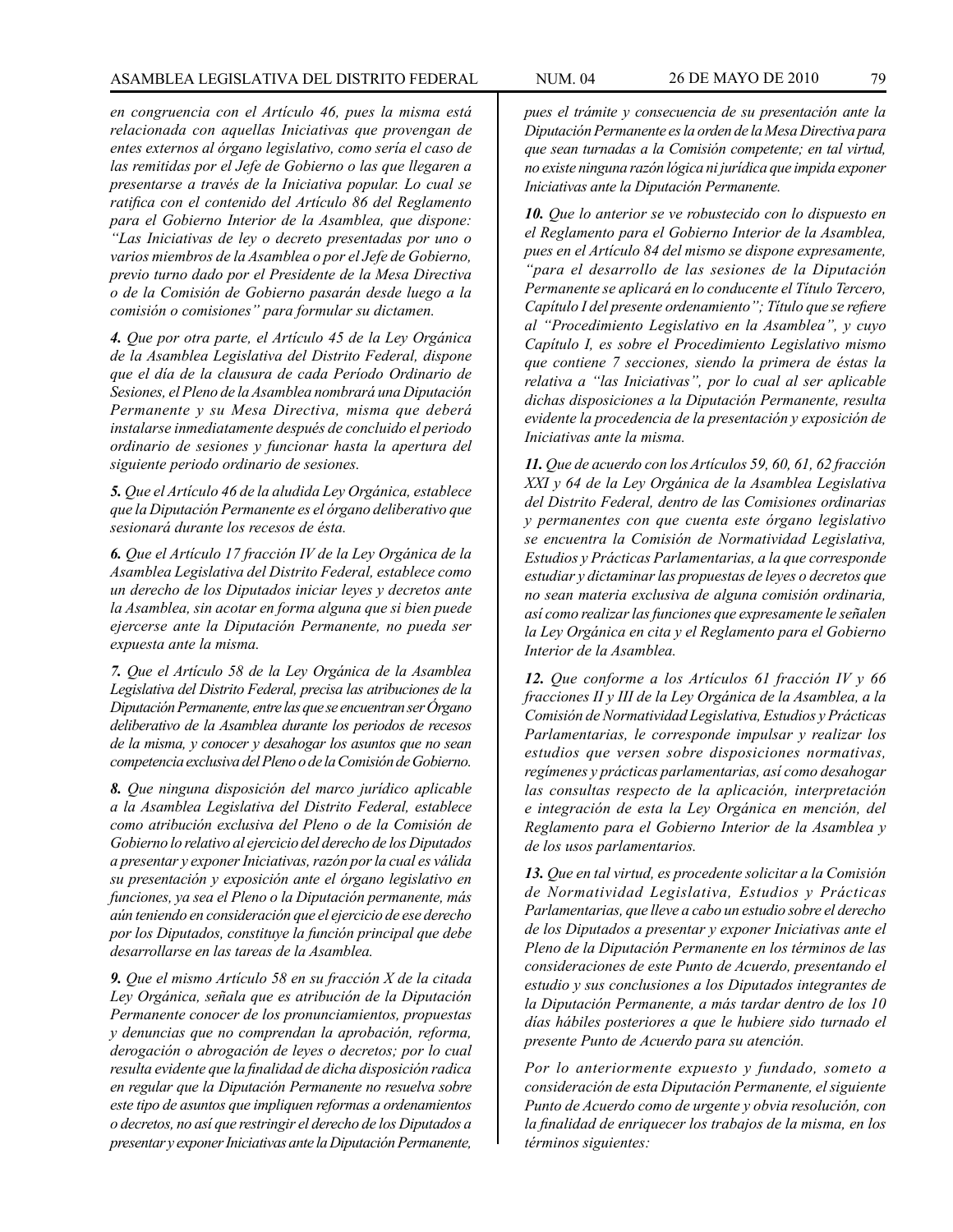# *PUNTO DE ACUERDO:*

*ÚNICO.- Se solicita a la Comisión de Normatividad Legislativa, Estudios y Prácticas Parlamentarias que elabore un estudio sobre el derecho de los Diputados integrantes de la Legislatura, a presentar y exponer Iniciativas ante el Pleno de la Diputación Permanente para su turno a la Comisión competente; remitiendo el estudio solicitado y sus conclusiones a los integrantes de la Diputación Permanente dentro de los 10 días hábiles siguientes a la recepción del presente Punto de Acuerdo.*

### *ATENTAMENTE*

#### *Dip. Octavio Guillermo West Silva*

Es cuanto, señor Presidente.

**EL C. PRESIDENTE.-** Gracias Diputado. En los términos de lo dispuesto por el Artículo 133 del Reglamento para el Gobierno Interior de la Asamblea Legislativa del Distrito Federal, consulte la Secretaría a la Diputación Permanente en votación económica si la propuesta presentada por el Diputado Octavio Guillermo West Silva se considera de urgente y obvia resolución.

Diputado Palacios, si me hace el favor de auxiliarme en la Secretaría. Muchas gracias.

**EL C. SECRETARIO DIPUTADO JORGE PALACIOS ARROYO.-** Por instrucciones de la Presidencia y en votación económica se consulta a la Diputación Permanente si la propuesta de referencia se considera de urgente y obvia resolución.

Los que estén por la afirmativa, sírvanse manifestarlo levantando la mano.

Los que estén por la negativa, sírvanse manifestarlo levantando la mano.

Se considera de urgente y obvia resolución, Diputado Presidente.

**EL C. PRESIDENTE.-** Está a discusión la propuesta. ¿Existen oradores en contra?

Proceda la Secretaría a preguntar a la Diputación Permanente en votación económica si es de aprobarse la propuesta a discusión.

**EL C. SECRETARIO.-** Por instrucciones de la Presidencia y en votación económica se pregunta a la Diputación Permanente si está a favor o en contra de la propuesta sometida a su consideración.

Los que estén por la afirmativa, sírvanse manifestarlo levantando la mano.

Los que estén por la negativa, sírvanse manifestarlo levantando la mano.

Aprobada la propuesta, Diputado Presidente.

**EL C. PRESIDENTE.-** Remítase a las autoridades correspondientes para los efectos legales a que haya lugar. Para presentar una Propuesta con Punto de Acuerdo por el que se solicita al Jefe de Gobierno del Distrito Federal, Marcelo Luis Ebrard Casaubon, que instruya a las Secretarías de Obras y Servicios, así como de Finanzas, ambas del Gobierno del Distrito Federal, para que informe a los 66 Diputados integrantes de esta Legislatura en forma pormenorizada sobre diversos aspectos relacionados con los proyectos viales denominados Sistema Vial de Puentes y Túneles y Distribuidores Poniente, Vialidad Elevada Anillo Periférico Norte Tramo San Antonio-Cuatro Caminos, y Vialidad Elevada Anillo Periférico Sur San Jerónimo-Canal Nacional-Viaducto Tlalpan, se concede el uso de la Tribuna al Diputado Octavio Guillermo West Silva, del Grupo Parlamentario del Partido Revolucionario Institucional.

**EL C. DIPUTADO OCTAVIO GUILLERMO WEST SILVA.-** Con su autorización, señor Presidente.

**EL C. PRESIDENTE.-** Adelante, señor Diputado.

**EL C. DIPUTADO OCTAVIO GUILLERMO WEST SILVA.-** Gracias, señor Presidente.

*PROPOSICIÓN CON "PUNTO DE ACUERDO POR EL QUE SE SOLICITA AL JEFE DE GOBIERNO DEL DISTRITO FEDERAL, MARCELO LUÍS EBRARD CASAUBÓN, QUE INSTRUYA A LAS SECRETARÍAS DE OBRAS Y SERVICIOS, ASÍ COMO DE FINANZAS, AMBAS DEL GOBIERNO DEL DISTRITO FEDERAL, PARA QUE INFORMEN A LOS 66 DIPUTADOS INTEGRANTES DE ESTA LEGISLATURA, EN FORMA PORMENORIZADA SOBRE DIVERSOS ASPECTOS RELACIONADOS CON LOS PROYECTOS VIALES DENOMINADOS "SISTEMA VIAL DE PUENTES, TÚNELES Y DISTRIBUIDORES SURPONIENTE", "VIALIDAD ELEVADA ANILLO PERIFÉRICO NORTE, TRAMO SAN ANTONIO- CUATRO CAMINOS", Y "VIALIDAD ELEVADA ANILLO PERIFÉRICO SUR, TRAMO SAN JERÓNIMO- CANAL NACIONAL-VIADUCTO TLALPAN".*

*DIP. EMILIANO AGUILAR ESQUIVEL PRESIDENTE DE LA MESA DIRECTIVA DIPUTACIÓN PERMANENTE ASAMBLEA LEGISLATIVA DEL DISTRITO FEDERAL V LEGISLATURA PRESENTE*

*Octavio Guillermo West Silva, en mi carácter de Diputado de esta H. Asamblea Legislativa del Distrito Federal, con base en lo dispuesto en los Artículos 17 fracciones III y VI de la Ley Orgánica de la Asamblea Legislativa del Distrito Federal, así como 93, 132 fracción I y 133 del Reglamento para el Gobierno Interior de la misma, someto a consideración del Pleno para su urgente y obvia resolución, la presente Proposición con "Punto de Acuerdo por el que se solicita al Jefe de Gobierno del Distrito Federal, Marcelo Luís Ebrard Casaubon, que instruya a las Secretarías de Obras y Servicios, así como de Finanzas, ambas del Gobierno del Distrito Federal, para que informen a los 66 Diputados integrantes de esta legislatura, en forma*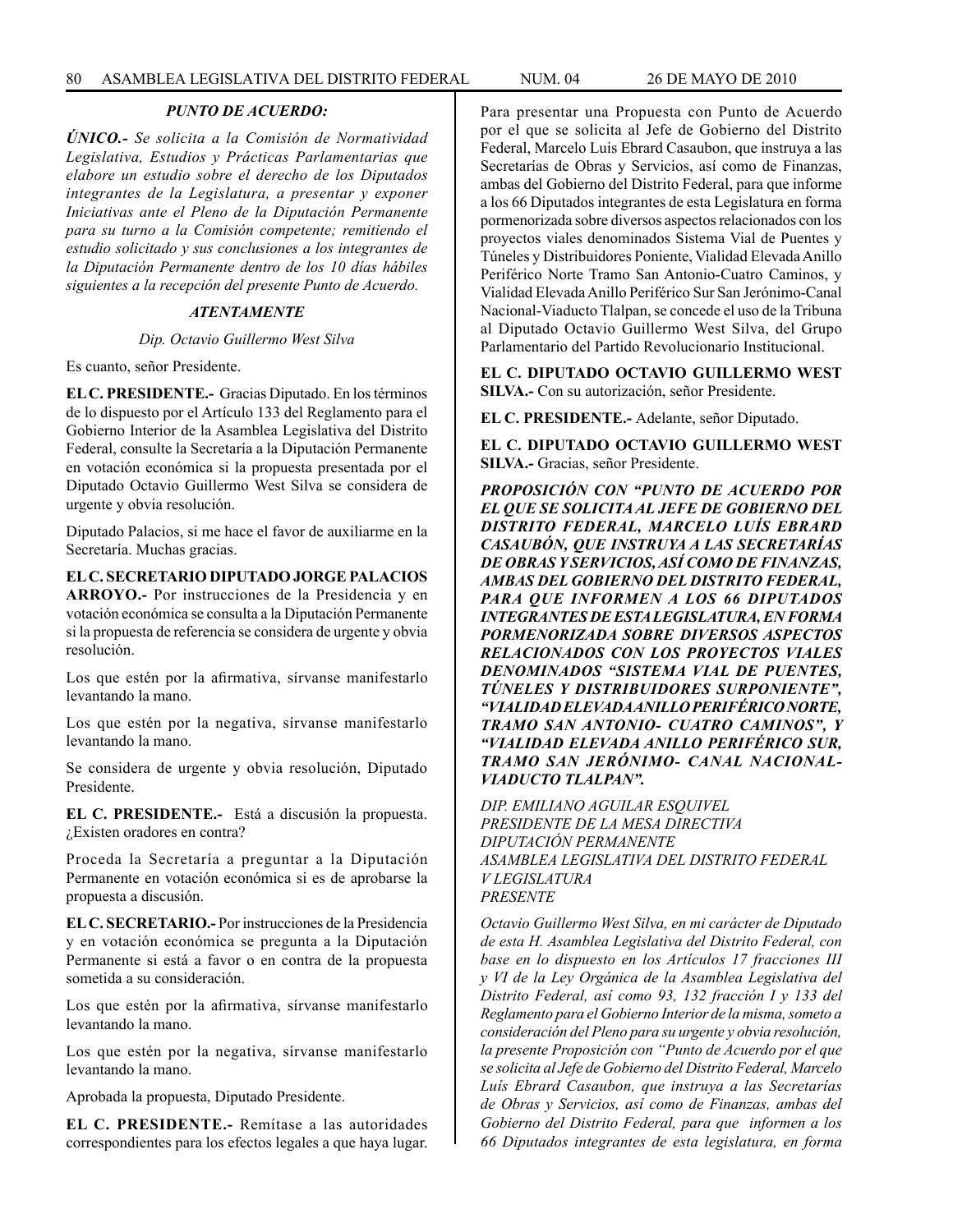*pormenorizada sobre diversos aspectos relacionados con los proyectos viales denominados "Sistema Vial de Puentes, Túneles y Distribuidores Surponiente", "Vialidad Elevada Anillo Periférico Norte, tramo San Antonio- Cuatro Caminos", y "Vialidad Elevada Anillo Periférico Sur, tramo San Jerónimo- Canal Nacional- Viaducto Tlalpan"; al tenor de las siguientes:*

## *CONSIDERACIONES*

*I. Que conforme lo establece la fracción XX del Estatuto de Gobierno del Distrito Federal, el Jefe de Gobierno, informará trimestralmente a la Asamblea Legislativa del Distrito Federal, sobre la ejecución y cumplimiento de los presupuestos y programas aprobados.*

*II. Que esta Asamblea Legislativa del Distrito Federal, expidió la Ley de Presupuesto y Gasto Eficiente del Distrito Federal, publicada en la Gaceta Oficial del Distrito Federal el 31 de diciembre de 2009, la cual constituye un instrumento especializado que, entre otros fines, tiene por objeto hacer eficiente la rendición de cuentas de las Unidades Responsables del Gasto de la Administración Pública del Distrito Federal.*

*III. Que conforme lo dispone el Artículo 4º de la Ley de Presupuesto y Gasto Eficiente del Distrito Federal, las Unidades Responsables del Gasto están obligadas a rendir cuentas por la administración de los recursos públicos en los términos de la presente Ley y de las demás disposiciones aplicables.* 

*IV. Que, igualmente, conforme se desprende de diversos preceptos de la Ley de Presupuesto y Gasto Eficiente del Distrito Federal, las Unidades Responsables del Gasto se encuentran obligadas a rendir informes periódicamente a la Secretaría de Finanzas del Gobierno del Distrito Federal, ya sea en forma mensual, trimestral o anual, según corresponda, para efectos de control y supervisión del ejercicio presupuestal, así como para la integración de la Cuenta Pública; como se ordena en el Título Segundo de la aludida Ley.*

*V. Que igualmente, la Ley de Presupuesto y Gasto Eficiente del Distrito Federal establece a las Unidades Responsables del Gasto obligaciones específicas de informar sobre aspectos relativos a la administración de recursos, para ser considerados en los informes trimestrales que se envían a esta soberanía, como se desprende de lo dispuesto en los Artículos 5º, 15, 20, 79, 80, 98, 102, 118, 124 y 138.*

*VI. Que asimismo, la Ley de Presupuesto y Gasto Eficiente del Distrito Federal establece a las Unidades Responsables del Gasto otras obligaciones de informar respecto de tópicos particulares y en plazos específicos, como es el caso del informe mensual sobre los recursos fiscales, crediticios, y provenientes de transferencias federales que se encontraren comprometidos al cierre del mes inmediato anterior; el informe sobre el pasivo circulante de cada Unidad al cierre del ejercicio del año anterior; y la obligación de enterar los* 

*recursos no devengados al 31 de diciembre, en este caso de 2009, tanto de orden local como federal, como se desprende de lo dispuesto en los Artículos 56 párrafo primero, 60 y 71 párrafo tercero de la citada Ley.*

*VII. Que el Artículo 46 de la Ley de Presupuesto y Gasto Eficiente del Distrito Federal, establece que en casos excepcionales y debidamente justificados, la Secretaría de Finanzas, podrá autorizar que las dependencias establezcan compromisos presupuestales en los contratos de obras públicas, cuya ejecución comprenda más de un ejercicio; y aclara que, en estos casos, el cumplimiento de los compromisos quedará sujeto a la disponibilidad presupuestal de los años en que se continúe su ejecución.*

*Por otra parte, el párrafo cuarto del citado Artículo 46, señala que la Secretaría de Finanzas, previo análisis del gasto consignado en los anteproyectos de presupuesto, podrá expedir autorizaciones previas para que las dependencias que lo soliciten estén en posibilidad de efectuar trámites y contraer compromisos que les permitan iniciar o continuar aquellos proyectos y obras que por su importancia y características así lo requieran, pero en todos los casos, tanto las autorizaciones que otorgue la Secretaría como los compromisos que con base en ellas se contraigan, estarán condicionados a la aprobación del Presupuesto de Egresos correspondiente y a las disposiciones que emita la propia Secretaría.* 

*Por último el Artículo 46 en cita, establece que las dependencias podrán convocar, adjudicar o llevar a cabo obra pública solamente cuando cuenten con recursos disponibles dentro de su presupuesto aprobado. Asimismo, señala que la Secretaría de Finanzas en casos excepcionales podrá autorizar a las dependencias convoquen obra pública sin contar con el saldo disponible en su presupuesto, por lo que deberán iniciar de manera inmediata los trámites necesarios para asegurar la suficiencia presupuestal previa al fallo o adjudicación correspondiente.*

*VIII. Que conforme lo mandata el Artículo 53 de la Ley de Presupuesto y Gasto Eficiente del Distrito Federal, el ejercicio del gasto público por concepto de obras, se formalizará con los compromisos correspondientes a través de la adjudicación, expedición y autorización de contratos de obras públicas. Asimismo, dispone que en el caso de obras públicas, las dependencias deberán contar con los programas y presupuestos respectivos de conformidad con las disposiciones aplicables.*

*IX. Que de acuerdo con el Artículo 13 fracciones VI y VII de la Ley Orgánica de la Asamblea Legislativa del Distrito Federal, está tiene, entre otras atribuciones, la de supervisar y fiscalizar a la Administración Pública del Distrito Federal, así como solicitar a la Administración Pública del Distrito Federal, para el mejor desempeño de sus funciones, la información y documentación que considere necesaria.*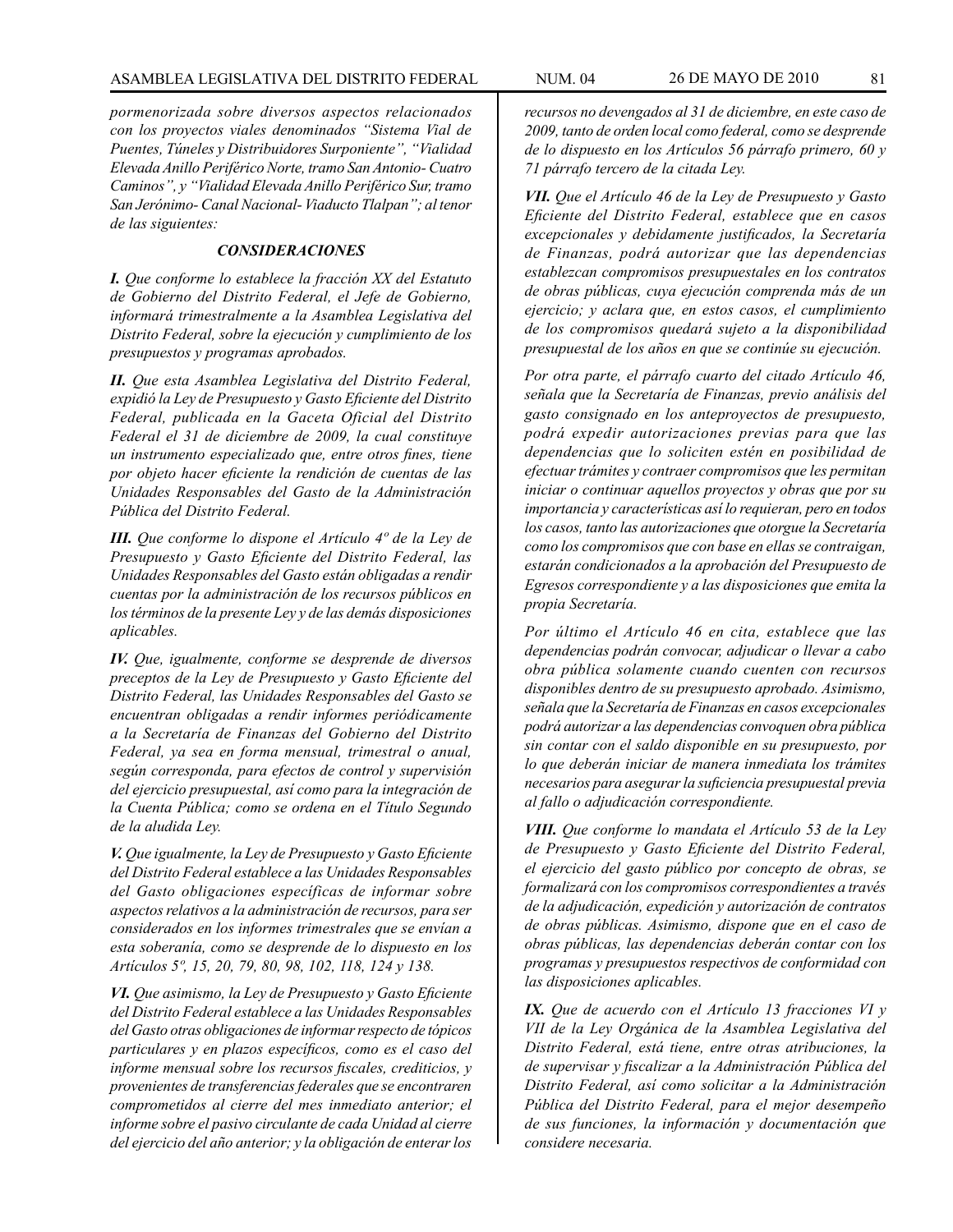*X. Que en tal virtud, y para que esta soberanía cuente con información precisa sobre los proyectos de obras viales denominados "Sistema Vial de Puentes, Túneles y Distribuidores Sur-poniente", "Vialidad Elevada Anillo Periférico Norte, tramo San Antonio- Cuatro Caminos", y "Vialidad Elevada Anillo Periférico Sur, tramo San Jerónimo- Canal Nacional- Viaducto Tlalpan" que el Gobierno de la Ciudad plantea efectuar como proyectos viales prioritarios; pues es un hecho público y notorio que dichos proyectos han generado incertidumbre y hasta rechazo en la opinión pública, además de que no se han clarificado diversos aspectos de cómo se pretende financiar, asignar y concluir estos proyectos, lo cual resulta indispensable para el debido cumplimiento de las obligaciones relativas a la rendición de cuentas de las Unidades Responsables de Gasto, así como para que esta Asamblea disponga de los elementos necesarios para efectuar análisis objetivos sobre el manejo de los recursos públicos y proyectos prioritarios de la ciudad. Por ello, es necesario que la Secretaría de Obras y Servicios, así como de Finanzas, ambas del Gobierno del Distrito Federal, integren en el ámbito de sus respectivas atribuciones los informes solicitados, en los que se dé cuenta en forma pormenorizada sobre diversos aspectos relacionados con los proyectos viales en cuestión, en términos del Punto de Acuerdo que se propone.*

*Por lo anteriormente expuesto y fundado, someto a consideración de esta Diputación Permanente, el siguiente Punto de Acuerdo como de urgente y obvia resolución, con la finalidad de enriquecer los trabajos de la misma, en los términos siguientes:*

## *PUNTO DE ACUERDO:*

*ÚNICO.- Se solicita al Jefe de Gobierno del Distrito Federal, Marcelo Luís Ebrard Casaubón, que instruya a las Secretarias de Obras y Servicios, así como de Finanzas, ambas del Gobierno del Distrito Federal, para que en forma pormenorizada, informen a los 66 Diputados de esta Legislatura sobre los proyectos viales denominados "Sistema Vial de Puentes, Túneles y Distribuidores Surponiente", "Vialidad Elevada Anillo Periférico Norte, tramo San Antonio- Cuatro Caminos", y "Vialidad Elevada Anillo Periférico Sur", tramo San Jerónimo- Canal Nacional- Viaducto Tlalpan, conforme lo siguiente:*

− *Análisis General y estudios correspondientes de beneficios esperados para la población del Distrito Federal y características específicas de cada uno de los proyectos viales;* 

− *Trazo detallado de cada obra, etapas y tiempos de ejecución, medidas de protección civil que se prevé implementar durante la ejecución de los proyectos, infraestructura hidráulica y de otros tipos relacionada con los proyectos, obras complementarias respecto de vialidades primarias y secundarias contempladas para* 

*distribuir adecuadamente el aforo tanto de entrada como de salida de las nuevas vialidades, así como planes y propuestas para la atención de obras inconclusas o en malas condiciones que se conectarán con los proyectos viales en cuestión;* 

− *Medición de los impactos en el transporte y la vialidad previstos para las zonas afectadas durante el tiempo de ejecución de las obras;*

− *Fuentes de financiamiento, programas y afectaciones presupuestales correspondientes al ejercicio 2010, así como, en su caso, creación de fideicomisos relacionados con los proyectos y forma de operación;*

− *Esquema Jurídico de los proyectos, Procedimientos de Adjudicación, contratos, garantías sobre la ejecución de las obras, otras garantías, indemnizaciones o penalizaciones en caso de que se suspendan las obras.*

− *Términos generales de las concesiones a otorgar e información financiera correspondiente, así como esquema de contraprestaciones de cada obra;*

− *Garantías previstas para evitar que el Gobierno del Distrito Federal tuviera que efectuar un rescate de las obras;* 

− *Previsiones para el retiro o cancelación de concesiones de construcción y operación;*

− *Dispositivos y esquemas para la supervisión y auditoría externa de las obras;*

− *Población afectada por zonas, procesos expropiatorios previstos, costos indemnizatorios, plazos y procedimiento de pago de indemnizaciones, informe de afectación real sobre asentamientos existentes y dispositivos para su resolución, programas de reubicación de asentamientos y de regularización de las zonas invadidas, en su caso;*

− *Estudios de impacto ambiental de las obras durante su construcción y operación, previsiones sobre el rescate de barrancas de las zonas de trayecto de las vías y otras zonas ecológicamente reservadas; e*

− *Impactos esperados en la economía del Distrito Federal por la derrama económica derivada de las inversiones por la ejecución de estos proyectos.*

### *ATENTAMENTE*

*Dip. Octavio Guillermo West Silva*

Es cuanto, señor Presidente.

**EL C. PRESIDENTE.-** Gracias, señor Diputado. En términos de lo dispuesto por el Artículo 133 del Reglamento para el Gobierno Interior de la Asamblea Legislativa del Distrito Federal, consulte la Secretaría a la Diputación Permanente en votación económica si la propuesta presentada por el Diputado Octavio Guillermo West Silva se considera de urgente y obvia resolución.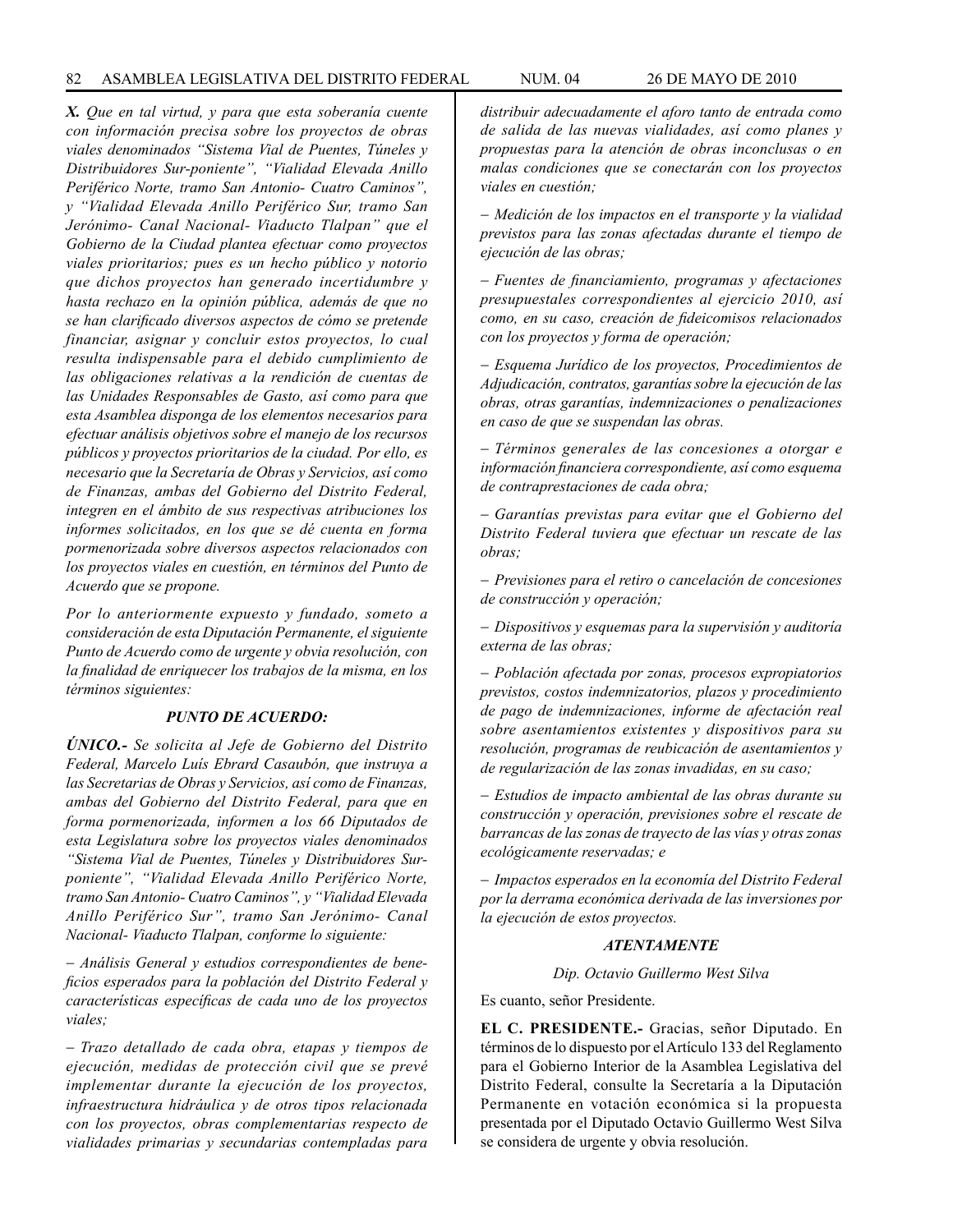**EL C. SECRETARIO DIPUTADO CARLOS ALBERTO FLORES GUTIÉRREZ.-** Por instrucciones de la Presidencia y en votación económica se consulta a la Diputación Permanente si la propuesta de referencia se considera de urgente y obvia resolución.

Los que estén por la afirmativa, sírvanse manifestarlo levantando la mano.

Los que estén por la negativa, sírvanse manifestarlo levantando la mano.

Se considera de urgente y obvia resolución, Diputado Presidente.

**EL C. PRESIDENTE.-** Está a discusión la propuesta. ¿Existen oradores en contra?

Proceda la Secretaría a preguntar a la Diputación Permanente en votación económica si es de aprobarse la propuesta a discusión.

**EL C. SECRETARIO.-** Por instrucciones de la Presidencia y en votación económica se pregunta a la Diputación Permanente si está a favor o en contra de la propuesta sometida a su consideración.

Los que estén por la afirmativa, sírvanse manifestarlo levantando la mano.

Los que estén por la negativa, sírvanse manifestarlo levantando la mano.

Aprobada la propuesta, Diputado Presidente.

**EL C. PRESIDENTE.-** Remítase a las autoridades correspondientes para los efectos legales a que haya lugar.

Para presentar una Propuesta con Punto de Acuerdo por el que se solicita a las Secretarías de Obras y Servicios y de Protección Civil del Distrito Federal informen conjuntamente sobre las obras en materia de mitigación de riesgos programas para este año, se concede el uso de la Tribuna al Diputado Leonel Luna Estrada, del Grupo Parlamentario del Partido de la Revolución Democrática.

**EL C. DIPUTADO LEONEL LUNA ESTRADA.-** Con su permiso, Diputado Presidente.

*PROPOSICIÓN CON PUNTO DE ACUERDO POR EL QUE SE SOLICITA A LAS SECRETARÍAS DE OBRAS Y SERVICIOS, DE PROTECCIÓN CIVIL Y A LOS GOBIERNOS DELEGACIONALES, SOBRE LAS OBRAS EN MATERIA DE MITIGACIÓN DE RIESGOS, QUE SE HAN REALIZADO Y QUE SE TIENEN PROGRAMADAS PARA EL PRESENTE AÑO.*

## *Honorable asamblea:*

*El que suscribe, Diputado Leonel Luna Estrada, integrante del Grupo Parlamentario del Partido de la Revolución Democrática, con fundamento en lo dispuesto por los Artículos 17 fracción VI de la Ley Orgánica y 133 del Reglamento para el Gobierno Interior ambos de la Asamblea Legislativa del Distrito Federal, someto a la* 

*consideración de esta Honorable Diputación Permanente la proposición con Punto de Acuerdo al rubro citada, al tenor siguiente:*

*En los últimos años la Ciudad de México se ha visto afectada por diversos fenómenos naturales, poniéndose en riesgo la vida y el patrimonio de los habitantes de la Ciudad. Es por ello que se hace necesario brindar seguridad a la población mediante la proyección, instrumentación y realización de obras a efecto de aminorar y en su coso evitar los posibles daños que pudiera provocar alguna eventualidad.*

*Consecuentemente debemos sumar que la Ciudad de México ha sufrido problemas de hundimientos y asentamientos diferenciales debido a las características del fondo lacustre de donde se encuentra asentada.*

*Atendiendo a esto, es importante que la Asamblea Legislativa participe activamente, dentro del marco de sus facultades, en el seguimiento de las obras destinadas a la mitigación de riesgos con la intención de propiciar seguridad a la población.*

*Conscientes de lo anterior, solicitamos a las Secretarías de Obras y Servicios y de Protección Civil, así como a los gobiernos delegacionales, que informen a esta Legislatura sobre las obras que se tienen programas en materia de mitigación de riesgos a efecto de conocer las acciones, trabajos y obras prioritarias sobre este particular.*

*Por lo anteriormente expuesto, someto a la consideración del Pleno de la Diputación Permanente de esta V Legislatura de la Asamblea Legislativa del Distrito Federal, con carácter de urgente y obvia resolución, la siguiente: PROPOSICIÓN CON PUNTO DE ACUERDO POR EL QUE SE SOLICITA A LAS SECRETARÍAS DE OBRAS Y SERVICIOS, DE PROTECCIÓN CIVIL, Y A LOS GOBIERNOS DELEGACIONALES, INFORMEN SOBRE LAS OBRAS EN MATERIA DE MITIGACIÓN DE RIESGOS, QUE SE HAN REALIZADO Y QUE SE TIENEN PROGRAMADAS PARA EL PRESENTE AÑO, para quedar como sigue:*

## *PUNTO DE ACUERDO*

*ÚNICO.- LA ASAMBLEA LEGISLATIVA DEL DISTRITO FEDERAL, V LEGISLATURA, SOLICITA A LAS SECRETARÍAS DE OBRAS Y SERVICIOS, DE PROTECCIÓN CIVIL, Y A LOS GOBIERNOS DELEGACIONALES, INFORMEN A LA MISMA SOBRE LAS OBRAS EN MATERIA DE MITIGACIÓN DE RIESGOS, QUE SE HAN REALIZADO Y QUE SE TIENEN PROGRAMADAS PARA EL PRESENTE AÑO.*

*Dado en el Salón de Sesiones del Recinto Legislativo a los 26 días del mes de Mayo de 2010.*

# *ATENTAMENTE*

*Dip. Leonel Luna Estrada*

Es todo, Diputado Presidente.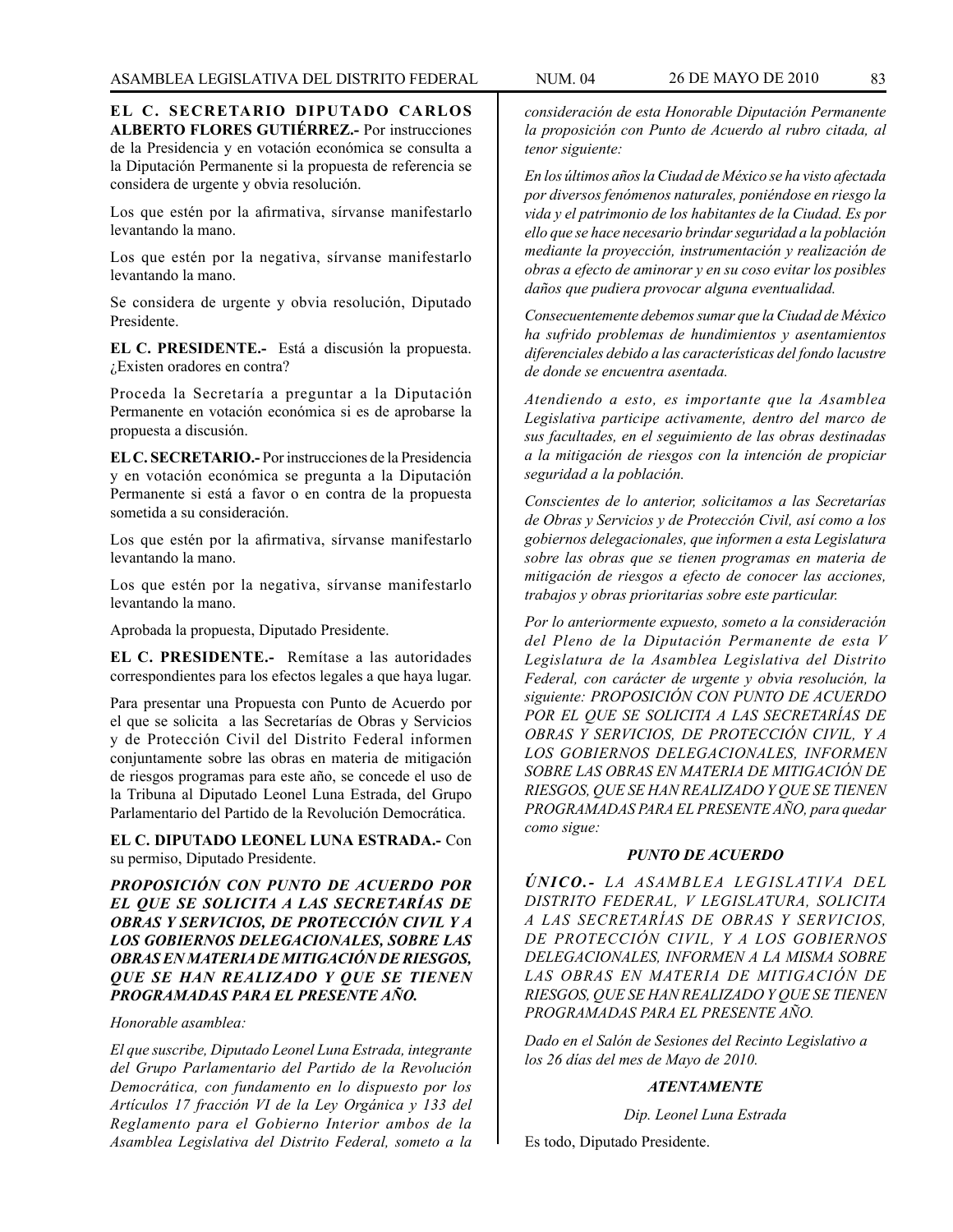**EL C. PRESIDENTE.-** Gracias, señor Diputado. En términos de lo dispuesto por el Artículo 133 del Reglamento para el Gobierno Interior de la Asamblea Legislativa del Distrito Federal, consulte la Secretaría a la Diputación Permanente en votación económica si la propuesta presentada por el Diputado Leonel Luna Estrada se considera de urgente y obvia resolución.

**EL C. SECRETARIO.-** Por instrucciones de la Presidencia y en votación económica, se consulta a la Diputación Permanente si la propuesta de referencia se considera de urgente y obvia resolución.

Los que estén por la afirmativa, sírvanse manifestarlo levantando la mano.

Los que estén por la negativa, sírvanse manifestarlo levantando la mano.

Se considera de urgente y obvia resolución, Diputado Presidente.

**EL C. PRESIDENTE.-** Está a discusión la propuesta. ¿Existen oradores en contra?

Proceda la Secretaría a preguntar a la Diputación Permanente en votación económica si es de aprobarse la propuesta a discusión.

**EL C. SECRETARIO.-** Por instrucciones de la Presidencia y en votación económica se pregunta a la Diputación Permanente si están a favor o en contra de la propuesta sometida a su consideración.

Los que estén por la afirmativa, sírvanse manifestarlo levantando la mano.

Los que estén por la negativa.

Aprobada la propuesta, Diputado Presidente.

**EL C. PRESIDENTE.-** Remítase a las autoridades correspondientes, para los efectos legales a que haya lugar.

Esta Presidencia informa que los puntos enlistados en los numerales 36 y 37 del Orden del Día han sido retirados.

A continuación para presentar una Efemérides sobre el día 5 de junio en Conmemoración del Día Mundial del Medio Ambiente, se concede el uso de la Tribuna al Diputado Leonel Luna a nombre propio y de la Diputada Claudia Elena Águila Torres, del Grupo Parlamentario del Partido de la Revolución Democrática.

# **EL C. DIPUTADO LEONEL LUNA ESTRADA.-** Con su permiso, Diputado Presidente.

Me permito presentar al Pleno a nombre de la Diputada Claudia Elena Águila esta Efemérides correspondiente al día 5 de junio en Conmemoración del Día Mundial del Medio Ambiente.

El calentamiento del Sistema Climático es incuestionable, lo evidencia las observaciones del crecimiento de las temperaturas mundiales de la atmósfera y del océano, el derretimiento generalizado de la nieve y del hielo, así como la elevación del nivel promedio mundial de la temperatura.

La protección al medio ambiente se ha convertido en una preocupación a partir de que se observó que se deterioran los ecosistemas de manera paulatina, con el peligro de amenazar la presencia de todo ser vivo en la tierra. Esta preocupación que primero se presentó a nivel de los organismos internacionales, se fue incorporando en tratados y convenciones internacionales.

La sensibilización de la opinión pública sobre el tema del medio ambiente ha sido un elemento crucial para que los líderes políticos se decidieran a actuar. Por ello, en el marco de la Conferencia de las Naciones Unidas sobre el Desarrollo Humano, la cual se realizó en el año de 1972 en Estocolmo, surge justamente esta propuesta, la de declarar el 5 de junio de cada año como el Día Mundial del Medio Ambiente y también la de crear el Programa de las Naciones Unidas para el Medio Ambiente, con sede en Nairobi, Kenia. Ambas propuestas fueron aprobadas por la Asamblea General del organismo multinacional.

El Día Mundial del Medio Ambiente tiene el objetivo de ser el día más grande y extensamente celebrado para lograr una acción positiva para el medio ambiente en el planeta, dando una cara humana a los temas ambientales, motivar que las personas se conviertan en agentes activos del desarrollo sostenible y equilibrado, promover el papel fundamental de las comunidades en el cambio de actitud hacia estos temas y fomentar la cooperación, la cual garantizará que todas las naciones y personas disfruten de un futuro más sano y seguro, esa es una de los principales vehículos que las Naciones Unidas utilizan para fomentar la sensibilización mundial sobre el medio ambiente y promover la atención y acción política al respecto.

Ruanda es un país del este de África que está adoptando una transición hacia una economía verde, será el anfitrión mundial del Día Mundial del Medio Ambiente 2010, el tema es *Muchas especies, un planeta, un futuro*, un mensaje que se enfoca en la importancia vital para el bienestar de la humanidad y para las especies y ecosistemas del planeta. Se realizarán una gran variedad de actividades, desde plantación de árboles en escuelas hasta limpieza comunitaria, dejar de usar vehículos por algunos días, competencias fotográficas sobre biodiversidad, viajes para conservar aves, Iniciativas de limpieza de parques, exhibiciones, peticiones ecológicas, campañas a nivel mundial y más.

Las Naciones Unidas han declarado el 2010 como el año internacional de la diversidad biológica, esta es una oportunidad para hacer énfasis de la importancia de la biodiversidad para el bienestar humano, reflexionar sobre